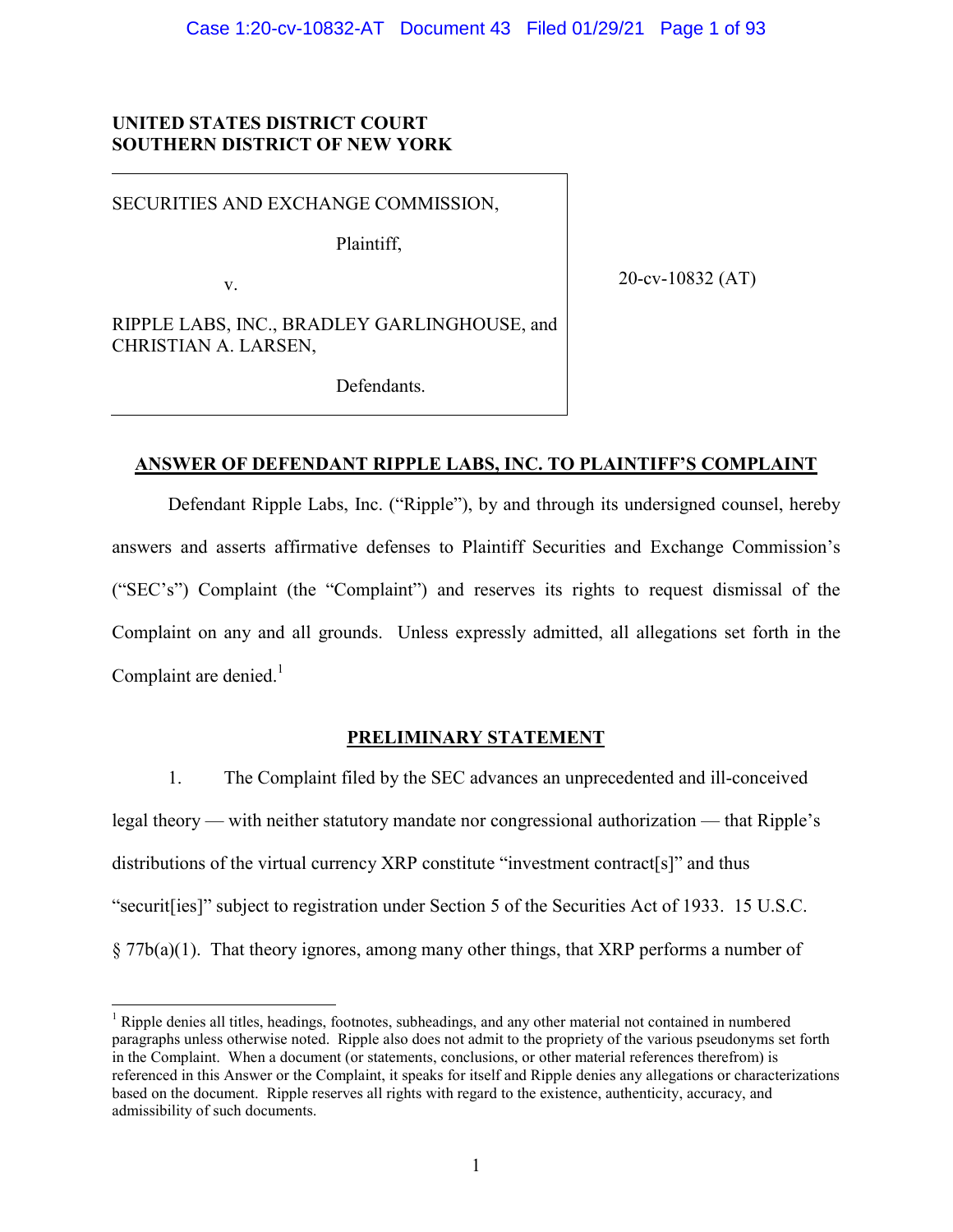#### Case 1:20-cv-10832-AT Document 43 Filed 01/29/21 Page 2 of 93

functions that are distinct from the functions of "securities" as the law has understood that term for decades. For example, XRP functions as a medium of exchange — a virtual currency used today in international and domestic transactions — moving value between jurisdictions and facilitating transactions. It is not a security and the SEC has no authority to regulate it as one.

2. Before this case, no securities regulator in the world has claimed that transactions in XRP must be registered as securities, and for good reason. The functionality and liquidity of XRP are wholly incompatible with securities regulation. To require XRP's registration as a security is to impair its main utility. That utility depends on XRP's near-instantaneous and seamless settlement in low-cost transactions. Treating XRP as a security, by contrast, would subject thousands of exchanges, market-makers, and other actors in the gigantic virtual currency market to lengthy, complex and costly regulatory requirements never intended to govern virtual currencies.

3. In 2015 and again in 2020, the U.S. Department of Justice ("DOJ") and U.S. Department of the Treasury's Financial Crimes Enforcement Network ("FinCEN") determined that XRP is lawfully used and traded in the marketplace as a virtual currency. Those determinations are consistent with the economic reality that XRP functions as a store of value, a medium of exchange and a unit of account — not a share in Ripple's profits. When the DOJ and FinCEN reached those determinations in 2015, the SEC said not a word. Securities regulators in the United Kingdom, Japan, and Singapore have likewise concluded that XRP is a virtual currency not subject to securities regulation. As the U.K. Treasury recently explained, "widely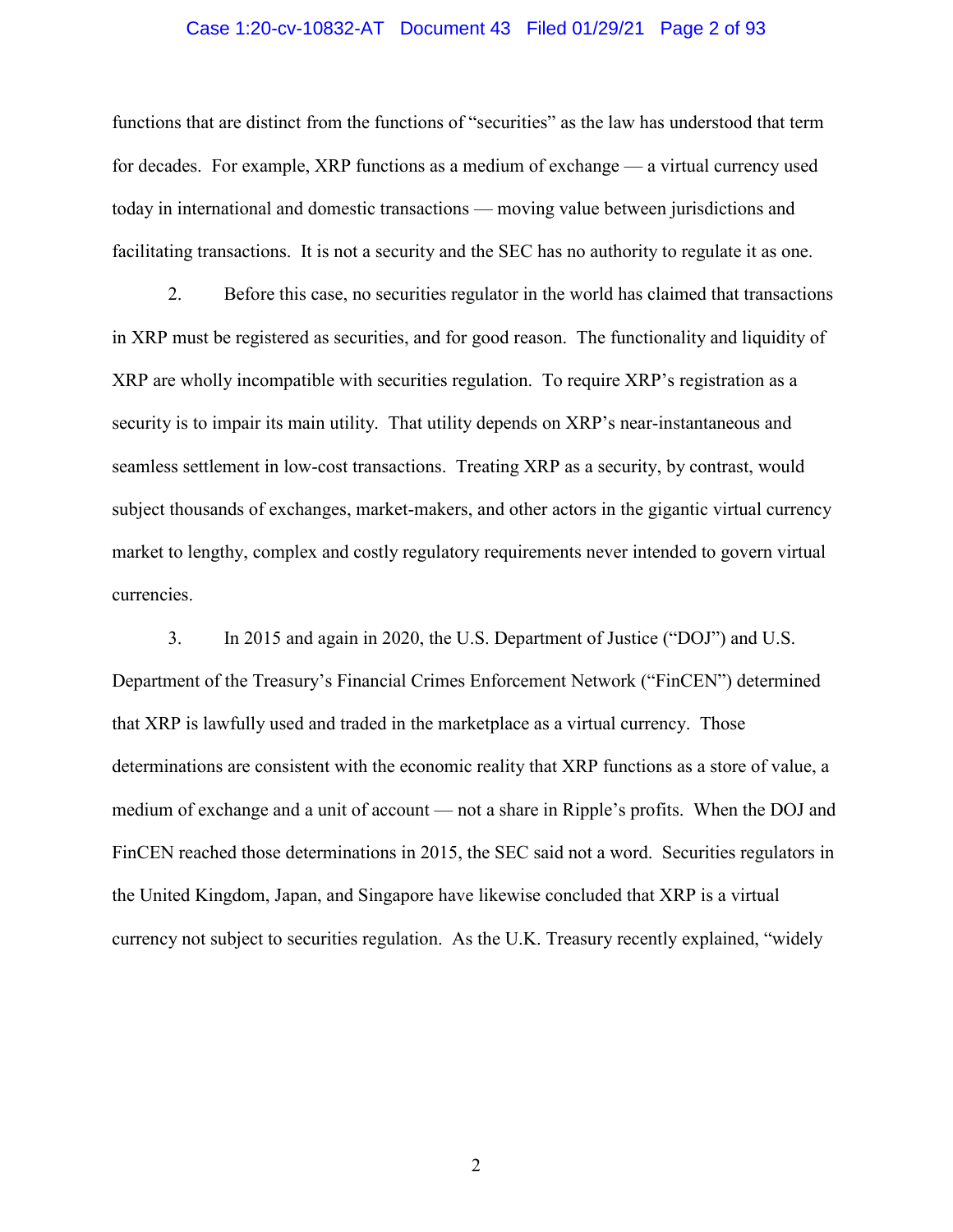# Case 1:20-cv-10832-AT Document 43 Filed 01/29/21 Page 3 of 93

known cryptoassets such as Bitcoin, Ether and XRP" are not securities, but "[e]xchange tokens" that "are primarily used as a means of exchange."<sup>2</sup>

4. The SEC filed this Complaint 8 years after XRP was created, 5 years after the DOJ and FinCEN characterized XRP as a virtual currency, and after more than 2  $\frac{1}{2}$  years of investigation during which the SEC allowed Defendants to continue to distribute XRP, allowed the XRP open market to grow, and allowed millions of market participants to rely on the free and efficient functioning of that market. The SEC's filing, based on an overreaching legal theory, amounts to picking virtual currency winners and losers as the SEC has exempted bitcoin and ether from similar regulation. It asks the Court to contradict the findings of the agency's peers in the United States and internationally and subject what has been a global virtual currency to conflicting regulatory regimes on a nation-by-nation basis. It also threatens to damage U.S. competitiveness and innovation, at a time when the United States has national security concerns about China's efforts to control bitcoin and ether mining pools and seize control of the global payments market. And the Complaint's mere filing has caused immense harm to XRP holders, cutting the value of their holdings substantially and causing numerous exchanges, market makers, and other market participants to cease activities in XRP. In bringing a case that alleges an unregistered offering of just over \$1.3 billion "from at least 2013," the SEC has already caused more than an estimated \$15 billion in damage to those it purports to protect.

5. **Ripple.** Founded in 2012, Ripple is a San Francisco-based, privately-held payments technology company that uses blockchain innovation<sup>3</sup> (including XRP) to allow

<sup>2</sup> HM Treasury, *UK regulatory approach to cryptoassets and stablecoins: Consultation and call for evidence* (Jan. 2021), https://assets.publishing.service.gov.uk/government/uploads/system/uploads/attachment\_data/file/ 950206/HM\_Treasury\_Cryptoasset\_and\_Stablecoin\_consultation.pdf.

<sup>&</sup>lt;sup>3</sup> "Blockchain" technology offers an innovative alternative to traditional ledgers for recording economic transactions. Whereas traditional ledgers are maintained by one entity or individual, a blockchain is a decentralized peer-to-peer database spread across a network of computers that publicly and permanently records all transactions in theoretically unchangeable way, utilizing cryptographic techniques to securely record transactions. Blockchains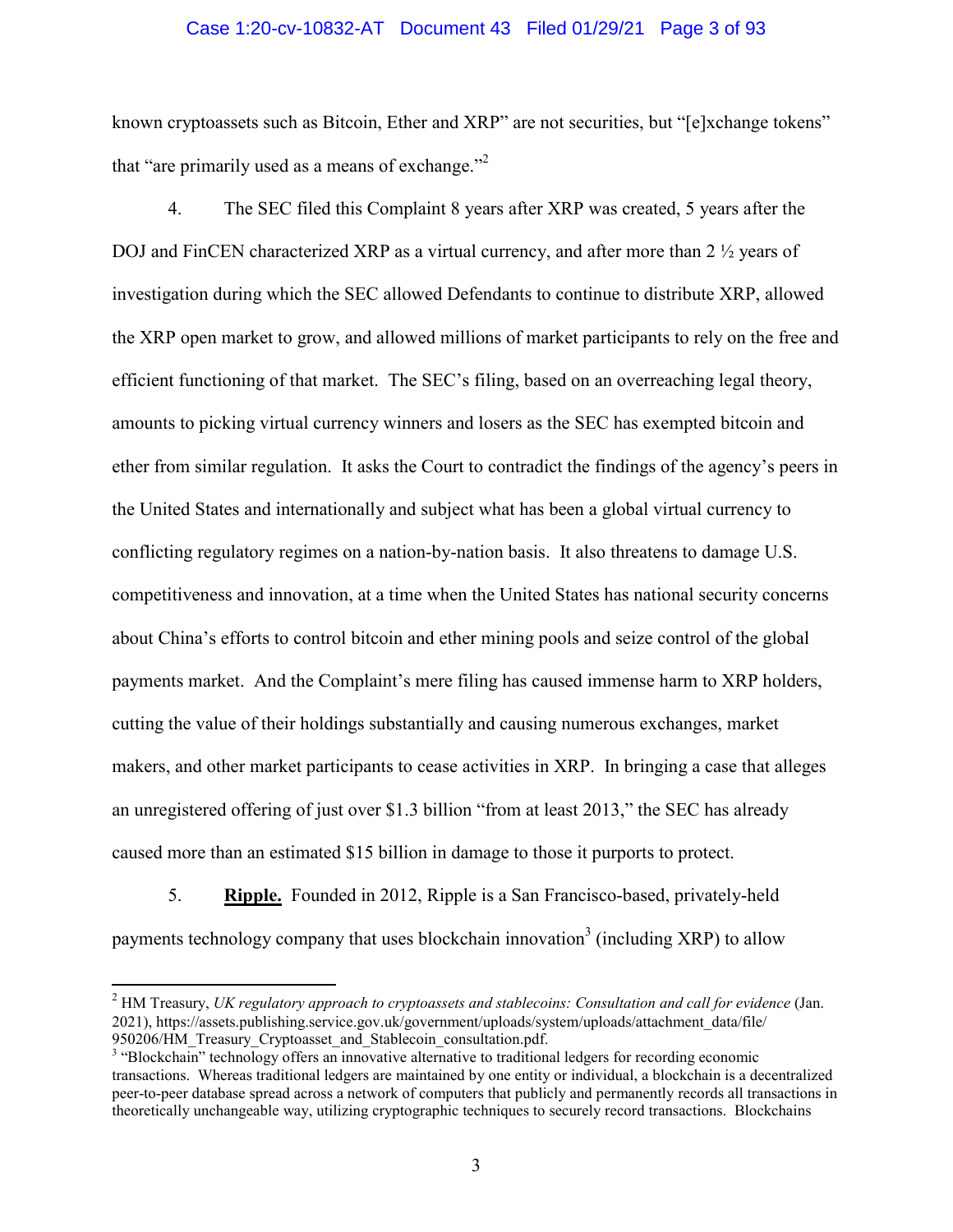# Case 1:20-cv-10832-AT Document 43 Filed 01/29/21 Page 4 of 93

money to be sent around the world instantly, reliably, and more cheaply than traditional avenues of money transmission. Ripple is a global company, with nearly 500 employees in 10 offices in the U.S. and around the world, that has worked steadily towards its vision of realizing an "Internet of Value" — a world in which blockchain enables value to move as seamlessly as information.

6. **XRP and the XRP Ledger.** XRP is a fast, efficient and scalable digital asset, making it ideal for payment processing. XRP is transacted on the cryptographic XRP Ledger ("XRPL"). XRP was originally designed to be a "better Bitcoin": more secure, because control over the XRPL is more distributed. The XRPL has, over eight years, processed hundreds of millions of payments without dispute. It works independently from Ripple. No one party owns or controls the network of peer-to-peer servers that powers XRPL. Nor does Ripple — or anyone else — control a majority of the third-party validators that adjudicate XRPL transactions.

7. XRP is also significantly more environmentally friendly than bitcoin and ether because it avoids an energy-intensive "mining" process. Bitcoin mining has been estimated to produce approximately 48.5 billion pounds of CO2 emissions per year, whereas XRP validators produce less than 1 million pounds. The computational power needed to mine and validate bitcoin transactions leaves an enormous carbon footprint, as compared to vastly smaller amount of energy consumed by XRP transactions.

8. **Ripple did not sell or distribute XRP as an investment contract.** Ripple has never offered or sold XRP as an investment. XRP holders do not acquire any claim to the assets of Ripple, hold any ownership interest in Ripple, or have any entitlement to share in Ripple's

typically use a mechanism to validate transactions, which, among other things, aims to achieve agreement among all participants on the contents of the ledger.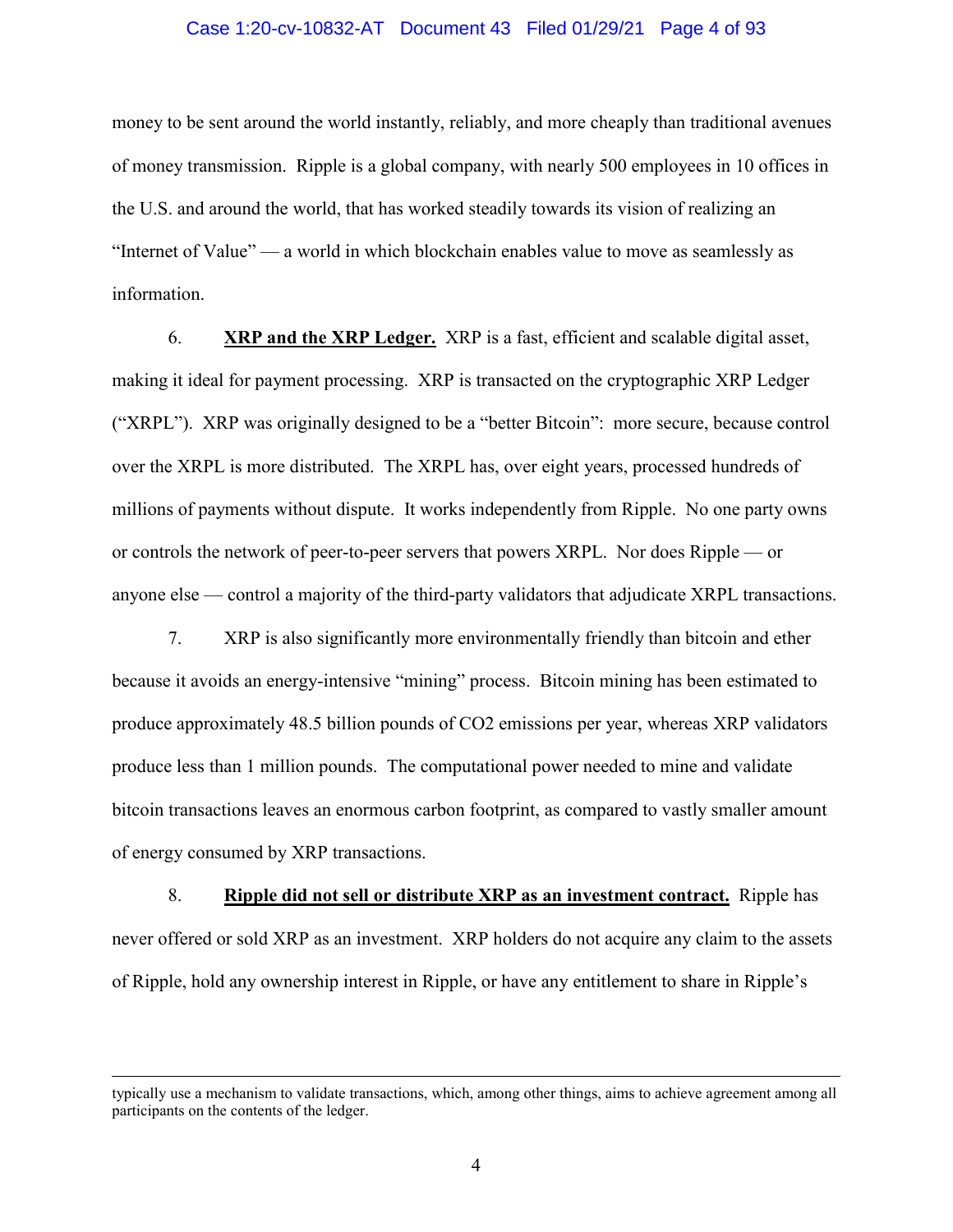#### Case 1:20-cv-10832-AT Document 43 Filed 01/29/21 Page 5 of 93

future profits. Ripple never held an "ICO" (initial coin offering); <sup>4</sup> never offered or contracted to sell future tokens as a way to raise money to build an ecosystem; never explicitly or implicitly promised profits to any XRP holder; and has no relationship at all with the vast majority of XRP holders today, nearly all of whom purchased XRP from third parties on the open market.

9. What limited contracts Ripple did enter into with sophisticated, institutional counterparties were not investment contracts, but standard purchase and sale agreements with no promise of efforts by Ripple or future profits. Ripple has no explicit or implicit obligation to any counterparty to expend efforts on their behalf; proceeds of XRP sales are not pooled in a common enterprise; and holders of XRP cannot objectively rely on Ripple's efforts. And Ripple could cease to function tomorrow, but XRP would continue to survive and trade in its fully developed ecosystem.

10. Ripple holds a large percentage of XRP, but that alone does not and cannot render it an investment contract. Many entities own large amounts of commodities and participate heavily in the commodities markets — Exxon holds large quantities of oil, De Beers owns large quantities of diamonds, Bitmain and other Chinese miners own a large percentage of outstanding bitcoin. Such large commodity owners inevitably have interests aligned with some purchasers of the underlying asset. But there is no credible argument that substantial holdings convert those commodities or currencies into securities, nor has any case so held.

11. **The Complaint.** The Complaint is a sprawling and convoluted effort to allege that Ripple's distributions of XRP (through numerous and varied methods) over a nearly eight-

<sup>&</sup>lt;sup>4</sup> An "Initial Coin Offering" or "ICO" commonly describes a fundraising mechanism where an entity sells directly to investors a digital asset that has no functionality or utility yet, as a means of raising funds for the operations of the entity. An ICO typically involves the release of a white paper by the token issuer to prospective investors describing, among other issues, how the token and the system would function in the future; how the funds raised will be allocated; and what future efforts will be undertaken by the issuer to develop the system and drive returns on the token's price.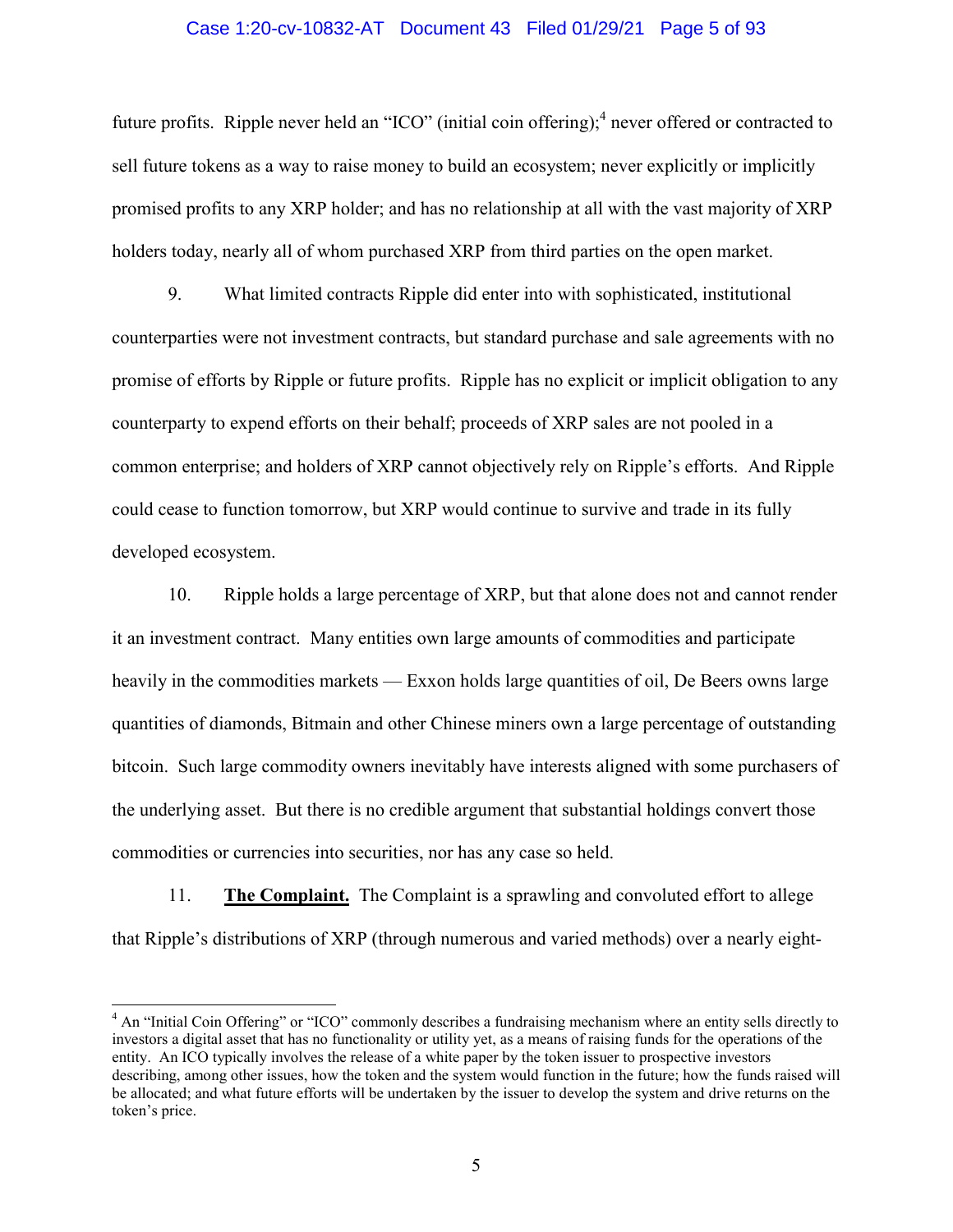### Case 1:20-cv-10832-AT Document 43 Filed 01/29/21 Page 6 of 93

year period constitute a single, unbroken distribution of "investment contracts" subject to registration under Section 5 of the Securities Act.

12. To that end, the Complaint mischaracterizes, misunderstands or ignores the economic realities of XRP, including: (i) that the XRP Ledger is entirely open-source, decentralized, and operates on an enormous scale (more than 1.4 billion transactions globally since 2013) outside of Ripple's control; (ii) that XRP is and long has been a digital asset with a fully functional ecosystem and utility as a bridge currency and other types of currency uses; and (iii) that XRP's price is not and has not been determined by Ripple's activities — instead, the market has for many years priced XRP in correlation with other virtual currencies, most notably bitcoin and ether (which the SEC has publicly stated are not investment contracts). Indeed, as the Complaint admits, Ripple has its own equity shareholders who purchased shares in traditional venture capital funding rounds and who – unlike purchasers of XRP – did contribute capital to fund Ripple's operations, do have a claim on its future profits, and obtained their shares through a lawful (and unchallenged) exempt private offering.

13. The SEC's theory in the Complaint would read the word "contract" out of "investment contract," and stretch beyond all sensible recognition the Supreme Court's test for determining investment contracts in *SEC v. W.J. Howey Co.*, 328 U.S. 293 (1946). As a matter of economic substance, XRP categorically differs from the various instruments and business arrangements that Congress authorized the SEC to regulate — all of which, unlike Ripple, involve "schemes devised by those who seek the use of the money of others on the promise of profits." *Howey*, 328 U.S. at 299. Every other case in which courts have ruled that transactions involving a digital asset were investment contracts involved an issuer's ICO or other promise of future tokens to raise money to develop a digital-asset product, as well as a contractual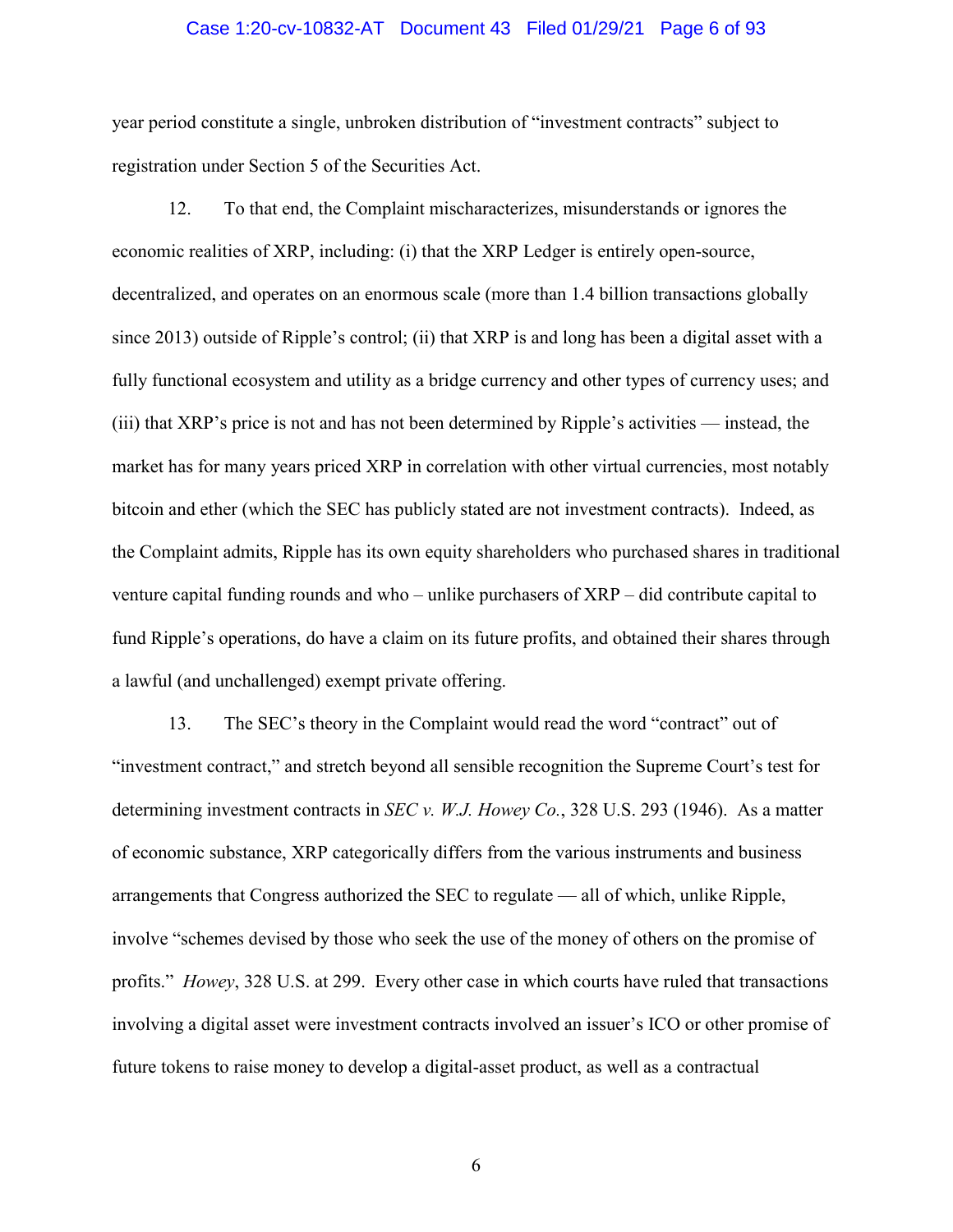#### Case 1:20-cv-10832-AT Document 43 Filed 01/29/21 Page 7 of 93

relationship between the issuer and asset purchasers. Ripple never held an ICO, never offered future tokens to raise money, and has no contracts with the vast majority of XRP holders.

14. The SEC's Complaint tries to overcome these legal obstacles by mischaracterizing the record. For example:

a. The Complaint characterizes all of Ripple's business transactions involving XRP over eight years, regardless of their nature, purpose, or manner of execution, as a single "Offering" — a claim contradicted by the Complaint's own allegations of Ripple's evolving business strategy and different types of sales and distributions of XRP over time.

b. The Complaint alleges information asymmetries as between Ripple and XRP holders in vague, non-specific terms, but it fails to identify any material information asymmetries and omits Ripple's detailed quarterly reports about Ripple's activities in the XRP market. Nor could any such purported information asymmetries, even if present, transform the sale of a digital asset into a securities offering.

c. The Complaint mischaracterizes advice that Ripple received in 2012, from which a reasonable reader actually would have concluded that Ripple Credits (a past name for XRP) were not a security.

d. The Complaint also misleadingly suggests that Ripple's sales of XRP constituted a significant part of the XRP market, but leaves out that in nearly all periods, such sales constituted less than 0.4% of total XRP transaction volume.

15. The Complaint's overreaching allegations have caused harm not only to Ripple, but also to hundreds of non-parties that integrate XRP into products or offerings or otherwise support XRP and to millions of XRP holders. It is especially important that the Court rapidly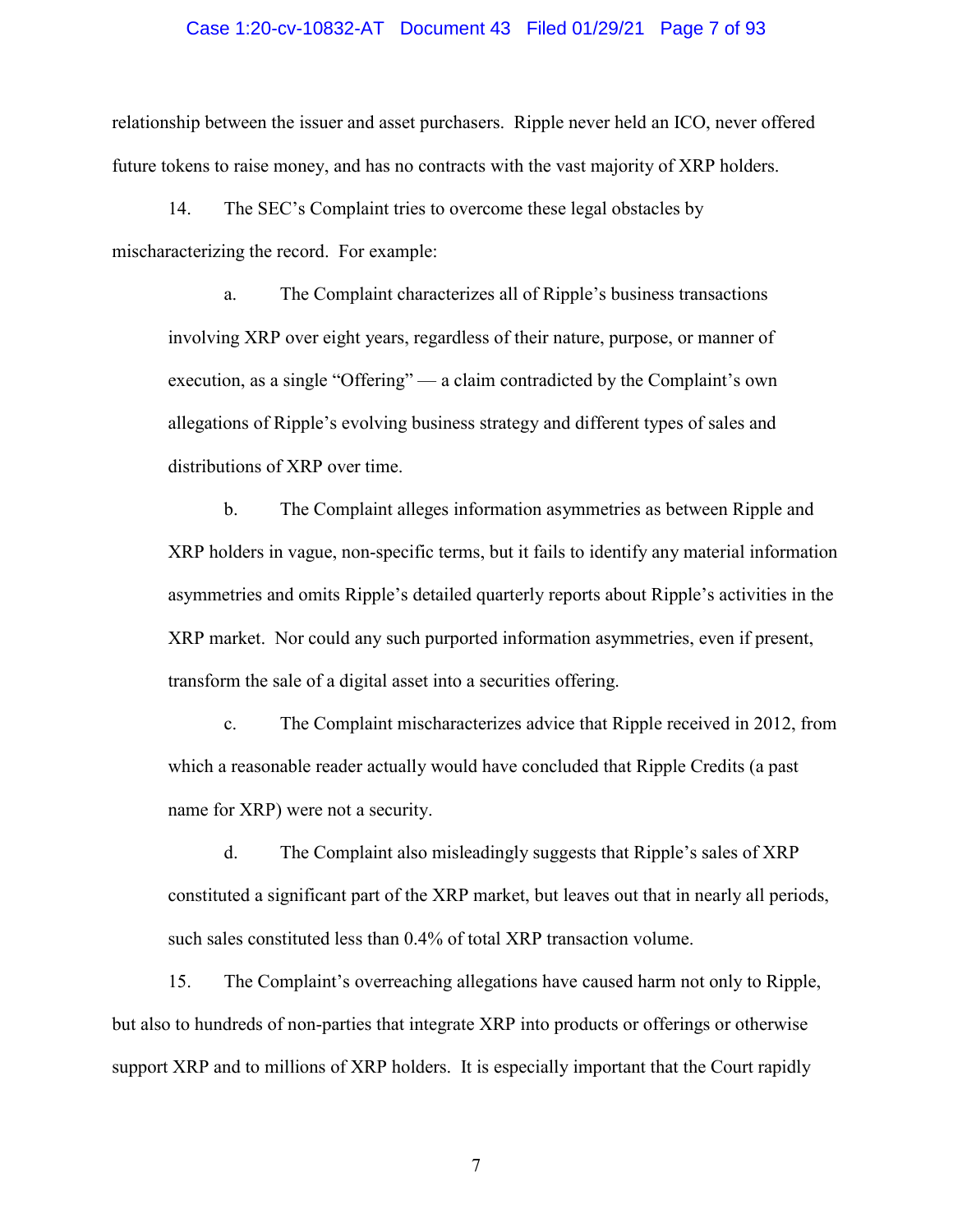#### Case 1:20-cv-10832-AT Document 43 Filed 01/29/21 Page 8 of 93

determine the most consequential and overarching issue: whether Ripple's *current* distributions of XRP are "investment contracts" under existing U.S. securities laws. The answer is a resounding no, and reaching that determination quickly is urgently needed to provide clarity to the market.

#### **RESPONSES TO PLAINTIFF'S ALLEGATIONS**

1. The allegations in the first sentence of paragraph 1 contain characterizations and legal conclusions to which no response is required. To the extent any response is necessary, Ripple denies the allegations, except Ripple admits, upon information and belief, that Mr. Garlinghouse and Mr. Larsen have sold some XRP, but denies that Mr. Garlinghouse sold XRP starting in 2013, and otherwise lacks sufficient information to admit or deny allegations relating to sales by Mr. Garlinghouse or Mr. Larsen; and Ripple admits that Ripple sold XRP in exchange for fiat or other currencies. The allegations in the second sentence of paragraph 1 are legal conclusions to which no response is required. To the extent any response is necessary, Ripple denies the allegations, except admits that Ripple did not file a registration statement for XRP with the SEC because none was required.

2. Ripple denies the allegations in paragraph 2, except admits that Ripple did not file a registration statement for XRP with the SEC because none was required.

3. Paragraph 3 consists of characterizations and legal conclusions to which no response is required. To the extent any response is necessary, Ripple denies the allegations. In that regard, Ripple denies it engaged in any offering of securities; denies the inaccurate characterization of the legal advice Ripple received regarding XRP; and denies that it engaged in a single "offering" of XRP.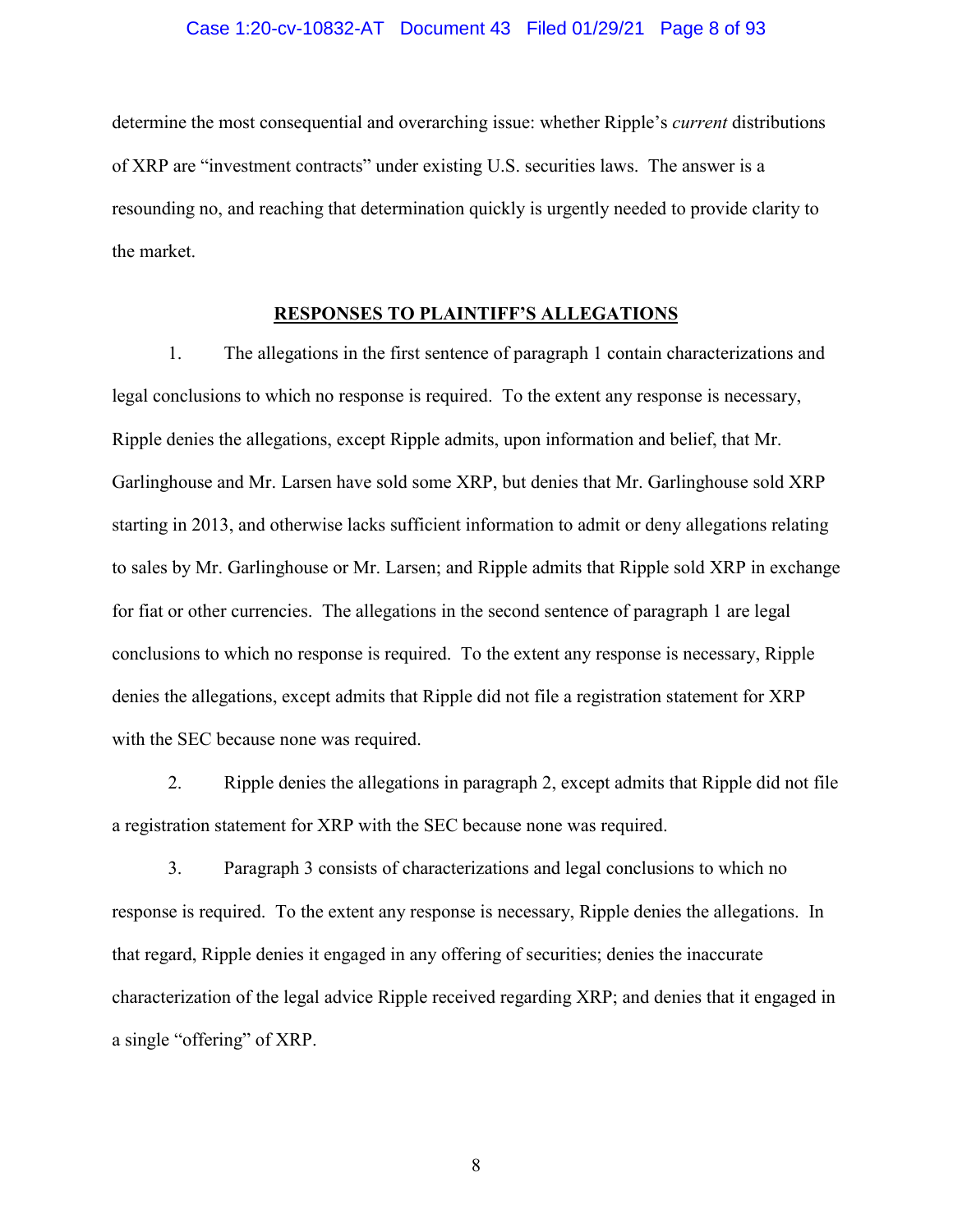# Case 1:20-cv-10832-AT Document 43 Filed 01/29/21 Page 9 of 93

4. Ripple denies the allegations in paragraph 4, except admits that Ripple did not file a registration statement for XRP with the SEC because none was required.

5. Paragraph 5 consists of characterizations, defining of terms, and legal conclusions to which no response is required. To the extent any response is necessary, Ripple denies the allegations. Ripple also denies that the defined term "Offering" accurately describes Ripple's numerous different types of distributions of XRP over many years.

6. The allegations in paragraph 6 consist of characterizations and legal conclusions to which no response is required. To the extent any response is necessary, Ripple denies the allegations, except admits that Mr. Larsen was Ripple's first CEO from October 2013 through December 2016 and has been the Executive Chairman of Ripple's Board of Directors from in or about January 2017 to the present. Ripple further admits that Mr. Garlinghouse has been Ripple's CEO from January 2017 to the present.

7. The allegations in paragraph 7 are denied, except Ripple admits that Mr. Garlinghouse has stated that he is "very long XRP as a percentage of [his] personal balance sheet." To the extent paragraph 7 refers to the statements referenced in paragraph 380 of the Complaint, Ripple incorporates by reference its response to paragraph 380.

8. The allegations in paragraph 8 contain legal conclusions and predictions about future behavior to which no response is required. To the extent any response is necessary, Ripple denies the allegations, except admits that it did not file a registration statement for XRP with the SEC because none was required and that Ripple continues to hold XRP.

9. Ripple denies the allegations in paragraph 9. In that regard, Ripple has never offered or sold investment contracts in its distributions of XRP.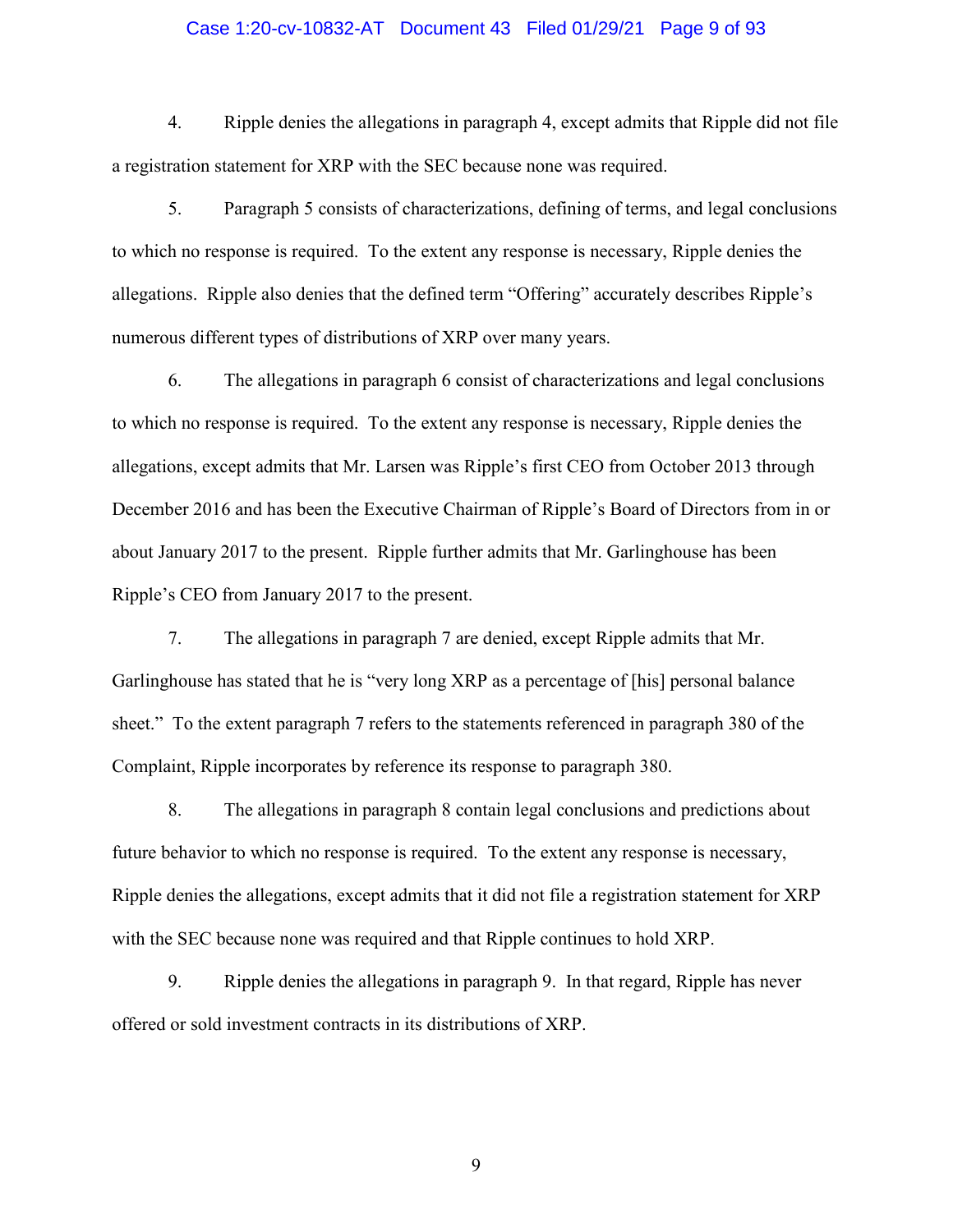# Case 1:20-cv-10832-AT Document 43 Filed 01/29/21 Page 10 of 93

10. The allegations in paragraph 10 are legal conclusions to which no response is required. To the extent any response is necessary, Ripple denies the allegations. Ripple avers that it has never offered or sold investment contracts in its distributions of XRP.

11. The allegations in paragraph 11 are legal conclusions to which no response is required. To the extent any response is necessary, Ripple denies that it has engaged in any violation of law and refers the Court to 15 U.S.C. § 77t(b) for its true and correct contents.

12. The allegations in paragraph 12 describe Plaintiff's prayer for relief as to which no response is required. To the extent any response is necessary, Ripple denies that it has engaged in any violation of law, and denies that Plaintiff is entitled to any relief whatsoever.

13. The allegations in paragraph 13 are legal conclusions to which no response is required. To the extent any response is necessary, Ripple admits that this Court has jurisdiction over this matter.

14. The allegations in paragraph 14 are legal conclusions to which no response is required. To the extent any response is necessary, Ripple admits that Ripple is engaged in interstate commerce.

15. The allegations in paragraph 15 are legal conclusions to which no response is required. To the extent any response is necessary, Ripple denies the allegations, except admits that it has an office in Manhattan.

16. Ripple denies the allegations in paragraph 16, except admits that NewCoin, Inc., a predecessor to Ripple, was founded in September 2012, and Ripple is a Delaware corporation with its principal place of business in San Francisco, California, and has an office in Manhattan.

17. Ripple admits the allegations in paragraph 17.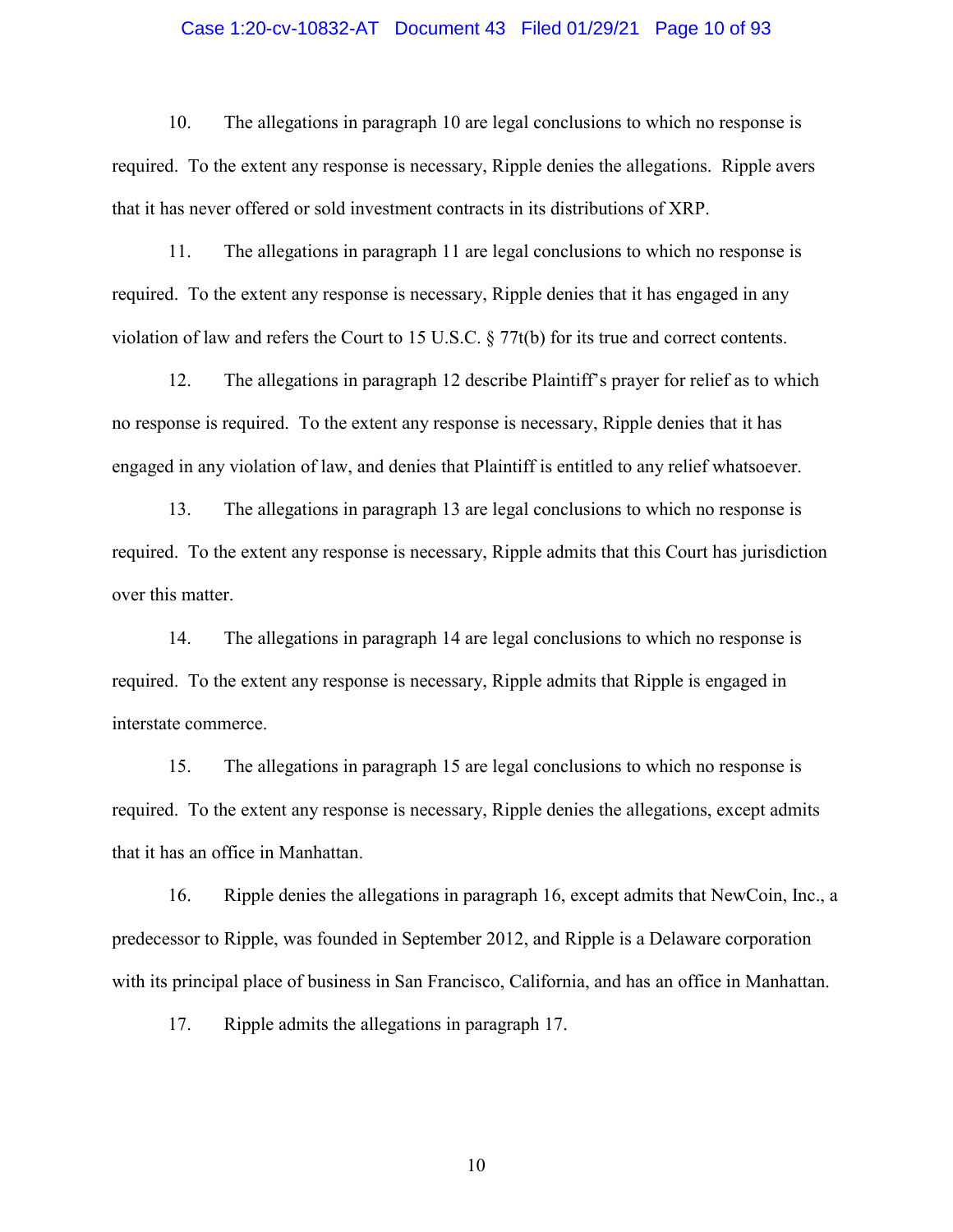# Case 1:20-cv-10832-AT Document 43 Filed 01/29/21 Page 11 of 93

18. Ripple denies the allegations in the first sentence of paragraph 18, except admits, upon information and belief, that Mr. Larsen is a California resident who was born in 1960; who was a co-founder of NewCoin, Inc., a predecessor to Ripple; who was the CEO of Ripple from October 2013 through December 2016; and who has been the Executive Chairman of Ripple's Board of Directors from in or about January 2017 to the present. Upon information and belief, Mr. Larsen received nine billion XRP in 2012. Ripple otherwise lacks sufficient information to either admit or deny the allegations in the second and third sentences of paragraph 18 as to Mr. Larsen, and the allegations are otherwise denied.

19. Ripple denies the allegations in the first sentence of paragraph 19, except admits that XRP II, LLC is Ripple's wholly-owned subsidiary. The allegations in the second sentence of paragraph 19 contain characterizations and legal conclusions to which no response is required. To the extent any response is necessary, Ripple denies the allegations, except admits that XRP II, LLC was founded in 2013 and has been organized as a New York limited liability company since 2016. Ripple further denies that the defined term "Offering" accurately describes Ripple's numerous different types of distributions of XRP over many years. Ripple admits the allegations in the third sentence of paragraph 19, namely that XRP II is registered as a money service business with FinCEN and that the New York State Department of Financial Services has granted XRP II a BitLicense to conduct certain virtual currency business activities, which is consistent with U.S. authorities, both state and federal, recognizing that XRP is a virtual currency.

20. Ripple denies the allegations in paragraph 20, except admits, upon information and belief, that the individual referred to as Co-Founder was born in 1975; is a resident of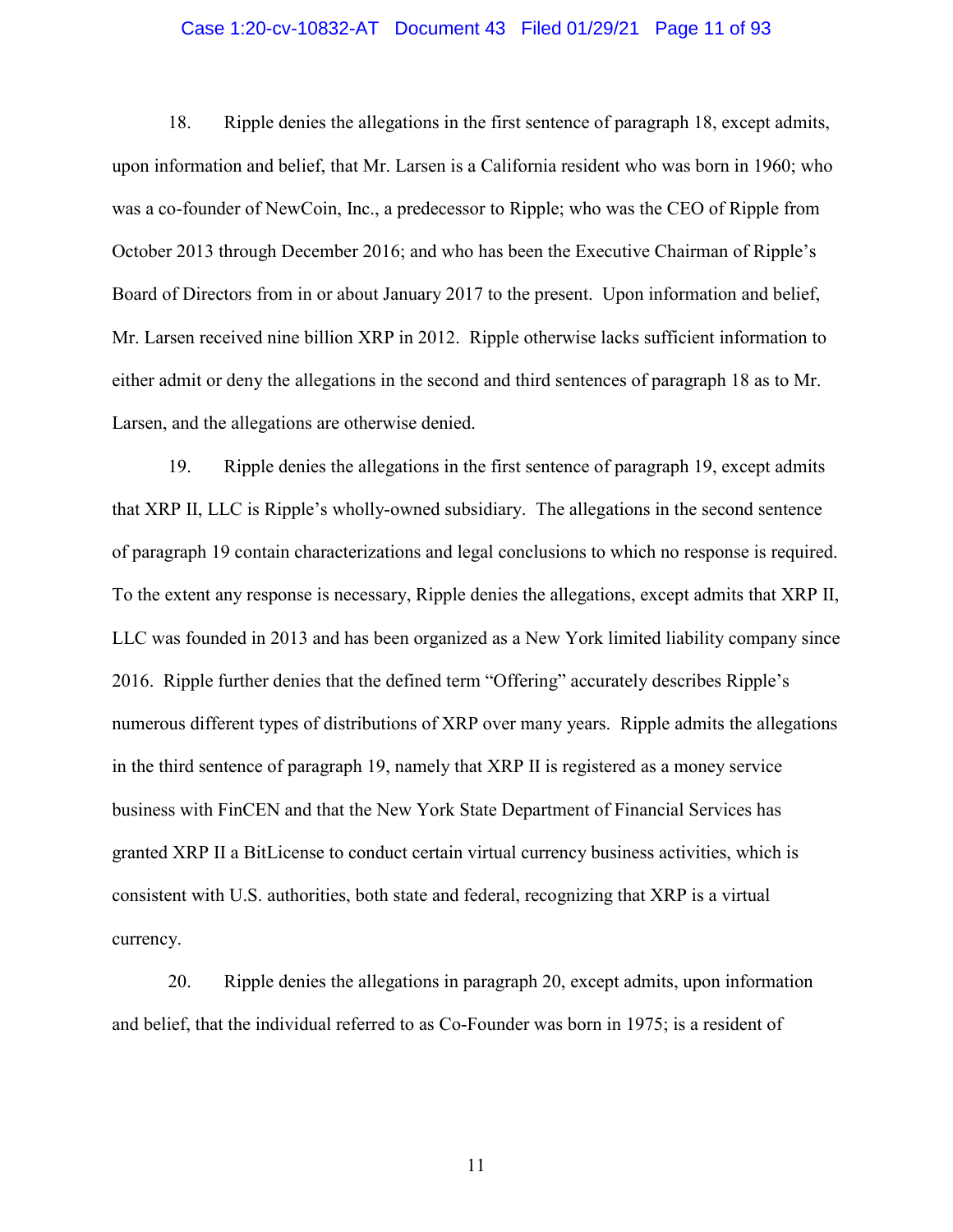# Case 1:20-cv-10832-AT Document 43 Filed 01/29/21 Page 12 of 93

California; was a co-founder of NewCoin, Inc., a predecessor to Ripple; and received nine billion XRP in 2012.

21. Ripple denies the allegations in paragraph 21, except admits, upon information and belief, that the individual referred to as Cryptographer-1 was born in 1969, is a resident of California, was Ripple's Chief Cryptographer from October 2013 to July 2018, and is currently Ripple's Chief Technology Officer.

22. Ripple denies the allegations in paragraph 22, except admits, upon information and belief, that the individual referred to as Ripple Agent-1 was born in 1970, is a resident of California, and received two billion XRP in 2012. To the extent Plaintiff's use of the word "agent" here and throughout the Complaint characterizes the relationship between Ripple Agent-1 and Ripple, it is a legal conclusion to which no response is required.

23. Ripple admits, upon information and belief, the allegations in paragraph 23, except to the extent Plaintiff's use of the word "agent" here and throughout the Complaint characterizes the relationship between Ripple Agent-2 and Ripple, it is a legal conclusion to which no response is required.

24. Ripple denies the allegations in paragraph 24, except admits, upon information and belief, that the individual referred to as Ripple Agent-3 was born in 1984, is a resident of California, served as Ripple's Executive Vice President of Business Development from December 2014 to February 2017, and served as Ripple's Senior Vice President of Business Development from March 2017 to June 2018. To the extent Plaintiff's use of the word "agent" here and throughout the Complaint characterizes the relationship between Ripple Agent-3 and Ripple, it is a legal conclusion to which no response is required.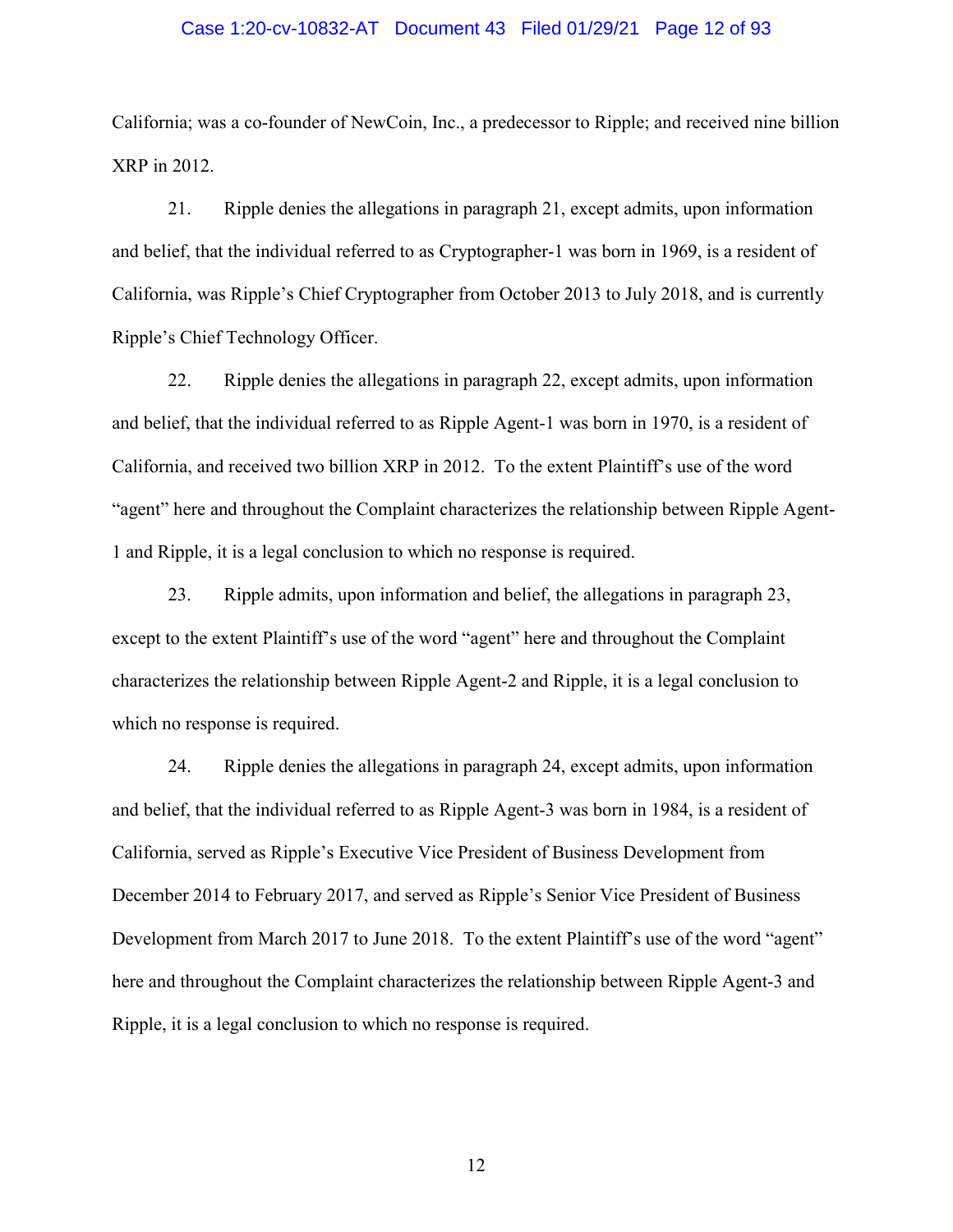# Case 1:20-cv-10832-AT Document 43 Filed 01/29/21 Page 13 of 93

25. The allegations in paragraph 25 are legal conclusions to which no response is required. To the extent any response is necessary, Ripple refers the Court to provisions of the Securities Act, codified at 15 U.S.C. § 77a *et seq.*, and its relevant implementing regulations, to which Ripple's transactions in XRP have never been subject.

26. Ripple denies that it has ever been an issuer of securities in connection with distributions of XRP, and further states that the allegations in paragraph 26 are legal conclusions to which no response is required, and are in any event denied as to Defendants.

27. The allegations in paragraph 27 are legal conclusions to which no response is required. To the extent any response is necessary, Ripple denies that its transactions in XRP have ever been subject to registration under Section 5 of the Securities Act.

28. The allegations in paragraph 28 are legal conclusions to which no response is required. To the extent any response is necessary, Ripple denies that its transactions in XRP have ever been subject to registration under the Securities Act.

29. The allegations in paragraph 29 are legal conclusions to which no response is required. To the extent any response is necessary, Ripple denies that it has ever been an issuer of securities in connection with distributions of XRP and Ripple denies that its transactions in XRP have ever been subject to registration under the Securities Act.

30. The allegations in paragraph 30 are legal conclusions to which no response is required. To the extent any response is necessary, Ripple denies that it has ever been an issuer of securities in connection with distributions of XRP and Ripple denies that its transactions in XRP have ever been subject to registration under the Securities Act, or to the requirements under the Exchange Act.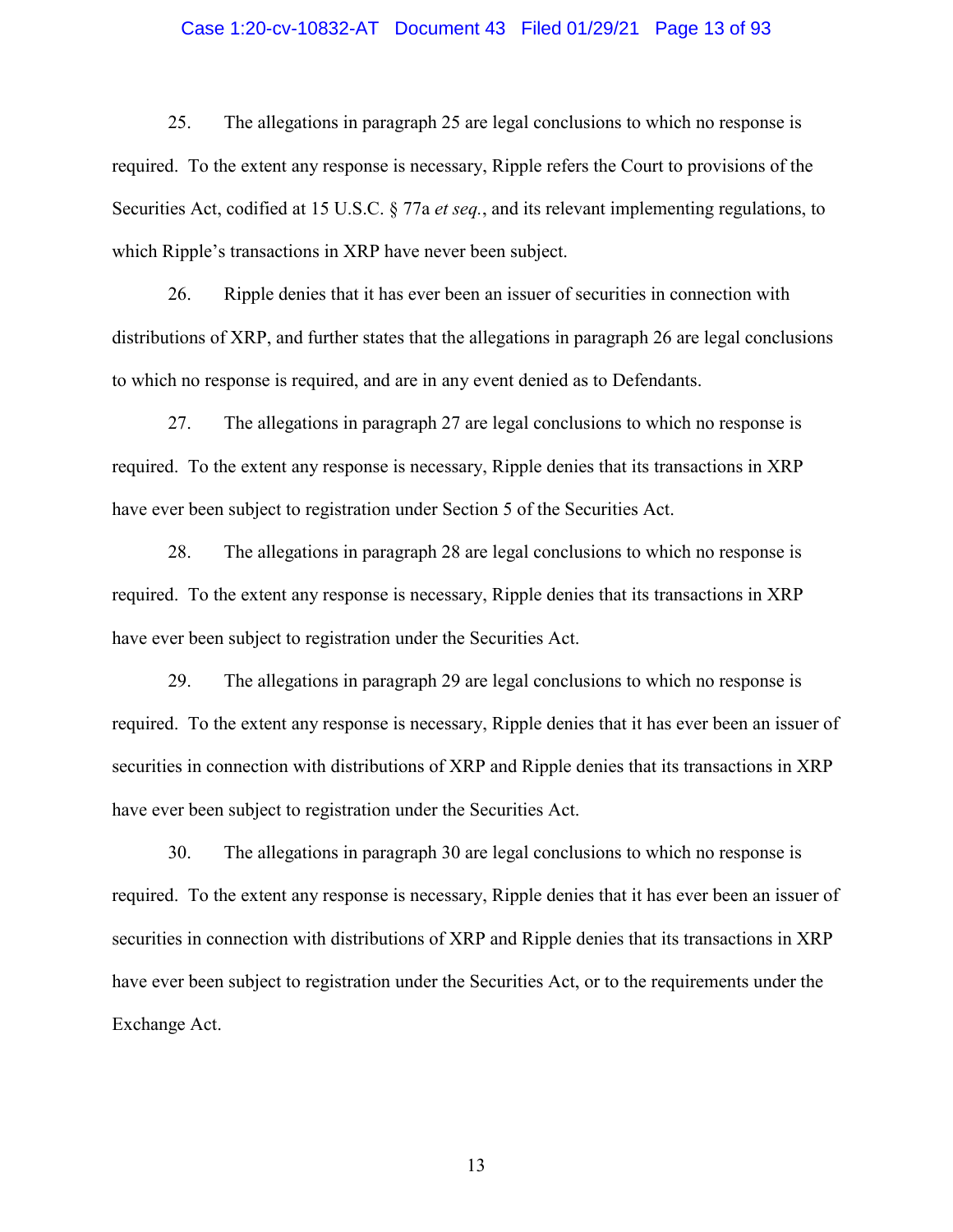# Case 1:20-cv-10832-AT Document 43 Filed 01/29/21 Page 14 of 93

31. The allegations in paragraph 31 contain legal conclusions to which no response is required. Ripple respectfully refers the Court to the case *SEC v. W.J. Howey Co.*, 328 U.S. 293 (1946), for its true and accurate contents.

32. Ripple denies the allegations in paragraph 32, except admits that the term "digital asset" can refer to an asset transferred using distributed ledger or blockchain technology, including assets sometimes referred to as "cryptocurrencies" and "virtual currencies."

33. Ripple denies the allegations in paragraph 33, except admits that a blockchain or distributed ledger is a decentralized peer-to-peer database spread across a network of computers that publicly and permanently records all transactions in theoretically unchangeable, digitally recorded data packages and relies on cryptographic techniques to securely record transactions.

34. Ripple denies the allegations in paragraph 34, except admits that blockchains typically use a mechanism to validate transactions, which, among other things, aims to achieve agreement among all participants on the contents of the ledger.

35. Ripple denies the allegations in paragraph 35, except admits that digital assets may be traded on certain trading platforms in exchange for other digital assets or fiat currency (generally understood to be a specific type of currency that is legal tender issued by a country), at times by being allocated to the platform's customer's accounts in the platform's internal records (sometimes referred to as an "off-chain" transaction) without necessarily being transferred from one blockchain address to another (which is sometimes referred to as an "on-chain" transaction).

36. Ripple denies the allegations in paragraph 36, except admits that some digital assets are "native" to a particular blockchain. Digital assets that are native to their blockchains may serve a number of technical functions on a distributed ledger, such as helping secure the ledger from manipulation or other forms of attack. Like some other digital assets, a digital asset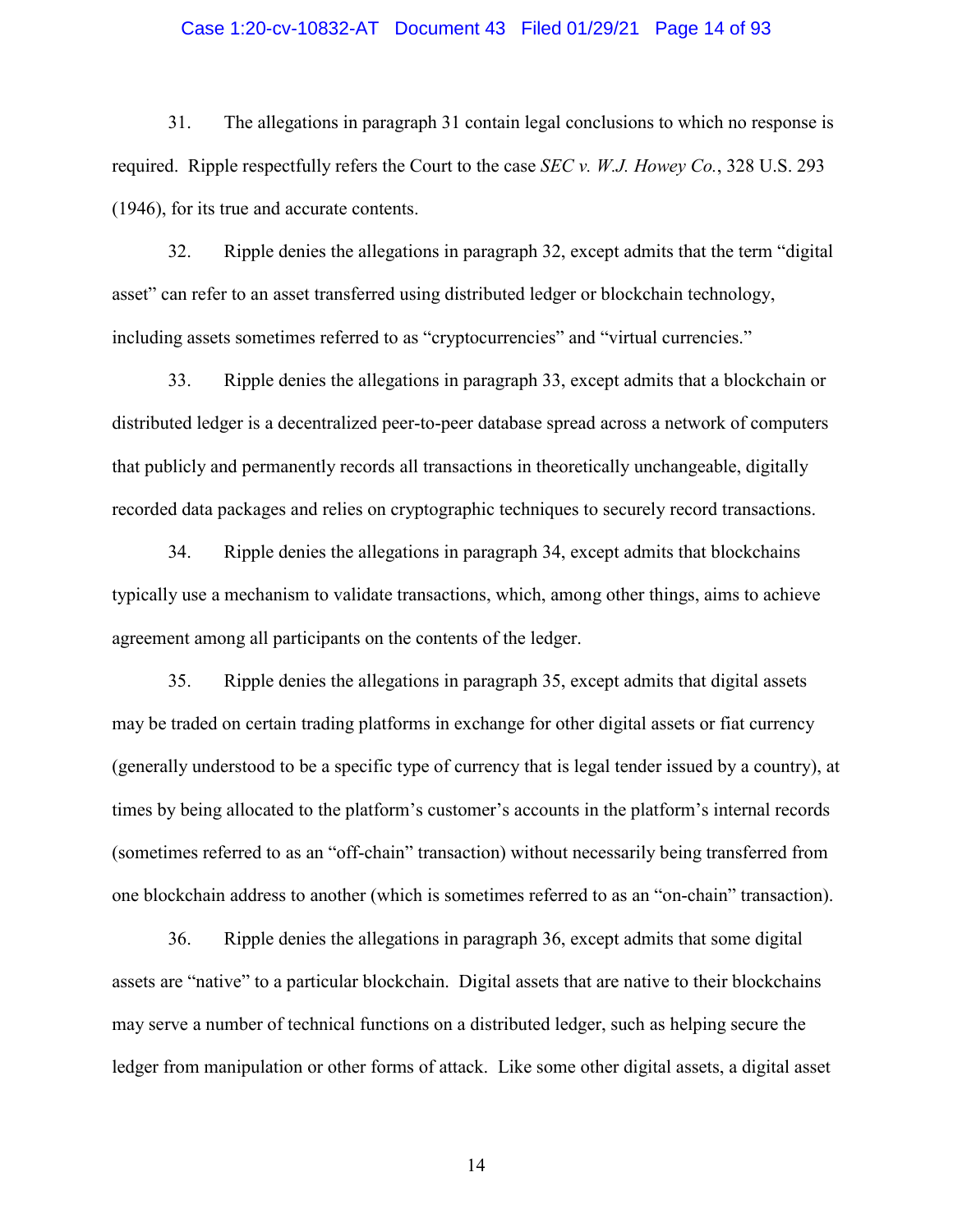### Case 1:20-cv-10832-AT Document 43 Filed 01/29/21 Page 15 of 93

that is native to its own blockchain may in some cases be sold or traded as consideration for goods, services, other digital assets, and fiat currency for a variety of purposes.

37. Ripple denies the allegations in paragraph 37. To the extent paragraph 37 purports to quote, characterize, or summarize a report by the SEC, the document speaks for itself, and Ripple respectfully refers the Court to the full text of the document for an accurate and complete record of its contents.

38. Ripple admits that, by early 2012, Co-Founder began working on the idea and code for what would become the XRP Ledger Protocol, and that in 2012, Cryptographer-1 and Ripple Agent-1 contributed to that code. Ripple otherwise lacks sufficient knowledge to either admit or deny the allegations in paragraph 38 as to Co-Founder, and the allegations are otherwise denied.

39. Ripple admits that the XRP Ledger records transactions and is powered by a decentralized network of peer-to-peer servers that is not controlled or owned by any one party, including Ripple, and otherwise denies the allegations in paragraph 39.

40. Ripple admits that the XRP Ledger uses a consensus protocol. Ripple further admits that during consensus each server evaluates proposals from a specific set of trusted validators, or Unique Node List ("UNL"); anyone can run a node or validator; and users are free to use any UNL they prefer. Ripple further admits that Ripple publishes a UNL that validators may choose to adopt, but they are not required to do so. Ripple otherwise denies the remaining allegations in paragraph 40.

41. Ripple admits that Ripple operates a small number of validators. Ripple lacks sufficient information to either admit or deny the remaining allegations in paragraph 41 as to other organizations or entities, and the allegations are otherwise denied.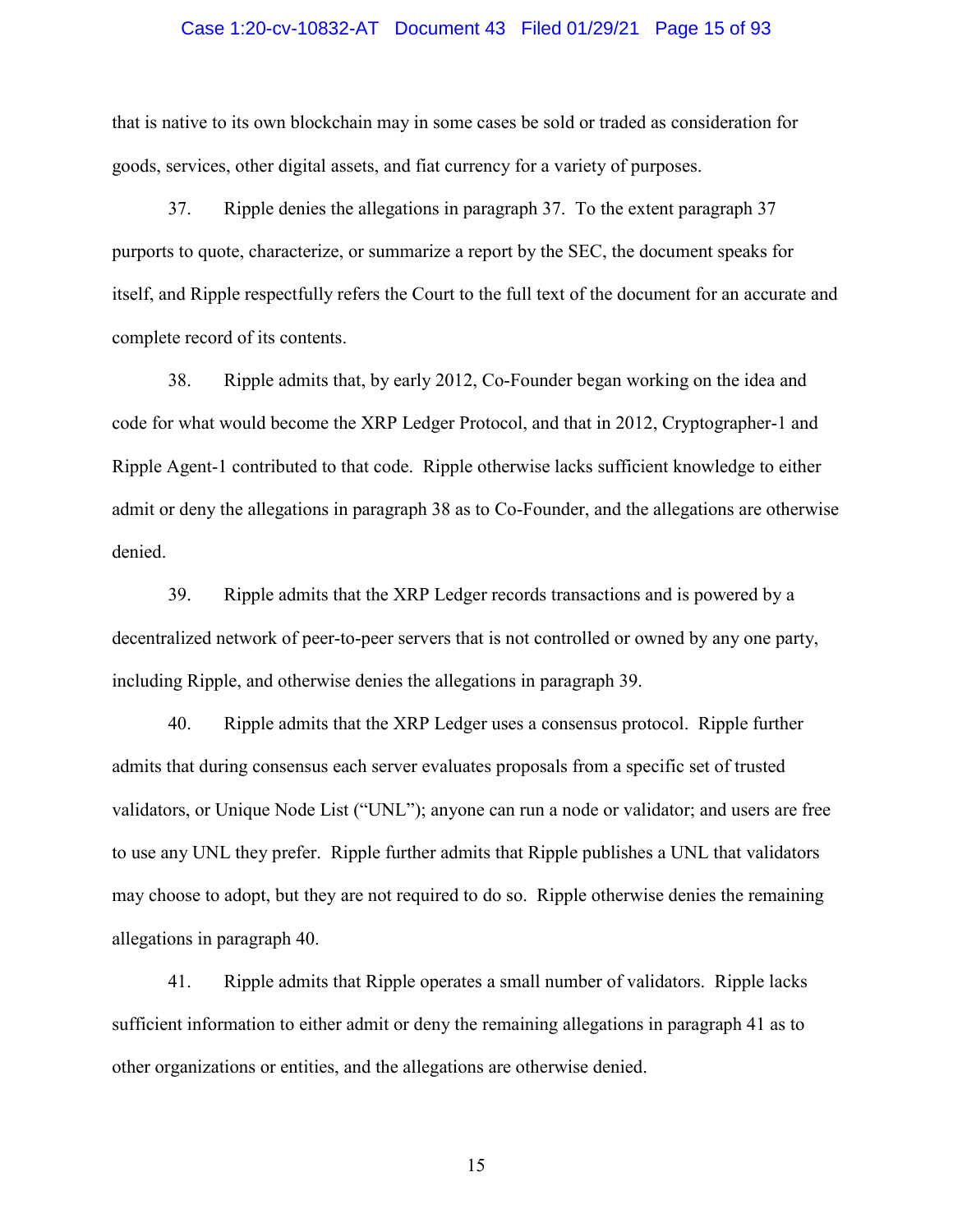#### Case 1:20-cv-10832-AT Document 43 Filed 01/29/21 Page 16 of 93

42. Ripple denies the allegations in paragraph 42.

43. Ripple admits that Mr. Larsen was Ripple's CEO from October 2013 through December 2016, in which role he participated in calls and e-mail communications with Ripple's Board of Directors and then-current and prospective Ripple shareholders, and denies the remaining allegations in paragraph 43.

44. Ripple denies the allegations in paragraph 44, except admits that Ripple's predecessor, NewCoin, Inc., was founded in September 2012.

45. Ripple denies the allegations in paragraph 45.

46. Ripple lacks sufficient information to either admit or deny the allegations in paragraph 46 as to Co-Founder, Mr. Larsen, and Ripple Agent-1, except admits, upon information and belief, that 20 billion XRP in total was retained by Mr. Larsen, Co-Founder, and Ripple Agent-1 and never transferred to Ripple. Ripple otherwise denies the allegations in paragraph 46, except Ripple admits that 80 billion XRP was transferred to the company in 2012.

47. Ripple denies the allegations in paragraph 47. To the extent paragraph 47 purports to quote, characterize, or summarize a tweet sent on September 16, 2020 by an account paragraph 47 attributes to Cryptographer-1, the document speaks for itself, and Ripple respectfully refers the Court to the full text of the document for an accurate and complete record of its contents.

48. Ripple denies the allegations in paragraph 48, except admits that XRP is the native digital asset on the XRP Ledger.

49. Ripple admits that the digital asset currently known as XRP had been referred to by other names in the past, including "Ripple Credits." Ripple lacks sufficient information to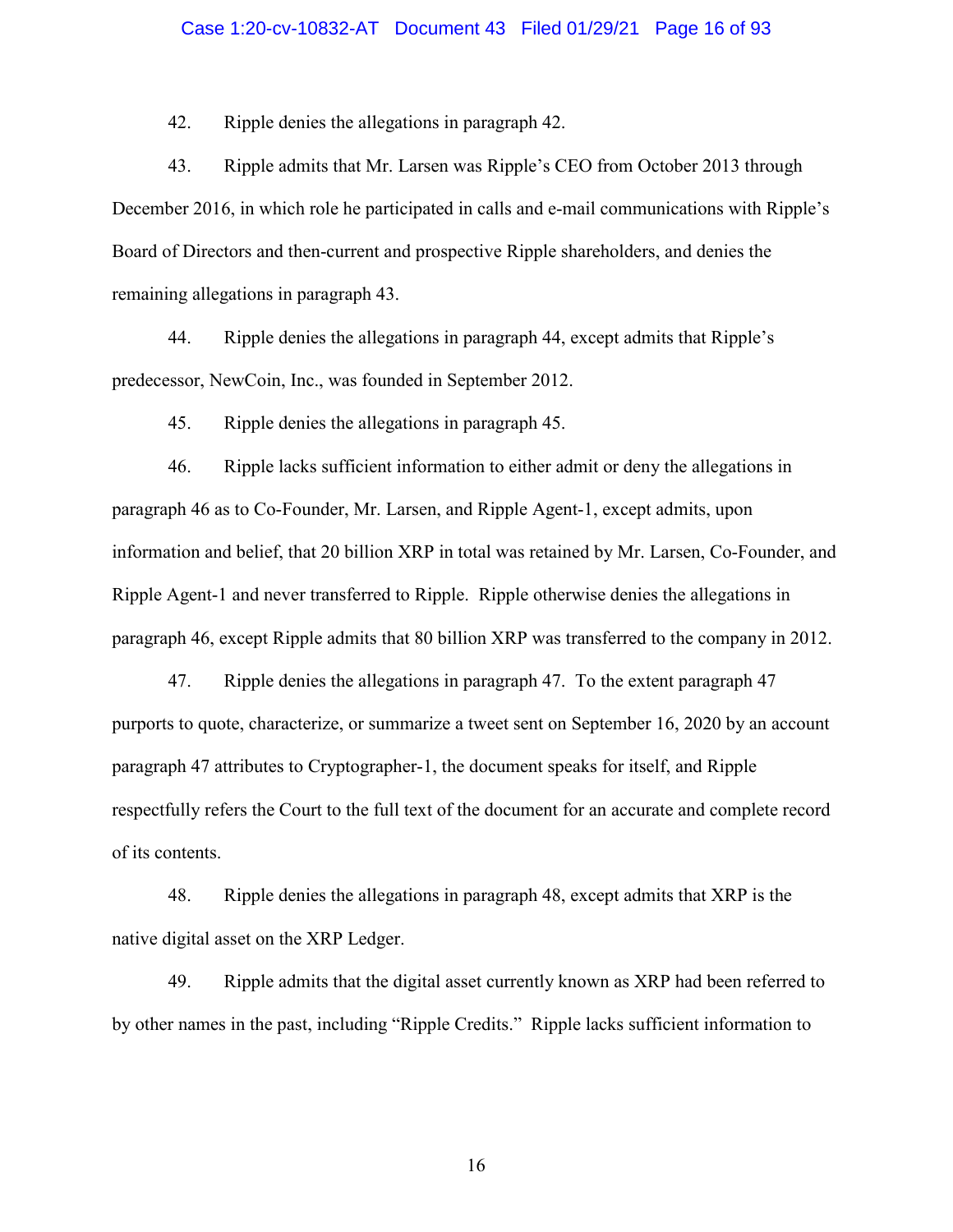# Case 1:20-cv-10832-AT Document 43 Filed 01/29/21 Page 17 of 93

either admit or deny the allegations in paragraph 49 as to Mr. Larsen or unnamed "participants in the digital asset space," and otherwise denies the allegations.

50. Ripple denies the allegations in paragraph 50.

51. Ripple denies the allegations in paragraph 51. To the extent paragraph 51 purports to quote, characterize, or summarize a legal memorandum dated February 8, 2012 from a law firm that was addressed to Co-Founder and another individual, and to the extent paragraph 51 purports to quote, characterize, or summarize a second legal memorandum dated October 19, 2012 from the same law firm that was addressed to Mr. Larsen, Co-Founder, and OpenCoin, the documents speak for themselves, and Ripple respectfully refers the Court to the full text of the documents for an accurate and complete record of their contents. Ripple avers that the legal memoranda provided advice on a multitude of legal issues, under both federal and state law, potentially relevant to a company in a nascent industry, including, but not limited to, banking and money transmission laws, securities laws, commodities laws, gambling laws, consumer protection laws, copyright laws, criminal laws and tax laws.

52. Ripple denies the allegations in paragraph 52. To the extent paragraph 52 purports to quote, characterize, or summarize a legal memorandum dated February 8, 2012 from a law firm that was addressed to Co-Founder and another individual, and to the extent paragraph 52 purports to quote, characterize, or summarize a second legal memorandum dated October 19, 2012 from the same law firm that was addressed to Mr. Larsen, Co-Founder, and OpenCoin, the documents speak for themselves, and Ripple respectfully refers the Court to the full text of the documents for an accurate and complete record of their contents.

53. Ripple denies the allegations in paragraph 53, which selectively quote and mischaracterize portions of a legal memorandum dated February 8, 2012 from a law firm that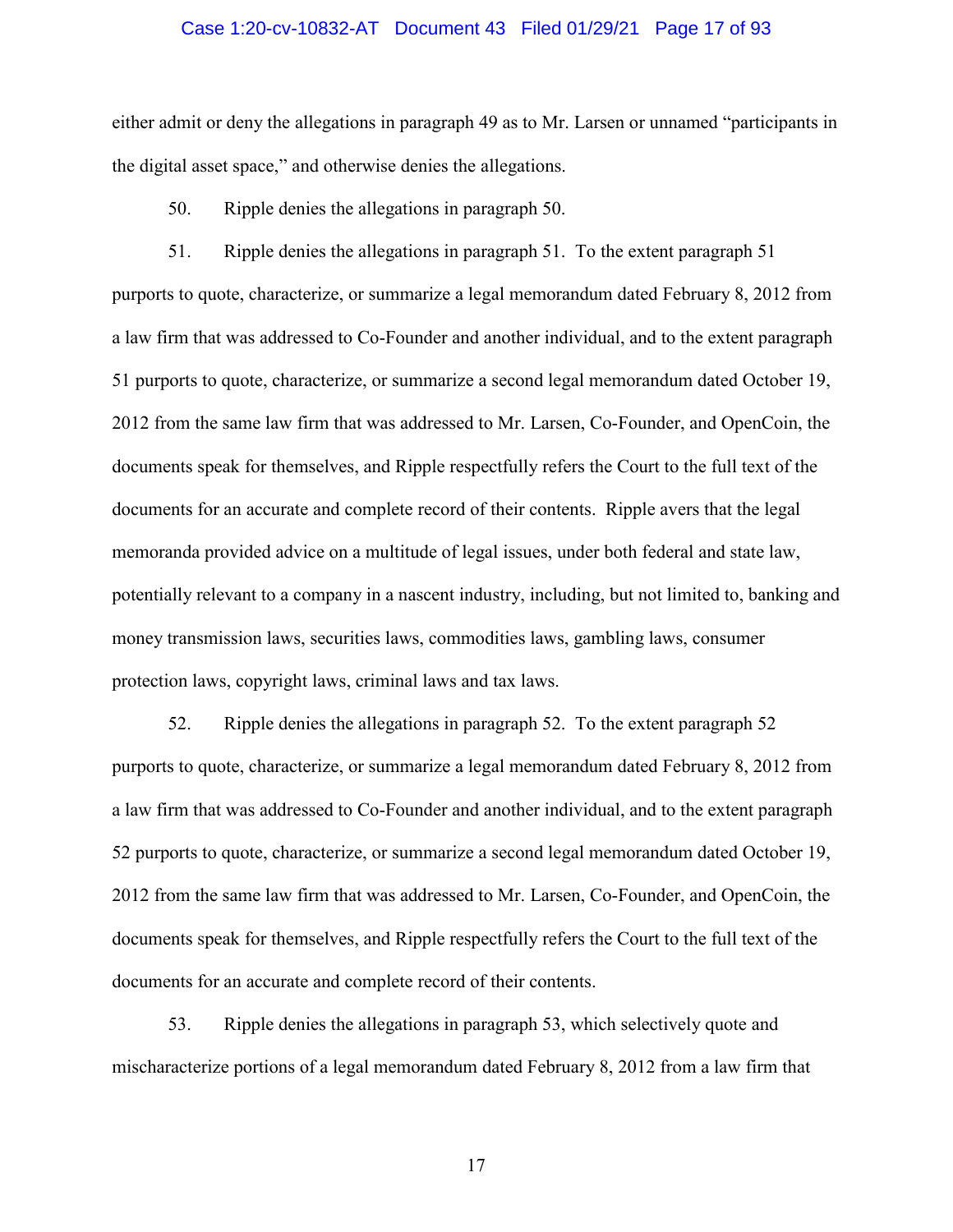# Case 1:20-cv-10832-AT Document 43 Filed 01/29/21 Page 18 of 93

was addressed to Co-Founder and another individual, and a second legal memorandum dated October 19, 2012 from the same law firm that was addressed to Mr. Larsen, Co-Founder, and OpenCoin. Ripple avers that any reasonable reader of the true and accurate contents of the memorandum dated October 19, 2012 would understand that counsel's ultimate conclusion was that Ripple Credits (as described) did not constitute "securities" under the federal securities laws. The documents speak for themselves, and Ripple respectfully refers the Court to the full text of the documents for an accurate and complete record of their contents.

54. Ripple denies the allegations in paragraph 54, which selectively quote and mischaracterize portions of a legal memorandum dated February 8, 2012 from a law firm that was addressed to Co-Founder and another individual, and a second legal memorandum dated October 19, 2012 from the same law firm that was addressed to Mr. Larsen, Co-Founder, and OpenCoin. Ripple avers that those memoranda only purported to compare XRP to fiat currency backed by the full faith and credit of national governments, and that Paragraph 54 ignores that XRP has since been determined by DOJ and FinCEN to be a "convertible virtual currency" which can serve as a substitute to fiat currency. The documents speak for themselves, and Ripple respectfully refers the Court to the full text of the documents for an accurate and complete record of their contents.

55. Ripple denies the allegations in paragraph 55, which mischaracterize a legal memorandum dated October 19, 2012 from a law firm that was addressed to Mr. Larsen, Co-Founder, and OpenCoin. The document speaks for itself, and Ripple respectfully refers the Court to the full text of the document for an accurate and complete record of its contents. Ripple also incorporates by reference its response to Paragraph 53.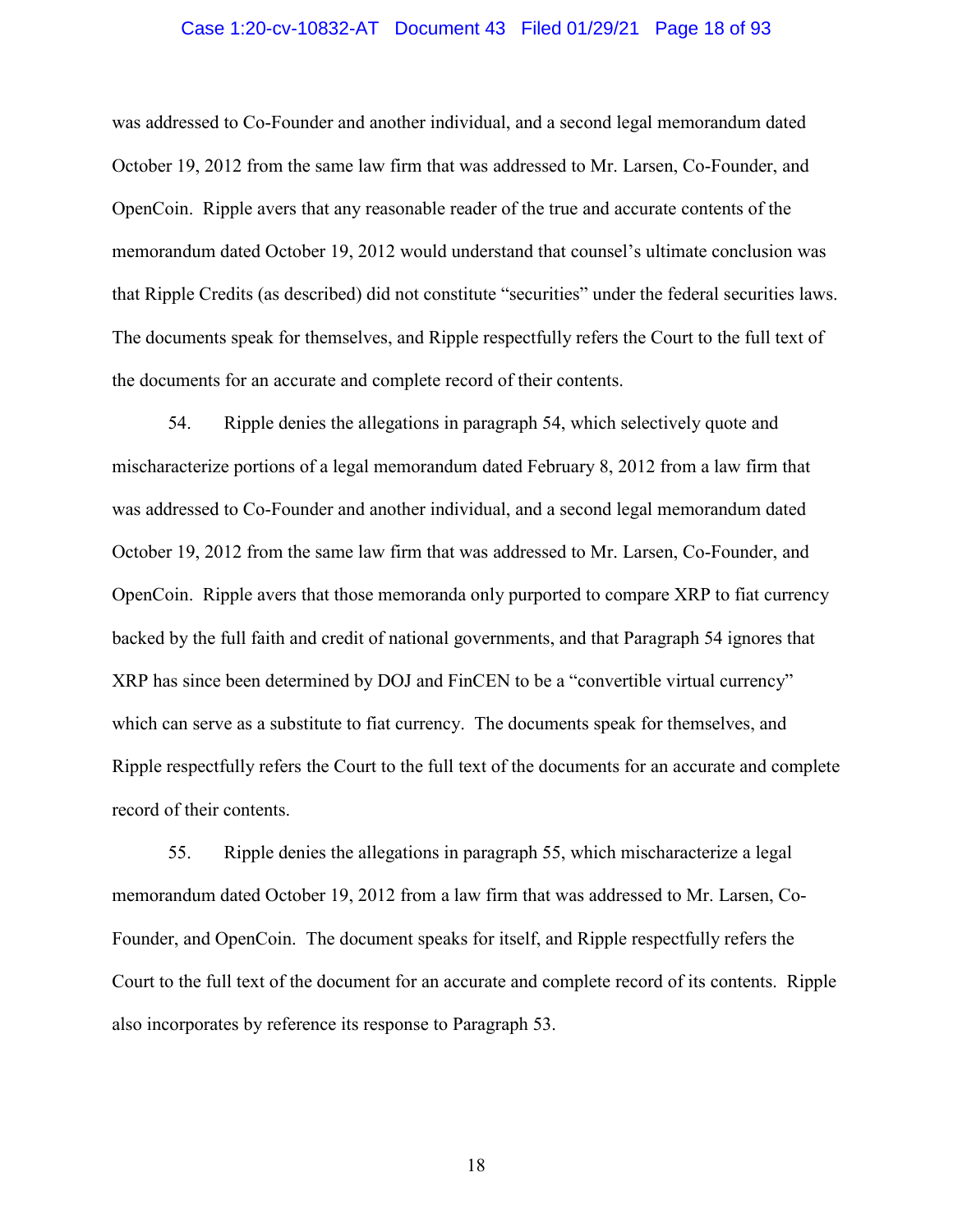# Case 1:20-cv-10832-AT Document 43 Filed 01/29/21 Page 19 of 93

56. Ripple denies the allegations in paragraph 56, except admits that Mr. Larsen did obtain copies of the February 8, 2012 and October 19, 2012 memoranda. Ripple also incorporates by reference its response to Paragraph 53.

57. Ripple denies the allegations in paragraph 57. To the extent paragraph 57 purports to quote, characterize, or summarize an email from Mr. Larsen dated May 26, 2014, the document speaks for itself, and Ripple respectfully refers the Court to the full text of the document for an accurate and complete record of its contents.

58. Paragraph 58 consists of characterizations and legal conclusions to which no response is required. To the extent any response is necessary, Ripple denies the allegations.

59. Paragraph 59 consists of characterizations and legal conclusions to which no response is required. To the extent any response is necessary, Ripple denies the allegations. Ripple also incorporates by reference its response to Paragraph 53.

60. Paragraph 60 consists of characterizations and legal conclusions to which no response is required. To the extent any response is necessary, Ripple denies the allegations, except admits it did not file a registration statement for XRP with the SEC because none was required.

61. The allegations in paragraph 61 contain legal conclusions to which no response is required. To the extent any response is necessary, Ripple denies the allegations, except admits that Ripple made certain payments in XRP as a virtual currency substituting for fiat currency through a bug bounty program in 2013 and 2014.

62. Ripple denies the allegations in paragraph 62.

63. Ripple denies the allegations in paragraph 63. To the extent paragraph 63 purports to quote, characterize, or summarize a document dated May 2013 titled "Gateways," the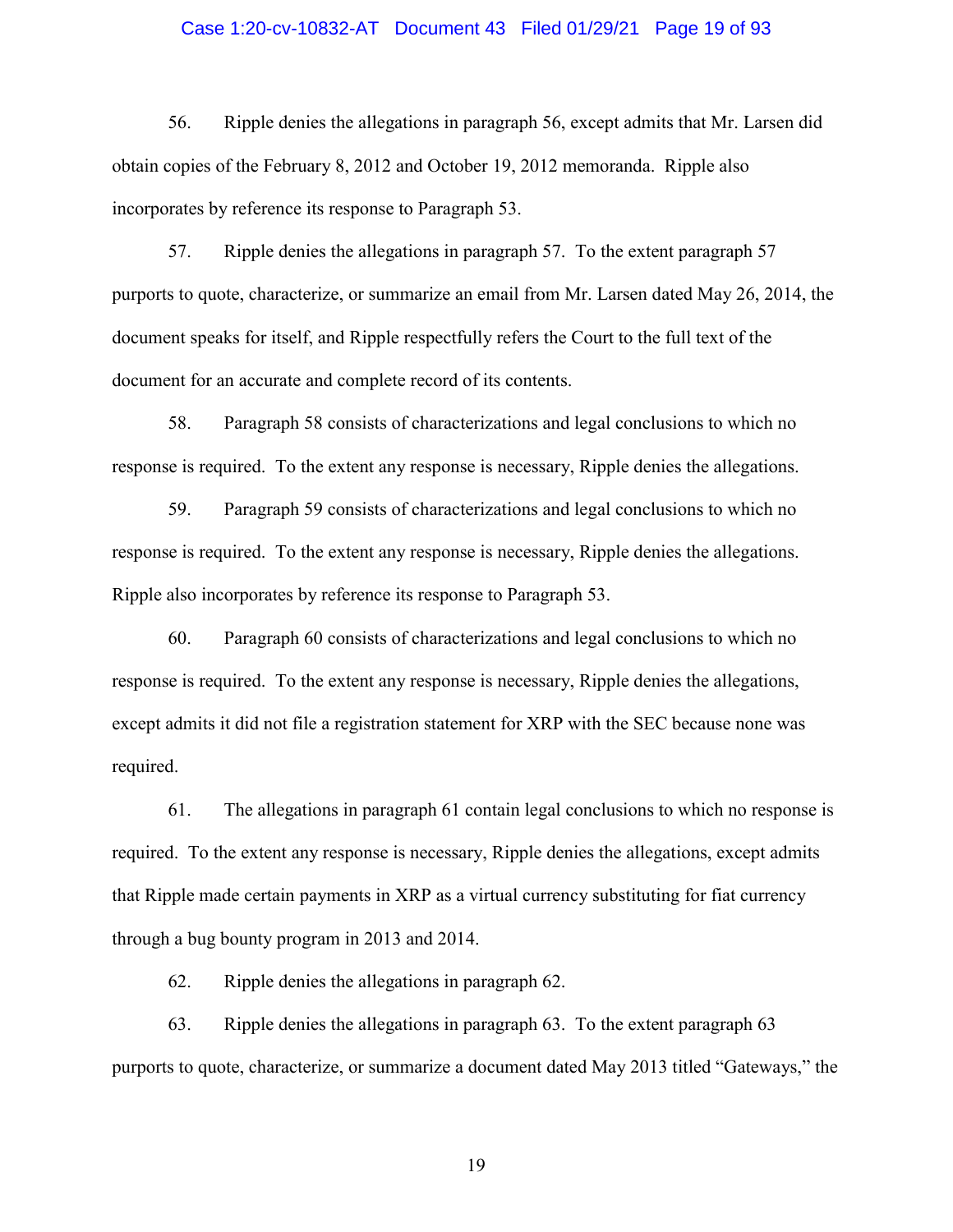# Case 1:20-cv-10832-AT Document 43 Filed 01/29/21 Page 20 of 93

document speaks for itself, and Ripple respectfully refers the Court to the full text of the document for an accurate and complete record of its contents.

64. Ripple denies the allegations in paragraph 64. To the extent paragraph 64 purports to quote, characterize, or summarize a forum post dated May 12, 2013 made by the account paragraph 64 attributes to Cryptographer-1 on the Altcoin Discussion page of the Bitcoin Forum of the website bitcointalk.org, the document speaks for itself, and Ripple respectfully refers the Court to the full text of the document for an accurate and complete record of its contents.

65. Ripple denies the allegations in paragraph 65. To the extent paragraph 65 purports to quote, characterize, or summarize a PowerPoint presentation with the filename "XRP Distribution Framework.pptx," the document speaks for itself, and Ripple respectfully refers the Court to the full text of the document for an accurate and complete record of its contents. Ripple specifically denies that this single document provides a complete and accurate statement of Ripple's views or goals for XRP as of 2013 or any other point in time.

66. Ripple denies the allegations in paragraph 66. To the extent the second sentence of paragraph 66 purports to quote, characterize, or summarize a forum post dated May 12, 2013 made by the account paragraph 66 attributes to Cryptographer-1 on the Altcoin Discussion page of the Bitcoin Forum of the website bitcointalk.org, the document speaks for itself, and Ripple respectfully refers the Court to the full text of the document for an accurate and complete record of its contents.

67. Ripple denies the allegations in paragraph 67, except admits that Ripple has worked to develop products that utilize XRP to allow financial institutions to effect currency transfers. To the extent paragraph 67 purports to quote, characterize, or summarize a document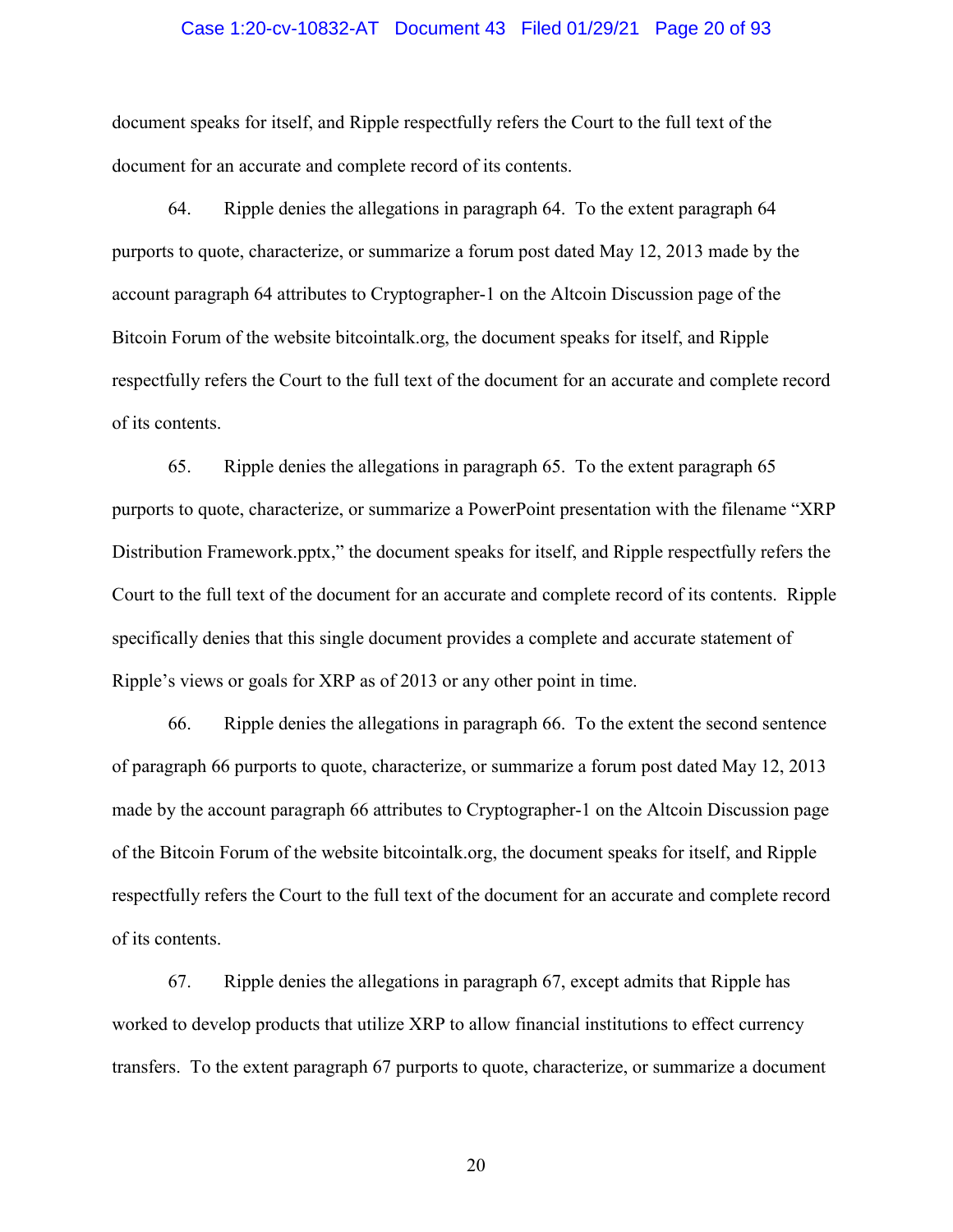# Case 1:20-cv-10832-AT Document 43 Filed 01/29/21 Page 21 of 93

dated February 2016 titled "The Cost-Cutting Case for Banks: The ROI of Using Ripple and XRP for Global Interbank Settlements," which referred to XRP in part as a "universal bridge asset," the document speaks for itself, and Ripple respectfully refers the Court to the full text of the document for an accurate and complete record of its contents.

68. Ripple denies the allegations in paragraph 68.

69. Paragraph 69 consists of characterizations and legal conclusions to which no response is required. To the extent any response is necessary, Ripple denies the allegations.

70. Ripple denies the allegations in paragraph 70.

71. Paragraph 71 consists of characterizations and legal conclusions to which no response is required. To the extent any response is necessary, Ripple denies the allegations.

72. The allegations in paragraph 72 are legal conclusions to which no response is required. To the extent any response is necessary, Ripple denies the allegations, except admits that Ripple sold XRP, a virtual currency, in exchange for fiat or other currencies. For those sales, Ripple did not file a registration statement for XRP with the SEC because none was required.

73. Ripple denies the allegations in paragraph 73, except admits that Ripple sold XRP, a virtual currency, on the open market and to sophisticated entities while Mr. Larsen was CEO. Ripple further denies the accuracy of Plaintiff's defined terms; for example, the defined term "Offering" does not accurately describe Ripple's numerous different types of distributions of XRP over many years.

74. Paragraph 74 consists of characterizations and legal conclusions to which no response is required. To the extent any response is necessary, Ripple denies the allegations, except admits that Mr. Garlinghouse was Ripple's COO from April 2015 through December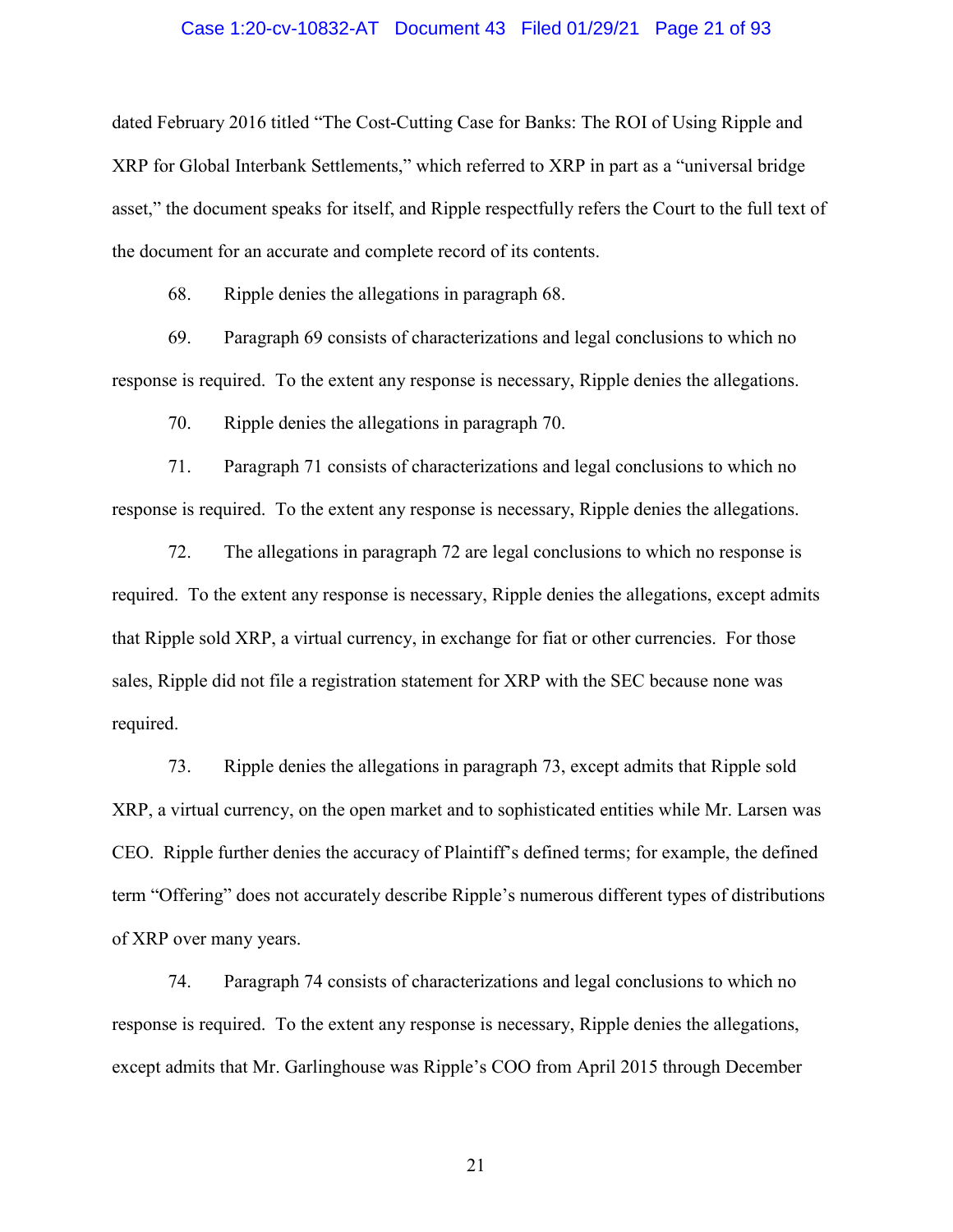#### Case 1:20-cv-10832-AT Document 43 Filed 01/29/21 Page 22 of 93

2016, that Mr. Garlinghouse has been Ripple's CEO from January 2017 to the present, and that Mr. Larsen has been the Executive Chairman of Ripple's Board of Directors from in or about January 2017 to the present. Ripple further denies that the defined term "Offering" accurately describes Ripple's numerous different types of distributions of XRP over many years.

75. Paragraph 75 consists of characterizations and legal conclusions to which no response is required. To the extent any response is necessary, Ripple denies the allegations, except admits that during the periods in which each of Mr. Garlinghouse and Mr. Larsen served in the role of CEO, respectively, each of them communicated with Ripple's Board of Directors and then-current and prospective Ripple equity shareholders. Ripple further admits that Ripple sold XRP, a virtual currency, in exchange for fiat or other currencies. For those sales, Ripple did not file a registration statement for XRP with the SEC because none was required. Ripple further denies that the defined term "Offering" accurately describes Ripple's numerous different types of distributions of XRP over many years.

76. Ripple denies the allegations in paragraph 76, and specifically denies that Ripple accelerated its sales of XRP in 2017 and 2018, except admits that Ripple sold XRP, a virtual currency, in exchange for fiat or other currencies during that time.

77. Ripple denies the allegations in paragraph 77, except admits that Ripple has sold software products under the names "xCurrent" and "xVia" from 2017 and 2018, respectively, and Ripple raised capital through the sale of equity securities via a Series A funding round of approximately \$32 million that closed in September 2015, a Series B funding round of approximately \$55 million that closed in August 2016, and a Series C funding round of approximately \$200 million that closed in December 2019.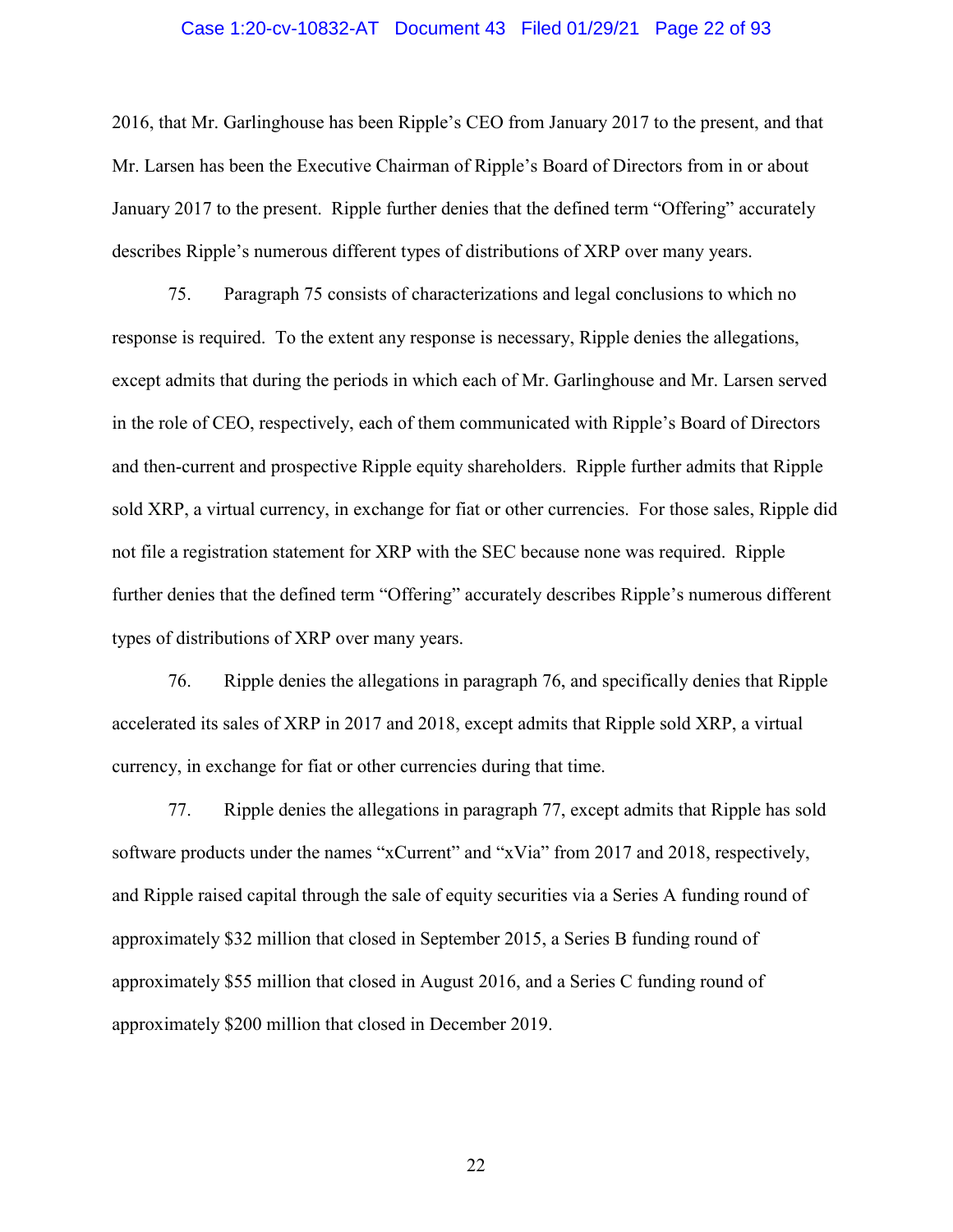# Case 1:20-cv-10832-AT Document 43 Filed 01/29/21 Page 23 of 93

78. Paragraph 78 consists of characterizations and legal conclusions to which no response is required, and which are in any event denied.

79. Paragraph 79 employs an ambiguous defined term ("Market Sales") to which no response is required. To the extent any response is necessary, Ripple denies the allegations, except admits that Ripple sold XRP, a virtual currency, on the open market in exchange for fiat or other currencies.

80. Paragraph 80 employs ambiguous defined terms ("Institutional Sales" and "Market Sales") to which no response is required. To the extent any response is necessary, Ripple denies the allegations, except admits that Ripple sold XRP, a virtual currency, on the open market and to sophisticated entities in exchange for fiat or other currencies.

81. Ripple denies the allegations in paragraph 81, and denies that the defined term "Offering" accurately describes Ripple's numerous different types of distributions of XRP over many years. To the extent that paragraph 81 refers to publicly available data regarding the price of XRP as set by trading in the open market over time, that publicly available data speaks for itself.

82. Paragraph 82 employs an ambiguous, defined term ("Other XRP Distributions") to which no response is required. To the extent any response is necessary, Ripple denies the allegations, except admits that Ripple sold XRP in exchange for fiat or other currencies and that Ripple made certain payments in XRP as a virtual currency substituting for fiat currency in connection with its operations.

83. Paragraph 83 employs an ambiguous, defined term ("Other XRP Distributions") to which no response is required. To the extent any response is necessary, Ripple denies the allegations, except admits that Ripple has sold XRP in exchange for fiat or other currencies and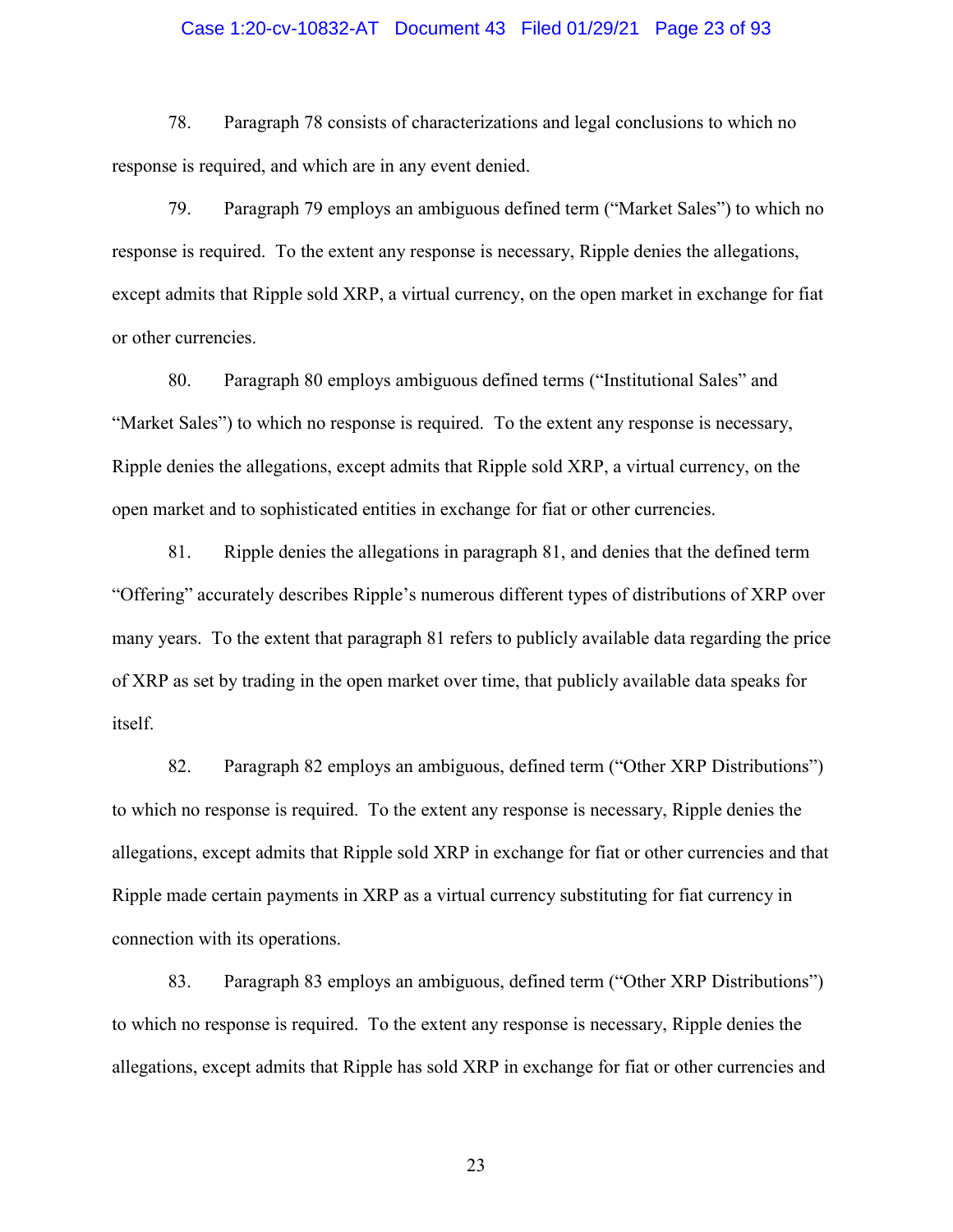# Case 1:20-cv-10832-AT Document 43 Filed 01/29/21 Page 24 of 93

has made certain payments in XRP as a virtual currency substituting for fiat currency in connection with its operations, and Ripple lacks sufficient information to either admit or deny the allegations as to any sales by Mr. Garlinghouse and Mr. Larsen.

84. Ripple denies the allegations in paragraph 84, and denies that the defined term "Offering" accurately describes Ripple's numerous different types of distributions of XRP over many years. Ripple lacks sufficient information to either admit or deny the allegations set forth in paragraph 84 as to Mr. Garlinghouse and Mr. Larsen, and the allegations are otherwise denied.

85. Ripple lacks sufficient information to either admit or deny the allegations in paragraph 85 as to Mr. Larsen, and the allegations are otherwise denied, except Ripple admits that Mr. Larsen was Ripple's CEO from October 2013 through December 2016 and has been the Executive Chairman of Ripple's Board of Directors from in or about January 2017 to the present.

86. Ripple lacks sufficient information to either admit or deny the allegations in paragraph 86 as to Mr. Garlinghouse, and the allegations are otherwise denied, except Ripple admits that Mr. Garlinghouse has been Ripple's CEO from January 2017 to the present.

87. Paragraph 87 consists of characterizations and legal conclusions to which no response is required. To the extent any response is necessary, Ripple lacks sufficient information to either admit or deny allegations relating to sales by Mr. Garlinghouse and Mr. Larsen, and the allegations are otherwise denied. Ripple furthermore specifically denies the inaccurate suggestion that the only use or uses for XRP came through Ripple's operations or activities.

88. Paragraph 88 consists of characterizations, ambiguous defined terms, and legal conclusions to which no response is required. To the extent any response is necessary, Ripple denies the allegations, except lacks sufficient information to either admit or deny the allegations as to what Mr. Garlinghouse and Mr. Larsen "understood" at unspecified points in time.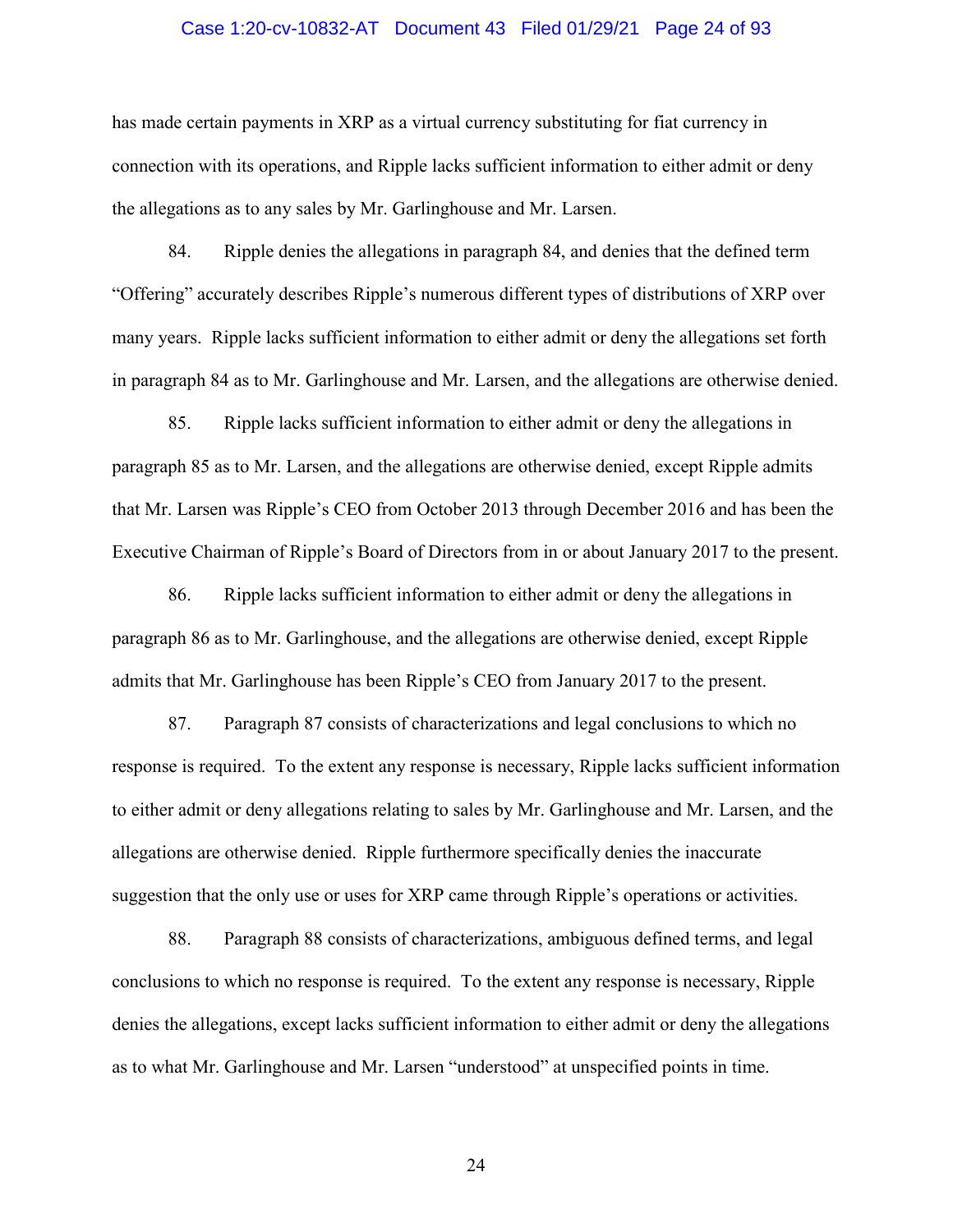# Case 1:20-cv-10832-AT Document 43 Filed 01/29/21 Page 25 of 93

89. Paragraph 89 consists of ambiguous defined terms to which no response is required. To the extent any response is necessary, Ripple lacks sufficient knowledge to confirm or deny the accuracy of Plaintiff's internal calculations or compilations of data, and the allegations are therefore denied. Ripple further denies that the defined term "Offering" accurately describes Ripple's numerous different types of distributions of XRP over many years.

90. Paragraph 90 employs an ambiguous, defined term ("Market Sales") to which no response is required. To the extent any response is necessary, Ripple denies the allegations, except admits that Mr. Larsen was Ripple's CEO from October 2013 through December 2016.

91. Paragraph 91 consists of characterizations and an ambiguous defined term to which no response is required. To the extent any response is necessary, Ripple denies the allegations, except admits that Ripple sold XRP in exchange for fiat or other currencies, in part through third-party companies, commonly known as market makers, whose business model involved both buying and selling XRP on-ledger and on exchanges through blind bid/ask transactions.

92. Paragraph 92 consists of characterizations, an ambiguous defined term ("Market Sales") and other ambiguous terms (such as "specialized traders") to which no response is required. To the extent any response is necessary, Ripple denies the allegations, except admits that Ripple sold XRP in exchange for fiat or other currencies, in part through third-party companies, commonly known as market makers, whose business model involved both buying and selling XRP on exchanges through blind bid/ask transactions, and further admits that Ripple did not file a registration statement with the SEC for those transactions because none was required.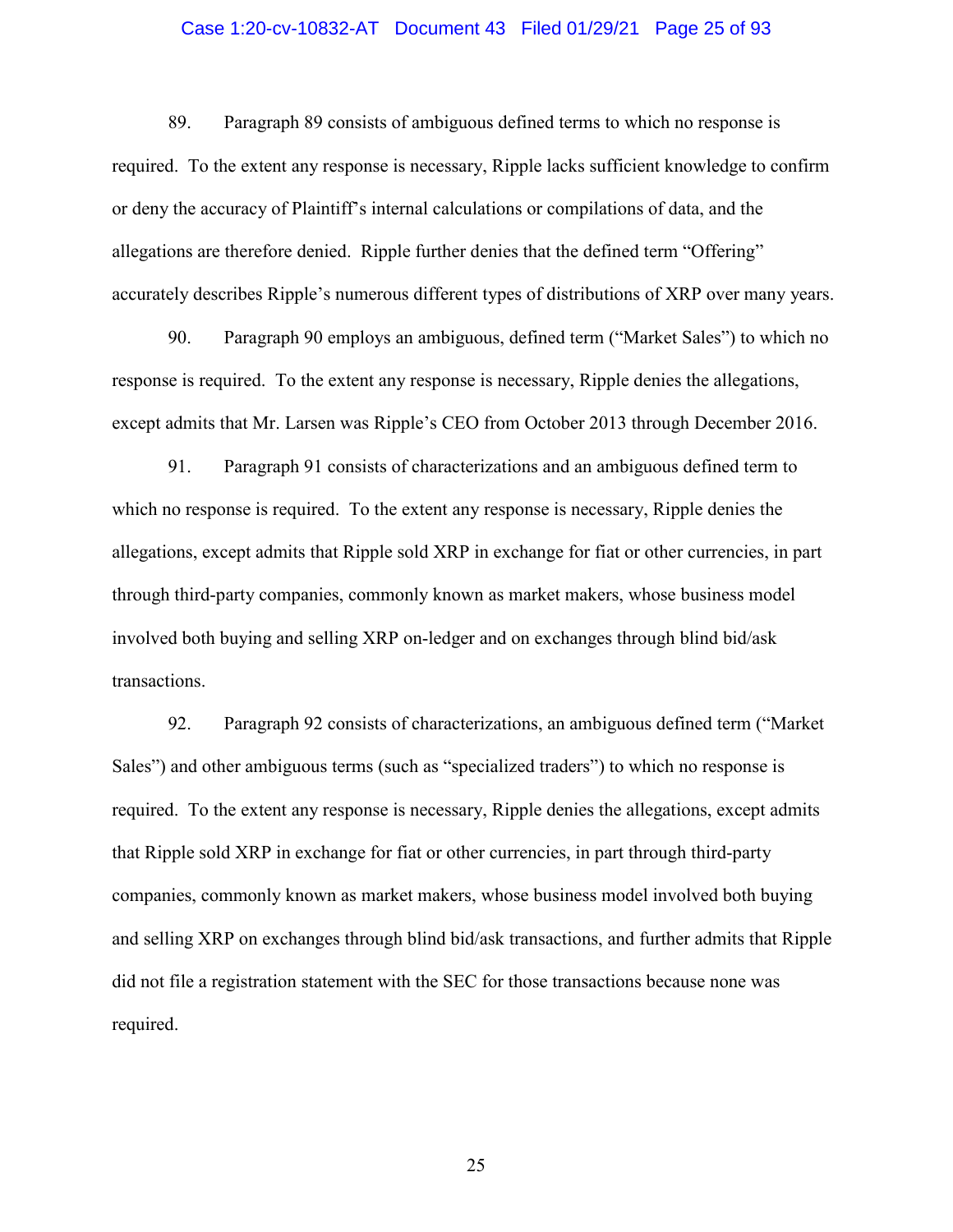# Case 1:20-cv-10832-AT Document 43 Filed 01/29/21 Page 26 of 93

93. Paragraph 93 consists of characterizations and an ambiguous defined term ("Market Sales") to which no response is required. To the extent any response is necessary, Ripple denies the allegations, except admits that Ripple sold XRP in exchange for fiat or other currencies, in part through third-party companies, commonly known as market makers, whose business model involved both buying and selling XRP on exchanges through blind bid/ask transactions, and that Ripple made certain payments in XRP as a virtual currency substituting for fiat currency in connection with such sales.

94. Ripple lacks sufficient information to either admit or deny the allegations in paragraph 94 as to other entities, and the allegations are otherwise denied.

95. Paragraph 95 consists of characterizations, ambiguous defined terms, and legal conclusions to which no response is required. To the extent any response is necessary, Ripple denies the allegations. To the extent paragraph 95 purports to quote, characterize, or summarize a webpage titled "How to Buy XRP," the contents of which have changed over time and have, in the past, included a list of third-party digital asset exchanges that listed XRP, the document speaks for itself, and Ripple respectfully refers the Court to the full text of the document for an accurate and complete record of its contents. Ripple further denies that the defined term "Offering" accurately describes Ripple's numerous different types of distributions of XRP over many years.

96. Paragraph 96 employs an ambiguous defined term ("Market Sales") to which no response is required. To the extent any response is necessary, Ripple denies the allegations, except admits that Mr. Larsen was Ripple's CEO from October 2013 through December 2016 and that Mr. Garlinghouse has been Ripple's CEO from January 2017 to the present.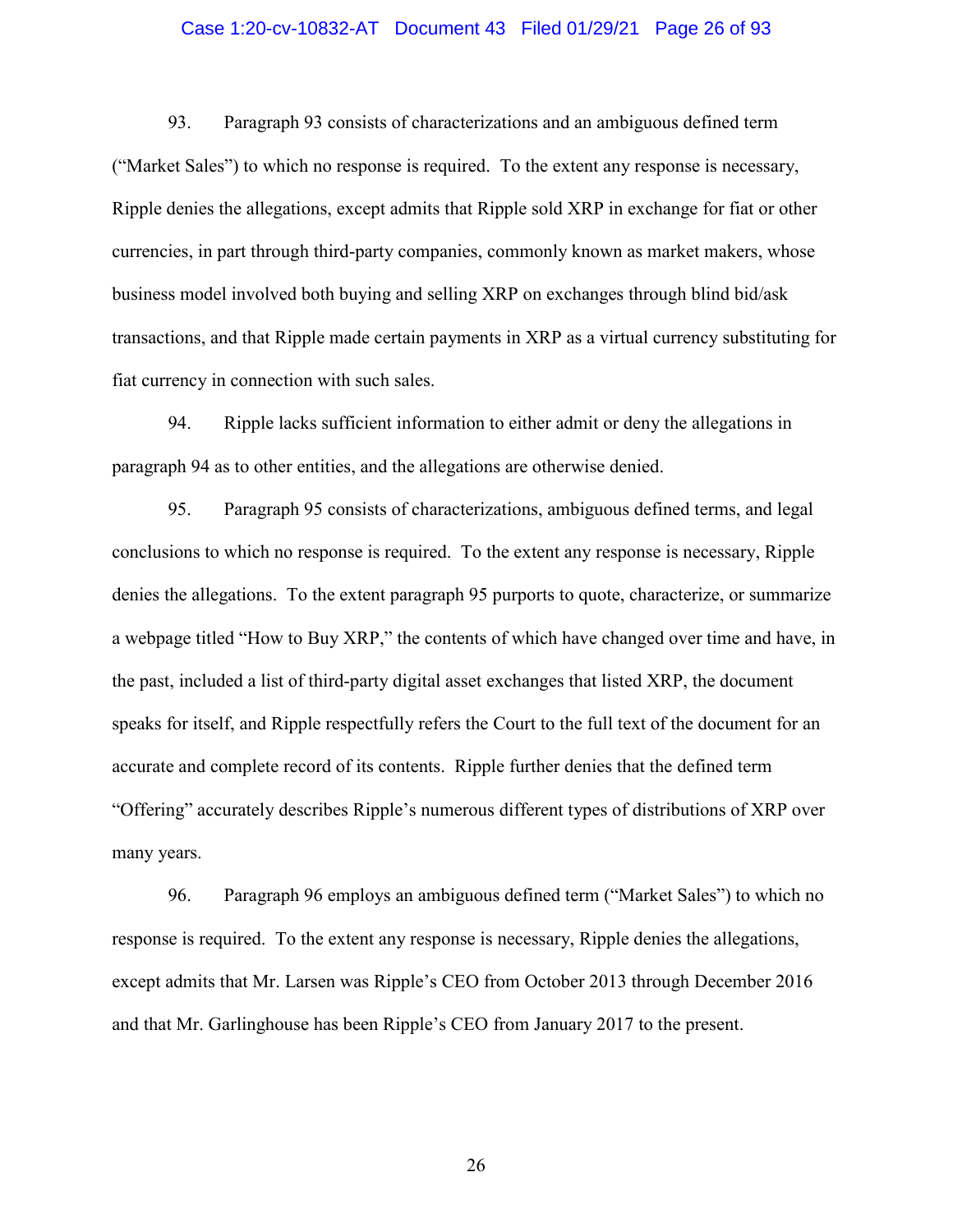# Case 1:20-cv-10832-AT Document 43 Filed 01/29/21 Page 27 of 93

97. Paragraph 97 consists of characterizations and an ambiguous defined term to which no response is required. To the extent any response is necessary, Ripple lacks sufficient knowledge to admit or deny the allegations in paragraph 97 that contain insufficient citation or attribution and describe the behavior of unspecified other entities, and the allegations are otherwise denied. Ripple furthermore avers that Ripple's sales of XRP consistently constituted a very small portion of XRP trading volume.

98. Paragraph 98 employs an ambiguous defined term ("Market Sales") to which no response is required. To the extent any response is necessary, Ripple lacks sufficient knowledge to admit or deny the allegations in paragraph 98 that contain insufficient citation or attribution, and the allegations are otherwise denied.

99. Paragraph 99 consists of characterizations, an ambiguous defined term, and legal conclusions to which no response is required. To the extent any response is necessary, Ripple denies the allegations.

100. Paragraph 100 consists of characterizations, an ambiguous defined term, and legal conclusions to which no response is required. To the extent any response is necessary, Ripple denies the allegations. To the extent paragraph 100 purports to quote, characterize, or summarize a report titled "Q4 2016 XRP Markets Report" dated January 24, 2017 that was posted on Ripple's website, the document speaks for itself, and Ripple respectfully refers the Court to the full text of the document for an accurate and complete record of its contents.

101. Paragraph 101 consists of characterizations, ambiguous terms, and legal conclusions to which no response is required. To the extent any response is necessary, Ripple lacks sufficient information to either admit or deny the allegations as to "influential players[,…] XRP market makers, dealers, and blockchain-focused private investment funds," and the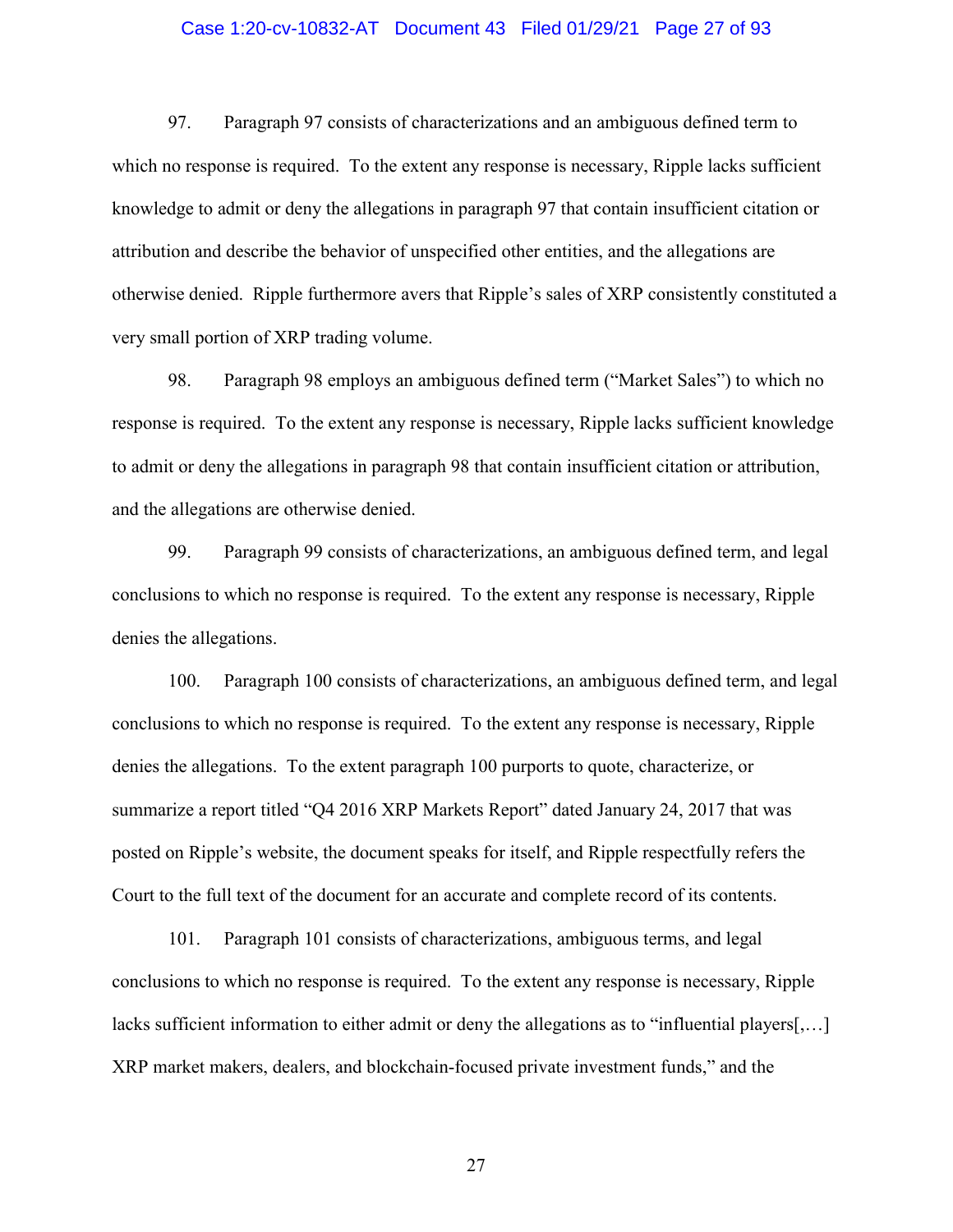# Case 1:20-cv-10832-AT Document 43 Filed 01/29/21 Page 28 of 93

allegations are otherwise denied, except Ripple admits that Ripple sold XRP in exchange for fiat or other currencies, in part to certain third-party companies.

102. Paragraph 102 consists of an ambiguous defined term to which no response is required. To the extent any response is necessary, Ripple denies the allegations in paragraph 102, except admits that Ripple sold XRP in exchange for fiat or other currencies and avers that in June 2016, the New York State Department of Financial Services granted XRP II a BitLicense to conduct certain virtual currency business activities, which is consistent with U.S. authorities, both state and federal, recognizing that XRP is a virtual currency. To the extent paragraph 102 purports to quote, characterize, or summarize a document titled "Information Regarding XRP II, LLC's History and Business," the document speaks for itself, and Ripple respectfully refers the Court to the full text of the document for an accurate and complete record of its contents.

103. Paragraph 103 consists of characterizations and an ambiguous defined term to which no response is required. To the extent any response is necessary, Ripple denies the allegations, except admits that Ripple sold XRP to sophisticated entities in exchange for fiat or other currencies.

104. Paragraph 104 consists of characterizations and an ambiguous defined term to which no response is required. To the extent any response is necessary, Ripple denies the allegations, except admits that Ripple sold XRP to sophisticated entities in exchange for fiat or other currencies. Ripple further admits that certain sales of XRP by Ripple were made at discounted prices.

105. Paragraph 105 consists of characterizations and an ambiguous defined term to which no response is required. To the extent any response is necessary, Ripple lacks sufficient knowledge to admit or deny the allegations in paragraph 105 that contain insufficient citation or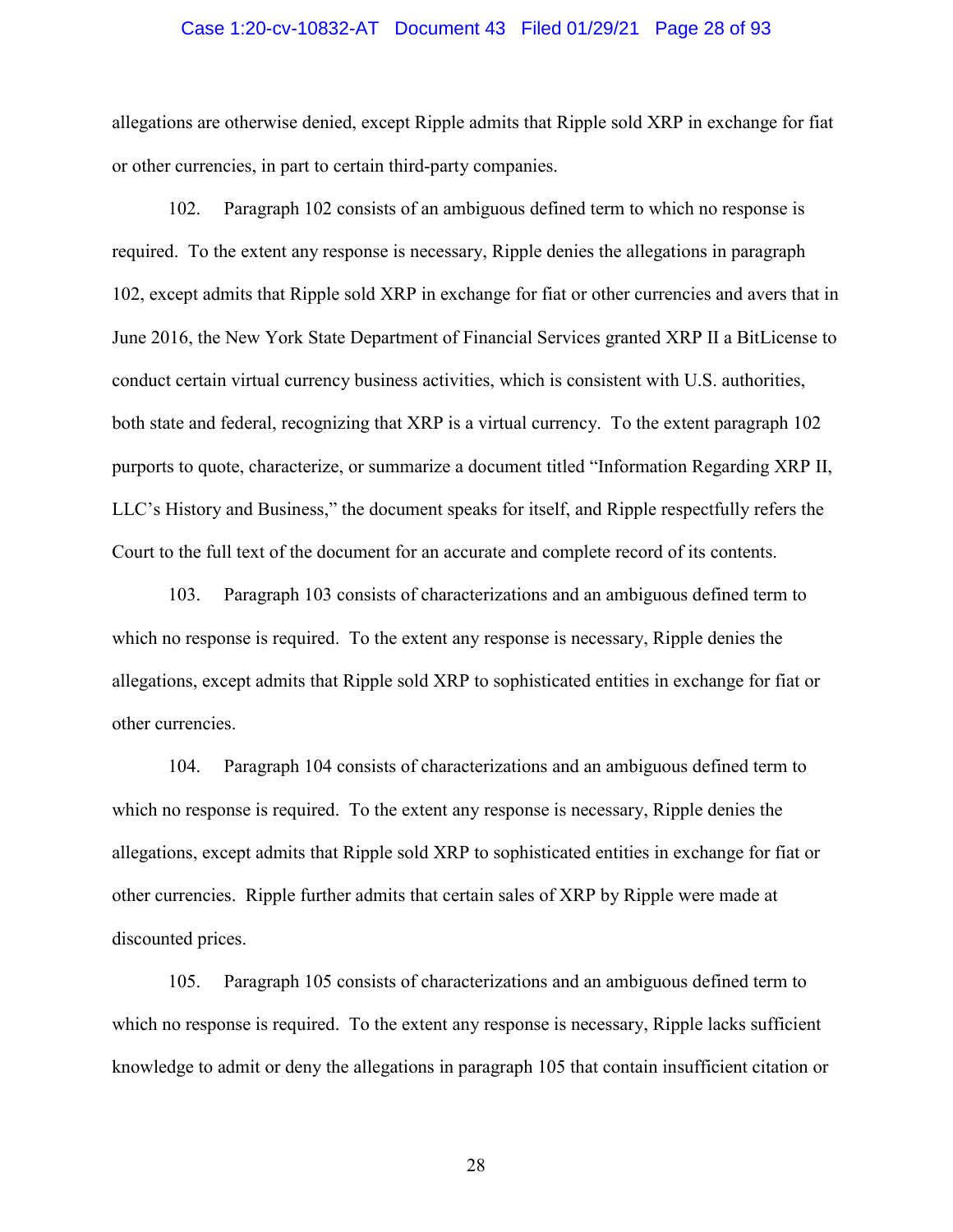# Case 1:20-cv-10832-AT Document 43 Filed 01/29/21 Page 29 of 93

attribution, and the allegations are otherwise denied, except Ripple avers that certain sales of XRP by Ripple to counterparties included restrictions on the buyer's ability to resell XRP.

106. Paragraph 106 consists of characterizations, an ambiguous defined term, and legal conclusions to which no response is required. To the extent any response is necessary, Ripple denies the allegations. Ripple specifically denies that its sales of XRP were intended to, or did, incentivize buyers to realize a "guaranteed profit," and further denies that its sales of XRP could have provided a "guaranteed profit," given that Ripple could not control movements in the market price of XRP following its sales.

107. Paragraph 107 consists of characterizations and an ambiguous defined term to which no response is required. To the extent any response is necessary, Ripple denies the allegations.

108. Ripple denies the allegations in paragraph 108. To the extent paragraph 108 purports to quote, characterize, or summarize an email dated June 12, 2017 regarding the entity identified in the Complaint as Institutional Investor A, the document speaks for itself, and Ripple respectfully refers the Court to the full text of the document for an accurate and complete record of its contents.

109. Ripple denies the allegations in paragraph 109, except admits that receipts of purchases by the entity identified in the Complaint as Institutional Investor A reflect a combined transaction value of \$2.1 million and a combined 14.8 million XRP units. To the extent paragraph 109 purports to quote, characterize, or summarize a September 18, 2017 letter confirming an agreement between XRP II, LLC and the entity identified in the Complaint as Institutional Investor A, the document speaks for itself, and Ripple respectfully refers the Court to the full text of the document for an accurate and complete record of its contents.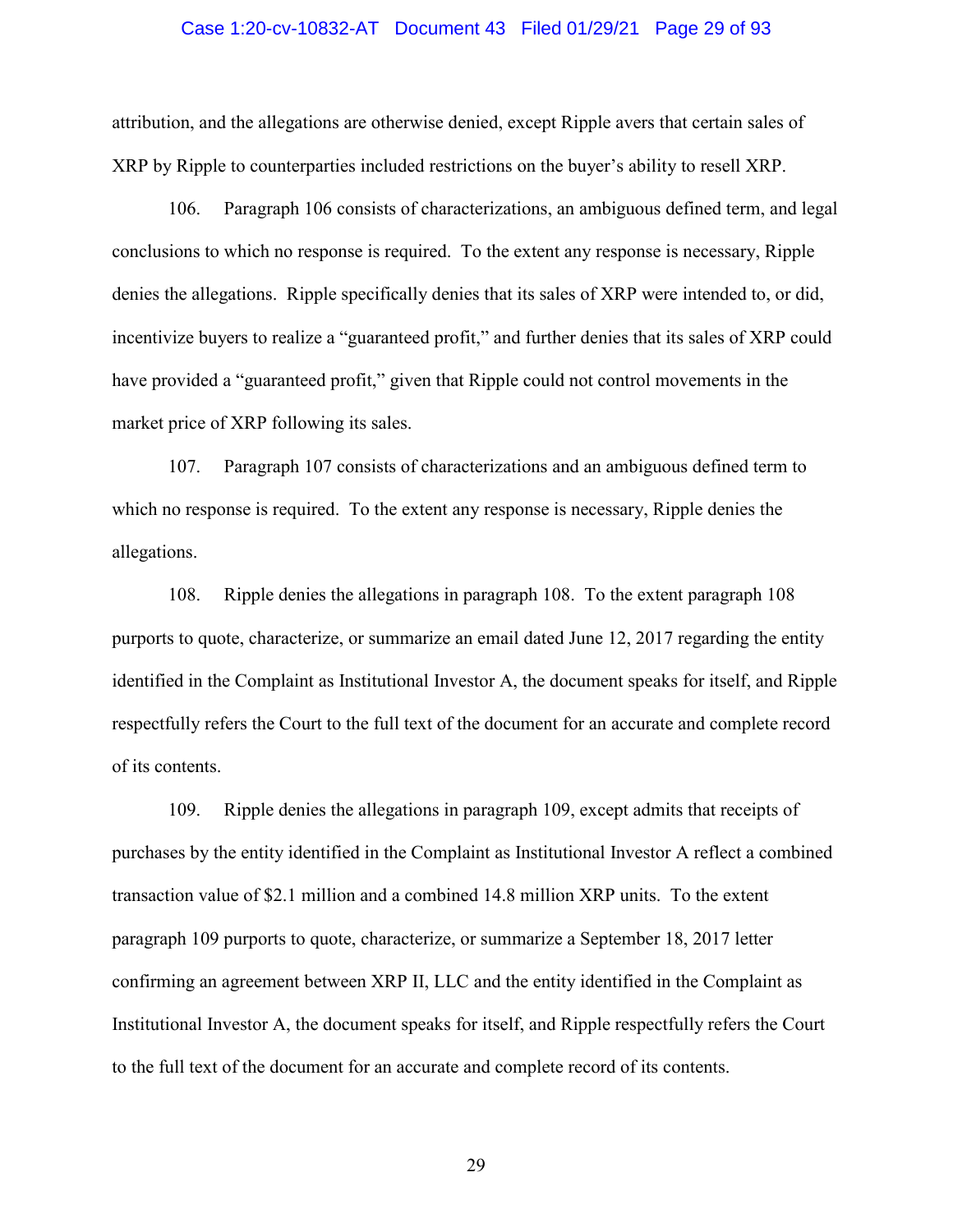# Case 1:20-cv-10832-AT Document 43 Filed 01/29/21 Page 30 of 93

110. Ripple lacks sufficient information to either admit or deny the allegations in paragraph 110 as to the entity identified in the Complaint as Institutional Investor B. Ripple further lacks sufficient knowledge to confirm or deny the accuracy of Plaintiff's internal calculations or compilations of data. The allegations in paragraph 110 are otherwise denied. To the extent paragraph 110 purports to quote, characterize, or summarize the website of the entity identified in the Complaint as Institutional Investor B, the document speaks for itself, and Ripple respectfully refers the Court to the full text of the document for an accurate and complete record of its contents.

111. Ripple lacks sufficient information to either admit or deny the allegations in paragraph 111 as to the entity identified in the Complaint as Institutional Investor B, and the allegations in paragraph 111 are otherwise denied. To the extent paragraph 111 references a document titled "Master XRP Purchase Agreement" between XRP II, LLC and the entity identified in the Complaint as Institutional Investor B signed by XRP II, LLC on August 2, 2017, the document speaks for itself, and Ripple respectfully refers the Court to the full text of the document for an accurate and complete record of its contents.

112. Ripple lacks sufficient information to either admit or deny the allegations in paragraph 112 as to the entity identified in the Complaint as Institutional Investor C, and the allegations are otherwise denied. To the extent paragraph 112 purports to quote, characterize, or summarize a document signed by Mr. Garlinghouse on behalf of Ripple with the entity identified in the Complaint as Institutional Investor C titled "Master XRP Purchase Agreement" with an effective date of September 24, 2018, and to the extent paragraph 112 purports to quote, characterize, or summarize the website of the entity identified in the Complaint as Institutional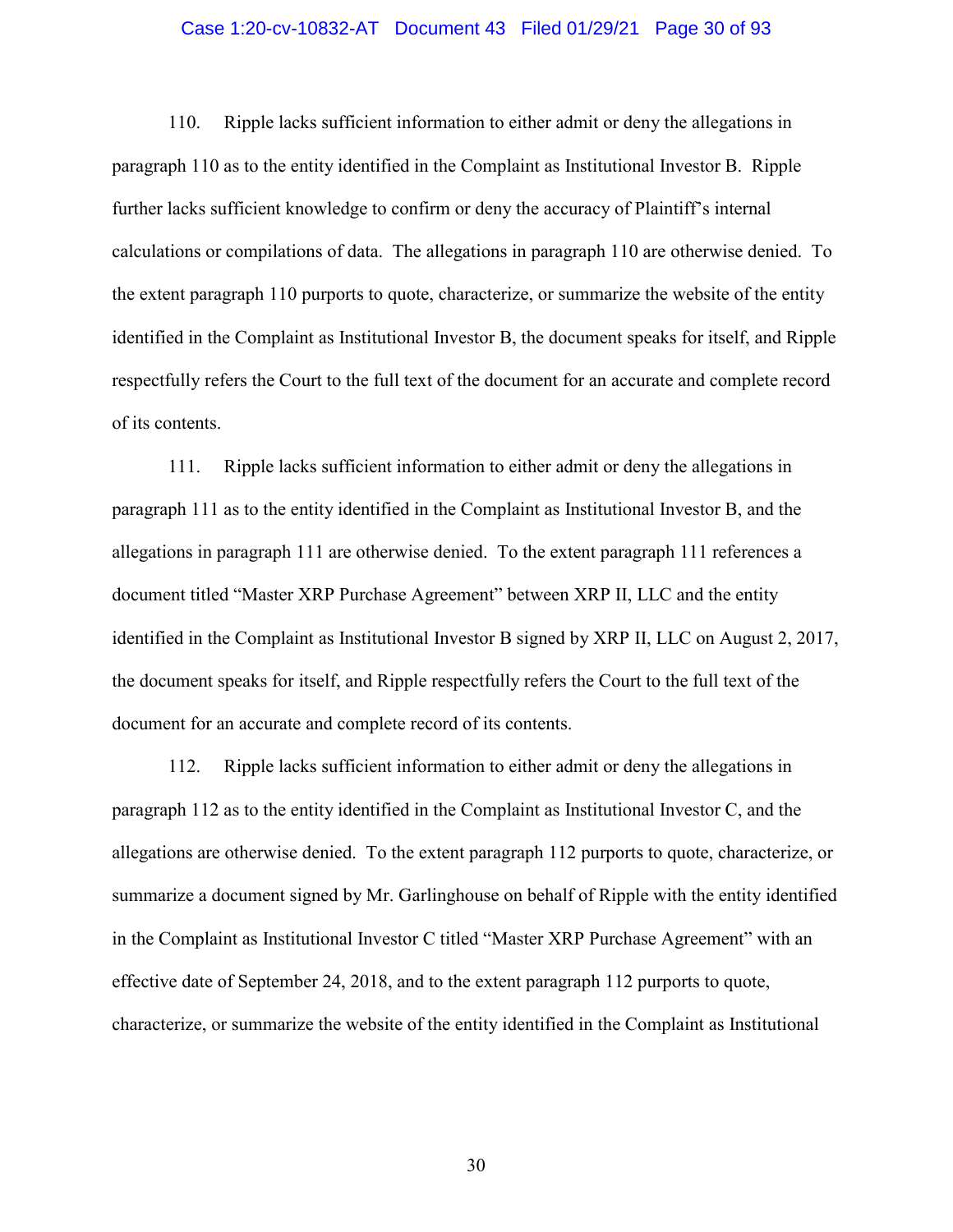# Case 1:20-cv-10832-AT Document 43 Filed 01/29/21 Page 31 of 93

Investor C, the documents speak for themselves, and Ripple respectfully refers the Court to the full text of the documents for an accurate and complete record of their contents.

113. Ripple denies the allegations in paragraph 113. To the extent paragraph 113 purports to quote, characterize, or summarize Appendix D to a document titled "Master XRP Purchase Agreement" between Ripple and the entity identified in the Complaint as Institutional Investor C with an effective date of September 24, 2018, the document speaks for itself, and Ripple respectfully refers the Court to the full text of the document for an accurate and complete record of its contents.

114. Ripple denies the allegations in paragraph 114. To the extent paragraph 114 purports to quote, characterize, or summarize Appendix D to a document titled "Master XRP Purchase Agreement" between Ripple and the entity identified in the Complaint as Institutional Investor C with an effective date of September 24, 2018, the document speaks for itself, and Ripple respectfully refers the Court to the full text of the document for an accurate and complete record of its contents.

115. Ripple lacks sufficient knowledge to confirm or deny the accuracy of Plaintiff's internal calculations or compilations of data, and the allegations in paragraph 115 are therefore denied.

116. Paragraph 116 consists of characterizations, ambiguous defined terms, and legal conclusions to which no response is required. To the extent any response is necessary, Ripple lacks sufficient knowledge to confirm or deny the accuracy of Plaintiff's internal calculations or compilations of data, and the allegations are therefore denied. Ripple further denies that the defined term "Offering" accurately describes Ripple's numerous different types of distributions of XRP over many years.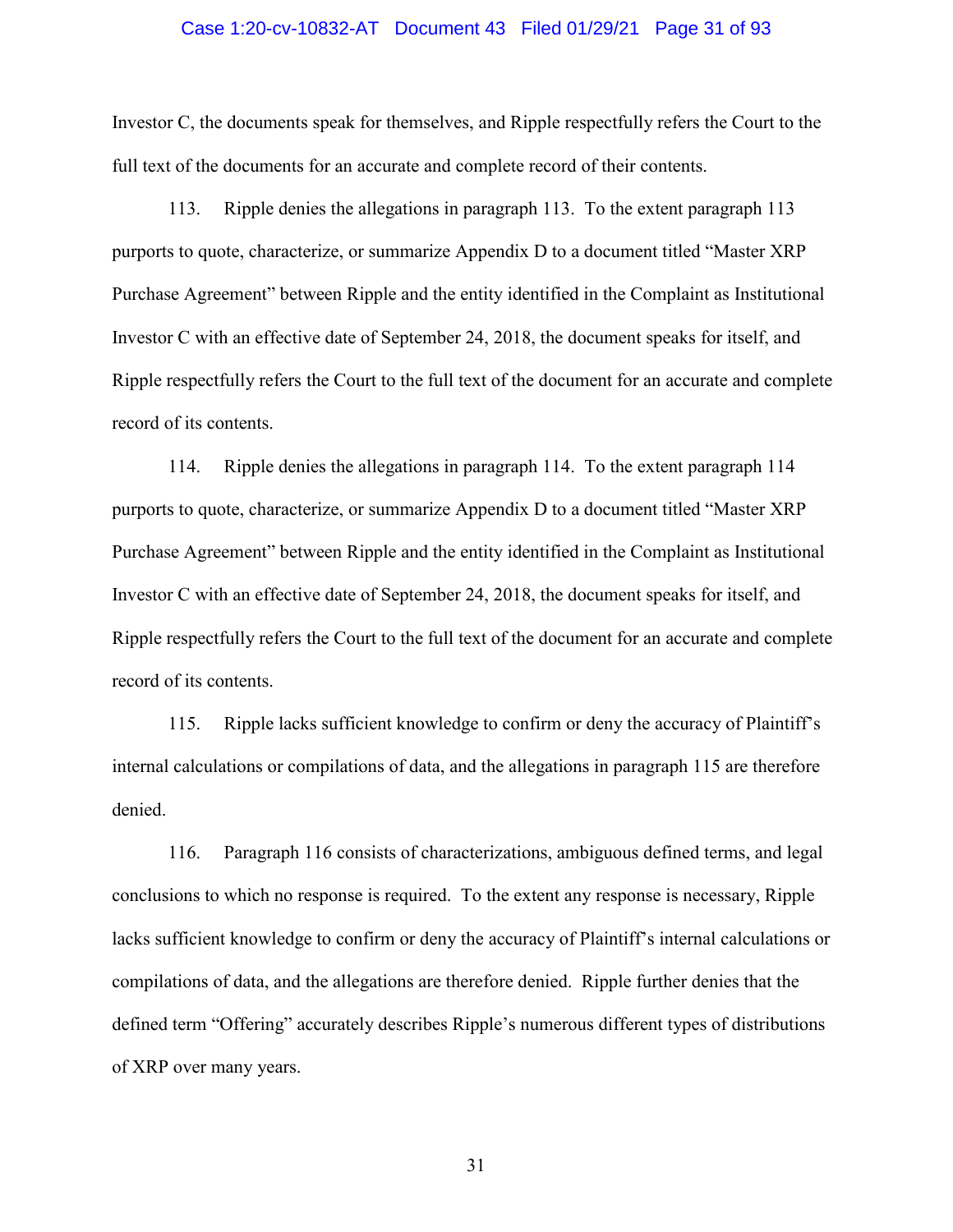# Case 1:20-cv-10832-AT Document 43 Filed 01/29/21 Page 32 of 93

117. Ripple denies the allegations in paragraph 117, except admits that Ripple has made certain payments in XRP as a virtual currency substituting for fiat currency in connection with its operations.

118. Paragraph 118 consists of characterizations and an ambiguous defined term to which no response is required. To the extent any response is necessary, Ripple denies the allegations.

119. Ripple denies the allegations in paragraph 119, except admits that Ripple made certain payments in XRP as a virtual currency substituting for fiat currency as part of executive compensation.

120. Ripple denies the allegations in paragraph 120, except admits that Ripple made certain payments in XRP as a virtual currency substituting for fiat currency as part of executive compensation. To the extent paragraph 120 purports to quote, characterize, or summarize a document titled "Notice of XRP Unit Bonus Award" that reflected a grant to Ripple Agent-3 of 150 million XRP under the terms of the agreement subject to certain vesting conditions, and to the extent paragraph 120 purports to quote, characterize, or summarize a document titled "Notice of XRP Unit Bonus Award" that reflected a grant to Mr. Garlinghouse of 500 million XRP under the terms of the agreement subject to certain vesting conditions, the documents speak for themselves, and Ripple respectfully refers the Court to the full text of the documents for an accurate and complete record of their contents.

121. Ripple denies the allegations in paragraph 121, except admits that Ripple made certain payments in XRP as a virtual currency substituting for fiat currency as part of executive compensation. To the extent paragraph 121 purports to quote, characterize, or summarize a document titled "Notice of XRP Ledger Address Award" that reflected a grant to Mr.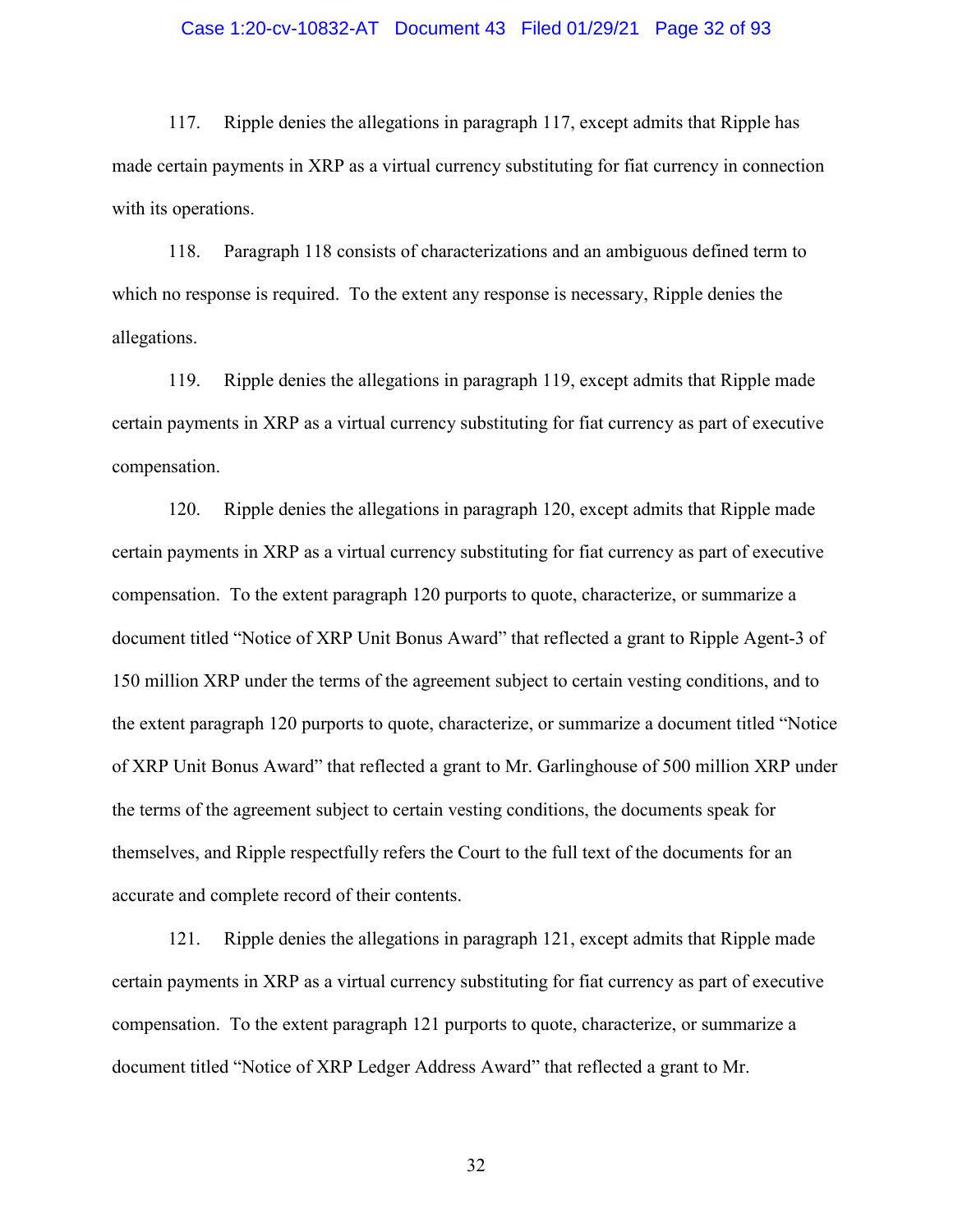# Case 1:20-cv-10832-AT Document 43 Filed 01/29/21 Page 33 of 93

Garlinghouse of 250 million XRP under the terms of the agreement subject to certain vesting conditions, the document speaks for itself, and Ripple respectfully refers the Court to the full text of the document for an accurate and complete record of its contents.

122. Paragraph 122 consists of characterizations and legal conclusions to which no response is required. To the extent any response is necessary, Ripple denies the allegations, except Ripple incorporates by reference its responses to paragraphs 119 to 121.

123. Ripple denies the allegations in paragraph 123, except admits that Ripple has developed and partnered with various businesses to implement On-Demand Liquidity ("ODL") to effect cross-border payments, and that Ripple started beta testing ODL with customers as early as September 2017. Ripple further admits that it has made certain payments in XRP as a virtual currency substituting for fiat currency in connection with ODL, including to ODL customers and market makers in accordance with standard market practices in connection with new products and markets.

124. The allegations in paragraph 124 contain ambiguous terms (such as "these entities") and legal conclusions to which no response is required. To the extent any response is necessary, Ripple lacks sufficient knowledge to admit or deny the allegations in paragraph 124 that contain insufficient citation or attribution, and the allegations are otherwise denied, except Ripple admits that Ripple has made certain payments in XRP as a virtual currency substituting for fiat currency in connection with ODL, including to ODL customers and market makers in accordance with standard market practices in connection with new products and markets.

125. Ripple denies the allegations in the first sentence of paragraph 125, except admits that Ripple has made certain payments in XRP as a virtual currency substituting for fiat currency in connection with ODL, including to ODL customers and market makers in accordance with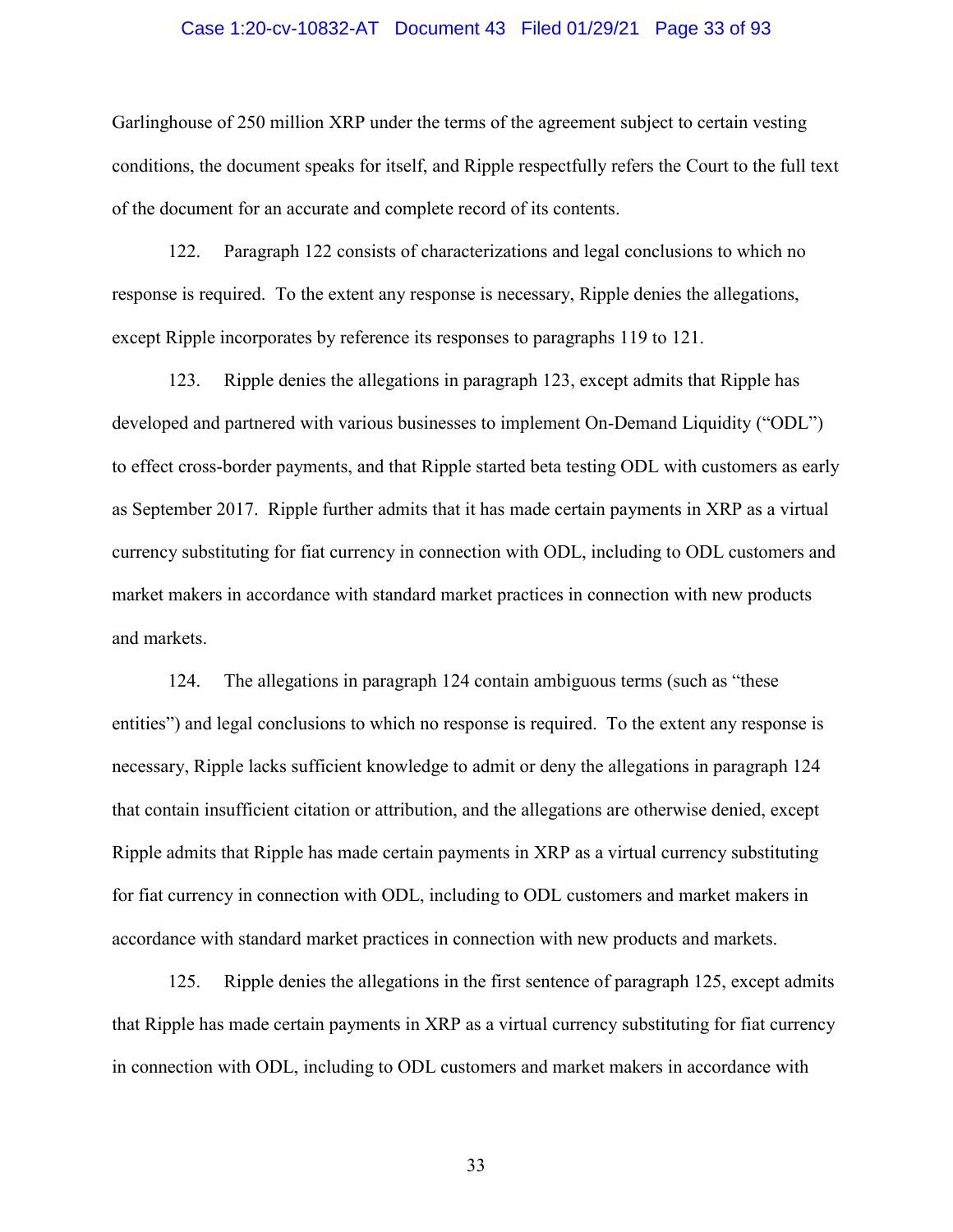# Case 1:20-cv-10832-AT Document 43 Filed 01/29/21 Page 34 of 93

standard market practices. Ripple avers that certain Ripple transactions relating to ODL have contained terms regarding fees, rebates, and incentives, which is consistent with standard market practices in connection with new products and markets. Ripple denies the allegations in the second sentence of paragraph 125.

126. Ripple lacks sufficient information to either admit or deny the allegations in paragraph 126 as to other entities, and the allegations are otherwise denied.

127. Paragraph 127 consists of characterizations and legal conclusions to which no response is required. To the extent any response is necessary, Ripple denies the allegations, except admits that Ripple has made certain payments in XRP as a virtual currency substituting for fiat currency in connection with ODL, including to ODL customers and market makers in accordance with standard market practices in connection with new products and markets.

128. Ripple lacks sufficient information to either admit or deny the allegations in paragraph 128 as to Mr. Larsen, and the allegations are otherwise denied, except Ripple admits that Mr. Larsen is a co-founder of RippleWorks, a  $501(c)(3)$  entity with a mission to help social ventures to scale, and that Ripple has donated two billion XRP to RippleWorks in support of its charitable activities. Ripple denies the allegations in footnote 2 of paragraph 128. To the extent footnote 2 purports to quote, characterize, or summarize a tweet sent by the @chrislarsensf account on November 21, 2019, the document speaks for itself, and Ripple respectfully refers the Court to the full text of the document for an accurate and complete record of its contents.

129. Ripple lacks sufficient information to either admit or deny the allegations in paragraph 129 as to Mr. Larsen, and the allegations are otherwise denied, except Ripple admits that Mr. Larsen is a co-founder of RippleWorks, a  $501(c)(3)$  entity with a mission to help social ventures to scale, and that Ripple has made two donations of XRP to RippleWorks. To the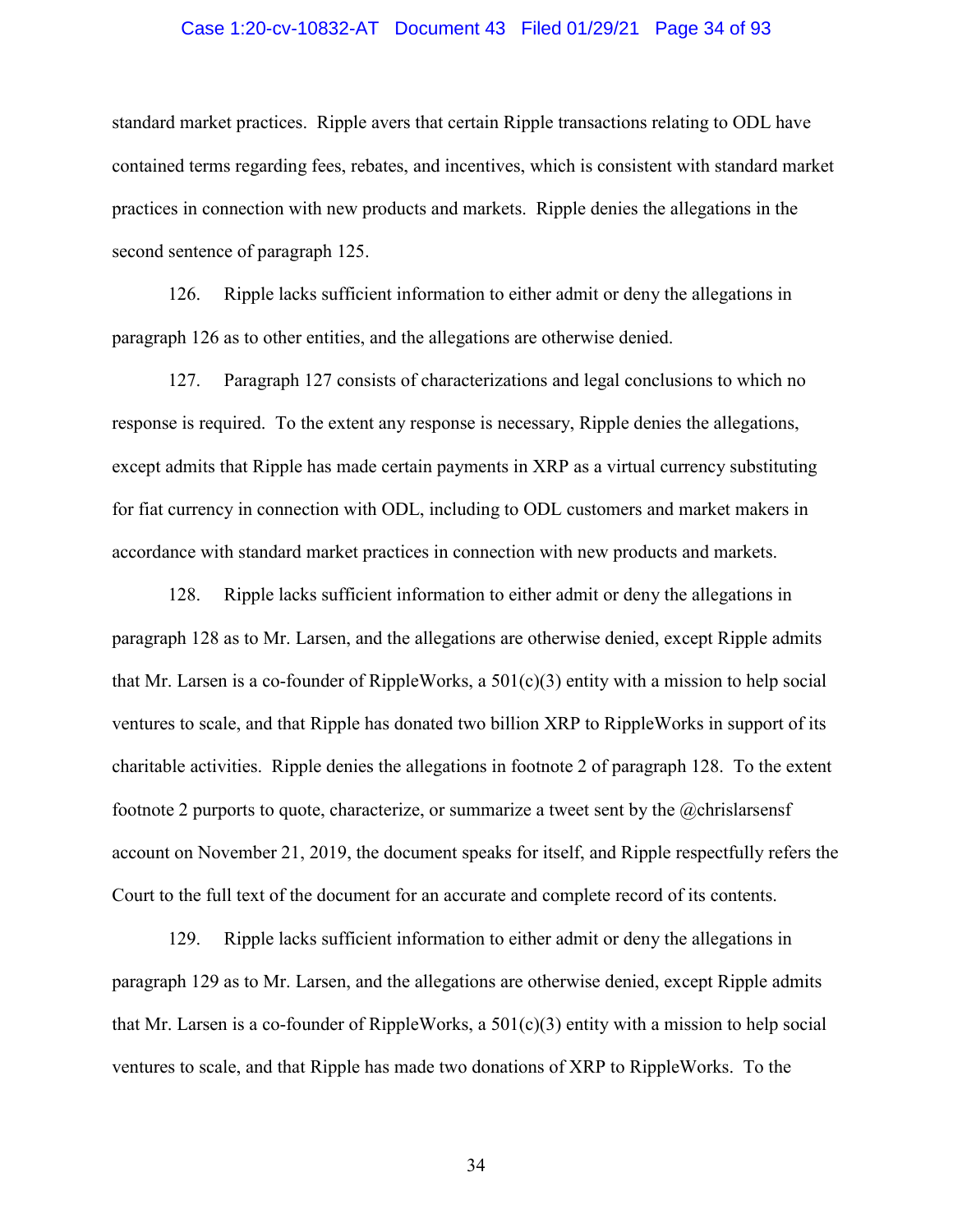#### Case 1:20-cv-10832-AT Document 43 Filed 01/29/21 Page 35 of 93

extent paragraph 129 purports to quote, characterize, or summarize a company document dated December 10, 2015, the document speaks for itself, and Ripple respectfully refers the Court to the full text of the document for an accurate and complete record of its contents.

130. Paragraph 130 consists of characterizations to which no response is required. To the extent any response is necessary, Ripple denies the allegations.

131. Paragraph 131 consists of characterizations and legal conclusions to which no response is required. To the extent any response is necessary, Ripple lacks sufficient knowledge to confirm or deny the accuracy of Plaintiff's internal calculations or compilations of data, and the allegations are therefore denied, except Ripple admits that Ripple has made two donations of XRP to RippleWorks.

132. Ripple denies the allegations in paragraph 132. To the extent paragraph 132 purports to quote, characterize, or summarize an email dated November 11, 2016, the document speaks for itself, and Ripple respectfully refers the Court to the full text of the document for an accurate and complete record of its contents.

133. Paragraph 133 consists of characterizations to which no response is required. To the extent any response is necessary, Ripple denies the allegations, except admits, upon information and belief, that RippleWorks invested in the fund referenced in paragraph 133, and that Ripple made a loan of XRP to that fund.

134. Ripple denies the allegations in paragraph 134. To the extent paragraph 134 purports to quote, characterize, or summarize an email dated August 27, 2017, the document speaks for itself, and Ripple respectfully refers the Court to the full text of the document for an accurate and complete record of its contents.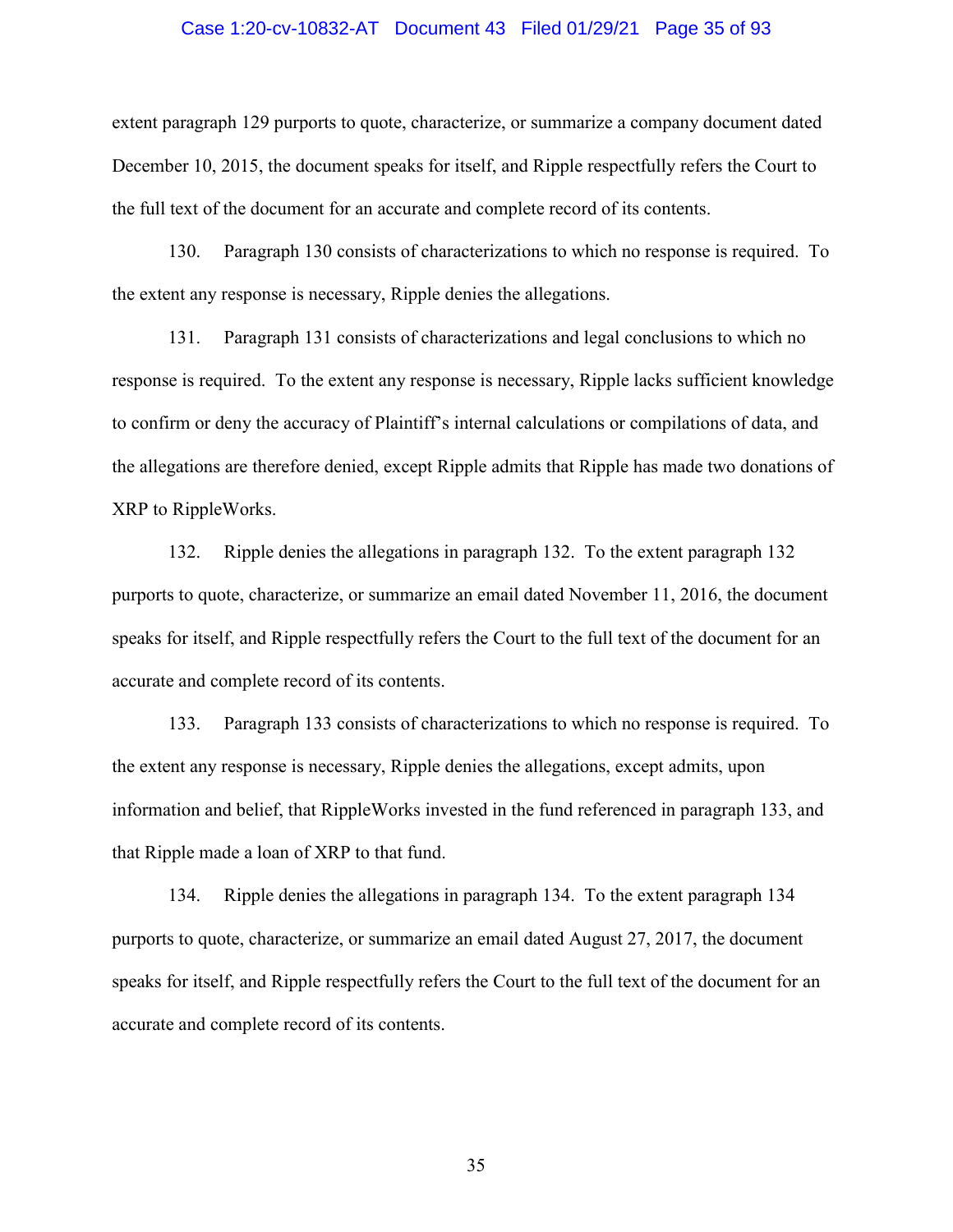# Case 1:20-cv-10832-AT Document 43 Filed 01/29/21 Page 36 of 93

135. Ripple denies the allegations in paragraph 135. To the extent paragraph 135 purports to quote, characterize, or summarize an email dated October 2, 2017, the document speaks for itself, and Ripple respectfully refers the Court to the full text of the document for an accurate and complete record of its contents.

136. Ripple denies the allegations in paragraph 136. To the extent paragraph 136 purports to quote, characterize, or summarize an email dated November 1, 2017, the document speaks for itself, and Ripple respectfully refers the Court to the full text of the document for an accurate and complete record of its contents.

137. Ripple denies the allegations in paragraph 137. To the extent the first sentence of paragraph 137 purports to quote, characterize, or summarize an email dated November 11, 2017, and to the extent the second sentence of paragraph 137 purports to quote, characterize, or summarize an email dated November 12, 2017, the documents speak for themselves, and Ripple respectfully refers the Court to the text of the documents for an accurate and complete record of their contents.

138. Ripple denies the allegations in paragraph 138, except Ripple admits that Xpring was a Ripple initiative to partner with companies and support development of new applications of XRP and the XRP ledger, and that Ripple distributed at least 776 million XRP in connection with certain projects of this initiative. To the extent paragraph 138 purports to quote, characterize, or summarize an email dated May 22, 2018, the document speaks for itself, and Ripple respectfully refers the Court to the full text of the document for an accurate and complete record of its contents.

139. Paragraph 139 consists of characterizations and legal conclusions to which no response is required. To the extent any response is necessary, Ripple denies the allegations,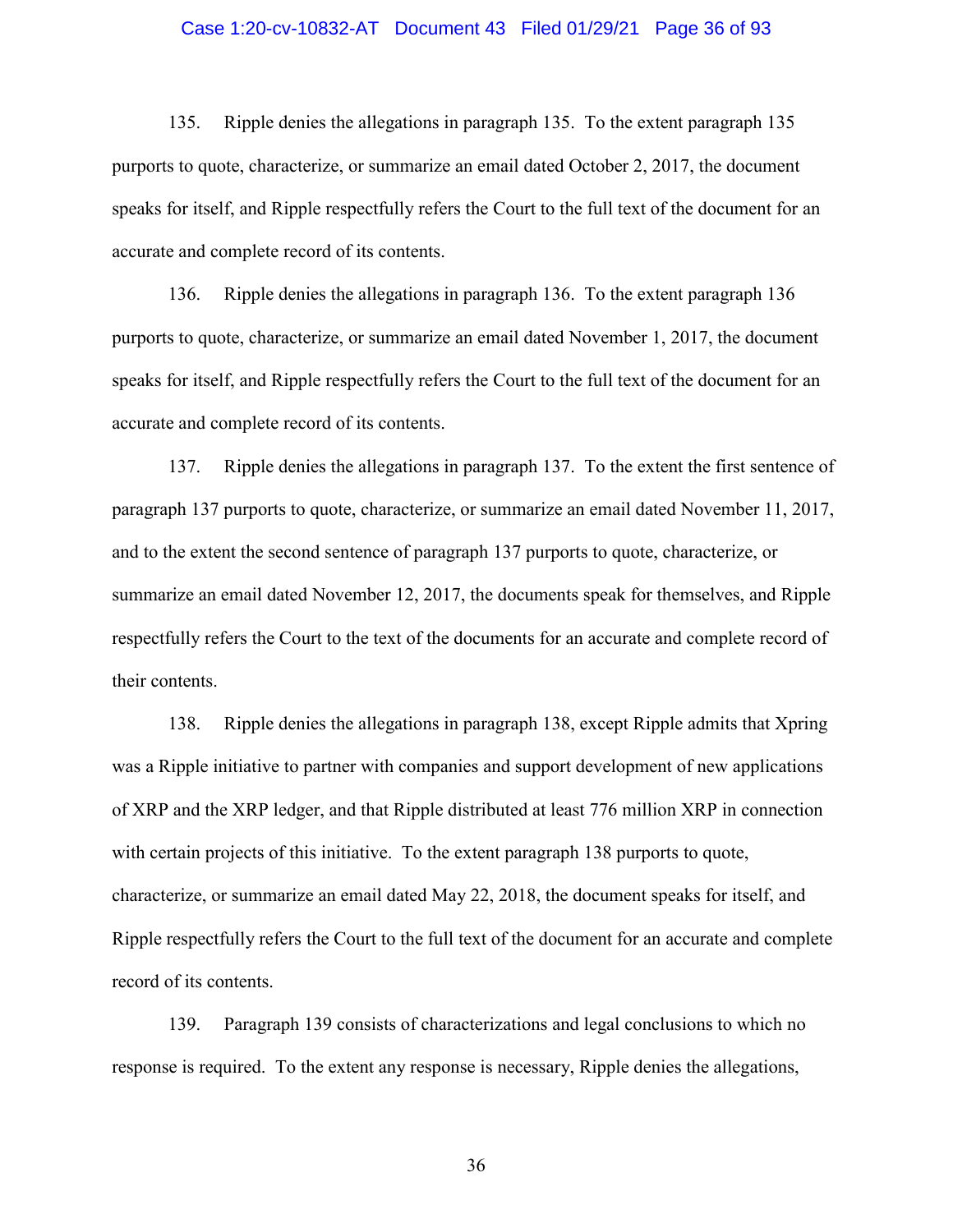## Case 1:20-cv-10832-AT Document 43 Filed 01/29/21 Page 37 of 93

except admits that Ripple has distributed XRP in connection with certain projects of the Xpring initiative.

140. Ripple denies the allegations in paragraph 140, except admits that Ripple distributed at least 364 million XRP to the entity identified in paragraph 140 pursuant to an agreement. To the extent paragraph 140 purports to quote, characterize, or summarize a document dated November 1, 2018, titled "Services and Marketing Agreement," the document speaks for itself, and Ripple respectfully refers the Court to the full text of the document for an accurate and complete record of its contents.

141. Paragraph 141 consists of characterizations to which no response is required. To the extent any response is necessary, Ripple denies the allegations, except admits that Ripple distributed at least 163 million XRP to the entity identified in paragraph 141 pursuant to an agreement. To the extent paragraph 141 purports to quote, characterize, or summarize a document titled "Development and Integration Agreement," with an effective date of November 8, 2018, the document speaks for itself, and Ripple respectfully refers the Court to the full text of the document for an accurate and complete record of its contents.

142. Paragraph 142 consists of characterizations and an ambiguous defined term to which no response is required. To the extent any response is necessary, Ripple lacks sufficient knowledge to confirm or deny the accuracy of Plaintiff's internal calculations or compilations of data, and the allegations are therefore denied.

143. Ripple denies the allegations in paragraph 143, except admits that Ripple distributed at least 588 million XRP to the entity identified as Option Investor A pursuant to a grant. To the extent paragraph 143 purports to quote, characterize, or summarize a document regarding the entity identified in the Complaint as Option Investor A titled "Amended and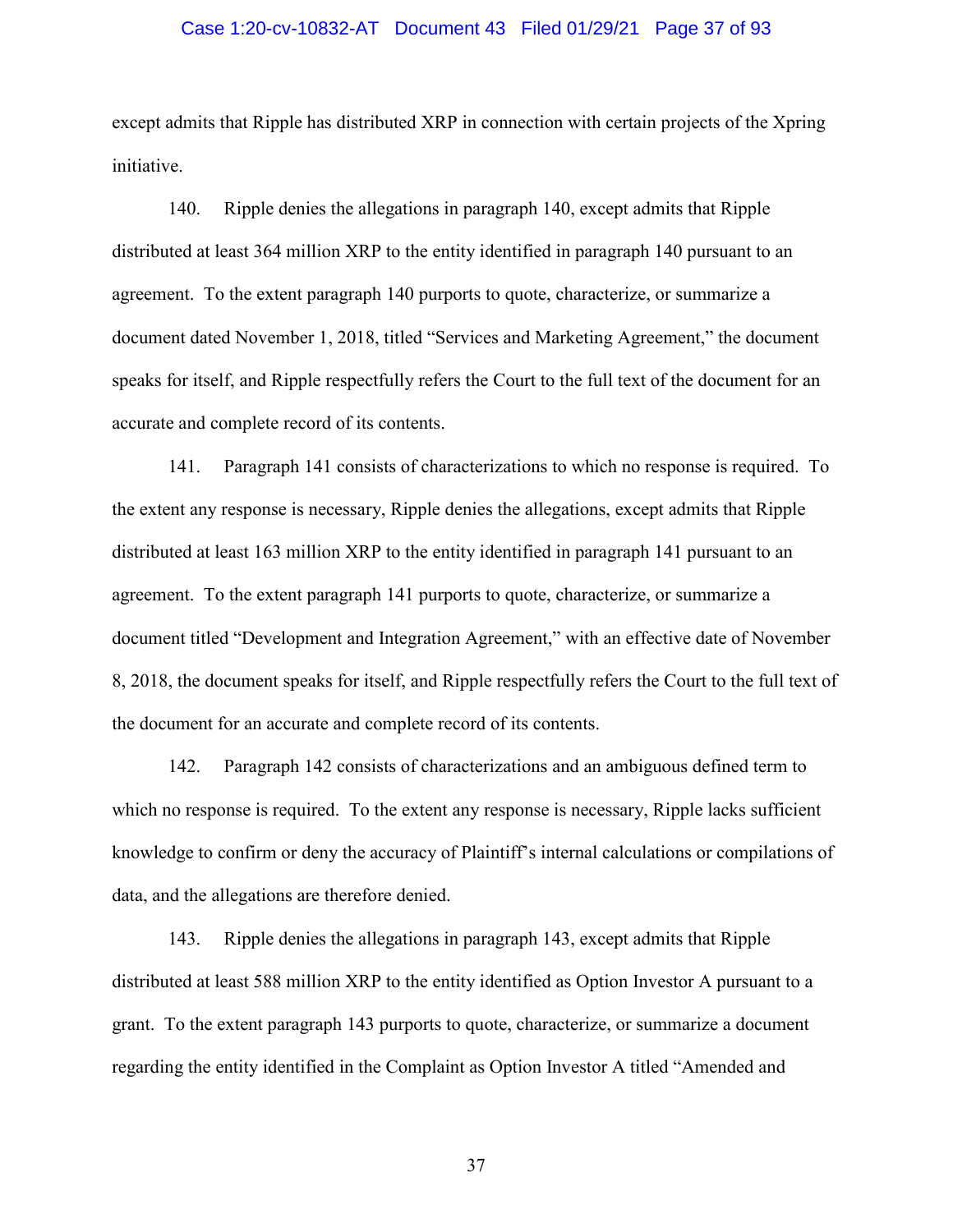## Case 1:20-cv-10832-AT Document 43 Filed 01/29/21 Page 38 of 93

Restated Notice of Option Grant" with a grant date of January 1, 2014, the document speaks for itself, and Ripple respectfully refers the Court to the full text of the document for an accurate and complete record of its contents.

144. Ripple denies the allegations in paragraph 144, except admits that Ripple distributed XRP to the entity identified as Option Investor B. To the extent paragraph 144 purports to quote, characterize, or summarize a document regarding the entity identified in the Complaint as Option Investor B titled "Option to Purchase XRP" with an issuance date of September 14, 2016," the document speaks for itself, and Ripple respectfully refers the Court to the full text of the document for an accurate and complete record of its contents. Ripple denies the allegations in footnote 3 of paragraph 144. To the extent footnote 3 purports to quote, characterize, or summarize an email dated February 26, 2017, the document speaks for itself, and Ripple respectfully refers the Court to the full text of the document for an accurate and complete record of its contents.

145. Paragraph 145 consists of characterizations and legal conclusions to which no response is required. To the extent any response is necessary, Ripple lacks sufficient information to either admit or deny the allegations in paragraph 145 as to digital asset trading platforms, and the allegations are otherwise denied, except Ripple admits that of the more than 200 digital asset trading platforms, commonly known as exchanges, that listed XRP prior to the filing of the Complaint, Ripple made certain payments in XRP as a virtual currency substituting for fiat currency to only a handful of those exchanges. Ripple avers that the few agreements Ripple entered into with digital asset trading platforms were discrete, limited in duration, and involved a relatively small dollar value of incentives that were consistent with standard market practices in connection with new products and markets.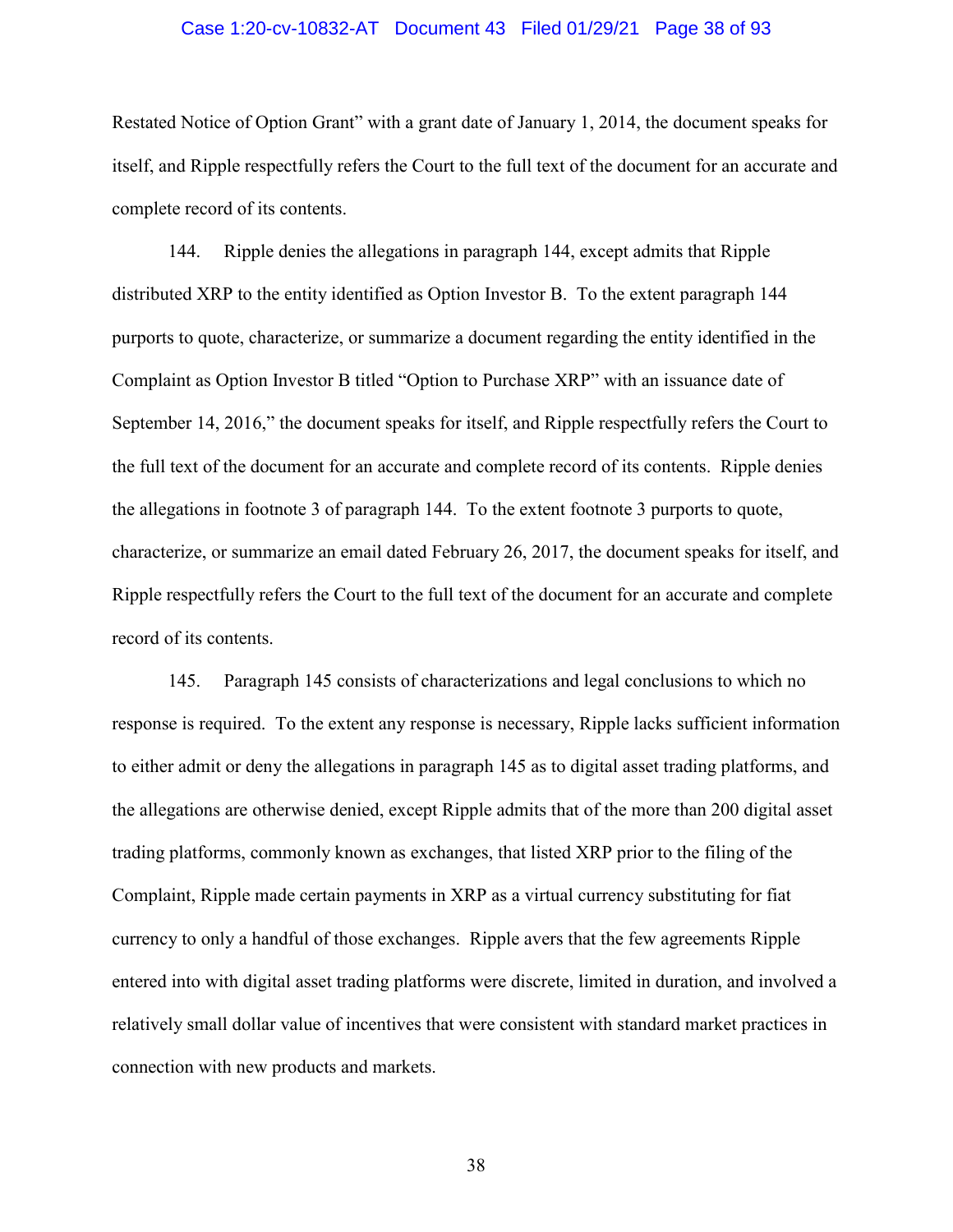# Case 1:20-cv-10832-AT Document 43 Filed 01/29/21 Page 39 of 93

146. Ripple lacks sufficient information to either admit or deny the allegations in paragraph 146 regarding the digital asset trading platform referenced in paragraph 146, and the allegations are otherwise denied. To the extent paragraph 146 purports to quote, characterize, or summarize a document regarding the digital asset trading platform identified in paragraph 146 titled "XRP Listing, Volume Incentive and Rebate Agreement" with an effective date of May 17, 2017, the document speaks for itself, and Ripple respectfully refers the Court to the full text of the document for an accurate and complete record of its contents.

147. Paragraph 147 consists of an ambiguous term ("these platforms") to which no response is required. To the extent any response is necessary, Ripple lacks sufficient knowledge to confirm or deny the accuracy of Plaintiff's internal calculations or compilations of data, and the allegations are therefore denied, except Ripple admits that Ripple made certain payments in XRP as a virtual currency substituting for fiat currency to only a handful of digital asset trading platforms, commonly known as exchanges.

148. The allegations in paragraph 148 contain characterizations and legal conclusions to which no response is required. To the extent any response is necessary, Ripple denies the allegations in paragraph 148, which mischaracterize an email dated June 21, 2017. The document speaks for itself, and Ripple respectfully refers the Court to the full text of the document for an accurate and complete record of its contents.

149. Paragraph 149 consists of characterizations to which no response is required. To the extent any response is necessary, Ripple denies the allegations. To the extent paragraph 149 purports to quote, characterize, or summarize an email dated July 27, 2017, the document speaks for itself, and Ripple respectfully refers the Court to the full text of the document for an accurate and complete record of its contents.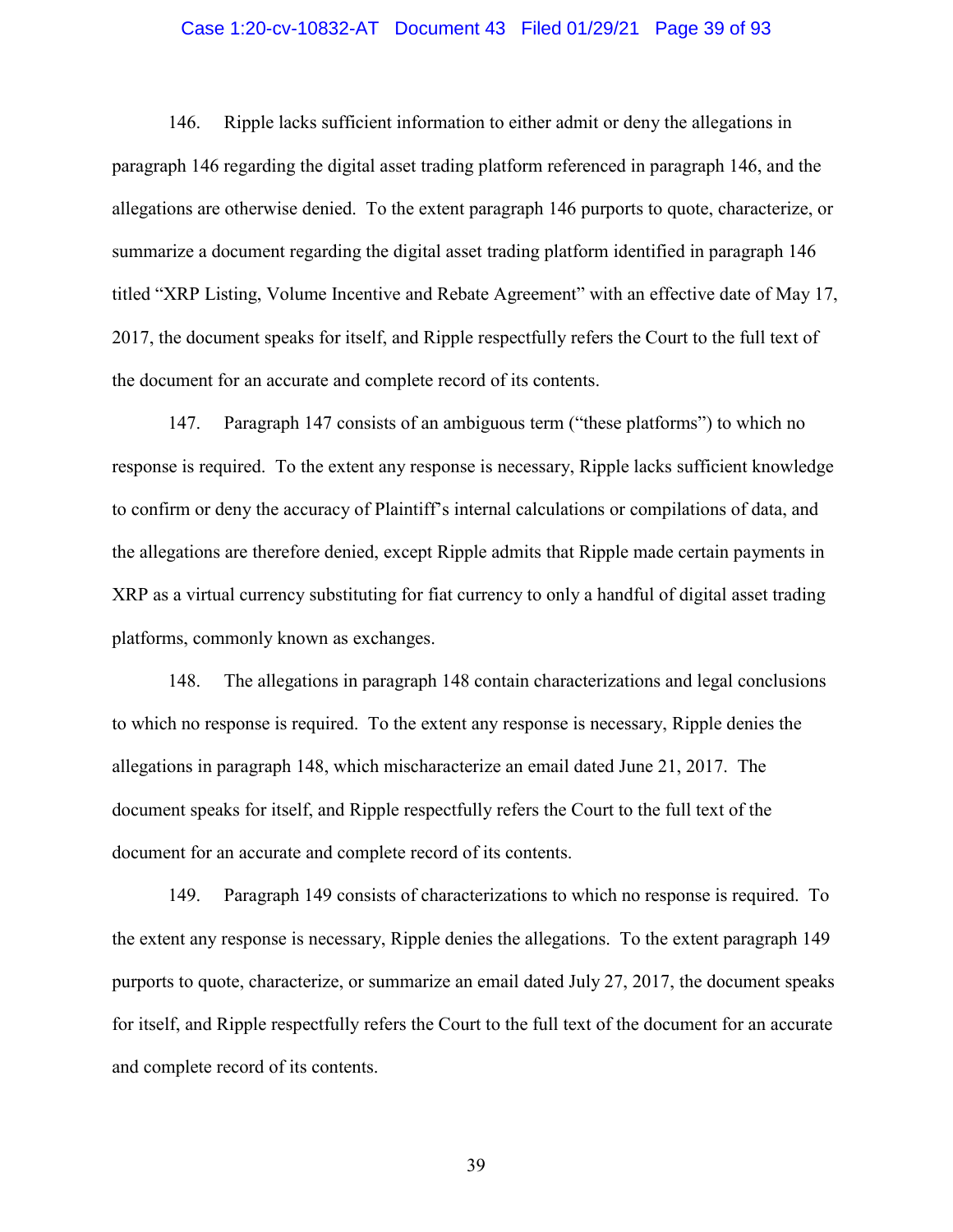## Case 1:20-cv-10832-AT Document 43 Filed 01/29/21 Page 40 of 93

150. The allegations in paragraph 150 consist of characterizations, ambiguous defined terms, and legal conclusions to which no response is required. To the extent any response is necessary, Ripple lacks sufficient knowledge to confirm or deny the accuracy of Plaintiff's internal calculations or compilations of data, and the allegations are therefore denied. Ripple further denies that the defined term "Offering" accurately describes Ripple's numerous different types of distributions of XRP over many years.

151. The allegations in paragraph 151 contain legal conclusions to which no response is required. To the extent any response is necessary, Ripple denies the allegations, except admits that Mr. Larsen was Ripple's CEO from October 2013 through December 2016 and has been the Executive Chairman of Ripple's Board of Directors from in or about January 2017 to the present.

152. Ripple denies the allegations in paragraph 152, except admits that while Mr. Larsen was CEO, he was authorized to appoint Directors on Ripple's Board. Ripple denies that Mr. Larsen had 68% of Ripple's voting power during that time.

153. The first sentence of paragraph 153 consists of characterizations to which no response is required. To the extent any response is necessary, Ripple denies the allegations. Ripple lacks sufficient knowledge to admit or deny the allegations in the second sentence of paragraph 153 that contain insufficient citation or attribution, and the allegations are otherwise denied.

154. Ripple admits, upon information and belief, that Mr. Larsen has sold some XRP, but otherwise lacks sufficient information to either admit or deny the allegations in paragraph 154 as to Mr. Larsen's sales of XRP, and they are therefore denied.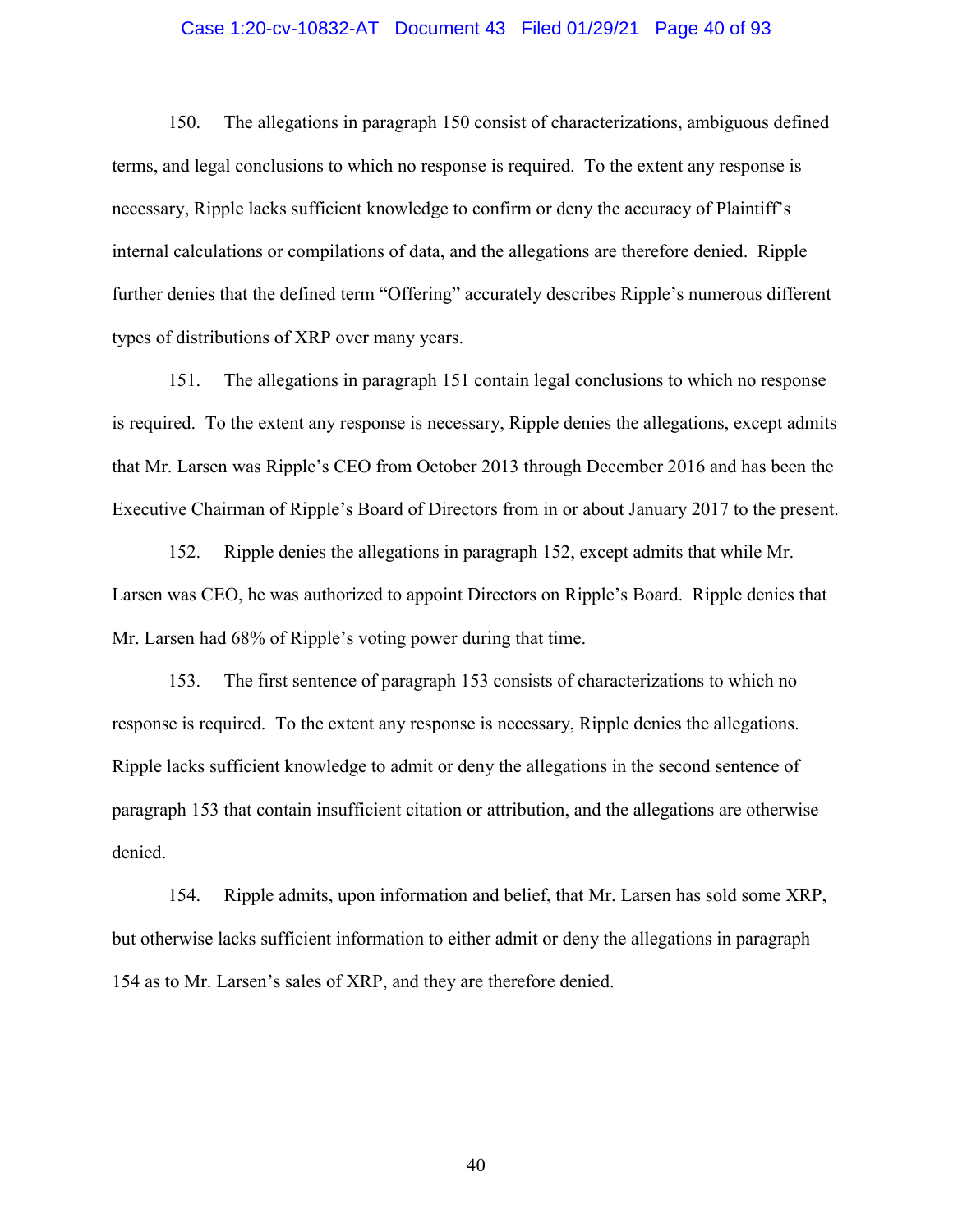## Case 1:20-cv-10832-AT Document 43 Filed 01/29/21 Page 41 of 93

155. Ripple admits, upon information and belief, that Mr. Larsen has sold some XRP, but otherwise lacks sufficient information to either admit or deny the allegations in paragraph 155 as to Mr. Larsen's or his wife's sales of XRP, and they are therefore denied.

156. Ripple admits, upon information and belief, that Mr. Larsen has sold some XRP, but otherwise lacks sufficient information to either admit or deny the allegations in paragraph 156 as to Mr. Larsen's sales of XRP, and they are therefore denied.

157. Paragraph 157 consists of characterizations and predictions about future behavior to which no response is required. To the extent any response is necessary, Ripple admits, upon information and belief, that Mr. Larsen has sold some XRP, but otherwise lacks sufficient information to either admit or deny the allegations as to Mr. Larsen's sales of XRP, and the allegations are otherwise denied. To the extent the second sentence of paragraph 157 purports to quote, characterize, or summarize an email sent by Mr. Larsen on June 30, 2019, and the third sentence of paragraph 157 purports to quote, characterize, or summarize a tweet sent by the @chrislarsensf account on September 22, 2020, the documents speak for themselves, and Ripple respectfully refers the Court to the full text of the documents for an accurate and complete record of their contents.

158. The allegations in paragraph 158 contain legal conclusions to which no response is required. To the extent any response is necessary, Ripple denies the allegations, except admits that Mr. Garlinghouse was Ripple's COO from April 2015 through December 2016, and that Mr. Garlinghouse has been Ripple's CEO from January 2017 to the present.

159. Ripple admits, upon information and belief, that Mr. Garlinghouse has sold some XRP, but otherwise lacks sufficient information to either admit or deny the allegations in paragraph 159 as to Mr. Garlinghouse's sales of XRP, and they are therefore denied. Ripple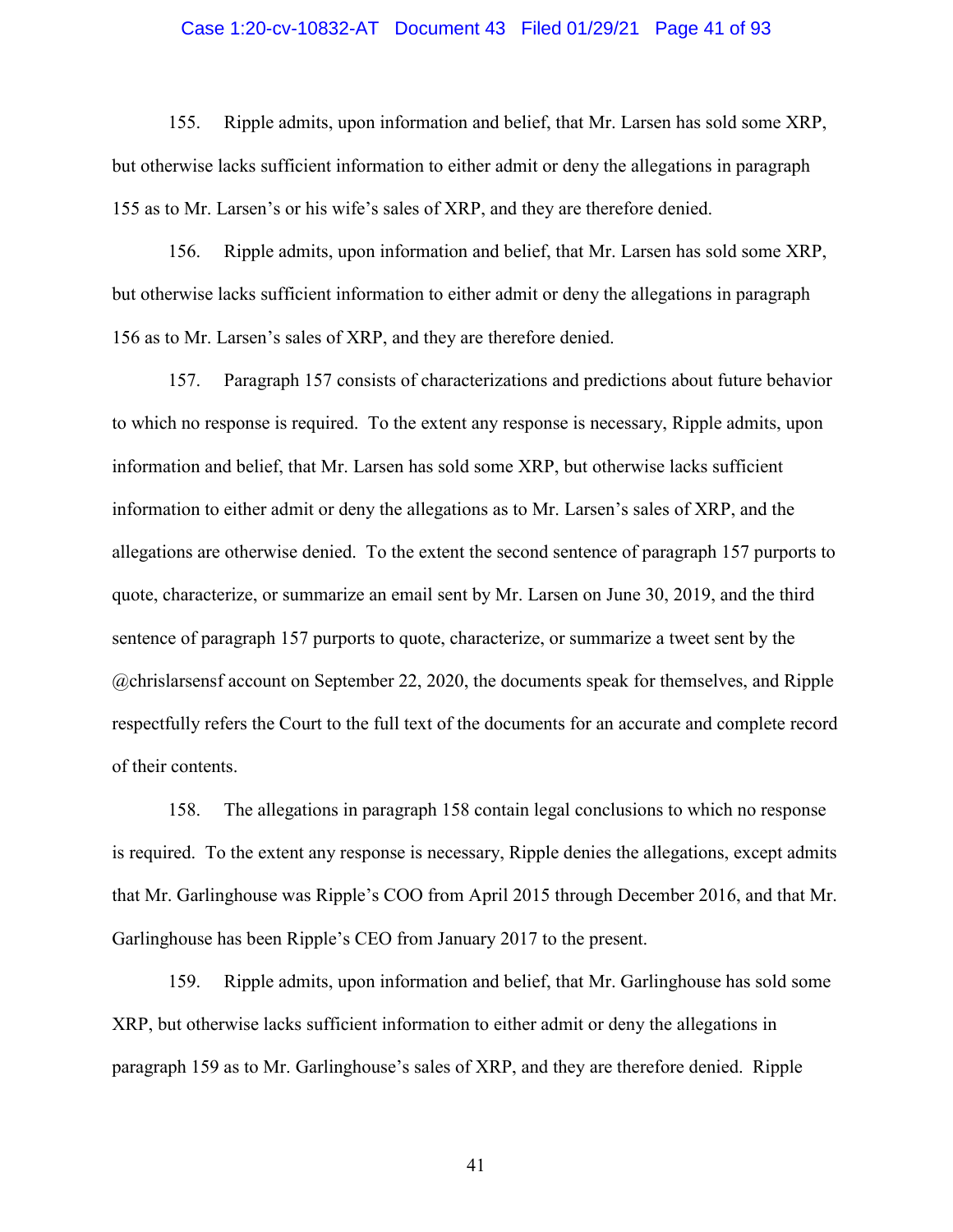## Case 1:20-cv-10832-AT Document 43 Filed 01/29/21 Page 42 of 93

further admits that Ripple made certain payments in XRP as a virtual currency substituting for fiat currency as part of executive compensation.

160. Paragraph 160 consists of characterizations and legal conclusions to which no response is required. To the extent any response is necessary, Ripple denies the allegations.

161. Ripple admits, upon information and belief, that Mr. Garlinghouse has sold some XRP, but otherwise lacks sufficient information to either admit or deny the allegations in paragraph 161 as to Mr. Garlinghouse's sales of XRP, and they are therefore denied.

162. Ripple admits, upon information and belief, that Mr. Garlinghouse has sold some XRP, but otherwise lacks sufficient information to either admit or deny the allegations in paragraph 162 as to Mr. Garlinghouse's sales of XRP, and they are therefore denied.

163. Paragraph 163 consists of characterizations and legal conclusions to which no response is required. To the extent any response is necessary, Ripple admits, upon information and belief, that Mr. Garlinghouse has sold some XRP, but otherwise lacks sufficient information to either admit or deny the allegations in paragraph 163 as to Mr. Garlinghouse's sales of XRP, and they are therefore denied.

164. Ripple admits, upon information and belief, that Mr. Garlinghouse has sold some XRP, but otherwise lacks sufficient information to either admit or deny the allegations in paragraph 164 as to Mr. Garlinghouse's sales of XRP, and they are therefore denied.

165. Paragraph 165 consists of characterizations and predictions about future behavior to which no response is required. To the extent any response is necessary, Ripple admits, upon information and belief, that Mr. Garlinghouse has sold some XRP, but otherwise lacks sufficient information to either admit or deny the allegations in paragraph 165 as to Mr. Garlinghouse's sales of XRP, and they are therefore denied.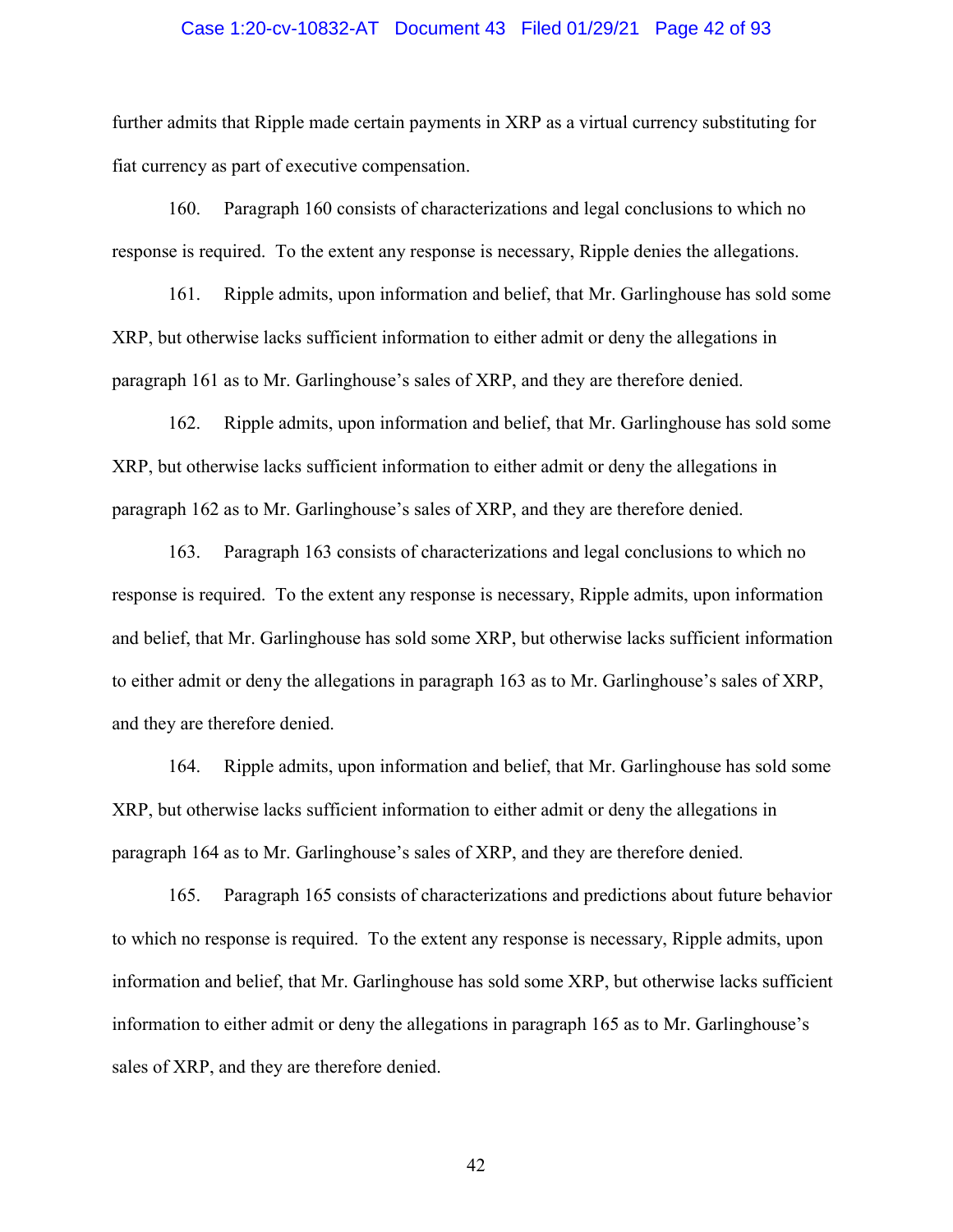# Case 1:20-cv-10832-AT Document 43 Filed 01/29/21 Page 43 of 93

166. Paragraph 166 consists of characterizations and legal conclusions to which no response is required. To the extent any response is necessary, Ripple denies the allegations, except admits, upon information and belief, that Mr. Garlinghouse and Mr. Larsen have sold some XRP. Ripple further denies that the defined term "Offering" accurately describes Ripple's numerous different types of distributions of XRP over many years.

167. The allegations in paragraph 167 contain legal conclusions to which no response is required. To the extent any response is necessary, Ripple denies the allegations, except admits that on May 16, 2017, Ripple announced that it would place 55 billion XRP into an escrow on the XRP Ledger, and thereafter implemented the escrow of that XRP.

168. The allegations in paragraph 168 are legal conclusions to which no response is required. To the extent any response is necessary, Ripple lacks sufficient information to either admit or deny the allegations in paragraph 168 as to unnamed and unspecified "investors," and the allegations are therefore denied.

169. Paragraph 169 consists of characterizations and legal conclusions to which no response is required. To the extent any response is necessary, Ripple denies the allegations, except admits that Ripple employees at times observed the trading price and volume of XRP. Ripple further denies that the defined term "Offering" accurately describes Ripple's numerous different types of distributions of XRP over many years.

170. Paragraph 170 consists of an ambiguous defined term and legal conclusions to which no response is required. To the extent any response is necessary, Ripple denies the allegations, except admits that Ripple sold XRP in exchange for fiat or other currencies, in part through third-party companies (predominantly foreign-based), commonly known as market makers, whose business model involved both buying and selling XRP on exchanges through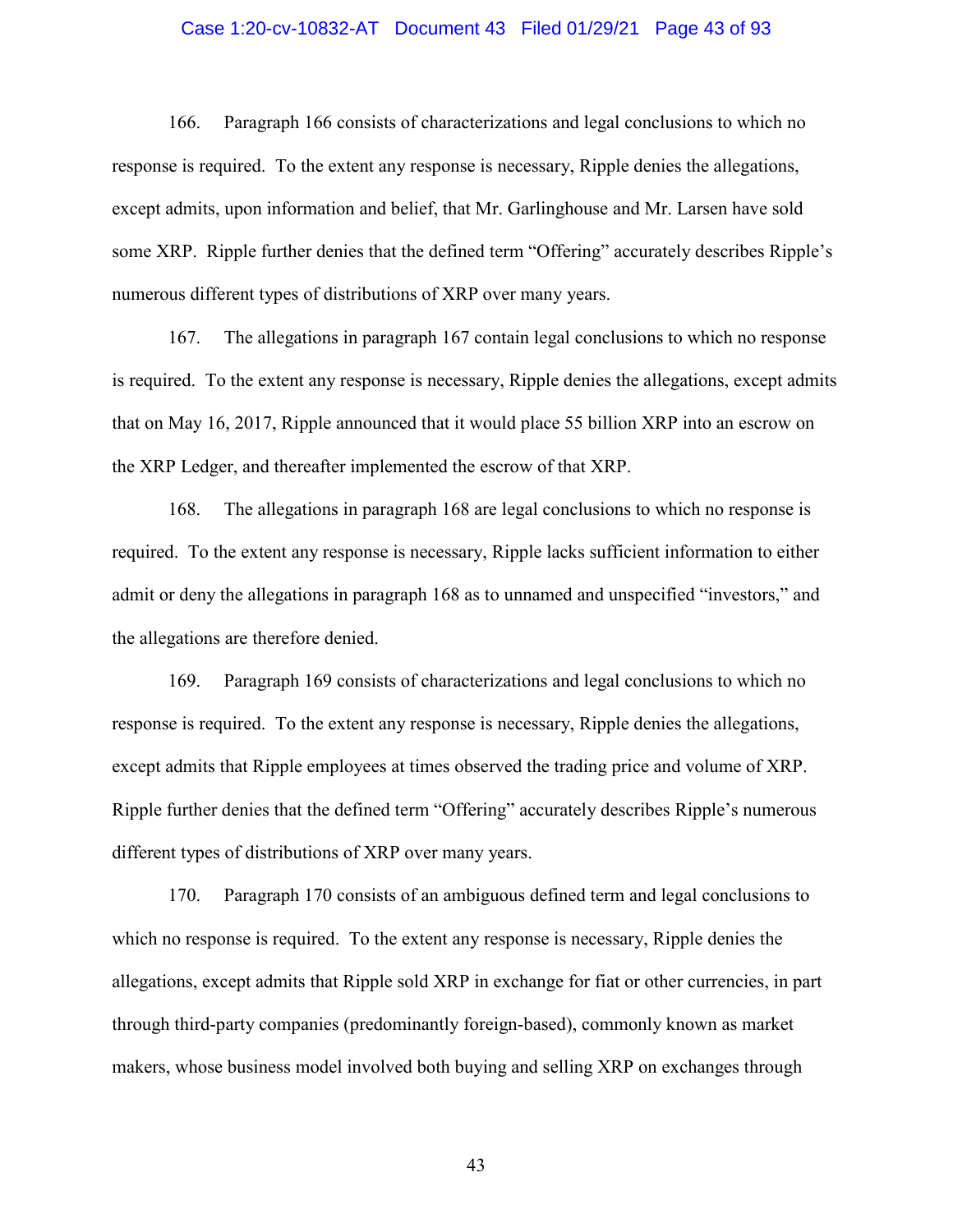## Case 1:20-cv-10832-AT Document 43 Filed 01/29/21 Page 44 of 93

blind bid/ask transactions, and that Ripple made certain payments in XRP as a virtual currency substituting for fiat currency to market makers and to a handful of digital asset trading platforms, commonly known as exchanges. Ripple further admits that Ripple's programmatic sales were conducted through trading firms that, upon information or belief, sell XRP on various exchanges using algorithms.

171. The allegations in paragraph 171 contain legal conclusions to which no response is required. To the extent any response is necessary, Ripple denies the allegations, except admits that Ripple sold XRP on the open market through market makers in exchange for fiat or other currencies.

172. The allegations in paragraph 172 contain characterizations and legal conclusions to which no response is required. To the extent any response is necessary, Ripple lacks sufficient knowledge to admit or deny the allegations in paragraph 172 that contain insufficient citation or attribution, and the allegations are otherwise denied. Ripple further denies that the defined term "Offering" accurately describes Ripple's numerous different types of distributions of XRP over many years.

173. Ripple denies the allegations in paragraph 173. To the extent paragraph 173 purports to quote, characterize, or summarize an email dated September 20, 2016, the document speaks for itself, and Ripple respectfully refers the Court to the full text of the document for an accurate and complete record of its contents.

174. Ripple denies the allegations in paragraph 174, except admits that there was a team within Ripple called the "XRP Markets Team," that Ripple employees at times observed the trading price and volume of XRP, that Ripple sold XRP on the open market in exchange for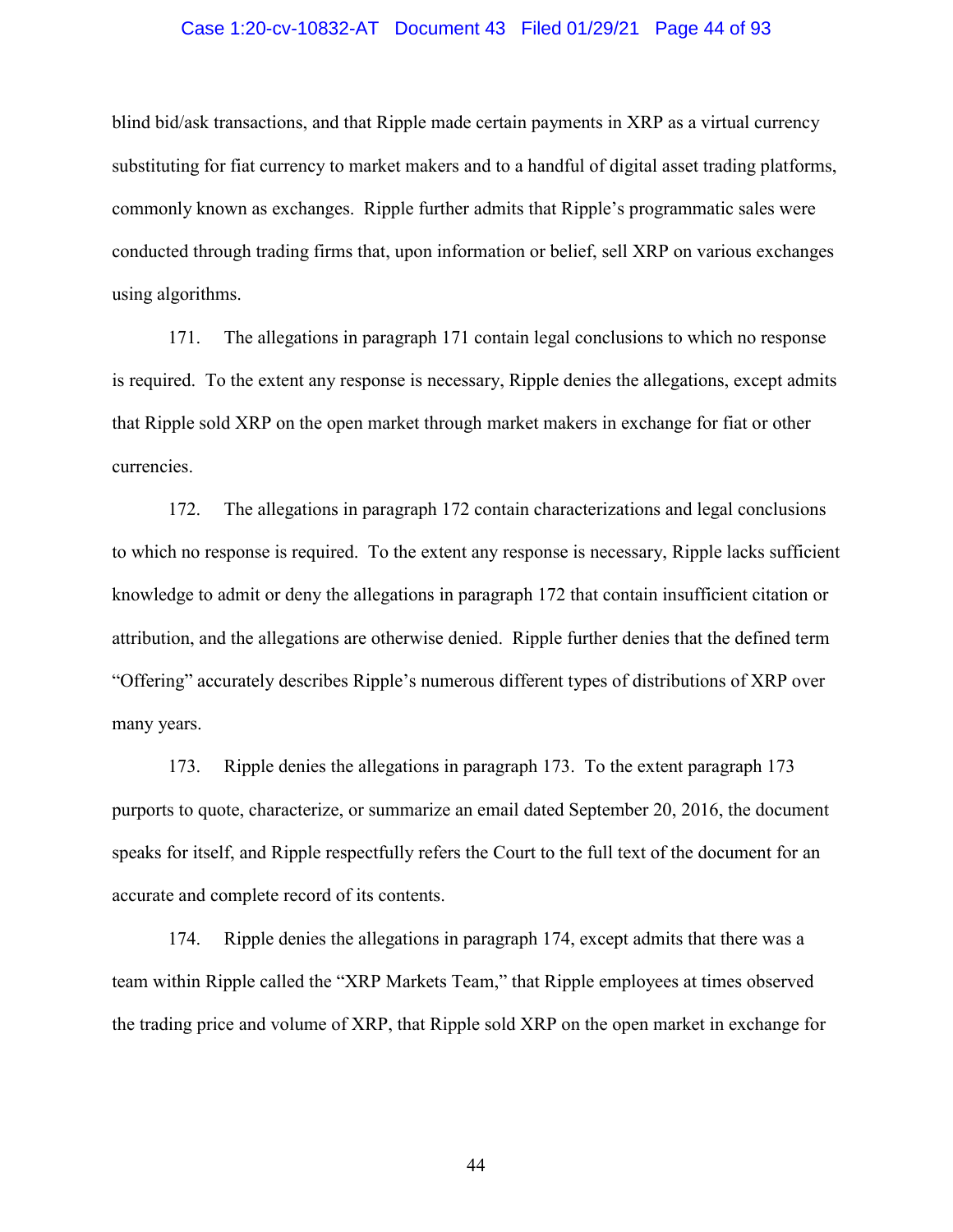## Case 1:20-cv-10832-AT Document 43 Filed 01/29/21 Page 45 of 93

fiat or other currencies through market makers, and that Ripple's sales of XRP were generally no more than a fraction of a percent of daily XRP trading volume.

175. Ripple denies the allegations in paragraph 175, except admits that Mr. Larsen was Ripple's CEO from October 2013 through December 2016; that Mr. Garlinghouse has been Ripple's CEO from January 2017 to the present; and that during the period in which Mr. Garlinghouse served in the role of CEO, he met with the XRP Markets Team.

176. Ripple denies the allegations in paragraph 176. To the extent paragraph 176 purports to quote, characterize, or summarize an email dated April 11, 2016, the document speaks for itself, and Ripple respectfully refers the Court to the full text of the document for an accurate and complete record of its contents.

177. Ripple denies the allegations in paragraph 177. To the extent paragraph 177 purports to quote, characterize, or summarize an email dated August 16, 2016, the document speaks for itself, and Ripple respectfully refers the Court to the full text of the document for an accurate and complete record of its contents.

178. Ripple denies the allegations in paragraph 178. To the extent paragraph 178 purports to quote, characterize, or summarize a series of emails dated August 16, 2016, the documents speak for themselves, and Ripple respectfully refers the Court to the full text of the documents for an accurate and complete record of their contents.

179. Paragraph 179 consists of characterizations to which no response is required. To the extent any response is necessary, Ripple denies the allegations. To the extent paragraph 179 purports to quote, characterize, or summarize portions of an email dated August 16, 2016, the document speaks for itself, and Ripple respectfully refers the Court to the full text of the document for an accurate and complete record of its contents.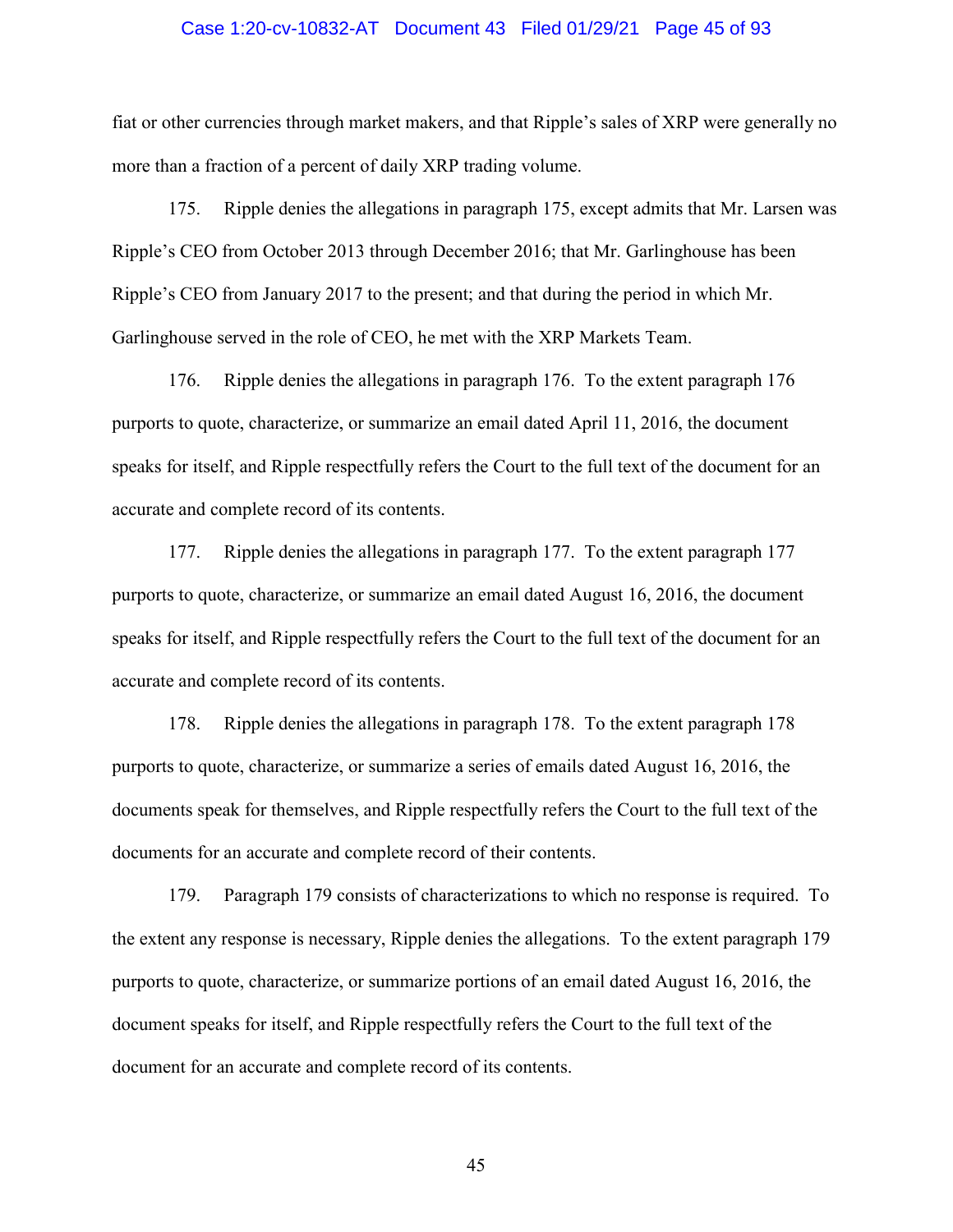## Case 1:20-cv-10832-AT Document 43 Filed 01/29/21 Page 46 of 93

180. Paragraph 180 consists of characterizations to which no response is required. To the extent any response is necessary, Ripple lacks sufficient knowledge to admit or deny the allegations in paragraph 180 that contain insufficient citation or attribution, and the allegations are otherwise denied.

181. Ripple denies the allegations in paragraph 181. To the extent paragraph 181 purports to quote, characterize, or summarize an email dated September 20, 2016, the document speaks for itself, and Ripple respectfully refers the Court to the full text of the document for an accurate and complete record of its contents.

182. Ripple denies the allegations in paragraph 182. To the extent paragraph 182 purports to quote, characterize, or summarize an email dated September 21, 2016, the document speaks for itself, and Ripple respectfully refers the Court to the full text of the document for an accurate and complete record of its contents.

183. Ripple denies the allegations in paragraph 183. To the extent paragraph 183 purports to quote, characterize, or summarize an email dated September 23, 2016, the document speaks for itself and Ripple respectfully refers the Court to the full text of the document for an accurate and complete record of its contents.

184. Ripple denies the allegations in paragraph 184. To the extent paragraph 184 purports to quote, characterize, or summarize an email dated September 26, 2016, the document speaks for itself, and Ripple respectfully refers the Court to the full text of the document for an accurate and complete record of its contents.

185. Ripple denies the allegations in paragraph 185. To the extent paragraph 185 purports to quote, characterize, or summarize an email dated October 15, 2016, the document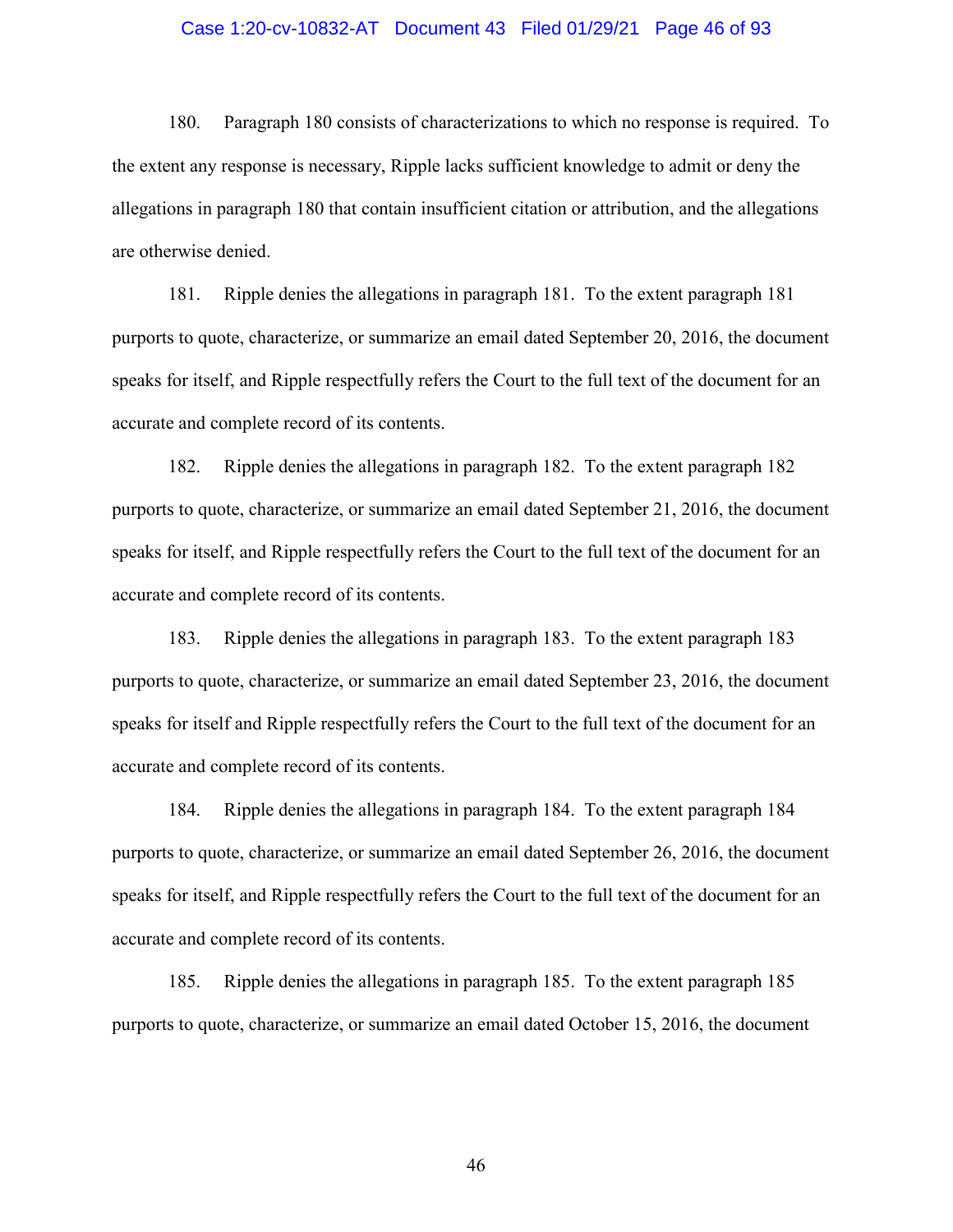## Case 1:20-cv-10832-AT Document 43 Filed 01/29/21 Page 47 of 93

speaks for itself, and Ripple respectfully refers the Court to the full text of the document for an accurate and complete record of its contents.

186. Paragraph 186 consists of characterizations to which no response is required. To the extent any response is necessary, Ripple denies the allegations.

187. Ripple denies the allegations in paragraph 187. To the extent paragraph 187 purports to quote, characterize, or summarize a series of emails dated August 12, 2017, the documents speak for themselves, and Ripple respectfully refers the Court to the full text of the documents for an accurate and complete record of their contents.

188. Ripple denies the allegations in paragraph 188. To the extent paragraph 188 purports to quote, characterize, or summarize an email, the document speaks for itself, and Ripple respectfully refers the Court to the full text of the document for an accurate and complete record of its contents.

189. Ripple denies the allegations in paragraph 189.

190. Ripple denies the allegations in paragraph 190.

191. Ripple denies the allegations in the first sentence of paragraph 191. To the extent paragraph 191 purports to quote, characterize, or summarize an undated document attached to a January 4, 2017 email sent to the entity identified in the Complaint as Institutional Investor C, the document speaks for itself, and Ripple respectfully refers the Court to the full text of the document for an accurate and complete record of its contents. Ripple lacks sufficient knowledge to admit or deny the allegations in the second sentence of paragraph 191 that contain insufficient citation or attribution, and the allegations are otherwise denied.

192. Ripple denies the allegations in paragraph 192. To the extent paragraph 192 purports to quote, characterize, or summarize a report titled "Q4 2017 XRP Markets Report"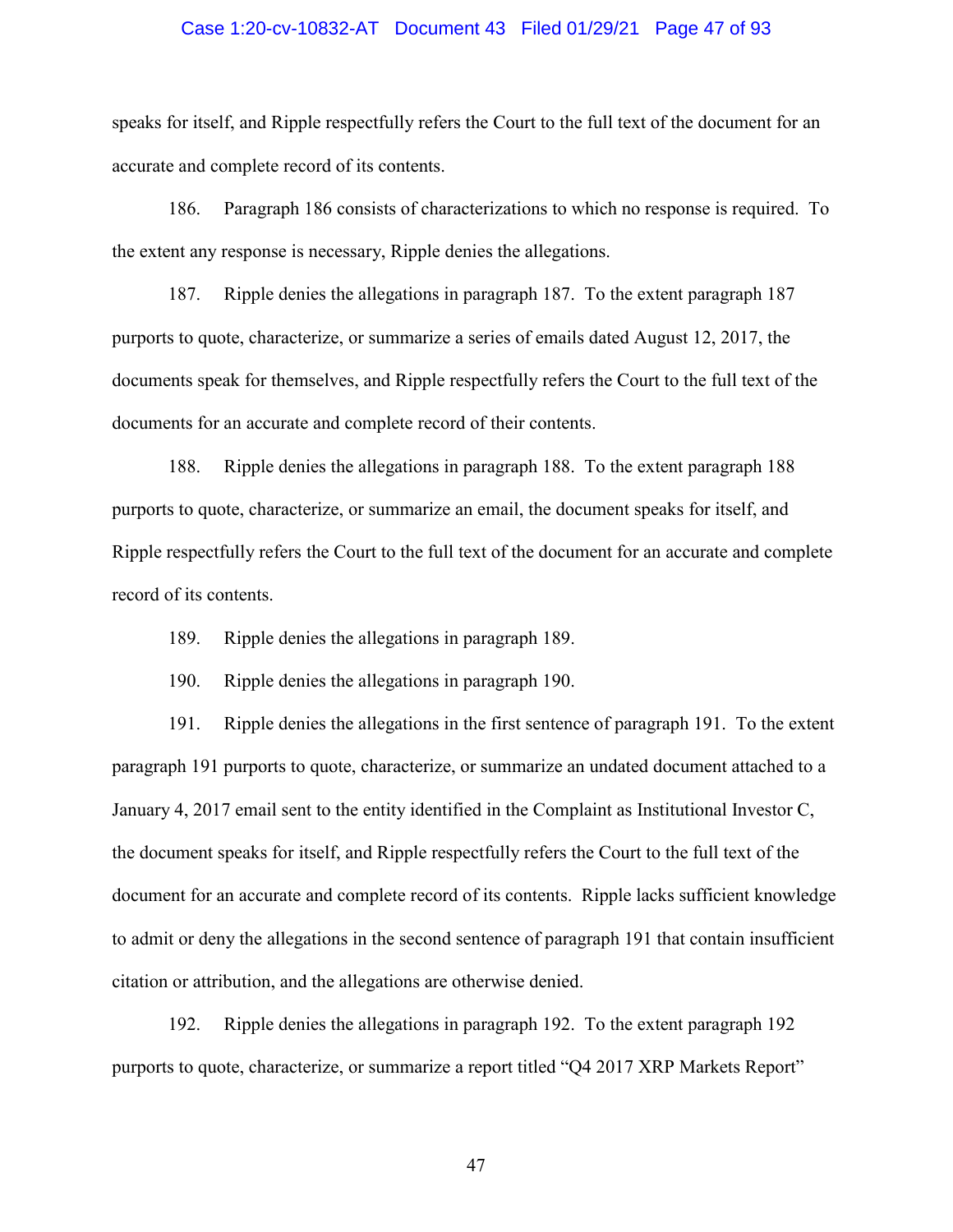## Case 1:20-cv-10832-AT Document 43 Filed 01/29/21 Page 48 of 93

dated January 24, 2018 that was posted on Ripple's website, the document speaks for itself, and Ripple respectfully refers the Court to the full text of the document for an accurate and complete record of its contents.

193. Ripple denies the allegations in paragraph 193. To the extent paragraph 193 purports to quote, characterize, or summarize an undated document that was sent by email on June 23, 2020, the document speaks for itself, and Ripple respectfully refers the Court to the full text of the document for its true form and contents.

194. Ripple denies the allegations in paragraph 194.

195. Ripple denies the allegations in paragraph 195, except admits that it purchased approximately \$45.55 million in XRP during the third quarter of 2020. To the extent paragraph 195 purports to quote, characterize, or summarize a report titled "Q3 2020 XRP Markets Report" dated November 5, 2020 that was posted on Ripple's website, the document speaks for itself and Ripple respectfully refers the Court to the full text of the document for an accurate and complete record of its contents.

196. The allegations in paragraph 196 contain legal conclusions to which no response is required. To the extent any response is necessary, Ripple lacks sufficient information to either admit or deny the allegations in the first sentence of paragraph 196 as to unnamed and unspecified "investors," and the allegations are therefore denied. Ripple denies the allegations in the second sentence of paragraph 196, which selectively quote, mischaracterize, and take out of context an email dated May 16, 2017. The document speaks for itself, and Ripple respectfully refers the Court to the full text of the document for an accurate and complete record of its contents.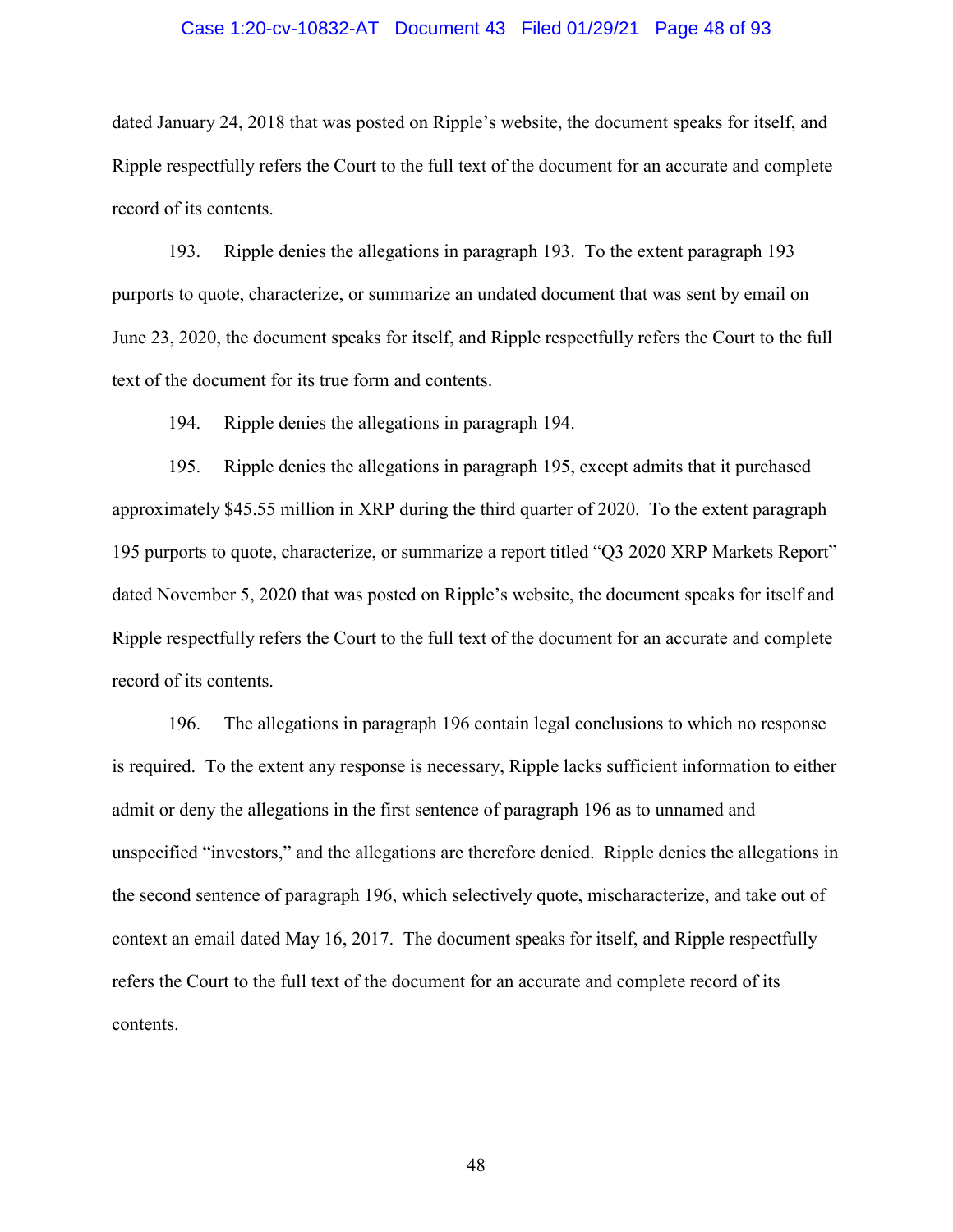### Case 1:20-cv-10832-AT Document 43 Filed 01/29/21 Page 49 of 93

197. The allegations in paragraph 197 contain legal conclusions to which no response is required. To the extent any response is necessary, Ripple denies the allegations, except admits that Ripple did not file a registration statement for XRP with the SEC because none was required.

198. Ripple denies the allegations in paragraph 198, except admits that on May 16, 2017, Ripple announced that it would place 55 billion XRP into an escrow on the XRP Ledger. After implementation, each month, the XRP Ledger releases a total of one billion XRP to Ripple to use – or not use – as it chooses. Ripple then returns unused XRP to the escrow.

199. Paragraph 199 consists of characterizations to which no response is required. To the extent any response is necessary, Ripple denies the allegations, except admits that Mr. Garlinghouse and Mr. Larsen were involved in Ripple's decision to escrow 55 billion XRP.

200. Ripple denies the allegations in paragraph 200. To the extent paragraph 200 purports to quote, characterize, or summarize a document titled "Proposal to Consider XRP Escrow Schedule," the document speaks for itself, and Ripple respectfully refers the Court to the full text of the document for an accurate and complete record of its contents.

201. Ripple denies the allegations in paragraph 201. To the extent paragraph 201 purports to quote, characterize, or summarize a document titled "Proposal to Consider XRP Escrow Schedule," the document speaks for itself, and Ripple respectfully refers the Court to the full text of the document for an accurate and complete record of its contents.

202. Ripple denies the allegations in paragraph 202. To the extent paragraph 202 purports to quote, characterize, or summarize a document titled "Proposal to Consider XRP Escrow Schedule," the document speaks for itself, and Ripple respectfully refers the Court to the full text of the document for an accurate and complete record of its contents.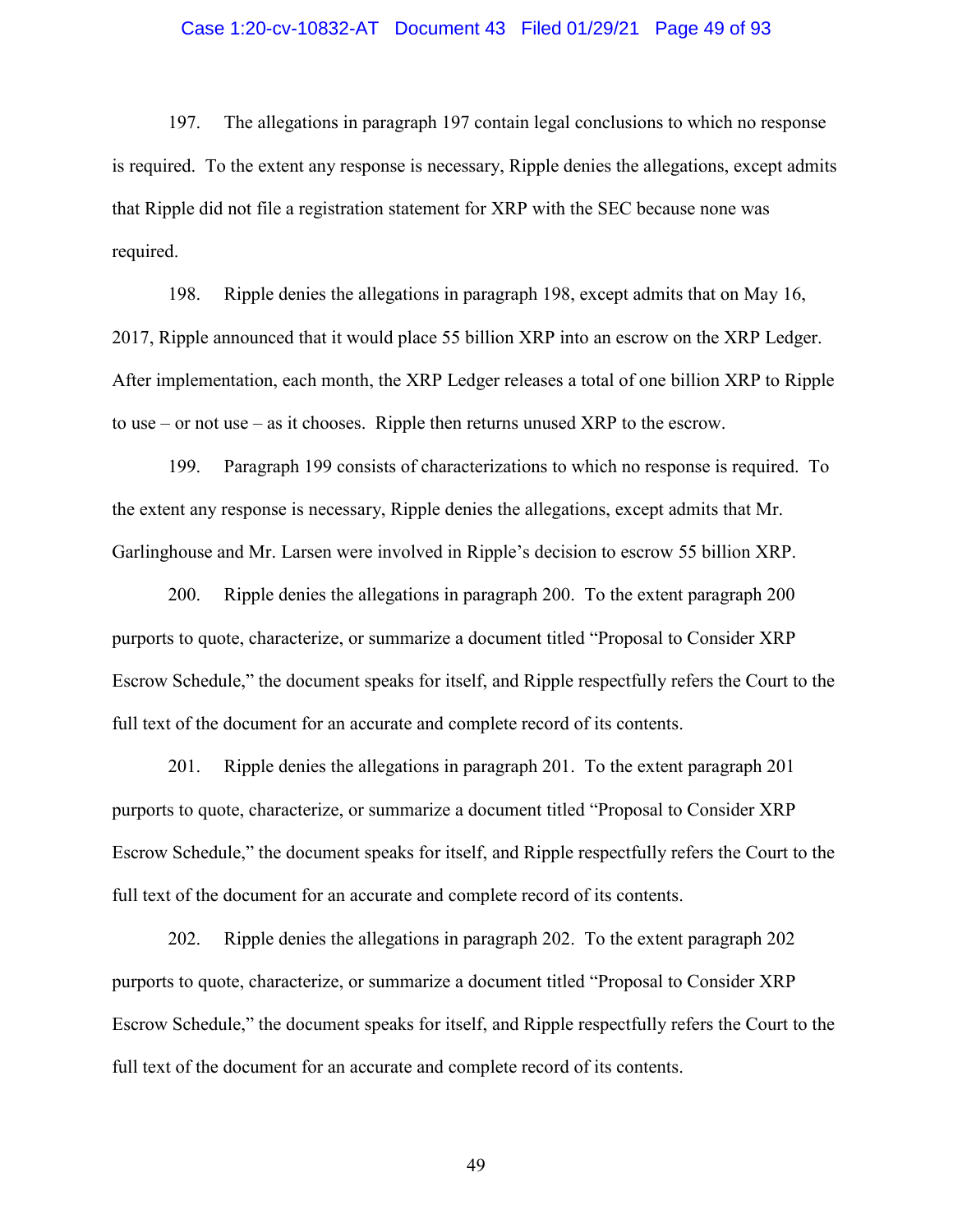## Case 1:20-cv-10832-AT Document 43 Filed 01/29/21 Page 50 of 93

203. Paragraph 203 consists of characterizations and legal conclusions to which no response is required. To the extent any response is necessary, Ripple denies the allegations, except admits that Ripple and Mr. Garlinghouse made public statements regarding the formation of the XRP escrow.

204. Paragraph 204 consists of characterizations and legal conclusions to which no response is required. To the extent any response is necessary, Ripple denies the allegations.

205. The allegations in paragraph 205 contain legal conclusions to which no response is required. Ripple respectfully refers the Court to the case *SEC v. W.J. Howey Co.*, 328 U.S. 293 (1946), for its true and accurate contents.

206. The allegations in paragraph 206 are legal conclusions to which no response is required. To the extent any response is necessary, Ripple denies the allegations. Ripple further denies that the defined term "Offering" accurately describes Ripple's numerous different types of distributions of XRP over many years.

207. Paragraph 207 consists of characterizations and legal conclusions to which no response is required. To the extent any response is necessary, Ripple denies the allegations.

208. Ripple denies the allegations in paragraph 208. To the extent paragraph 208 purports to quote, characterize, or summarize a document titled "XRP Distribution Framework," the document speaks for itself, and Ripple respectfully refers the Court to the full text of the document for an accurate and complete record of its contents.

209. Ripple denies the allegations in paragraph 209. To the extent paragraph 209 purports to quote, characterize, or summarize an email dated December 7, 2015, the document speaks for itself, and Ripple respectfully refers the Court to the document for an accurate and complete record of its contents.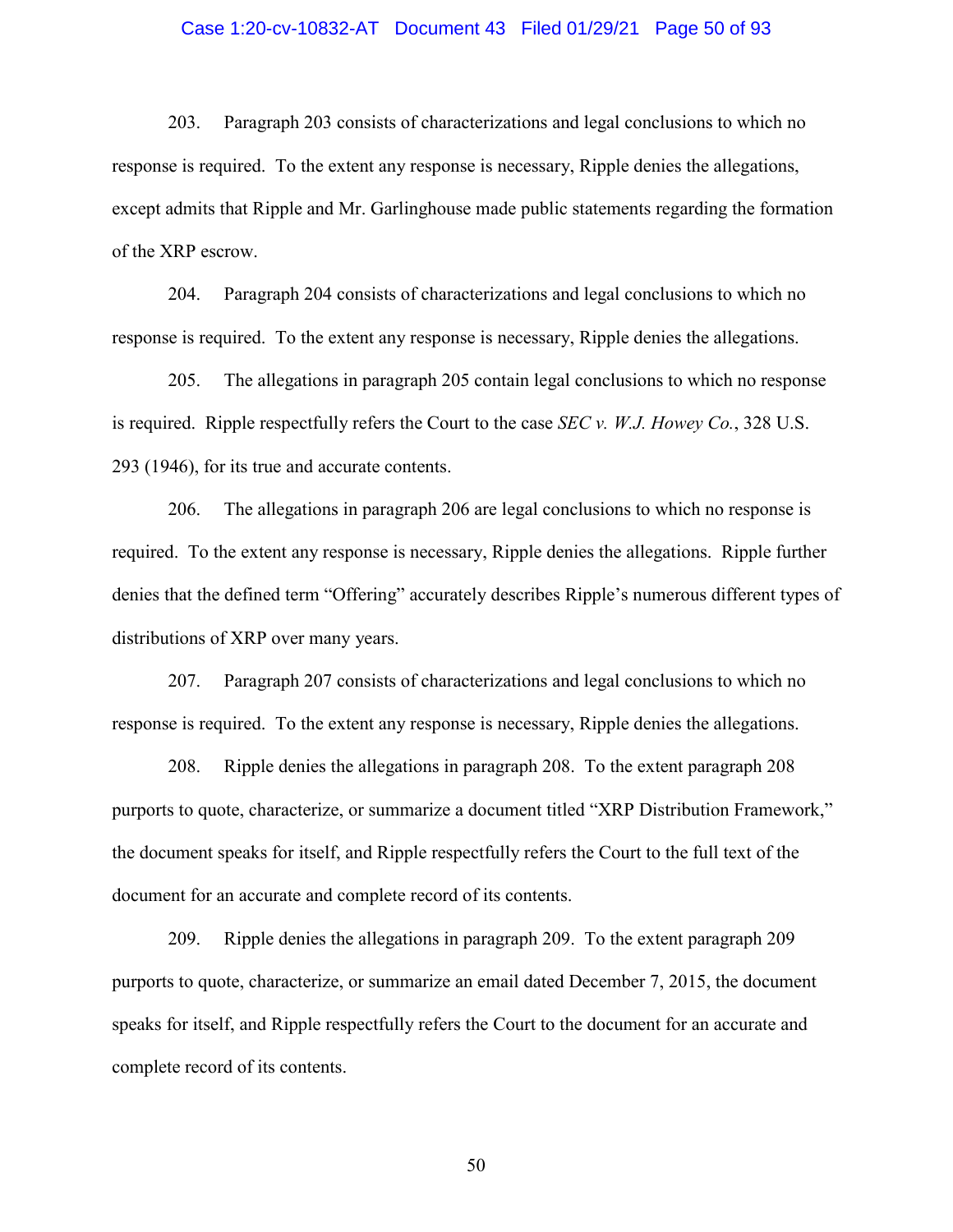## Case 1:20-cv-10832-AT Document 43 Filed 01/29/21 Page 51 of 93

210. Ripple denies the allegations in paragraph 210, except admits that in June 2016, the New York State Department of Financial Services granted XRP II a BitLicense to conduct certain virtual currency business activities, which is consistent with U.S. authorities, both state and federal, recognizing that XRP is a virtual currency. To the extent paragraph 210 purports to quote, characterize, or summarize a document titled "Information Regarding XRP II, LLC's History and Business," which states that XRP II's customer base includes "in some limited cases, accredited institutional investors who are purchasing XRP for speculative purposes," the document speaks for itself, and Ripple respectfully refers the Court to the full text of the document for an accurate and complete record of its contents.

211. Ripple denies the allegations in paragraph 211. To the extent paragraph 211 purports to quote, characterize, or summarize an email dated July 5, 2019, the document speaks for itself, and Ripple respectfully refers the Court to the full text of the document for an accurate and complete record of its contents.

212. Ripple lacks sufficient information to either admit or deny the allegations in the first sentence of paragraph 212 as to "investors," and they are therefore denied. Ripple denies the allegations in the second sentence of paragraph 212, except admits that Ripple distributed XRP to the entity identified in paragraph 212. To the extent paragraph 212 purports to quote, characterize, or summarize a draft document dated March 2015 that was prepared by that entity, the document speaks for itself, and Ripple respectfully refers the Court to the full text of the document for an accurate and complete record of its contents.

213. The allegations in paragraph 213 contain legal conclusions to which no response is required. To the extent any response is necessary, Ripple denies the allegations.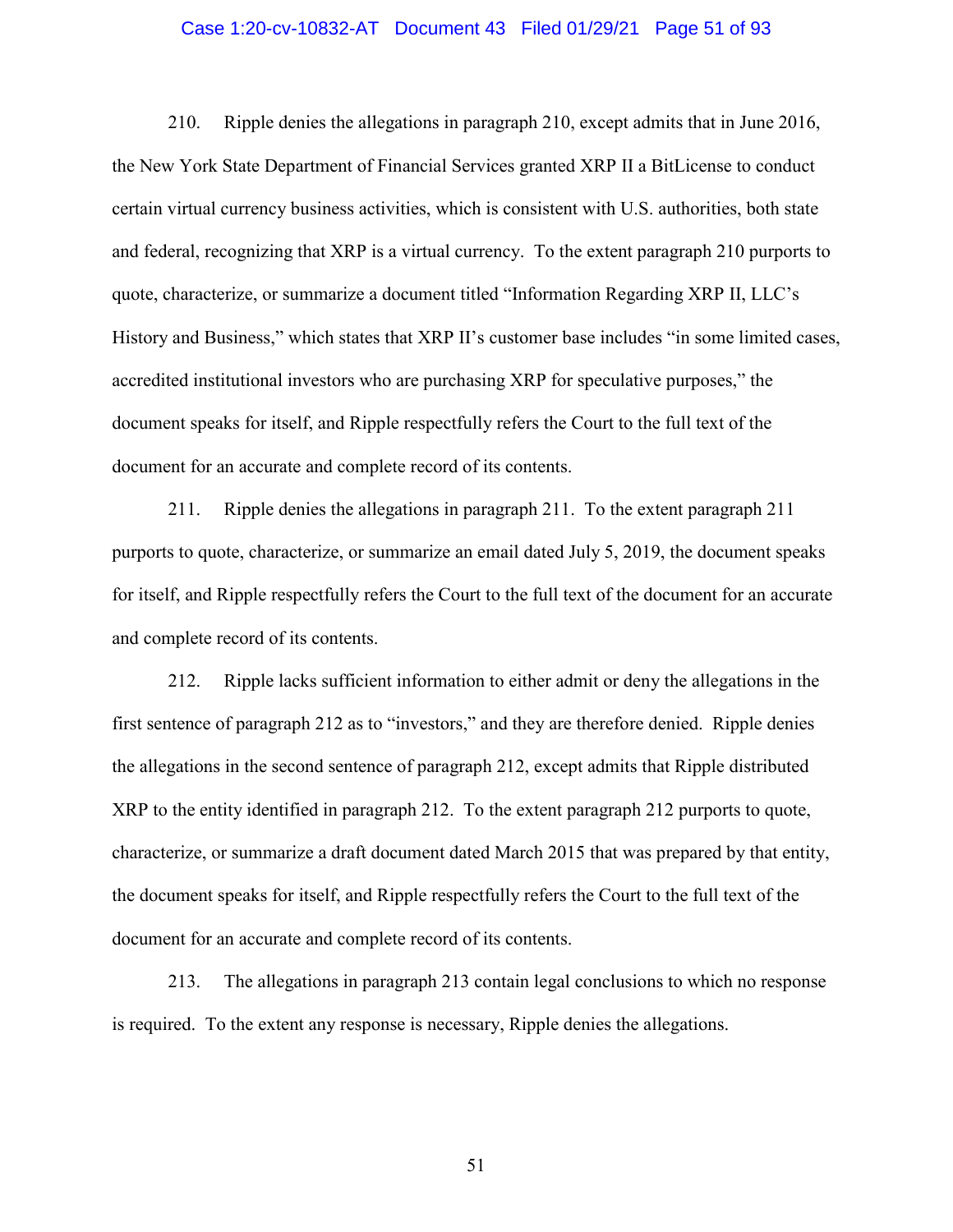## Case 1:20-cv-10832-AT Document 43 Filed 01/29/21 Page 52 of 93

214. Ripple denies the allegations in paragraph 214, and further denies that the defined term "Offering" accurately describes Ripple's numerous different types of distributions of XRP over many years, except Ripple admits that it has made public statements referencing XRP. In addition, Ripple lacks sufficient knowledge to admit or deny the allegations that contain insufficient citation or attribution, and the allegations are otherwise denied.

215. Paragraph 215 consists of characterizations to which no response is required. To the extent any response is necessary, Ripple denies the allegations. To the extent paragraph 215 purports to quote, characterize, or summarize a report titled "Q3 2019 XRP Markets Report" dated October 18, 2019 that was posted on Ripple's website, and to the extent paragraph 215 purports to quote, characterize, or summarize a webpage titled "How to Buy XRP," the contents of which have changed over time and have, in the past, included a list of some third-party digital asset exchanges that listed XRP, the documents speak for themselves, and Ripple respectfully refers the Court to the full text of the documents for an accurate and complete record of their contents. Ripple further denies that the defined term "Offering" accurately describes Ripple's numerous different types of distributions of XRP over many years.

216. The allegations in paragraph 216 are legal conclusions to which no response is required. To the extent any response is necessary, Ripple denies the allegations. Ripple further denies that the defined term "Offering" accurately describes Ripple's numerous different types of distributions of XRP over many years.

217. Paragraph 217 consists of ambiguous terms and characterizations to which no response is required. To the extent any response is necessary, Ripple lacks sufficient knowledge to admit or deny the allegations in paragraph 217 that contain insufficient citation or attribution,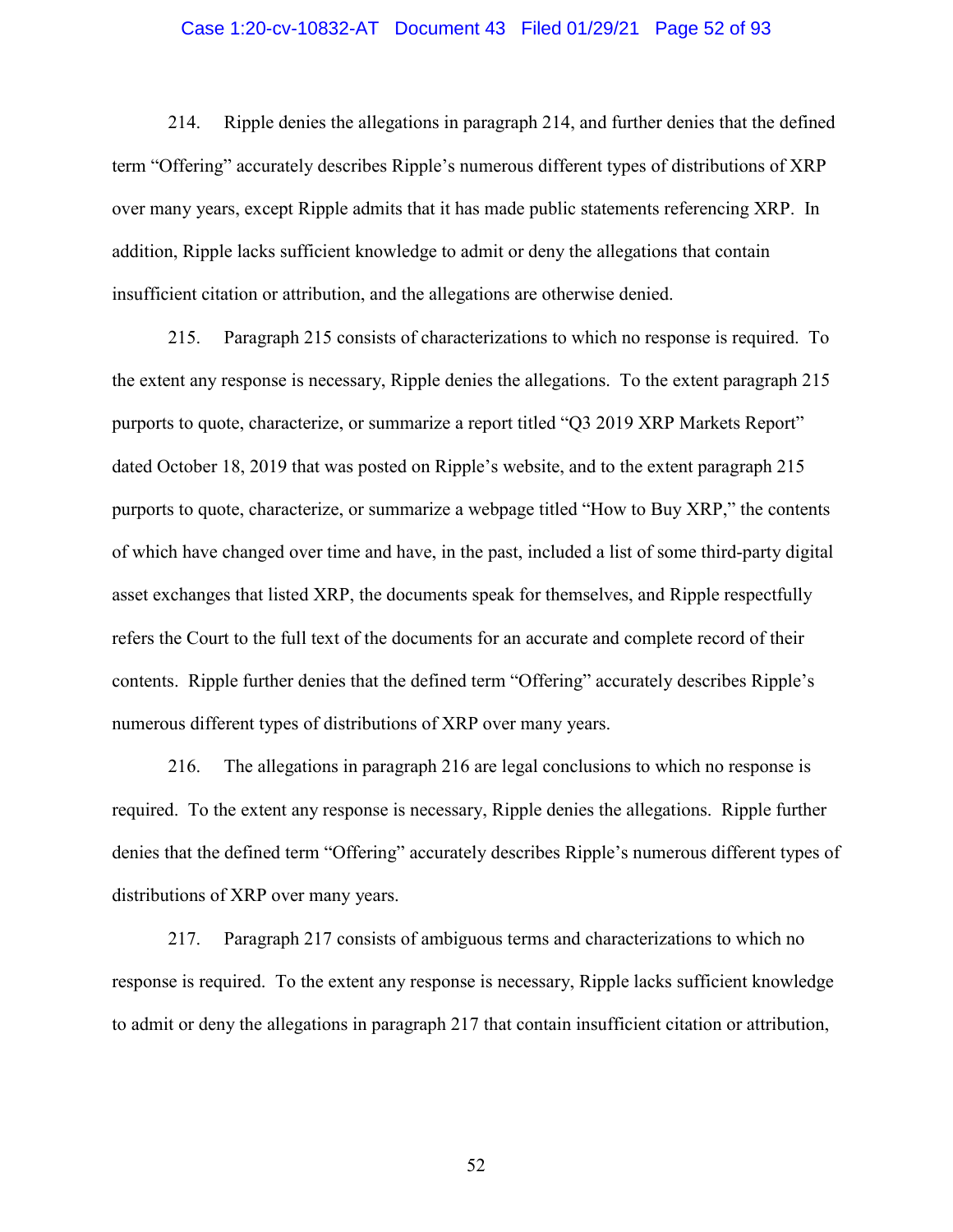## Case 1:20-cv-10832-AT Document 43 Filed 01/29/21 Page 53 of 93

and the allegations are otherwise denied, except Ripple admits that it has made statements referencing use cases for XRP.

218. Paragraph 218 consists of characterizations and legal conclusions to which no response is required. To the extent any response is necessary, Ripple lacks sufficient knowledge to admit or deny the allegations in paragraph 218 that contain insufficient citation or attribution, and the allegations are otherwise denied, except Ripple admits that it has made statements referencing Ripple's activities in connection with the XRP market.

219. The allegations in paragraph 219 contain legal conclusions to which no response is required. To the extent any response is necessary, Ripple denies the allegations and denies that the defined term "Offering" accurately describes Ripple's numerous different types of distributions of XRP over many years.

220. Ripple denies the allegations in paragraph 220. To the extent paragraph 220 purports to quote, characterize, or summarize a webpage that purports to transcribe an April 14, 2014 interview of Mr. Larsen, the document speaks for itself, and Ripple respectfully refers the Court to the full text of the document for an accurate and complete record of its contents.

221. Ripple denies the allegations in paragraph 221. To the extent paragraph 221 purports to quote, characterize, or summarize a document titled "The Ripple Protocol: A Deep Dive for Finance Professionals," the document speaks for itself, and Ripple respectfully refers the Court to the full text of the document for an accurate and complete record of its contents. In addition, Ripple denies that Plaintiff's use of the term "2014 Promotional Document" accurately describes that document.

222. Paragraph 222 consists of characterizations to which no response is required. To the extent any response is necessary, Ripple denies the allegations in paragraph 222. To the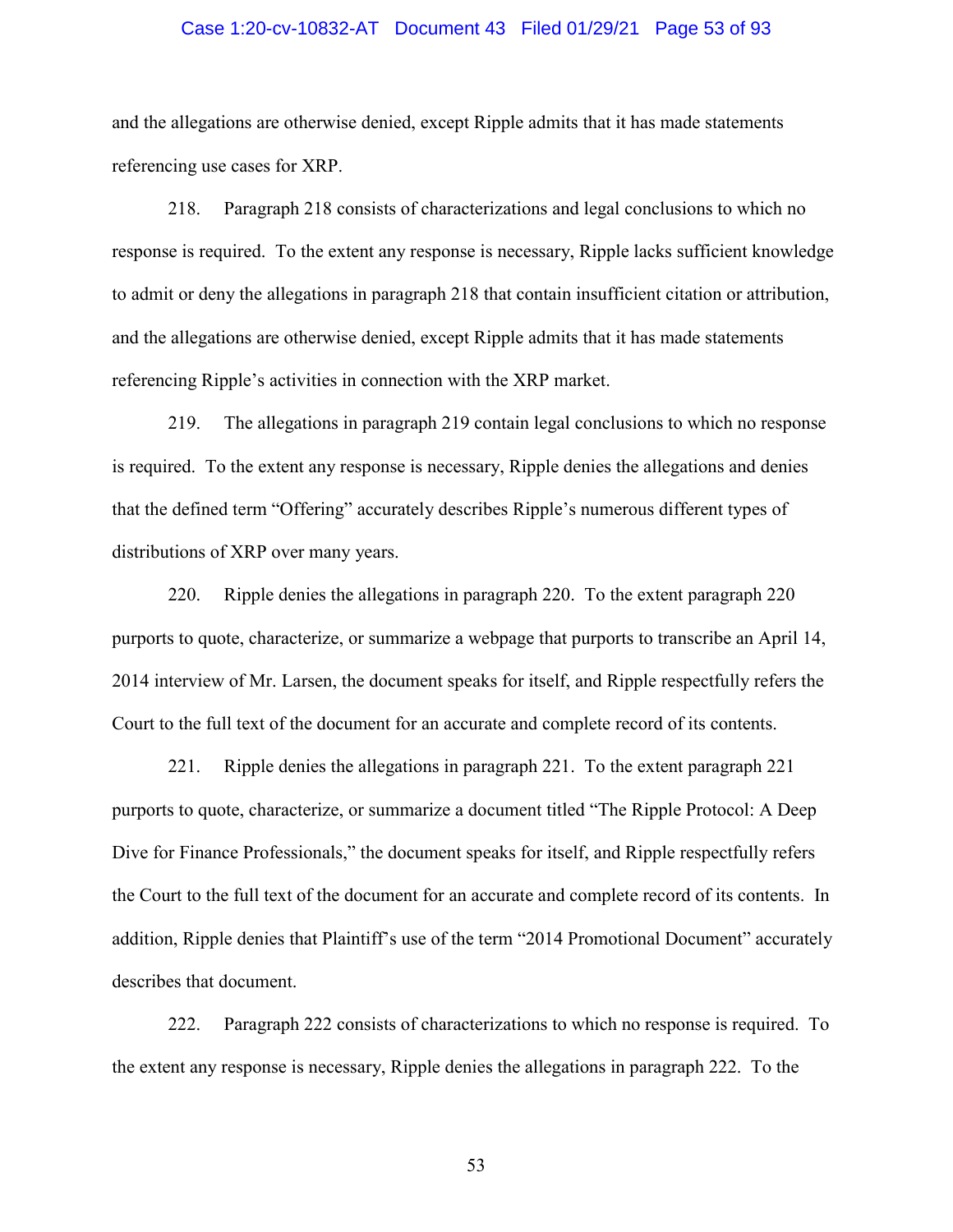## Case 1:20-cv-10832-AT Document 43 Filed 01/29/21 Page 54 of 93

extent paragraph 22 purports to quote, characterize, or summarize a document titled "The Ripple Protocol: A Deep Dive for Finance Professionals," the document speaks for itself, and Ripple respectfully refers the Court to the full text of the document for an accurate and complete record of its contents. In addition, Ripple denies that Plaintiff's use of the term "2014 Promotional Document" accurately describes that document.

223. Paragraph 223 consists of characterizations and legal conclusions to which no response is required. To the extent any response is necessary, Ripple denies the allegations. To the extent paragraph 223 purports to quote, characterize, or summarize a document titled "The Ripple Protocol: A Deep Dive for Finance Professionals," the document speaks for itself, and Ripple respectfully refers the Court to the full text of the document for an accurate and complete record of its contents. In addition, Ripple denies that Plaintiff's use of the term "2014 Promotional Document" accurately describes that document.

224. Ripple lacks sufficient knowledge to admit or deny the allegations in paragraph 224 that contain insufficient citation or attribution, and otherwise denies the allegations. Ripple further denies that the defined term "Offering" accurately describes Ripple's numerous different types of distributions of XRP over many years.

225. Ripple denies the allegations in paragraph 225. To the extent paragraph 225 purports to quote, characterize, or summarize a forum post dated June 3, 2016 made by the account that paragraph 225 attributes to Cryptographer-1 on the General Discussion forum of the website xrpchat.com, the document speaks for itself, and Ripple respectfully refers the Court to the full text of the document for an accurate and complete record of its contents.

226. Ripple denies the allegations in paragraph 226. To the extent the first sentence of paragraph 226 purports to quote, characterize, or summarize a forum post dated January 21, 2017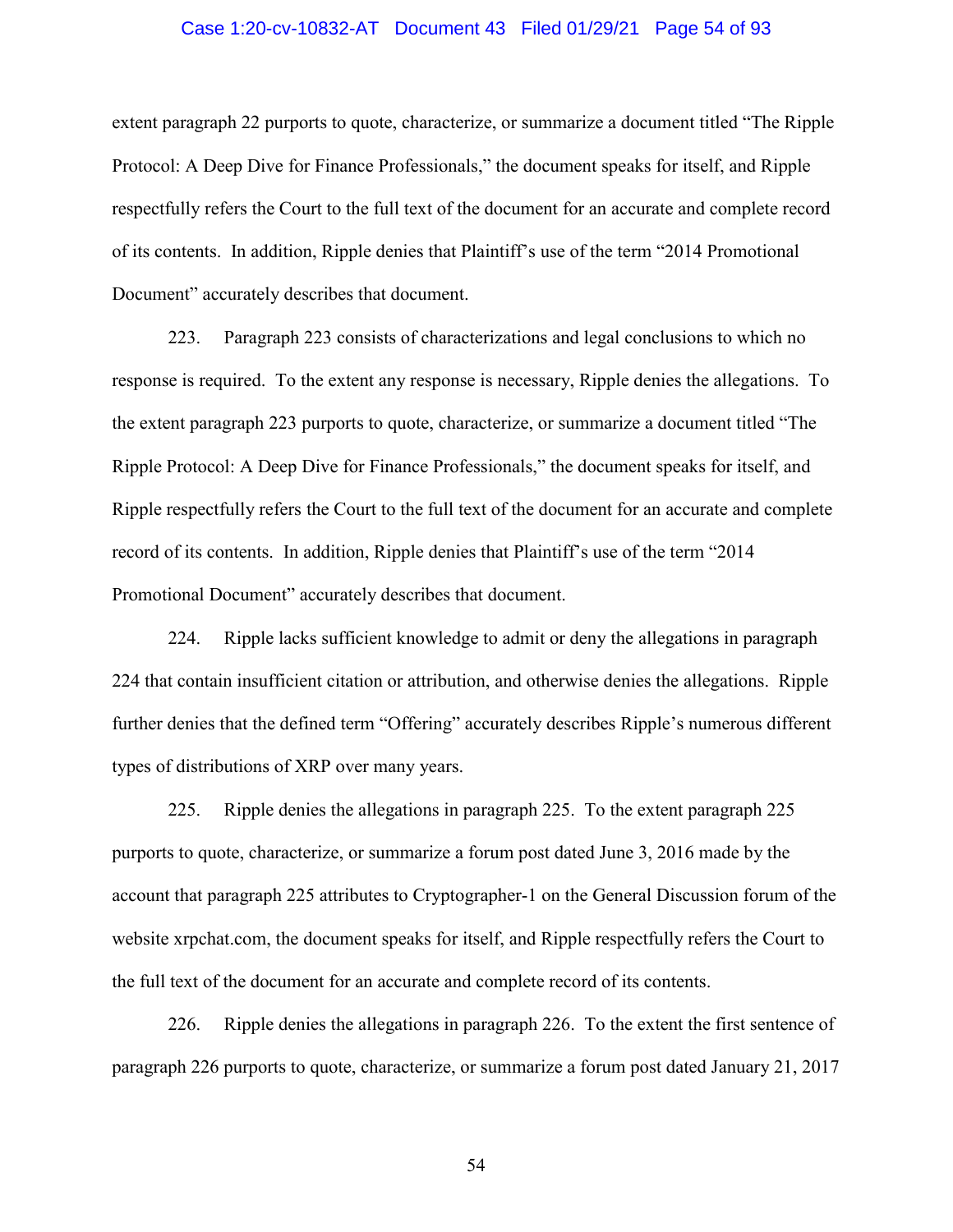## Case 1:20-cv-10832-AT Document 43 Filed 01/29/21 Page 55 of 93

made by the account that paragraph 226 attributes to Cryptographer-1 on the General Discussion forum of the website xrpchat.com, and to the extent the second sentence of paragraph 226 purports to quote, characterize, or summarize a Reddit post dated September 12, 2017 made by the account that paragraph 226 attributes to Cryptographer-1, the documents speak for themselves, and Ripple respectfully refers the Court to the full text of the documents for an accurate and complete record of their contents.

227. Ripple denies the allegations in paragraph 227. To the extent paragraph 227 purports to quote, characterize, or summarize an email dated June 4, 2017 sent by Mr. Garlinghouse, the document speaks for itself, and Ripple respectfully refers the Court to the full text of the document for an accurate and complete record of its contents.

228. Ripple denies the allegations in paragraph 228. To the extent paragraph 228 purports to quote, characterize, or summarize an email dated June 4, 2017 sent by Mr. Garlinghouse, the document speaks for itself, and Ripple respectfully refers the Court to the full text of the document for an accurate and complete record of its contents.

229. Paragraph 229 consists of characterizations and legal conclusions to which no response is required. To the extent any response is necessary, Ripple denies the allegations. To the extent paragraph 229 purports to quote, characterize, or summarize an announcement titled "Ripple to Place 55 Billion XRP in Escrow to Ensure Certainty of Total XRP Supply" dated May 16, 2017, and an announcement titled "Ripple Escrows 55 Billion XRP for Supply Predictability" dated December 7, 2017, that were posted on Ripple's website, the documents speak for themselves, and Ripple respectfully refers the Court to the full text of the documents for an accurate and complete record of their contents.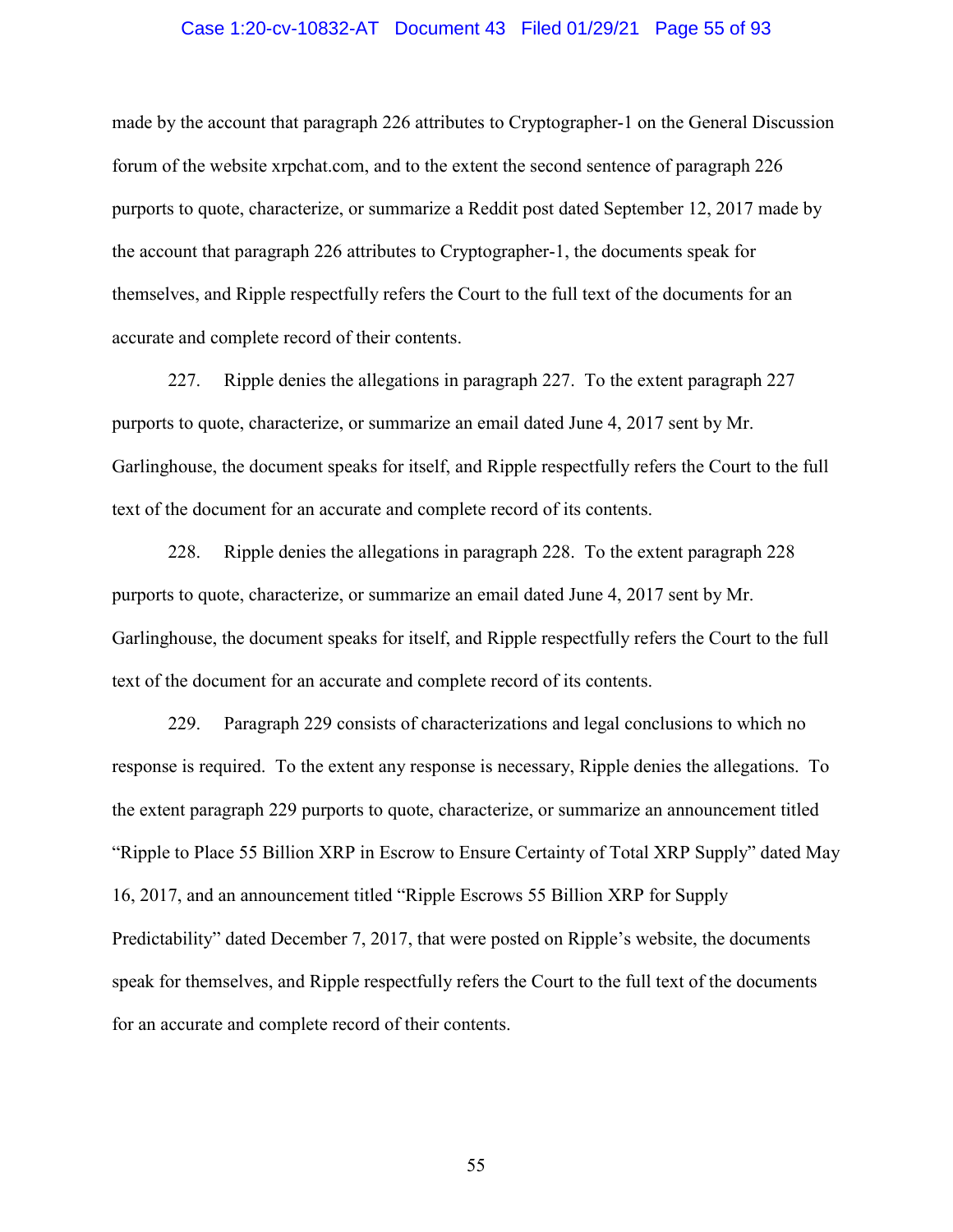## Case 1:20-cv-10832-AT Document 43 Filed 01/29/21 Page 56 of 93

230. Ripple denies the allegations in paragraph 230. To the extent paragraph 230 purports to quote, characterize, or summarize statements from a video of a December 14, 2017 interview of Mr. Garlinghouse posted on Ripple's website, the video speaks for itself, and Ripple respectfully refers the Court to the full video for an accurate and complete record of its contents.

231. Ripple denies the allegations in the first sentence of paragraph 231, which selectively quote and take out of context a report titled "Q4 2017 XRP Markets Report" dated January 24, 2018 that was posted on Ripple's website. The document speaks for itself, and Ripple respectfully refers the Court to the full text of the document for an accurate and complete record of its contents. Ripple denies the allegations in the second sentence of paragraph 231. To the extent the second sentence of paragraph 231 purports to quote, characterize, or summarize statements from a video dated March 15, 2018 posted on the website finance.yahoo.com, the video speaks for itself, and Ripple respectfully refers the Court to the full video for an accurate and complete record of its contents.

232. Ripple denies the allegations in paragraph 232. To the extent paragraph 232 purports to quote, characterize, or summarize a report titled "Q4 2017 XRP Markets Report" dated January 24, 2018 that was posted on Ripple's website, the document speaks for itself, and Ripple respectfully refers the Court to the full text of the document for an accurate and complete record of its contents.

233. Ripple denies the allegations in paragraph 233. To the extent paragraph 233 purports to quote, characterize, or summarize two Reddit posts dated September 11, 2017 and November 17, 2017, each made by the account that paragraph 233 attributes to Cryptographer-1, the documents speak for themselves, and Ripple respectfully refers the Court to the full text of the documents for an accurate and complete record of their contents.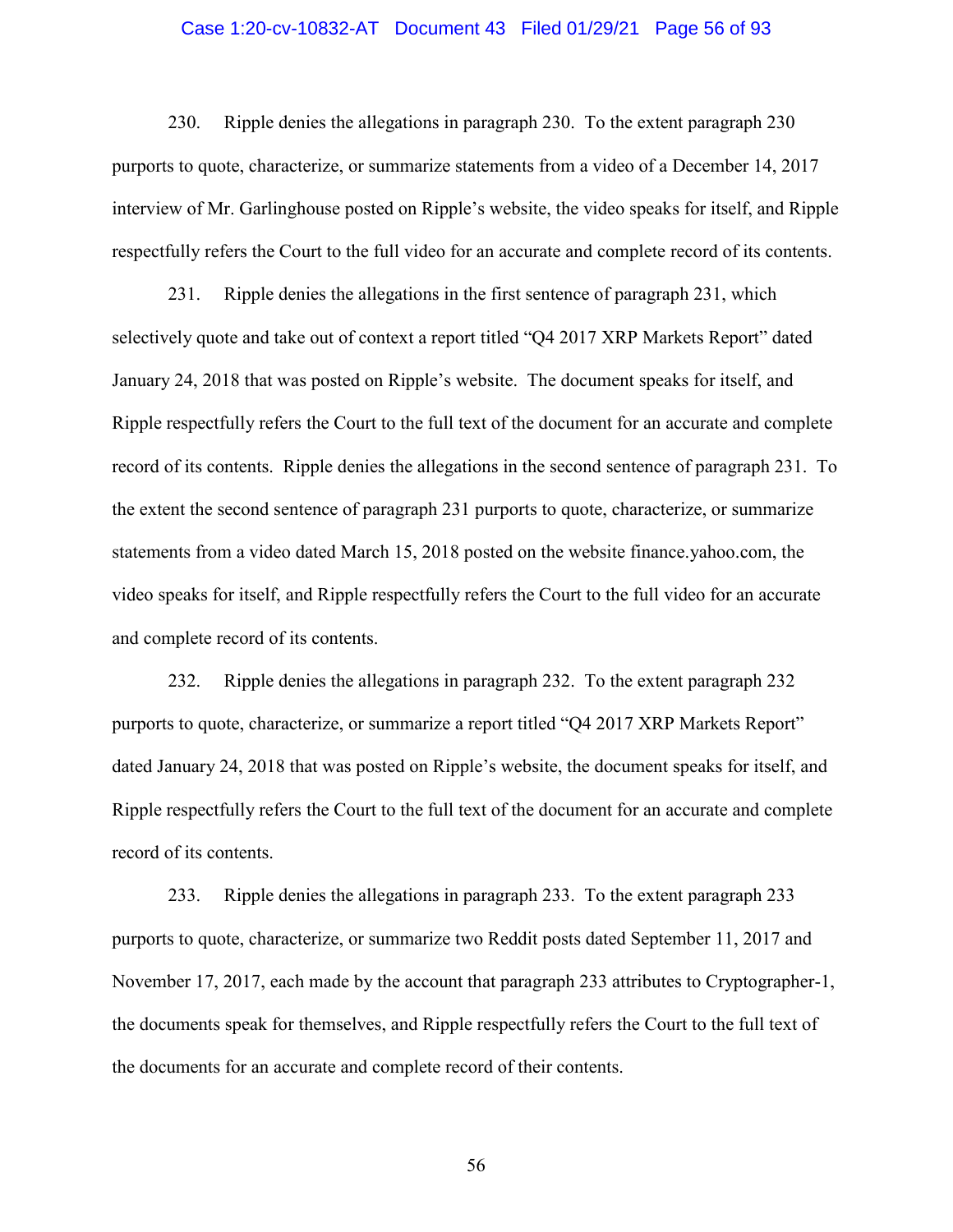## Case 1:20-cv-10832-AT Document 43 Filed 01/29/21 Page 57 of 93

234. Ripple denies the allegations in paragraph 234. To the extent paragraph 234 purports to quote, characterize, or summarize a tweet sent by the @bgarlinghouse account on January 17, 2018 that links to an article on CNBC's website dated January 16, 2018, the documents speak for themselves, and Ripple respectfully refers the Court to the full text of the documents for an accurate and complete record of their contents.

235. Paragraph 235 consists of characterizations to which no response is required. To the extent any response is necessary, Ripple denies the allegations. To the extent paragraph 235 purports to quote, characterize, or summarize a video aired by CNN of a February 17, 2020 interview of Mr. Garlinghouse at the New York Stock Exchange in Manhattan, the video speaks for itself, and Ripple respectfully refers the Court to the full video for an accurate and complete record of its contents.

236. Paragraph 236 consists of characterizations to which no response is required. To the extent any response is necessary, Ripple denies the allegations in paragraph 236. To the extent paragraph 236 purports to quote, characterize, or summarize a video aired by CNN of a February 17, 2020 interview of Mr. Garlinghouse at the New York Stock Exchange in Manhattan, the video speaks for itself, and Ripple respectfully refers the Court to the full video for an accurate and complete record of its contents.

237. Paragraph 237 consists of characterizations to which no response is required. To the extent any response is necessary, Ripple denies the allegations.

238. Paragraph 238 consists of characterizations to which no response is required. To the extent any response is necessary, Ripple denies the allegations. To the extent the first sentence of paragraph 238 purports to quote, characterize, or summarize a webpage titled "XRP Distribution" that was previously posted on Ripple's website, and to the extent the second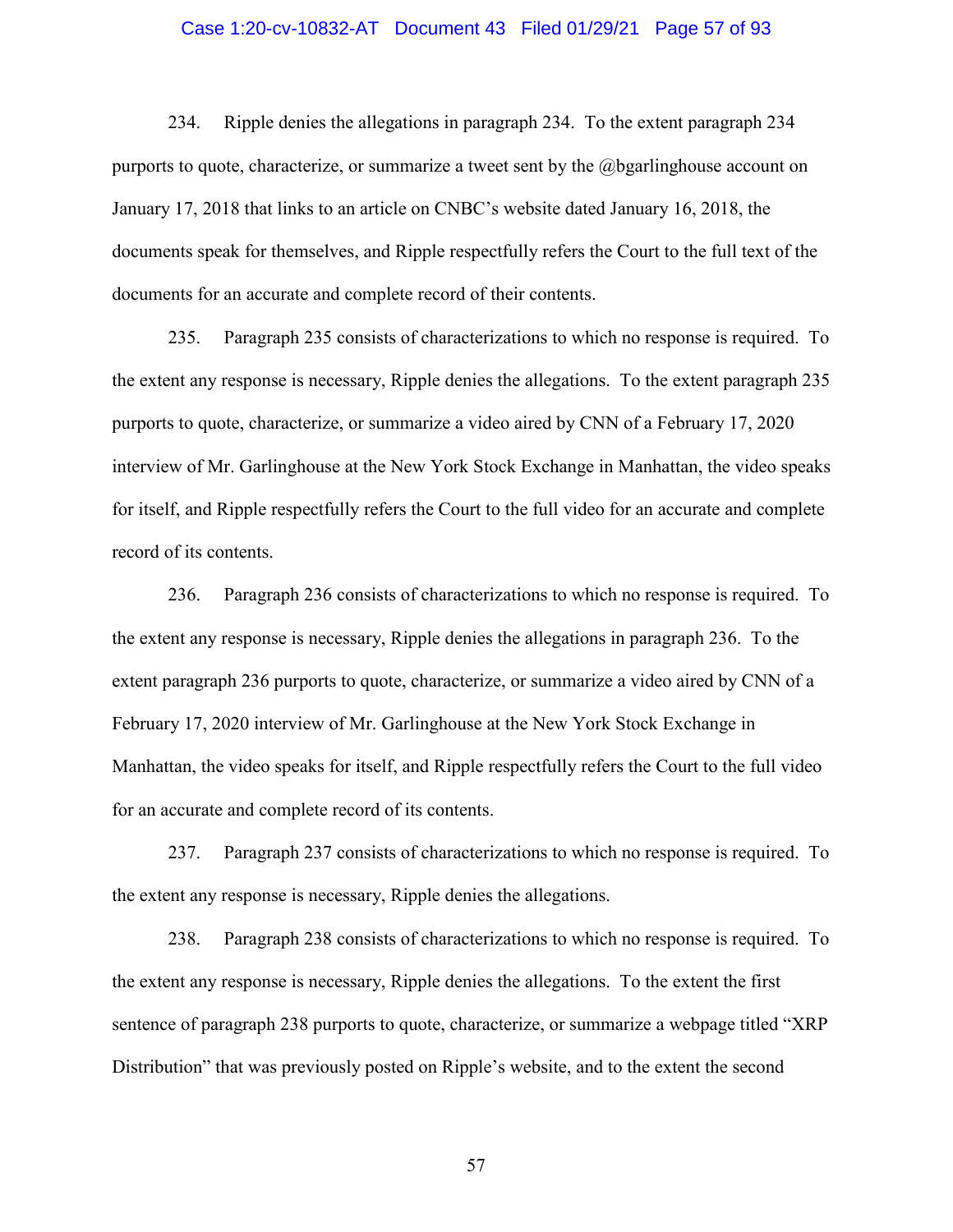## Case 1:20-cv-10832-AT Document 43 Filed 01/29/21 Page 58 of 93

sentence of paragraph 238 purports to quote, characterize, or summarize an announcement titled "Ripple to Place 55 Billion XRP in Escrow to Ensure Certainty of Total XRP Supply" dated May 16, 2017 that was posted on Ripple's website, the documents speak for themselves, and Ripple respectfully refers the Court to the full text of the documents for an accurate and complete record of their contents.

239. Ripple denies the allegations in paragraph 239. To the extent paragraph 239 purports to quote, characterize, or summarize statements from a video of a February 19, 2014 interview of Mr. Larsen, the video speaks for itself, and Ripple respectfully refers the Court to the full video for an accurate and complete record of its contents.

240. Ripple denies the allegations in paragraph 240. To the extent paragraph 240 purports to quote, characterize, or summarize an announcement titled "Ripple to Place 55 Billion XRP in Escrow to Ensure Certainty of Total XRP Supply" dated May 16, 2017 that was posted on Ripple's website, the document speaks for itself, and Ripple respectfully refers the Court to the full text of the document for an accurate and complete record of its contents.

241. Ripple denies the allegations in paragraph 241. To the extent paragraph 241 purports to quote, characterize, or summarize a report titled "Q2 2019 XRP Markets Report" dated July 24, 2019 that was posted on Ripple's website, the document speaks for itself, and Ripple respectfully refers the Court to the full text of the document for an accurate and complete record of its contents.

242. Ripple denies the allegations in paragraph 242. To the extent paragraph 242 purports to quote, characterize, or summarize a report titled "Q2 2020 XRP Markets Report" dated August 3, 2020 that was posted on Ripple's website, the document speaks for itself, and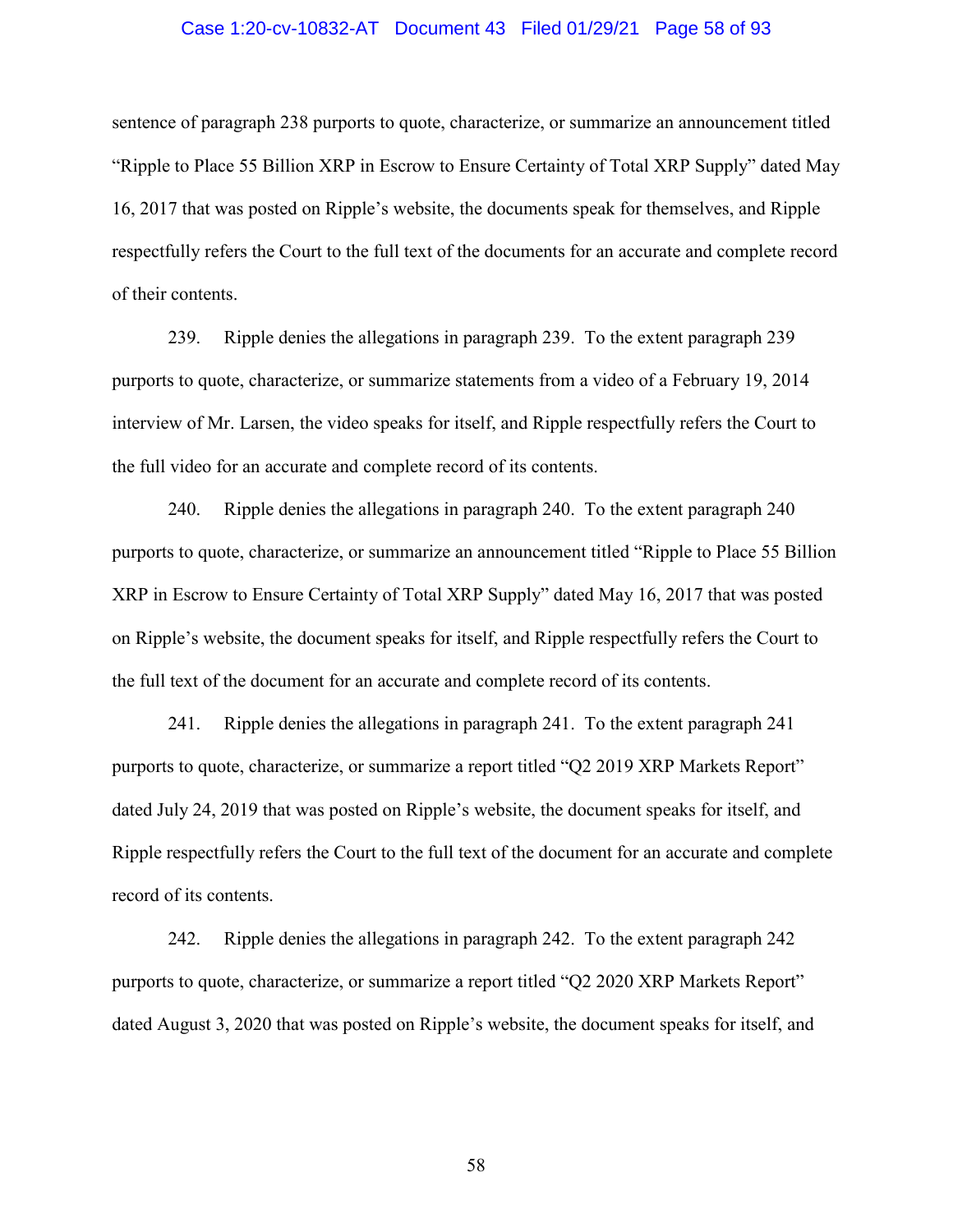## Case 1:20-cv-10832-AT Document 43 Filed 01/29/21 Page 59 of 93

Ripple respectfully refers the Court to the full text of the document for an accurate and complete record of its contents.

243. Paragraph 243 consists of characterizations to which no response is required. To the extent any response is necessary, Ripple denies the allegations.

244. Paragraph 244 consists of characterizations to which no response is required. To the extent any response is necessary, Ripple denies the allegations.

245. Ripple denies the allegations in paragraph 245. To the extent paragraph 245 purports to quote, characterize, or summarize a webpage titled "Ripple credits" on the website wiki.ripple.com, the document speaks for itself, and Ripple respectfully refers the Court to the full text of the document for an accurate and complete record of its contents.

246. Ripple denies the allegations in paragraph 246. To the extent paragraph 246 purports to quote, characterize, or summarize a Reddit post dated November 21, 2017 made by the account that paragraph 246 attributes to Cryptographer-1, the document speaks for itself, and Ripple respectfully refers the Court to the full text of the document for an accurate and complete record of its contents.

247. Paragraph 247 consists of characterizations and legal conclusions to which no response is required. To the extent any response is necessary, Ripple denies the allegations. Ripple further denies that the defined term "Offering" accurately describes Ripple's numerous different types of distributions of XRP over many years.

248. Ripple denies the allegations in paragraph 248. To the extent paragraph 248 purports to quote, characterize, or summarize a post titled "Ripple 2016: A Year in Review" dated December 28, 2016 that was posted on Ripple's website, the document speaks for itself,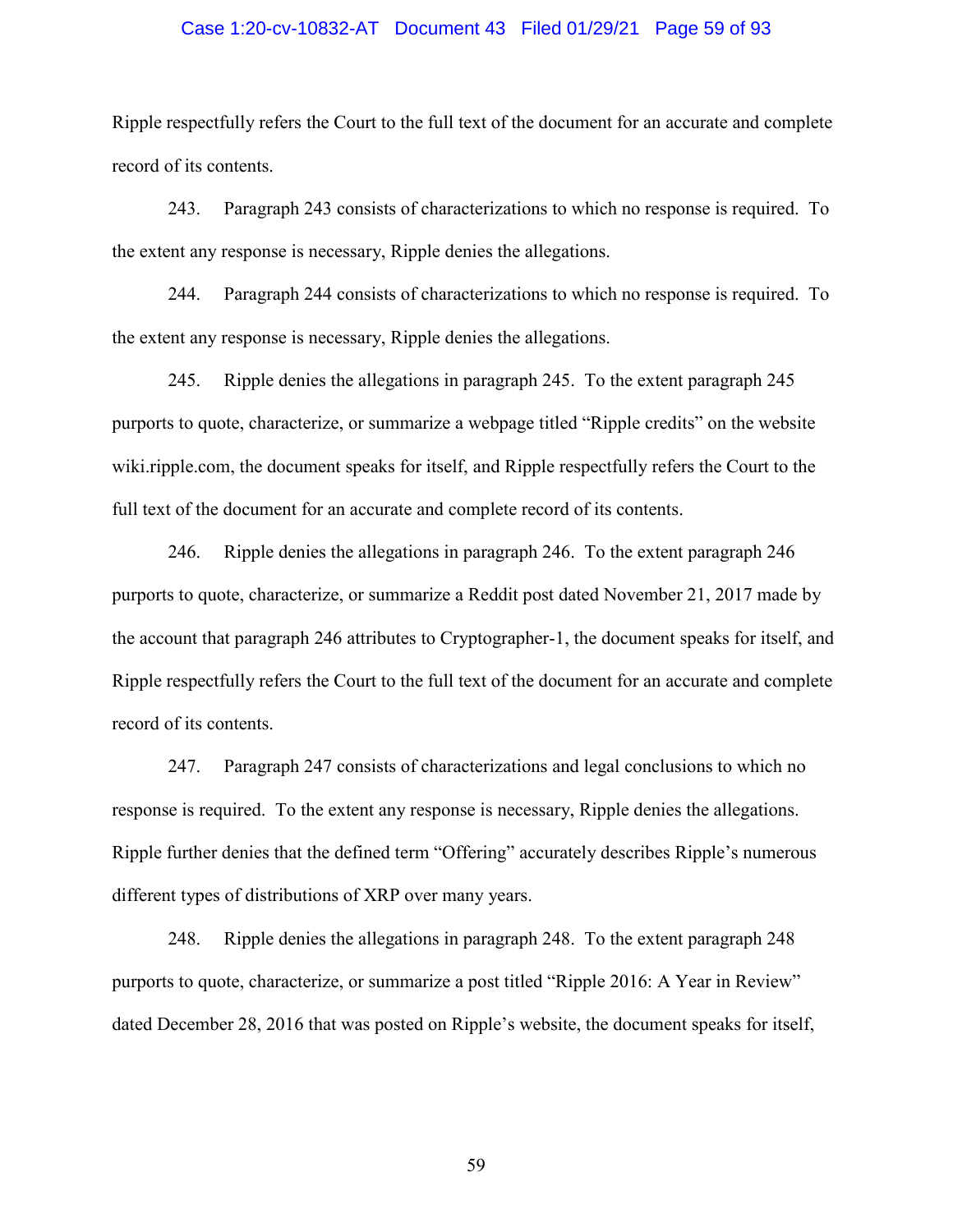## Case 1:20-cv-10832-AT Document 43 Filed 01/29/21 Page 60 of 93

and Ripple respectfully refers the Court to the full text of the document for an accurate and complete record of its contents.

249. Paragraph 249 consists of characterizations to which no response is required. To the extent any response is necessary, Ripple denies the allegations. To the extent paragraph 249 purports to quote, characterize, or summarize a report titled "Q4 2016 XRP Markets Report" dated January 24, 2017 that was posted on Ripple's website, the document speaks for itself, and Ripple respectfully refers the Court to the full text of the document for an accurate and complete record of its contents.

250. Ripple denies that paragraph 250 accurately describes a tweet sent by the account paragraph 250 attributes to Ripple Agent-2 and that such tweet contains a link to the article described in paragraph 250. To the extent paragraph 250 purports to quote, characterize, or summarize an article titled "BitGo to Build Enterprise Wallet and Treasury Management Platform for XRP" that was posted on the website blog.bitgo.com, the document speaks for itself, and Ripple respectfully refers the Court to the full text of the document for an accurate and complete record of its contents.

251. Ripple incorporates by reference its responses to Sections III and IV.A.1. Paragraph 251 consists of characterizations to which no response is required. To the extent any response is necessary, Ripple lacks sufficient knowledge to admit or deny the allegations in paragraph 251 that contain insufficient citation or attribution, except admits that Ripple publicly announced its plans to create an escrow and that Mr. Garlinghouse publicly spoke about Ripple's escrow.

252. Ripple denies the allegations in paragraph 252. To the extent paragraph 252 purports to quote, characterize, or summarize statements from a video of a December 14, 2017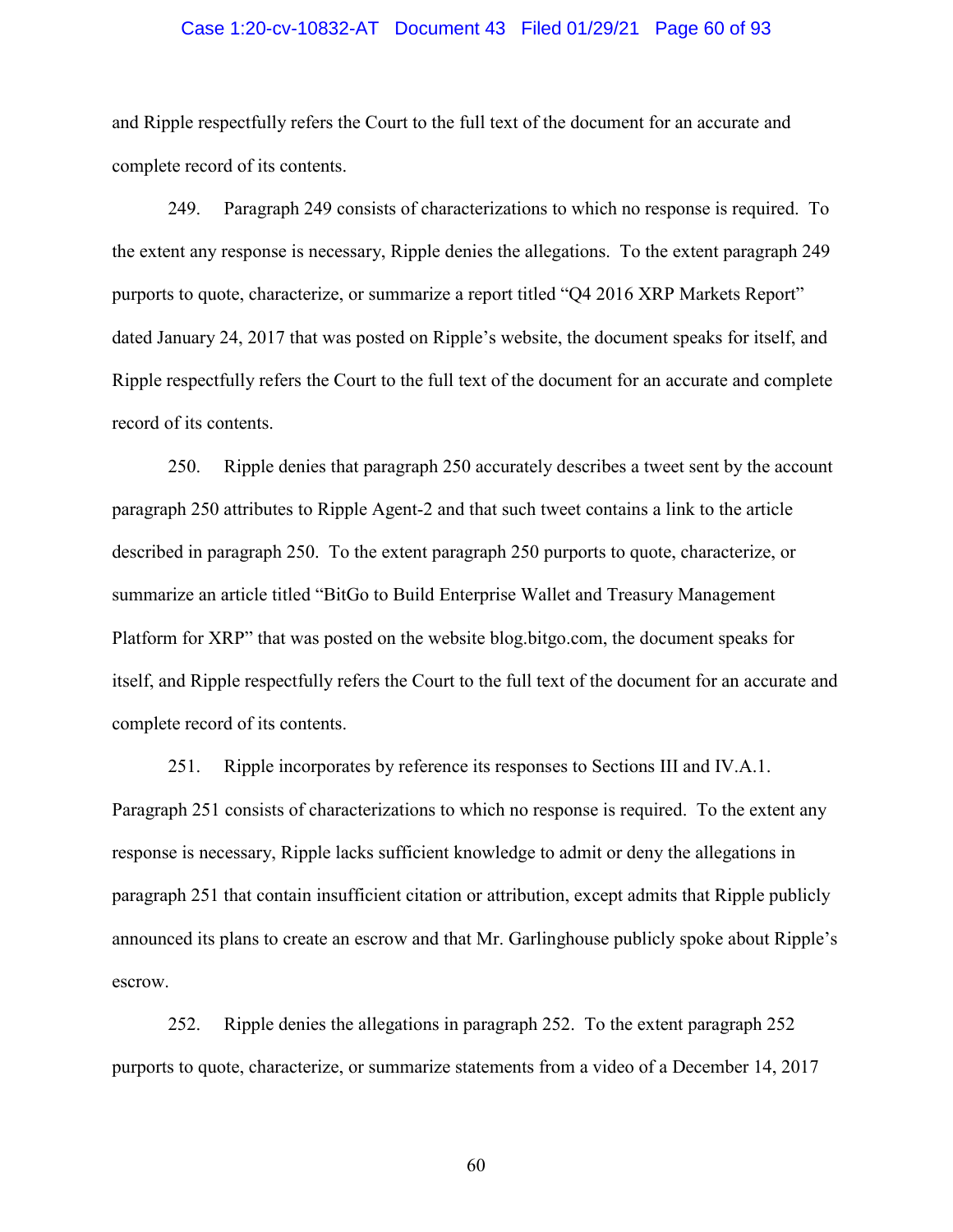## Case 1:20-cv-10832-AT Document 43 Filed 01/29/21 Page 61 of 93

interview of Mr. Garlinghouse posted on the Bloomberg News website, the video speaks for itself, and Ripple respectfully refers the Court to the full video for an accurate and complete record of its contents.

253. Ripple denies the allegations in paragraph 253. To the extent paragraph 253 purports to quote, characterize, or summarize statements from a video of a March 7, 2018 interview of Mr. Garlinghouse posted on the website cnbc.com, the video speaks for itself, and Ripple respectfully refers the Court to the full video for an accurate and complete record of its contents.

254. Ripple denies the allegations in paragraph 254. Ripple specifically denies that the first sentence of paragraph 254 accurately quotes a tweet sent by the  $\omega$ Ripple account on April 11, 2018, and denies that the second sentence of paragraph 254 accurately quotes a tweet sent by the account attributed to Ripple Agent-3. The documents speak for themselves, and Ripple respectfully refers the Court to the full text of the documents for an accurate and complete record of their contents.

255. Paragraph 255 consists of characterizations and legal conclusions to which no response is required. To the extent any response is necessary, Ripple lacks sufficient knowledge to admit or deny the allegations in paragraph 255 that contain insufficient citation or attribution, and the allegations are otherwise denied, except Ripple admits that Ripple has spoken publicly about Xpring and RippleWorks.

256. Paragraph 256 consists of characterizations, predictions about future behavior, and legal conclusions to which no response is required. To the extent any response is necessary, Ripple denies the allegations.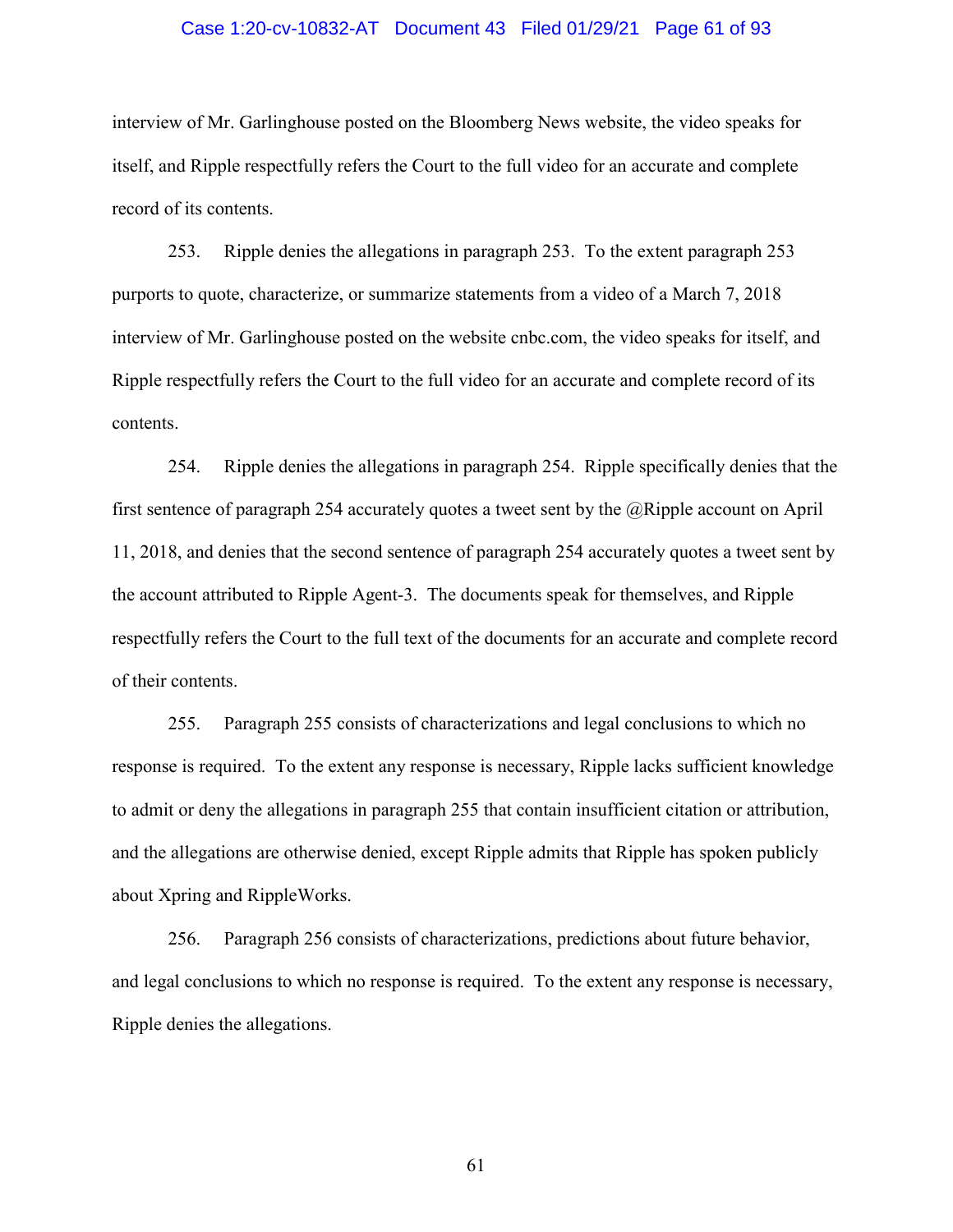## Case 1:20-cv-10832-AT Document 43 Filed 01/29/21 Page 62 of 93

257. Paragraph 257 consists of characterizations to which no response is required, and the allegations in paragraph 257 are therefore denied. To the extent paragraph 257 refers to publicly-available data, Ripple respectfully refers the Court to the data for an accurate and complete record of its contents.

258. Paragraph 258 consists of characterizations, predictions about future behavior, and legal conclusions to which no response is required. To the extent any response is necessary, Ripple denies the allegations.

259. Paragraph 259 consists of characterizations and legal conclusions to which no response is required. To the extent any response is necessary, Ripple denies the allegations.

260. Paragraph 260 consists of characterizations and legal conclusions to which no response is required. To the extent any response is necessary, Ripple denies the allegations.

261. Paragraph 261 consists of characterizations and legal conclusions to which no response is required. To the extent any response is necessary, Ripple denies the allegations. Ripple further denies that the defined term "Offering" accurately describes Ripple's numerous different types of distributions of XRP over many years.

262. Paragraph 262 consists of characterizations and legal conclusions to which no response is required. To the extent any response is necessary, Ripple lacks sufficient knowledge to admit or deny the allegations in paragraph 262 that contain insufficient citation or attribution and otherwise denies the allegations, except Ripple admits that some Ripple employees have publicly stated that they own XRP.

263. Paragraph 263 consists of characterizations, predictions about future behavior, and legal conclusions to which no response is required. To the extent any response is necessary,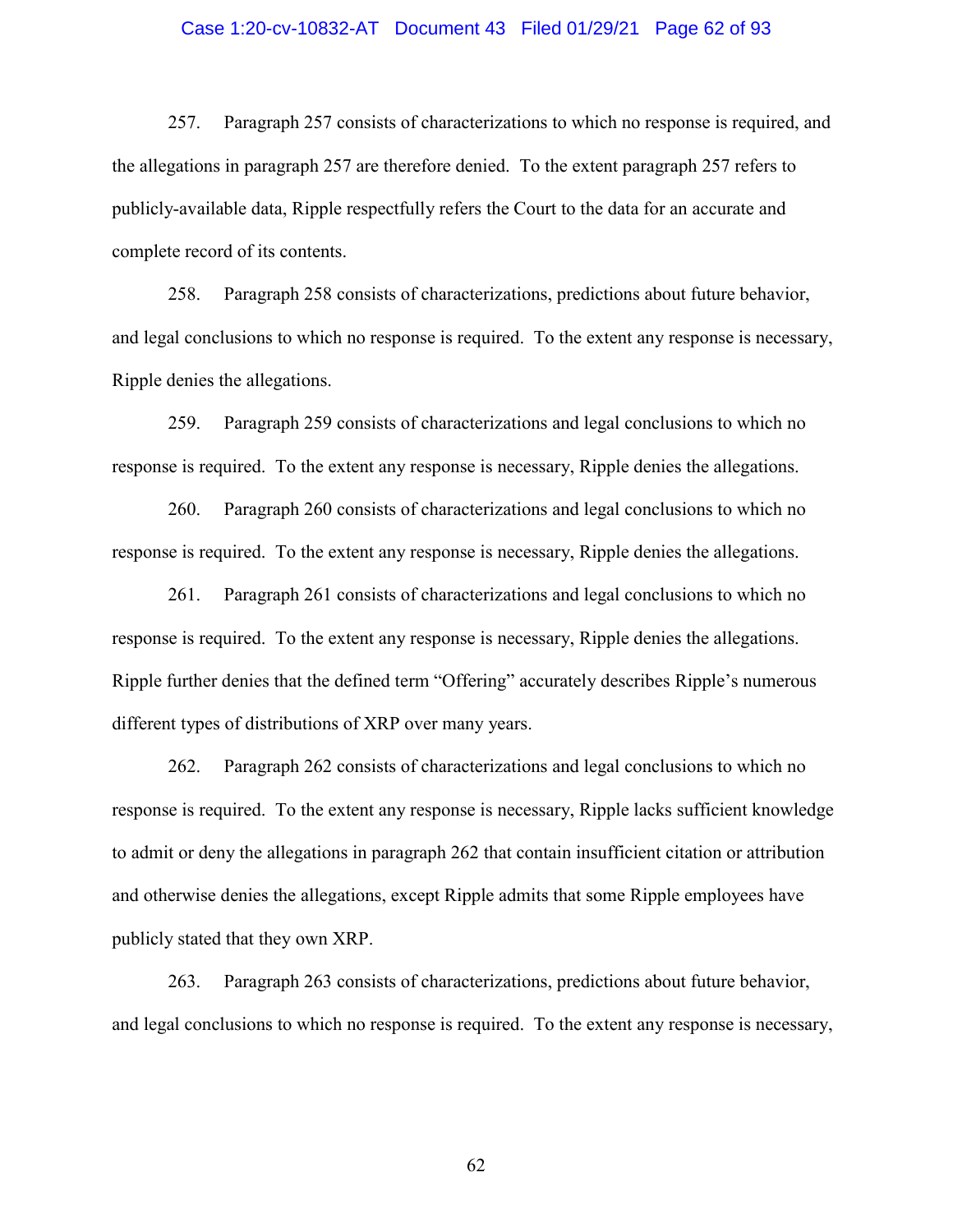## Case 1:20-cv-10832-AT Document 43 Filed 01/29/21 Page 63 of 93

Ripple lacks sufficient knowledge to admit or deny the allegations in paragraph 263 that contain insufficient citation or attribution, and the allegations are otherwise denied.

264. The allegations in paragraph 264 contain legal conclusions to which no response is required. To the extent any response is necessary, Ripple denies the allegations. Ripple further denies that the defined term "Offering" accurately describes Ripple's numerous different types of distributions of XRP over many years.

265. Paragraph 265 consists of characterizations, predictions about future behavior, and legal conclusions to which no response is required. To the extent any response is necessary, Ripple denies the allegations.

266. Paragraph 266 consists of characterizations and predictions about future behavior to which no response is required. To the extent any response is necessary, Ripple denies the allegations.

267. Paragraph 267 consists of characterizations to which no response is required. To the extent any response is necessary, Ripple denies the allegations, and denies that the defined term "Offering" accurately describes Ripple's numerous different types of distributions of XRP over many years.

268. Paragraph 268 consists of characterizations and legal conclusions to which no response is required. To the extent any response is necessary, Ripple lacks sufficient knowledge to admit or deny the allegations in paragraph 268 as to unnamed and unspecified "prospective investors" and that contain insufficient citation or attribution, and the allegations are otherwise denied, except Ripple admits that proceeds from Ripple's sales of XRP were used to support Ripple's operations.

269. Ripple denies the allegations in paragraph 269.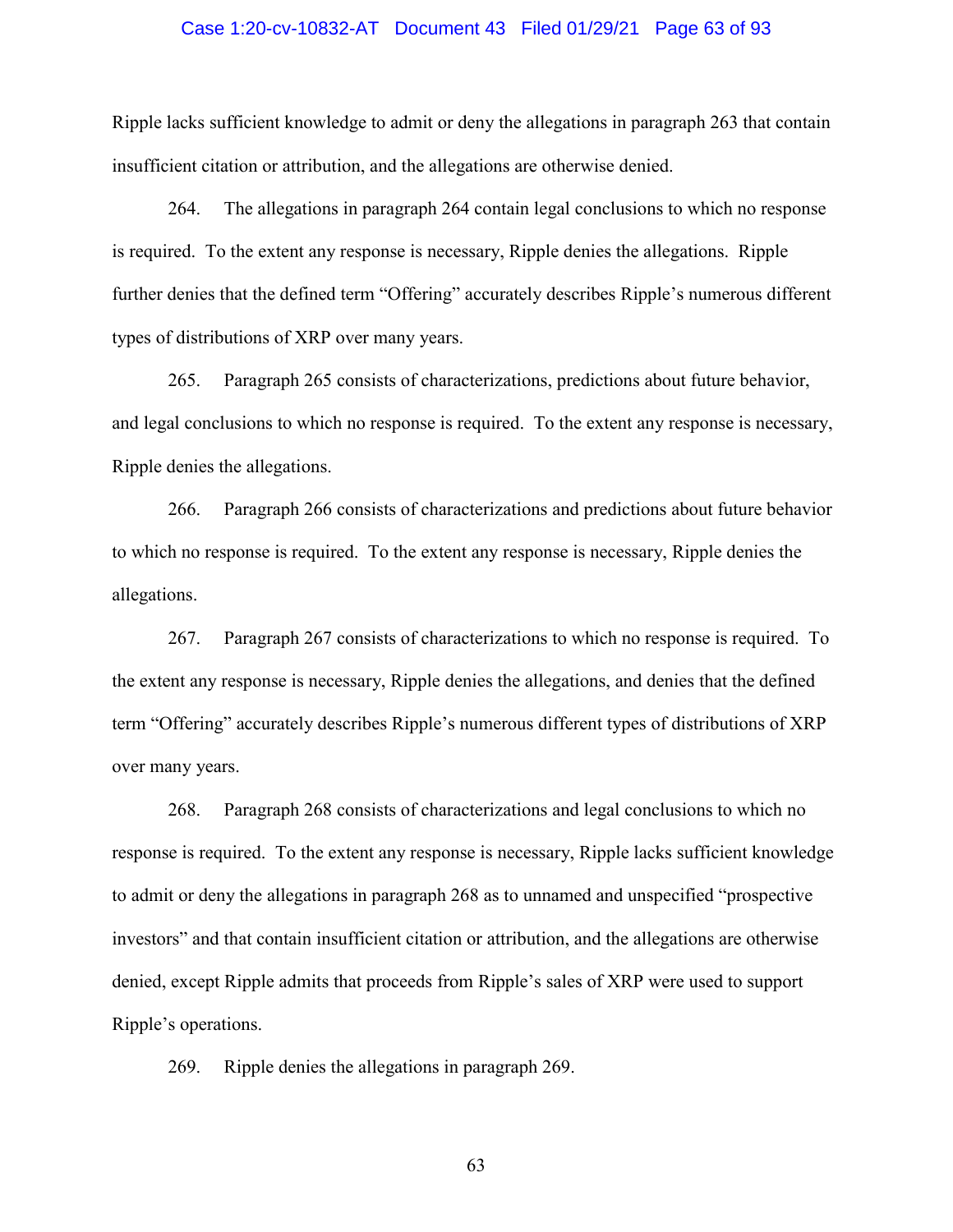## Case 1:20-cv-10832-AT Document 43 Filed 01/29/21 Page 64 of 93

270. Ripple denies the allegations in paragraph 270. To the extent paragraph 270 purports to quote, characterize, or summarize a forum post dated March 10, 2013 made by the account paragraph 270 attributes to Cryptographer-1 on the "Questions to opencoin" forum of the website forum.ripple.com, the document speaks for itself, and Ripple respectfully refers the Court to the full text of the document for an accurate and complete record of its contents.

271. Ripple denies the allegations in paragraph 271. To the extent paragraph 271 purports to quote, characterize, or summarize a forum post dated August 28, 2013 made by the account paragraph 271 attributes to Ripple Agent-1 on the "Is OpenCoin Business Model Based on XRP Sales?" forum of the website forum.ripple.com, the document speaks for itself, and Ripple respectfully refers the Court to the full text of the document for an accurate and complete record of its contents.

272. Ripple denies the allegations in paragraph 272. To the extent paragraph 272 purports to quote, characterize, or summarize a forum post dated September 2, 2013 made by the account paragraph 272 attributes to Ripple Agent-1 on the "Re: How does opencoin maintain operation?" forum of the website forum.ripple.com, the document speaks for itself, and Ripple respectfully refers the Court to the full text of the document for an accurate and complete record of its contents.

273. Paragraph 273 consists of characterizations to which no response is required. To the extent any response is necessary, Ripple denies the allegations. To the extent paragraph 273 purports to quote, characterize, or summarize a document titled "The Ripple Protocol: A Deep Dive for Finance Professionals," the document speaks for itself, and Ripple respectfully refers the Court to the full text of the document for an accurate and complete record of its contents.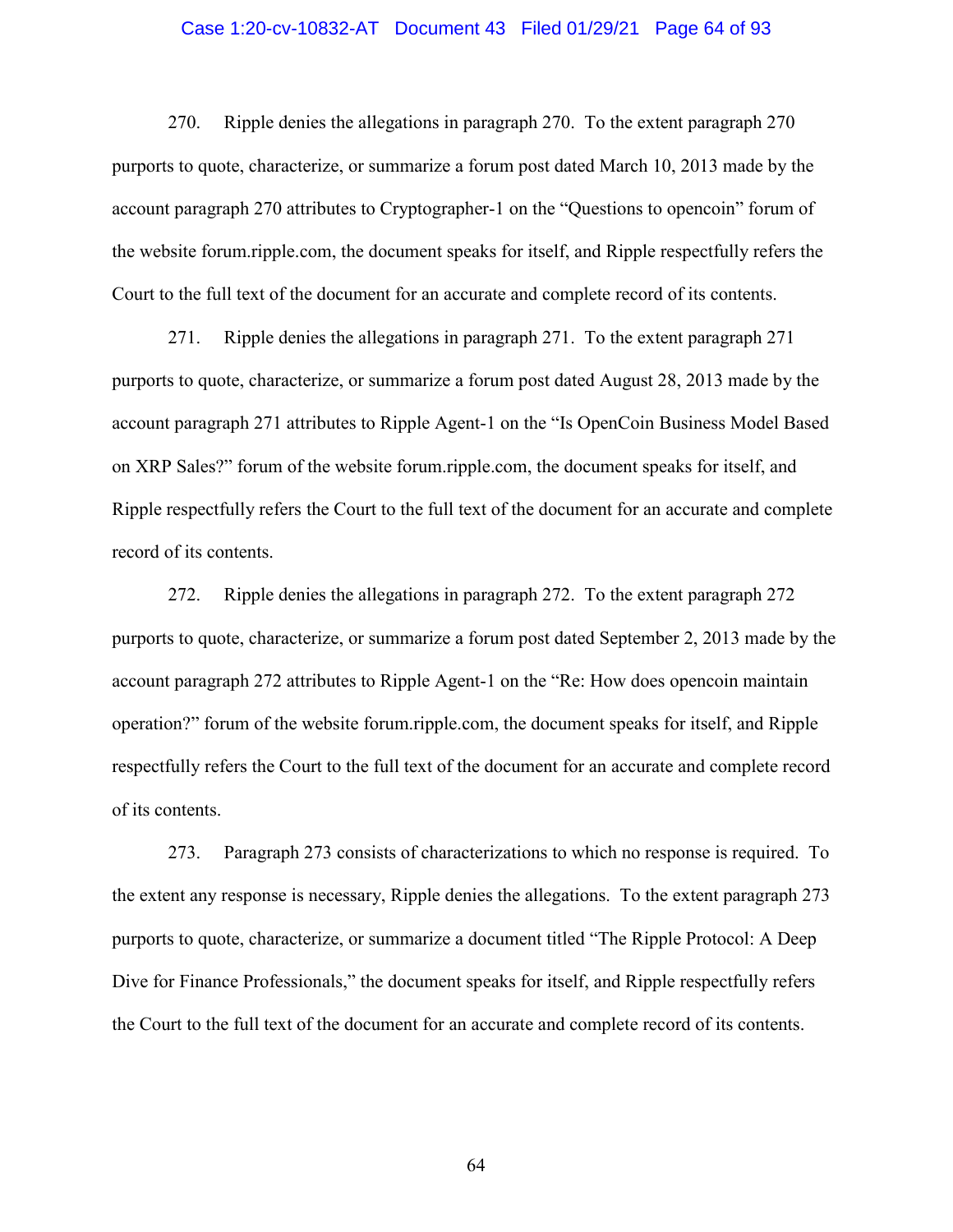## Case 1:20-cv-10832-AT Document 43 Filed 01/29/21 Page 65 of 93

Ripple further denies that Plaintiff's use of the term "2014 Promotional Document" accurately describes the document referenced in paragraph 273.

274. Paragraph 274 consists of characterizations to which no response is required. To the extent any response is necessary, Ripple denies the allegations. To the extent paragraph 274 purports to quote, characterize, or summarize statements from an article dated April 14, 2014 posted on the website paymentweek.com, the document speaks for itself, and Ripple respectfully refers the Court to the full text of the document for an accurate and complete record of its contents.

275. Ripple denies the allegations in paragraph 275. To the extent paragraph 275 purports to quote, characterize, or summarize a September 2014 through September 2017 archived version of a webpage titled "Ripple credits" posted on the website wiki.ripple.com, the document speaks for itself, and Ripple respectfully refers the Court to the full text of the document for an accurate and complete record of its contents.

276. Paragraph 276 consists of characterizations to which no response is required. To the extent any response is necessary, Ripple denies the allegations. To the extent paragraph 276 purports to quote, characterize, or summarize a forum post dated August 28, 2013 made by the account paragraph 276 attributes to Ripple Agent-1 on the "Is OpenCoin business model based on XRP sales?" forum of the website forum.ripple.com, the document speaks for itself, and Ripple respectfully refers the Court to the full text of the document for an accurate and complete record of its contents.

277. Paragraph 277 consists of characterizations to which no response is required. To the extent any response is necessary, Ripple denies the allegations. To the extent the first two sentences of paragraph 277 purport to quote, characterize, or summarize a document titled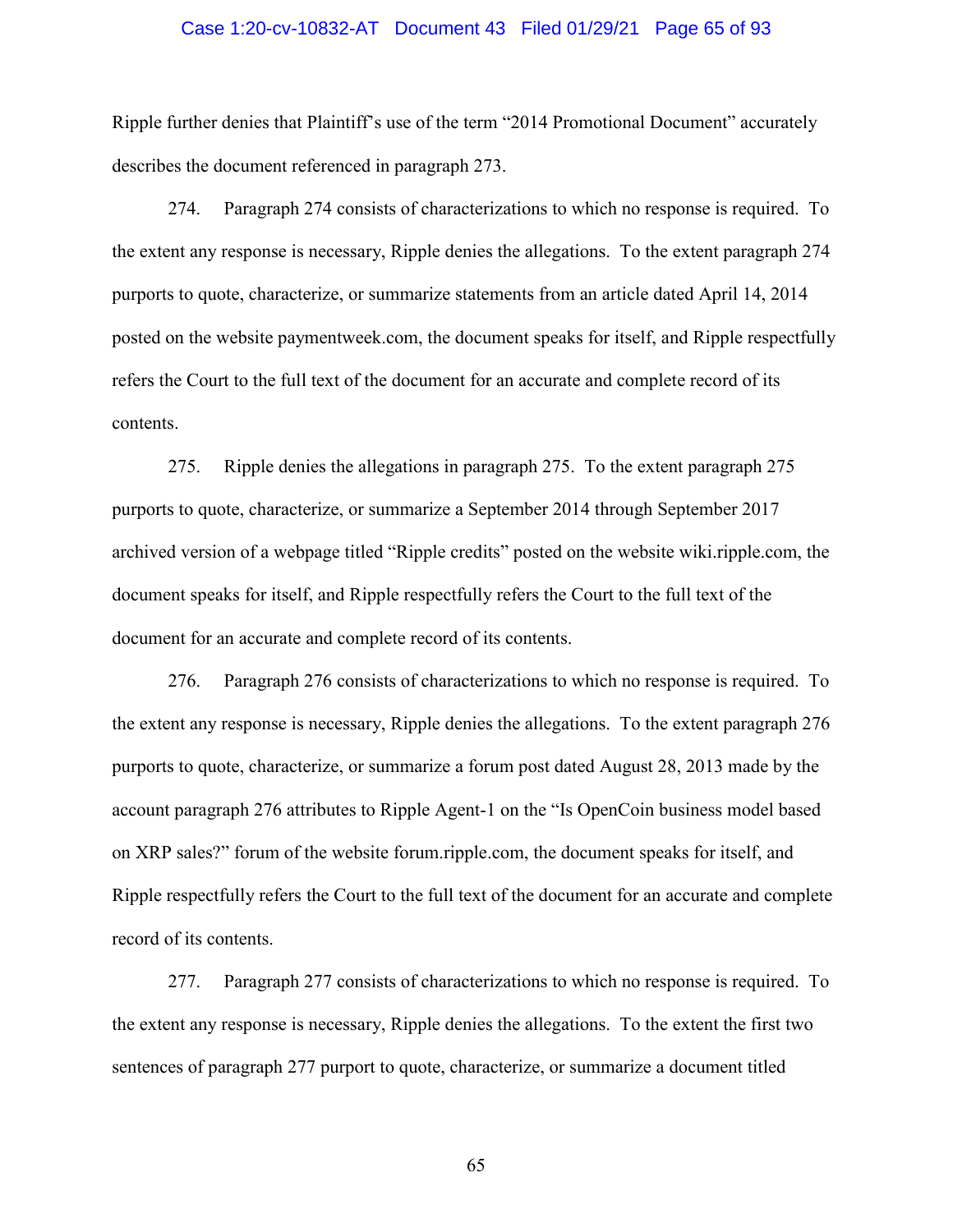## Case 1:20-cv-10832-AT Document 43 Filed 01/29/21 Page 66 of 93

"OpenCoin, Inc." dated July 2013, and to the extent the third and fourth sentences of paragraph 277 purport to quote, characterize, or summarize a tweet sent by the  $@$  begarlinghouse account on December 12, 2017, the documents speak for themselves, and Ripple respectfully refers the Court to the full text of the documents for an accurate and complete record of their contents.

278. Ripple denies the allegations in paragraph 278. To the extent paragraph 278 purports to quote, characterize, or summarize a document titled "The Ripple Protocol: A Deep Dive for Finance Professionals," the document speaks for itself, and Ripple respectfully refers the Court to the full text of the document for an accurate and complete record of its contents. Ripple further denies that Plaintiff's use of the term "2014 Promotional Document" accurately describes the document referenced in paragraph 278.

279. Paragraph 279 consists of characterizations to which no response is required. To the extent any response is necessary, Ripple denies the allegations. To the extent paragraph 279 purports to quote, characterize, or summarize a forum post dated May 25, 2017 made by the account paragraph 279 attributes to Cryptographer-1 on the "XRP Trading and Price Speculation" forum of the website xrpchat.com, the document speaks for itself, and Ripple respectfully refers the Court to the full text of the document for an accurate and complete record of its contents.

280. Paragraph 280 consists of characterizations to which no response is required. To the extent any response is necessary, Ripple denies the allegations.

281. Ripple denies the allegations in paragraph 281. To the extent paragraph 281 purports to quote, characterize, or summarize a tweet sent by the @bgarlinghouse account on January 17, 2018, the document speaks for itself, and Ripple respectfully refers the Court to the full text of the document for an accurate and complete record of its contents.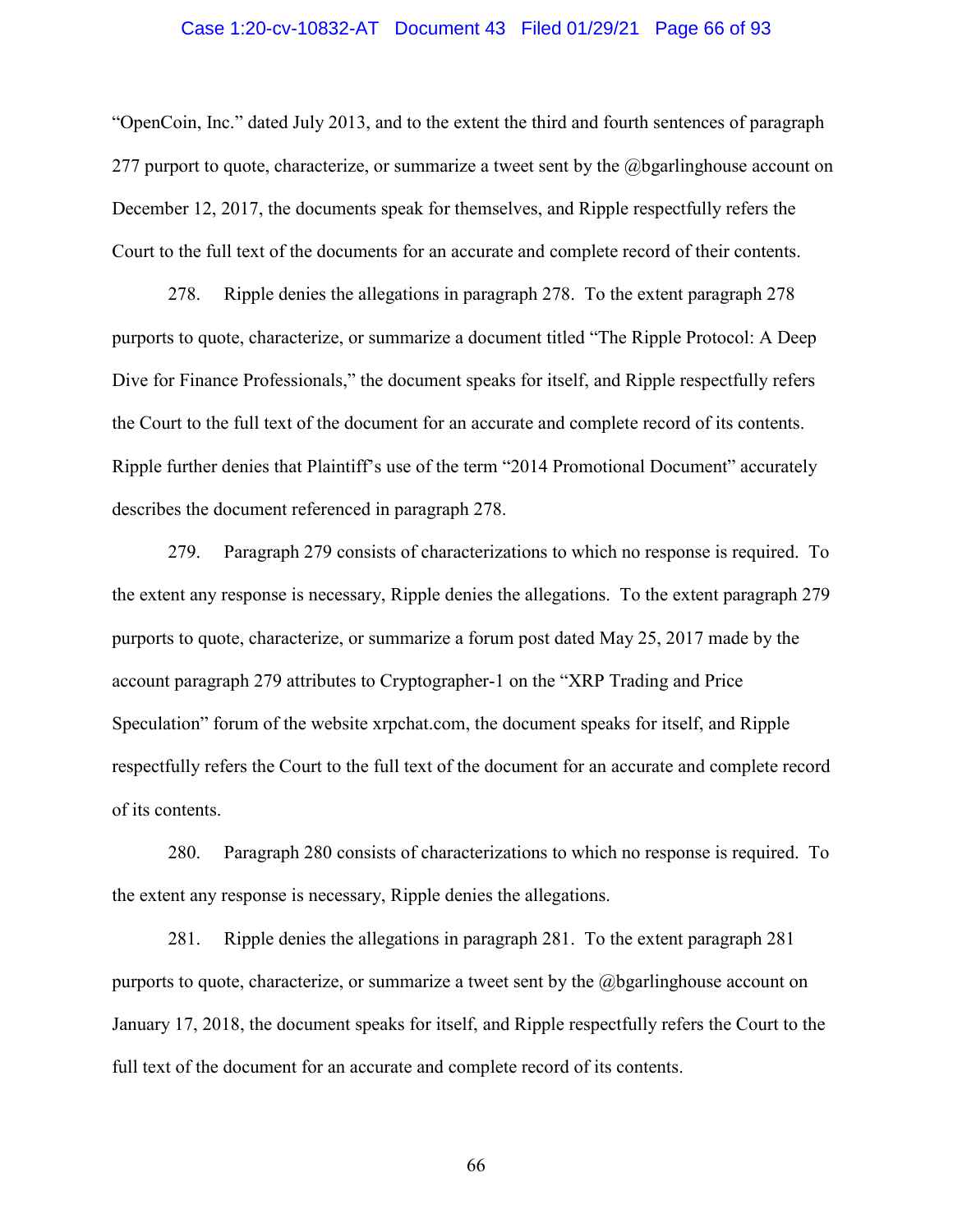## Case 1:20-cv-10832-AT Document 43 Filed 01/29/21 Page 67 of 93

282. Ripple denies the allegations in paragraph 282. To the extent paragraph 282 purports to quote, characterize, or summarize statements from a video of a February 7, 2018 interview of Mr. Garlinghouse, the video speaks for itself, and Ripple respectfully refers the Court to the full video for an accurate and complete record of its contents.

283. Ripple denies the allegations in paragraph 283. To the extent paragraph 283 purports to quote, characterize, or summarize statements from a video of a March 7, 2018 interview of Mr. Garlinghouse posted on the website cnbc.com, the video speaks for itself, and Ripple respectfully refers the Court to the full video for an accurate and complete record of its contents.

284. Ripple denies the allegations in paragraph 284. To the extent paragraph 284 purports to quote, characterize, or summarize an article dated August 13, 2020, posted on the Financial Times website, the document speaks for itself, and Ripple respectfully refers the Court to the full text of the document for an accurate and complete record of its contents.

285. Ripple denies the allegations in paragraph 285. To the extent paragraph 285 purports to quote, characterize, or summarize a transcript of an October 8, 2019 speech given by Mr. Garlinghouse at the Economic Club of New York in Manhattan, the document speaks for itself, and Ripple respectfully refers the Court to the full text of the document for an accurate and complete record of its contents. Ripple avers that Mr. Garlinghouse also stated in the quote referenced in paragraph 285, "Anything we do that's good for that digital asset is good for us. So if you're a gold mining company, you care about, you have a lot of reserves, you care about the value of gold. If you're Exxon, you care about the value of oil."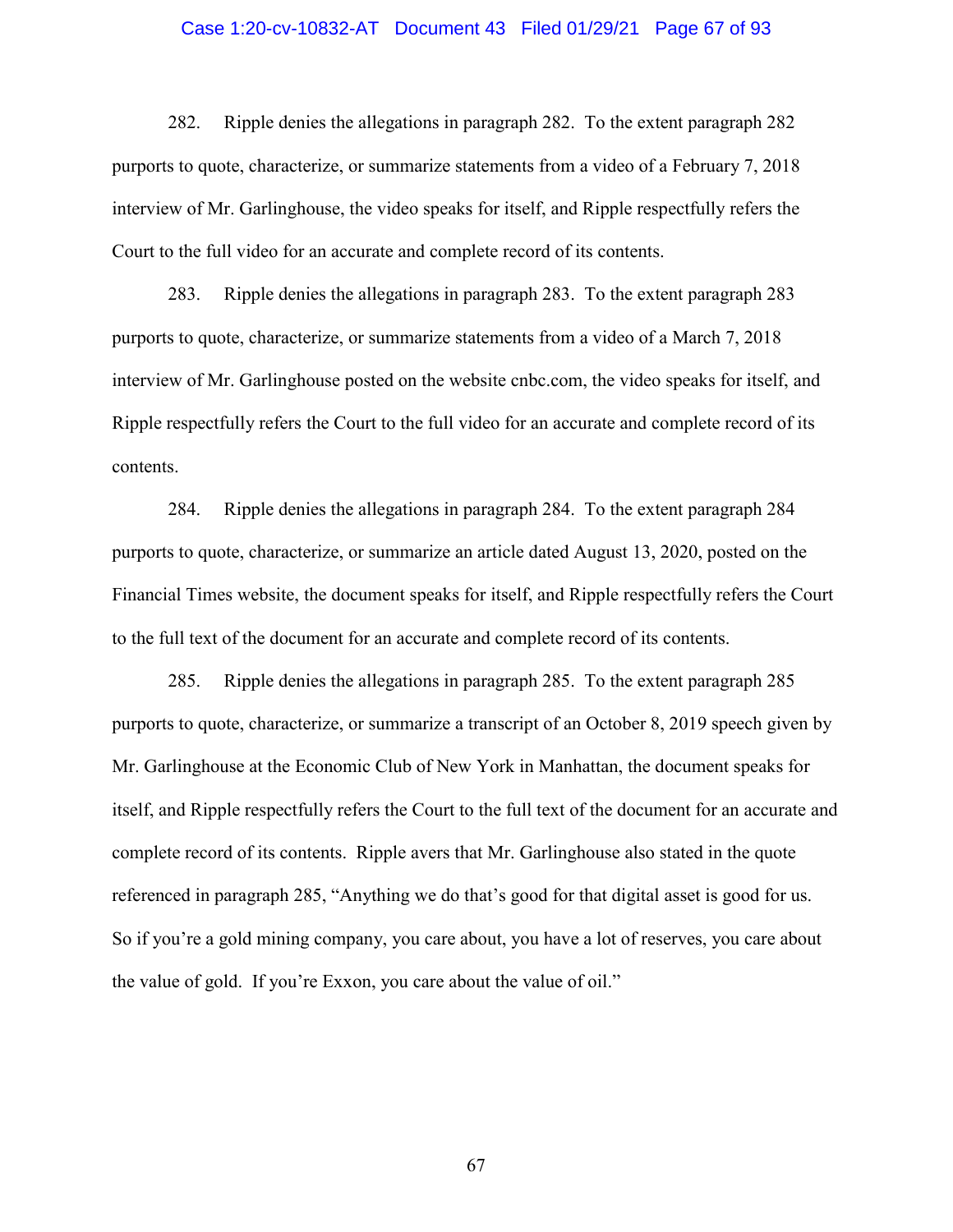# Case 1:20-cv-10832-AT Document 43 Filed 01/29/21 Page 68 of 93

286. Ripple denies the allegations in paragraph 286, except avers that approximately 48 billion XRP is held in escrow on Ripple's behalf and Ripple currently holds more than 6 billion XRP outside the escrow.

287. Paragraph 287 consists of characterizations to which no response is required. To the extent any response is necessary, Ripple denies the allegations. To the extent paragraph 287 purports to quote, characterize, or summarize a legal memorandum dated February 8, 2012 from a law firm that was addressed to Co-Founder and another individual, and to the extent paragraph 287 purports to quote, characterize, or summarize a second legal memorandum dated October 19, 2012 from the same law firm that was addressed to Mr. Larsen, Co-Founder, and OpenCoin, the documents speak for themselves, and Ripple respectfully refers the Court to the full text of the documents for an accurate and complete record of their contents. Ripple avers that any reasonable reader of the true and accurate contents of the memorandum dated October 19, 2012 would understand that counsel's ultimate conclusion was that Ripple Credits (as described) did not constitute "securities" under the federal securities laws.

288. Ripple lacks sufficient information to either admit or deny the allegations in paragraph 288 as to Equity Investor A, and they are therefore denied. To the extent paragraph 288 refers to an Equity Investor A internal email, the document speaks for itself, and Ripple respectfully refers the Court to the full text of the document for an accurate and complete record of its contents.

289. Paragraph 289 consists of characterizations and legal conclusions to which no response is required. To the extent any response is necessary, Ripple denies the allegations.

290. Paragraph 290 consists of characterizations and legal conclusions to which no response is required. To the extent any response is necessary, Ripple denies the allegations,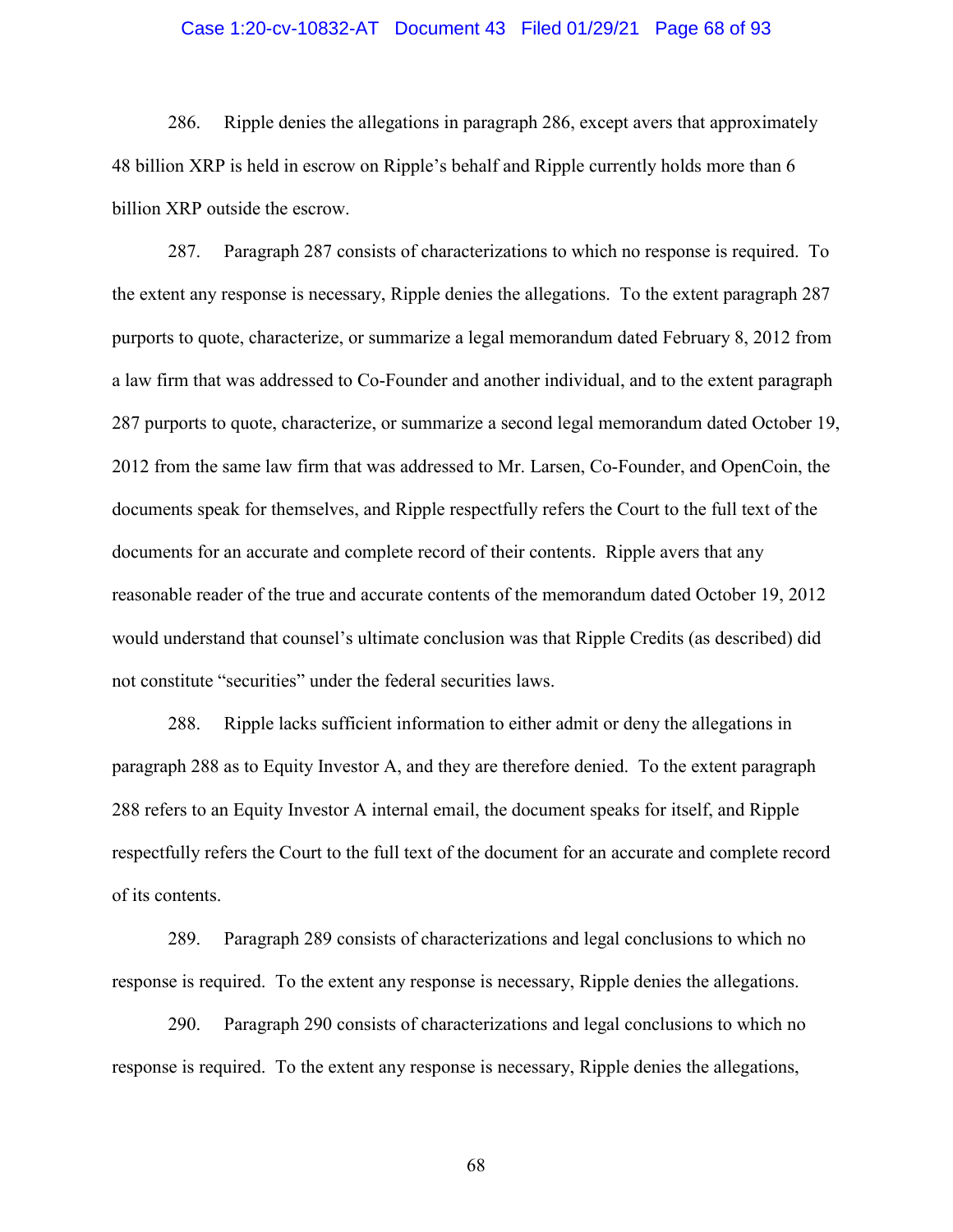## Case 1:20-cv-10832-AT Document 43 Filed 01/29/21 Page 69 of 93

except admits that at times, Ripple posted on its website quarterly reports partially titled "XRP Markets Report."

291. Ripple incorporates by reference its responses to Section IV.A.1. Paragraph 291 consists of characterizations and legal conclusions to which no response is required. To the extent any response is necessary, Ripple lacks sufficient information to either admit or deny the allegations in paragraph 291 as to unnamed and unspecified "investors," and the allegations are otherwise denied. Ripple further denies that the defined term "Offering" accurately describes Ripple's numerous different types of distributions of XRP over many years.

292. Paragraph 292 consists of characterizations and legal conclusions to which no response is required. To the extent any response is necessary, Ripple denies the allegations. Ripple specifically denies that paragraph 292 accurately quotes statements from a video of a March 14, 2018 interview of Mr. Garlinghouse. The video speaks for itself, and Ripple respectfully refers the Court to the full video for an accurate and complete record of its contents.

293. Paragraph 293 consists of characterizations and legal conclusions to which no response is required. To the extent any response is necessary, Ripple denies the allegations. To the extent paragraph 293 purports to quote, characterize, or summarize an email dated May 7, 2017, the document speaks for itself, and Ripple respectfully refers the Court to the full text of the document for an accurate and complete record of its contents.

294. Paragraph 294 consists of characterizations and legal conclusions to which no response is required. To the extent any response is necessary, Ripple denies the allegations. To the extent paragraph 294 purports to quote, characterize, or summarize statements from a video of a December 14, 2017 interview of Mr. Garlinghouse posted on Ripple's channel on the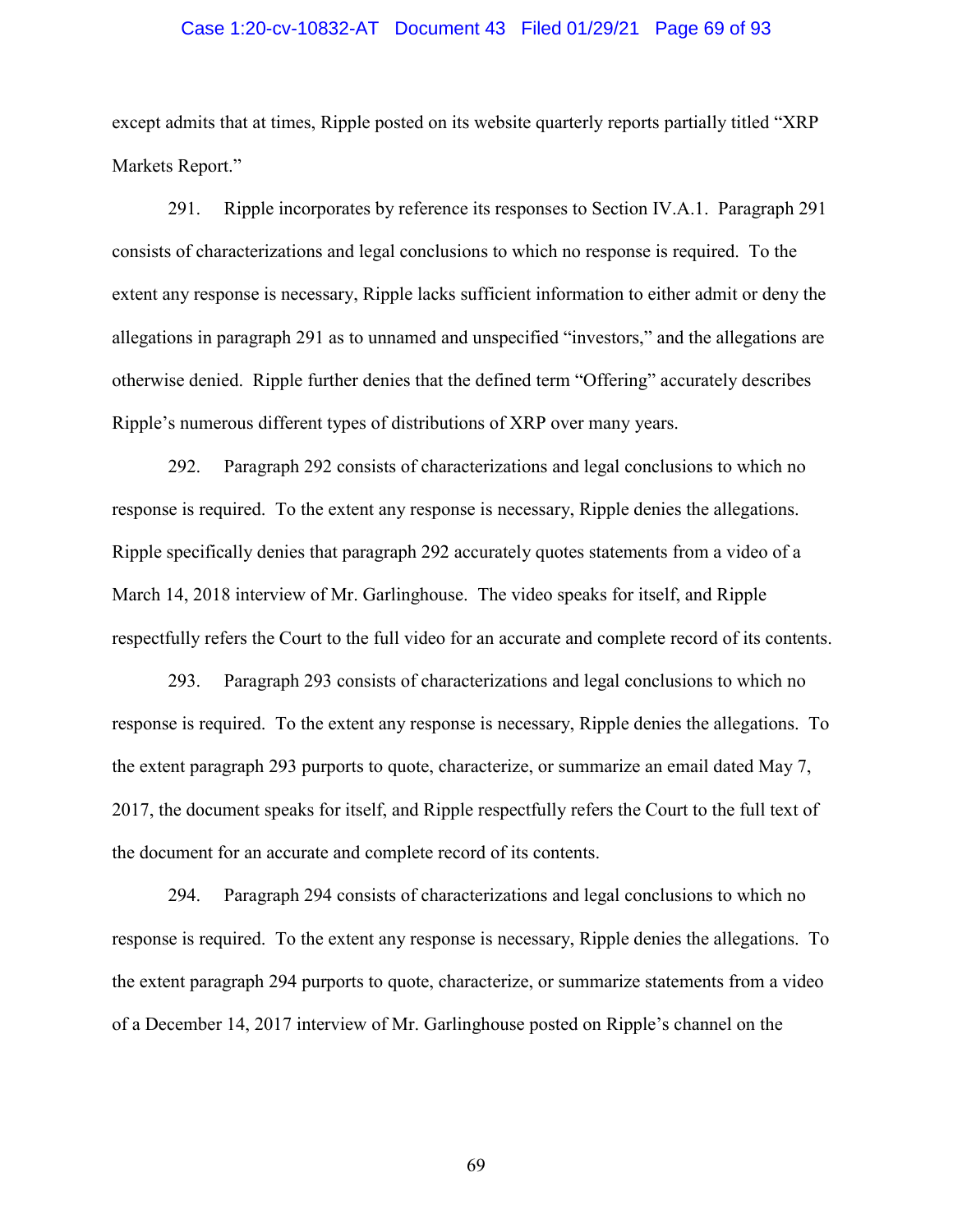## Case 1:20-cv-10832-AT Document 43 Filed 01/29/21 Page 70 of 93

website YouTube.com, the video speaks for itself, and Ripple respectfully refers the Court to the full video for an accurate and complete record of its contents.

295. Paragraph 295 consists of characterizations and legal conclusions to which no response is required. To the extent any response is necessary, Ripple denies the allegations.

296. Ripple incorporates by reference its responses to Section III.B. Paragraph 296 consists of characterizations and legal conclusions to which no response is required. To the extent any response is necessary, Ripple denies the allegations.

297. Ripple denies the allegations in paragraph 297. To the extent paragraph 297 purports to quote, characterize, or summarize a tweet sent by the account paragraph 297 attributes to Ripple Agent-3 on May 18, 2017, the document speaks for itself, and Ripple respectfully refers the Court to the full text of the document for accurate and complete record of its contents.

298. Ripple denies the allegations in paragraph 298. To the extent paragraph 298 purports to quote, characterize, or summarize a report titled "Q1 2017 XRP Markets Report" dated April 18, 2017 that was posted on Ripple's website, the document speaks for itself, and Ripple respectfully refers the Court to the full text of the document for an accurate and complete record of its contents.

299. Ripple denies the allegations in paragraph 299. To the extent paragraph 299 purports to quote, characterize, or summarize an email sent by Mr. Garlinghouse on June 5, 2017, the document speaks for itself, and Ripple respectfully refers the Court to the full text of the document for an accurate and complete record of its contents.

300. Ripple denies the allegations in paragraph 300. To the extent paragraph 300 purports to quote, characterize, or summarize statements from a video of a December 14, 2017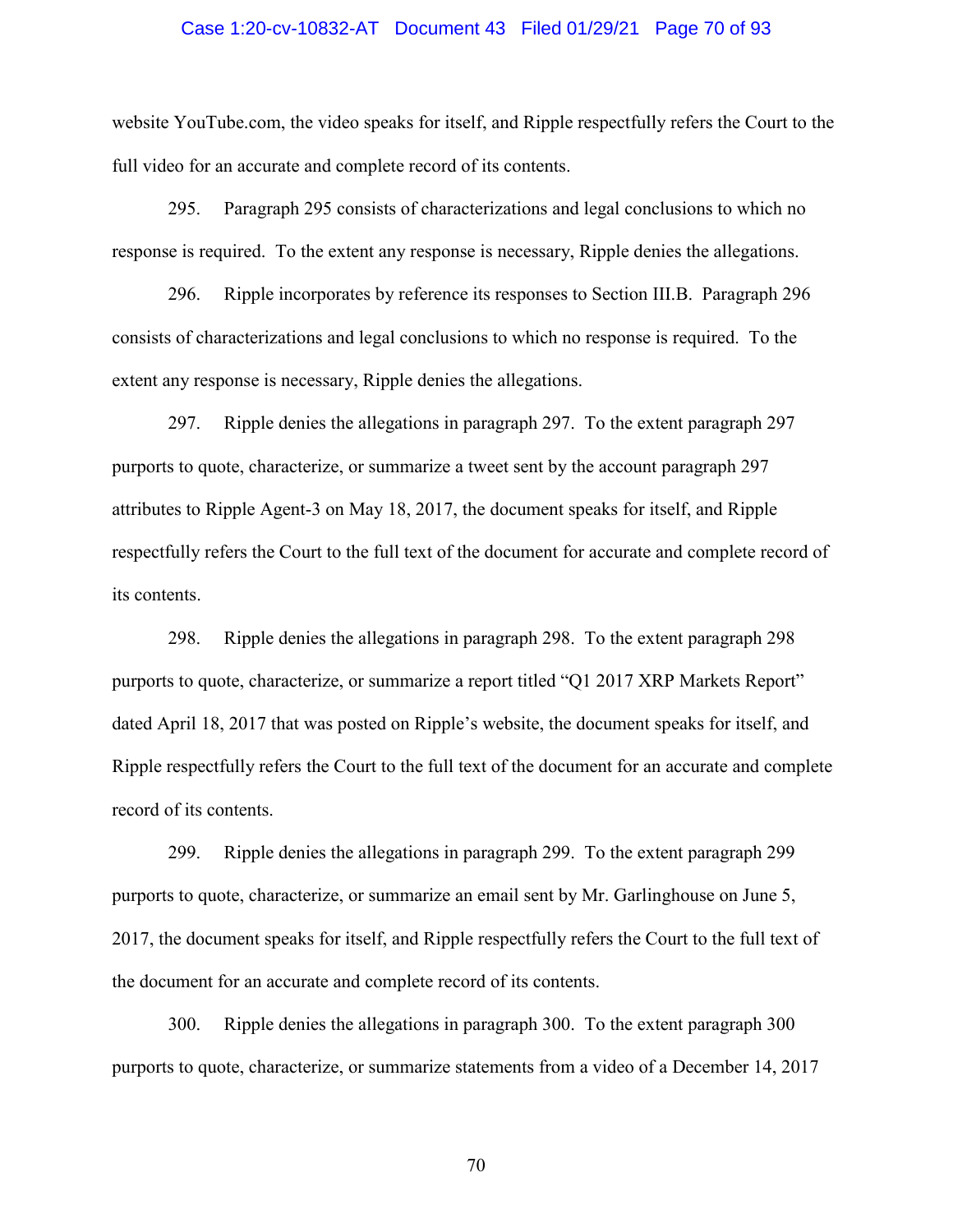## Case 1:20-cv-10832-AT Document 43 Filed 01/29/21 Page 71 of 93

interview of Mr. Garlinghouse posted on Ripple's channel on the website YouTube.com, the video speaks for itself, and Ripple respectfully refers the Court to the full video for an accurate and complete record of its contents.

301. Ripple denies the allegations in paragraph 301. To the extent paragraph 301 purports to quote, characterize, or summarize an article titled "XRP Now Available on 50 Exchanges Worldwide" dated December 21, 2017 and an article titled "Top 9 Frequently Asked Questions About Ripple and XRP" dated January 18, 2018, both posted on Ripple's website, the documents speak for themselves, and Ripple respectfully refers the Court to the full text of the documents for an accurate and complete record of their contents.

302. Ripple denies the allegations in paragraph 302. Ripple specifically denies that the quoted language in paragraph 302 appears in a tweet sent by the  $(a)$ Ripple account on December 21, 2017. To the extent paragraph 302 purports to quote, characterize, or summarize a tweet sent on December 21, 2017 by the @Ripple account that linked to an article titled "XRP Now Available on 50 Exchanges Worldwide," the document speaks for itself, and Ripple respectfully refers the Court to the full text of the document for an accurate and complete record of its contents.

303. Paragraph 303 consists of characterizations and legal conclusions to which no response is required. To the extent any response is necessary, Ripple denies the allegations.

304. Ripple denies the allegations in paragraph 304. To the extent paragraph 304 purports to quote, characterize, or summarize an email sent by Mr. Garlinghouse on January 18, 2017, the document speaks for itself, and Ripple respectfully refers the Court to the full text of the document for an accurate and complete record of its contents.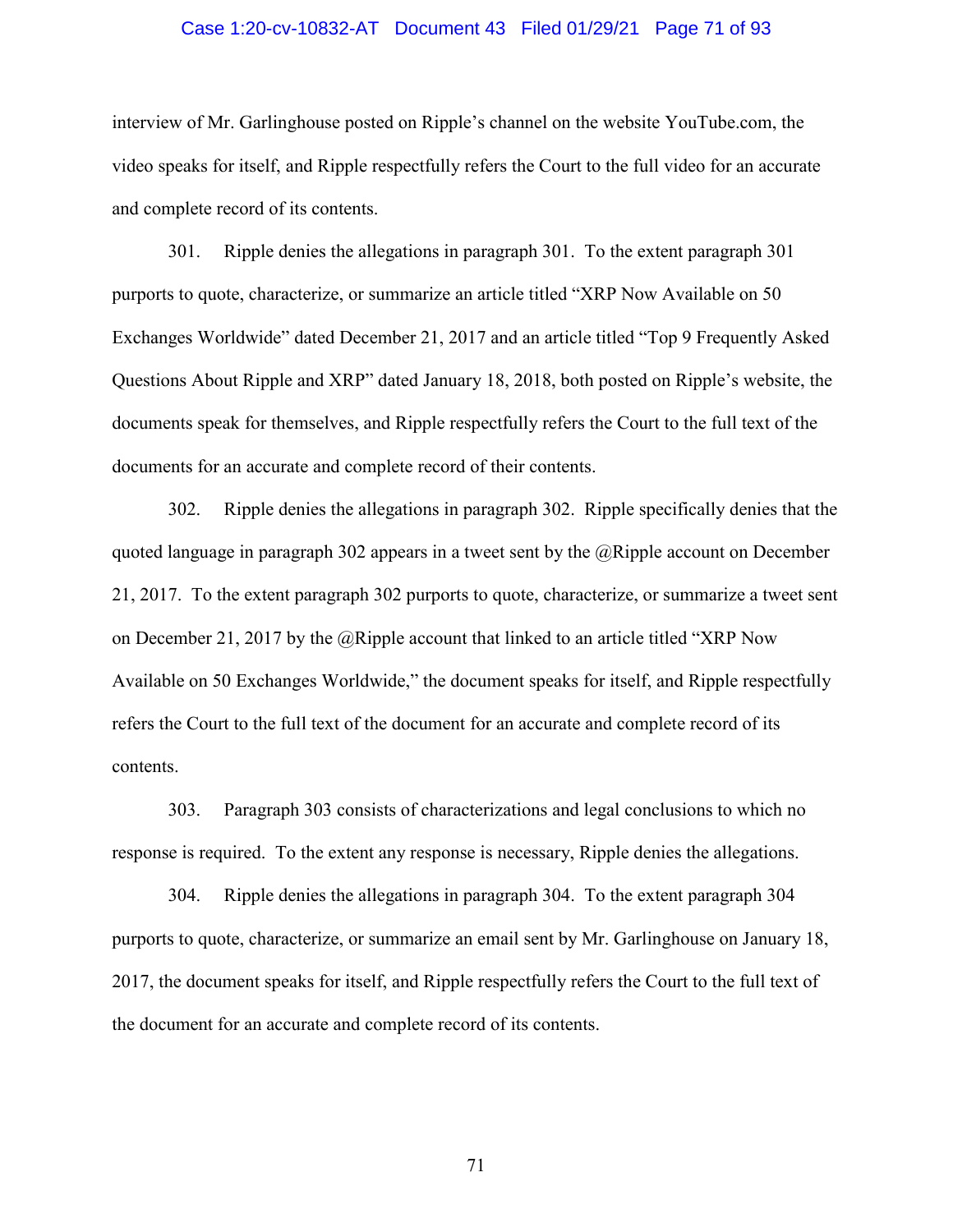## Case 1:20-cv-10832-AT Document 43 Filed 01/29/21 Page 72 of 93

305. Ripple denies the allegations in paragraph 305. To the extent paragraph 305 purports to quote, characterize, or summarize a tweet sent by the @Ripple account on March 24, 2017, the document speaks for itself, and Ripple respectfully refers the Court to the full text of the document for an accurate and complete record of its contents.

306. Ripple denies the allegations in paragraph 306. To the extent paragraph 306 purports to quote, characterize, or summarize a tweet sent by the  $(a)$ Ripple account on May 3, 2017 and an article linked to that tweet posted on the website nasdaq.com, the documents speak for themselves, and Ripple respectfully refers the Court to the full text of the documents for an accurate and complete record of its contents.

307. Ripple denies the allegations in paragraph 307. To the extent paragraph 307 purports to quote, characterize, or summarize a tweet sent by the account paragraph 307 attributes to Cryptographer-1 on May 5, 2017, the document speaks for itself, and Ripple respectfully refers the Court to the full text of the document for an accurate and complete record of its contents.

308. Ripple denies the allegations in paragraph 308. To the extent the first sentence of paragraph 308 purports to quote, characterize, or summarize a tweet sent by the  $\omega$ Ripple account on June 29, 2017, which quoted and retweeted a tweet sent by the @AkikoFujita account on June 28, 2017, and to the extent the second sentence of paragraph 308 purports to quote, characterize, or summarize statements from a June 28, 2017 video of Mr. Garlinghouse accompanying the tweet, the documents and video speak for themselves, and Ripple respectfully refers the Court to the full text of the documents and the full video for an accurate and complete record of their contents.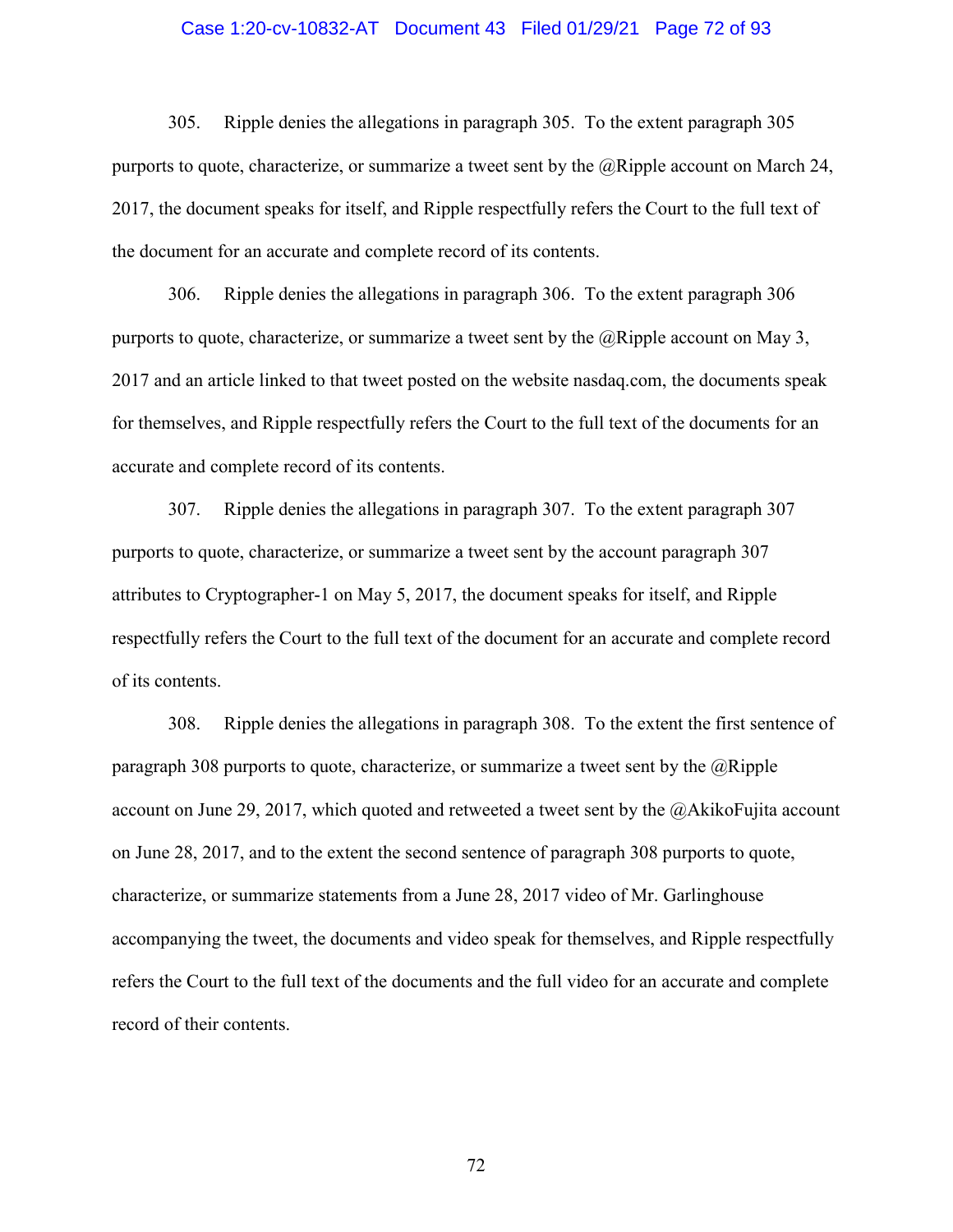### Case 1:20-cv-10832-AT Document 43 Filed 01/29/21 Page 73 of 93

309. Ripple denies the allegations in paragraph 309. To the extent paragraph 309 purports to quote, characterize, or summarize a report titled "Q3 2017 XRP Markets Report" dated October 19, 2017 that was posted on Ripple's website, the document speaks for itself, and Ripple respectfully refers the Court to the full text of the document for an accurate and complete record of its contents.

310. Ripple denies the allegations in paragraph 310. To the extent the first sentence of paragraph 310 purports to quote, characterize, or summarize a tweet sent by the  $@Ripple$ account on December 7, 2017, and to the extent the second sentence of paragraph 310 purports to quote, characterize, or summarize a tweet sent by the @bgarlinghouse account on December 7, 2017, the documents speak for themselves, and Ripple respectfully refers the Court to the full text of the documents for an accurate and complete record of their contents.

311. Ripple denies the allegations in paragraph 311. To the extent paragraph 311 purports to quote, characterize, or summarize a tweet sent by the  $\omega$  yoshitaka kitao account on December 12, 2017, which was quoted and retweeted by the  $@$  begaringhouse account on December 12, 2017, the document speaks for itself, and Ripple respectfully refers the Court to the full text of the document for an accurate and complete record of its contents.

312. Ripple denies the allegations in paragraph 312. To the extent paragraph 312 purports to quote, characterize, or summarize a tweet sent by the @bgarlinghouse account on December 22, 2017, the document speaks for itself, and Ripple respectfully refers the Court to the full text of the document for an accurate and complete record of its contents.

313. Paragraph 313 consists of characterizations and legal conclusions to which no response is required. To the extent any response is necessary, Ripple denies the allegations.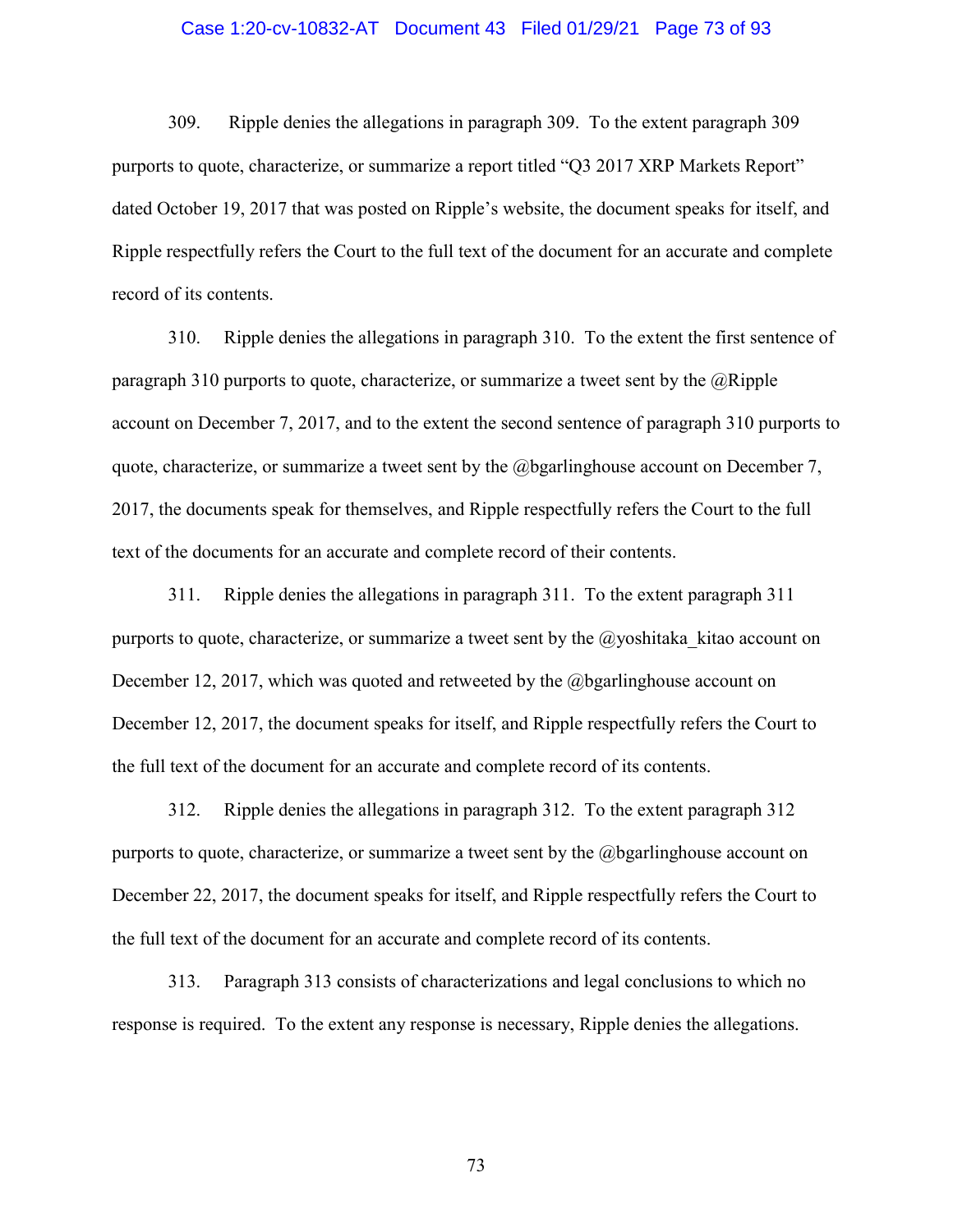## Case 1:20-cv-10832-AT Document 43 Filed 01/29/21 Page 74 of 93

314. Ripple denies the allegations in paragraph 314, which selectively quote, mischaracterize, and take out of context a report titled "Q1 2017 XRP Markets Report" dated April 18, 2017 that was posted on Ripple's website. The document speaks for itself, and Ripple respectfully refers the Court to the full text of the document for an accurate and complete record of its contents.

315. Ripple denies the allegations in paragraph 315. To the extent paragraph 315 purports to quote, characterize, or summarize a report titled "Q2 2017 XRP Markets Report" dated July 20, 2017 that was posted on Ripple's website, the document speaks for itself, and Ripple respectfully refers the Court to the full text of the document for an accurate and complete record of its contents.

316. Paragraph 316 consists of characterizations and legal conclusions to which no response is required. To the extent any response is necessary, Ripple lacks sufficient knowledge to admit or deny the allegations in paragraph 316 as to Mr. Garlinghouse's sales of XRP and that contain insufficient citation or attribution, and the allegations are otherwise denied, except Ripple admits that Mr. Garlinghouse made public statements that he held XRP. Ripple further denies that the defined term "Offering" accurately describes Ripple's numerous different types of distributions of XRP over many years.

317. Ripple denies the allegations in paragraph 317. To the extent paragraph 317 purports to quote, characterize, or summarize an email sent by Mr. Garlinghouse on June 5, 2017, the document speaks for itself, and Ripple respectfully refers the Court to the full text of the document for an accurate and complete record of its contents.

318. Ripple denies the allegations in paragraph 318. To the extent paragraph 318 purports to quote, characterize, or summarize a series of emails dated June 5, 2017, the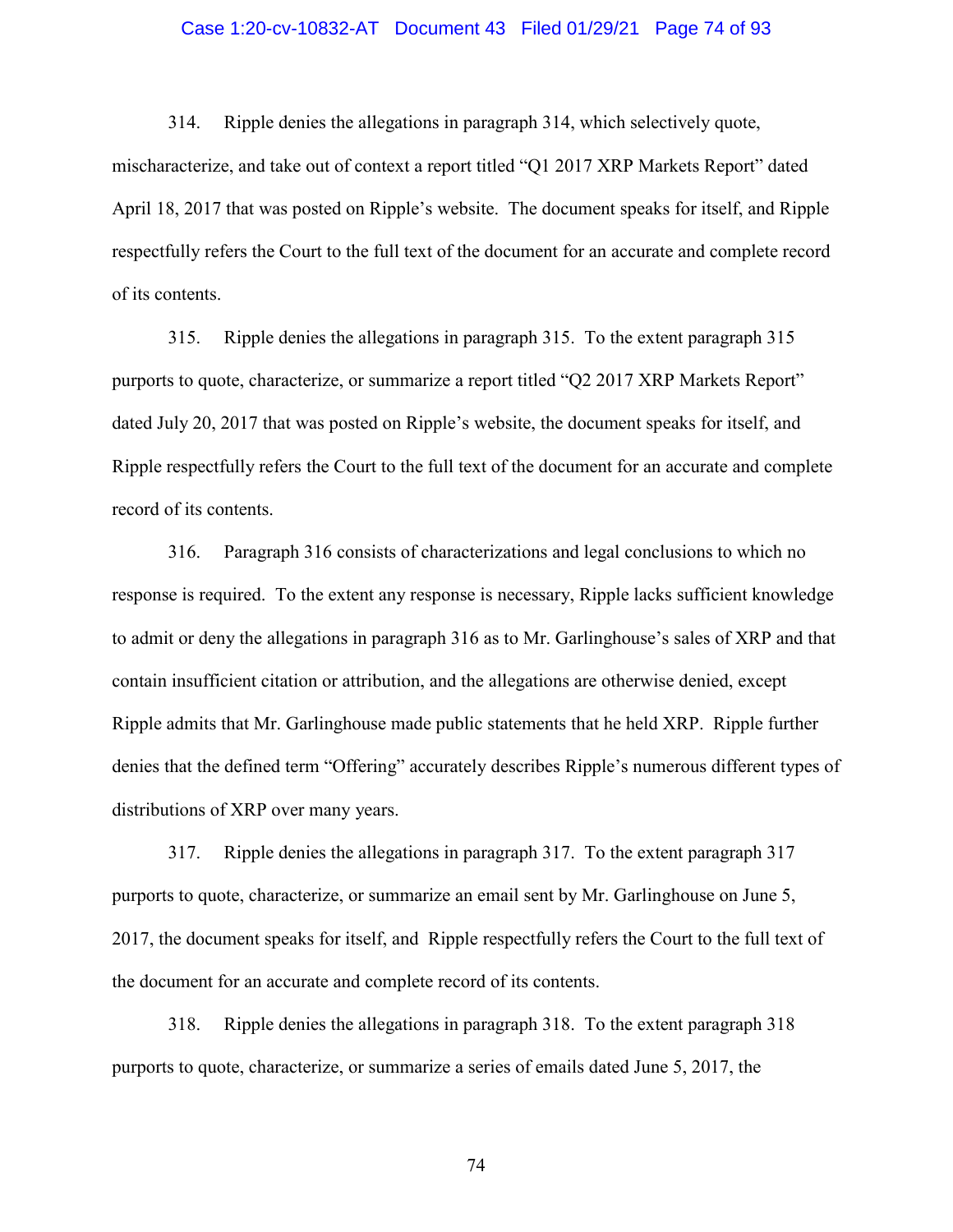### Case 1:20-cv-10832-AT Document 43 Filed 01/29/21 Page 75 of 93

documents speak for themselves, and Ripple respectfully refers the Court to the full text of the documents for an accurate and complete record of their contents.

319. Ripple denies the allegations in paragraph 319. To the extent paragraph 319 purports to quote, characterize, or summarize statements from a recording of an interview of Mr. Garlinghouse, which Ripple avers took place on August 30, 2017 on a podcast titled, "The Eric Jackson Podcast," the podcast speaks for itself, and Ripple respectfully refers the Court to the full podcast for an accurate and complete record of its contents.

320. Ripple denies the allegations in paragraph 320. To the extent paragraph 320 purports to quote, characterize, or summarize statements from a video of an October 18, 2017 interview of Mr. Garlinghouse at a Ripple-sponsored conference that was posted on Ripple's channel on the website YouTube.com, the video speaks for itself, and Ripple respectfully refers the Court to the full video for an accurate and complete record of its contents. Ripple specifically denies that Mr. Garlinghouse's statement referred to in the second sentence of paragraph 320 was made in response to a question about XRP's price.

321. Ripple lacks sufficient knowledge to admit or deny the allegations in paragraph 321 as to Mr. Garlinghouse's sales of XRP, and the allegations are otherwise denied. To the extent the first sentence of paragraph 321 purports to quote, characterize, or summarize statements from a video of a November 15, 2017 interview of Mr. Garlinghouse on CNBC, and to the extent the remaining sentences in paragraph 321 purport to quote, characterize, or summarize statements from a video of a December 14, 2017 interview of Mr. Garlinghouse posted on the BNN Bloomberg Canada website, the videos speak for themselves, and Ripple respectfully refers the Court to the full videos for an accurate and complete record of their contents.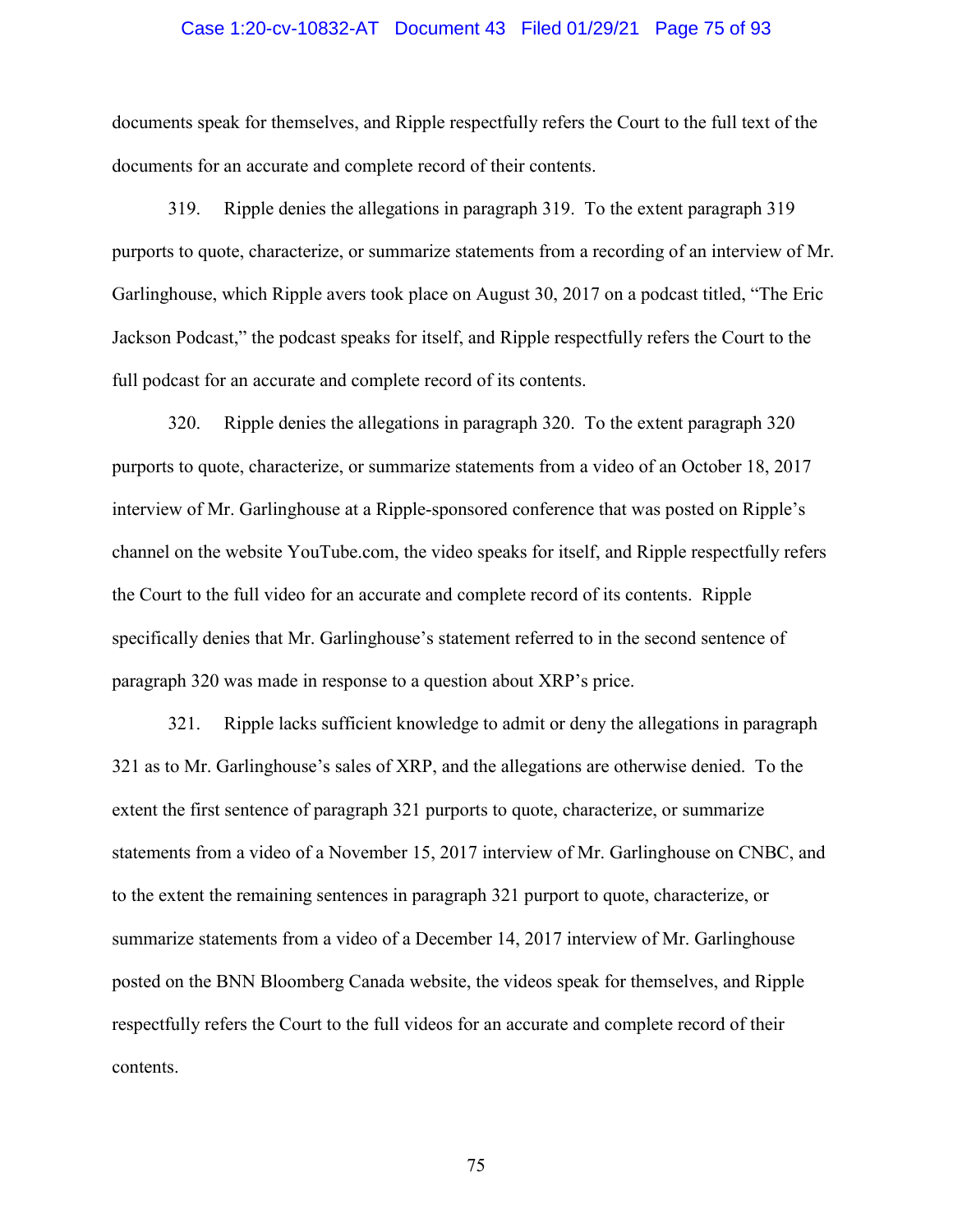## Case 1:20-cv-10832-AT Document 43 Filed 01/29/21 Page 76 of 93

322. Ripple denies the allegations in paragraph 322. To the extent the first sentence of paragraph 322 purports to quote, characterize, or summarize statements from a video of a March 12, 2018 interview of Mr. Garlinghouse posted on the Bloomberg website, and to the extent the second sentence of paragraph 322 purports to quote, characterize, or summarize statements from a video of a December 14, 2017 interview of Mr. Garlinghouse posted on the BNN Bloomberg Canada website, the videos speak for themselves, and Ripple respectfully refers the Court to the full videos for an accurate and complete record of their contents.

323. Paragraph 323 consists of characterizations to which no response is required. To the extent any response is necessary, Ripple denies the allegations. To the extent paragraph 323 purports to quote, characterize, or summarize statements from a video aired by CNN of a February 17, 2020 interview of Mr. Garlinghouse at the New York Stock Exchange in Manhattan, the video speaks for itself, and Ripple respectfully refers the Court to the full video for an accurate and complete record of its contents.

324. Paragraph 324 consists of characterizations and legal conclusions to which no response is required. To the extent any response is necessary, Ripple denies the allegations.

325. Ripple denies the allegations in paragraph 325. To the extent paragraph 325 purports to quote, characterize, or summarize a document titled "Proposal to Consider XRP Escrow Schedule," the document speaks for itself, and Ripple respectfully refers the Court to the full text of the document for an accurate and complete record of its contents.

326. Ripple denies the allegations in paragraph 326. To the extent paragraph 326 purports to quote, characterize, or summarize an email dated March 31, 2017 sent by Ripple Agent-3, the document speaks for itself, and Ripple respectfully refers the Court to the full text of the document for an accurate and complete record of its contents.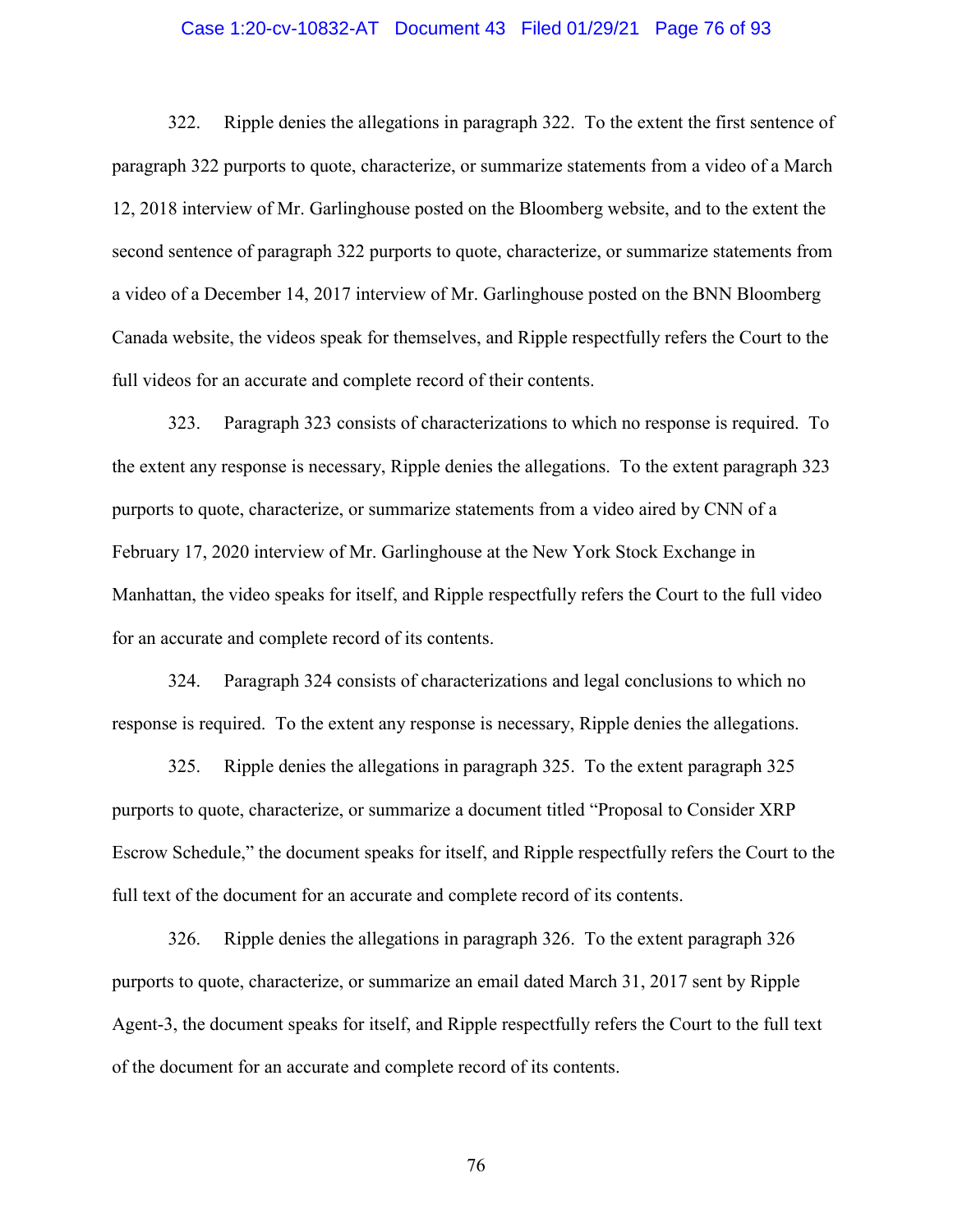#### Case 1:20-cv-10832-AT Document 43 Filed 01/29/21 Page 77 of 93

327. Paragraph 327 consists of characterizations and legal conclusions to which no response is required. To the extent any response is necessary, Ripple denies the allegations.

328. Ripple denies the allegations in paragraph 328, except admits that XRP can be transferred or traded in the open market and has been trading in the open market since 2013.

329. Paragraph 329 consists of characterizations, an ambiguous defined term, and legal conclusions to which no response is required. To the extent any response is necessary, Ripple denies the allegations, except admits that Ripple sold XRP, a virtual currency, to sophisticated entities in exchange for fiat or other currencies and that certain sales of XRP by Ripple were made at discounted prices.

330. Paragraph 330 consists of characterizations and predictions of future behavior to which no response is required. To the extent any response is necessary, Ripple denies the allegations, except admits that Ripple currently holds XRP. To the extent paragraph 330 purports to quote, characterize, or summarize statements from a video of a February 20, 2020 interview of Mr. Garlinghouse posted on the Financial Times website, and to the extent paragraph 330 purports to quote, characterize, or summarize statements from a video of a December 29, 2017 interview of Mr. Garlinghouse posted on the Bloomberg website, the videos speak for themselves, and Ripple respectfully refers the Court to the full videos for an accurate and complete record of their contents.

331. Ripple denies the allegations in paragraph 331. To the extent paragraph 331 purports to quote, characterize, or summarize statements from a video of a December 29, 2017 interview of Mr. Garlinghouse posted on the Bloomberg website, the video speaks for itself, and Ripple respectfully refers the Court to the full video for an accurate and complete record of its contents.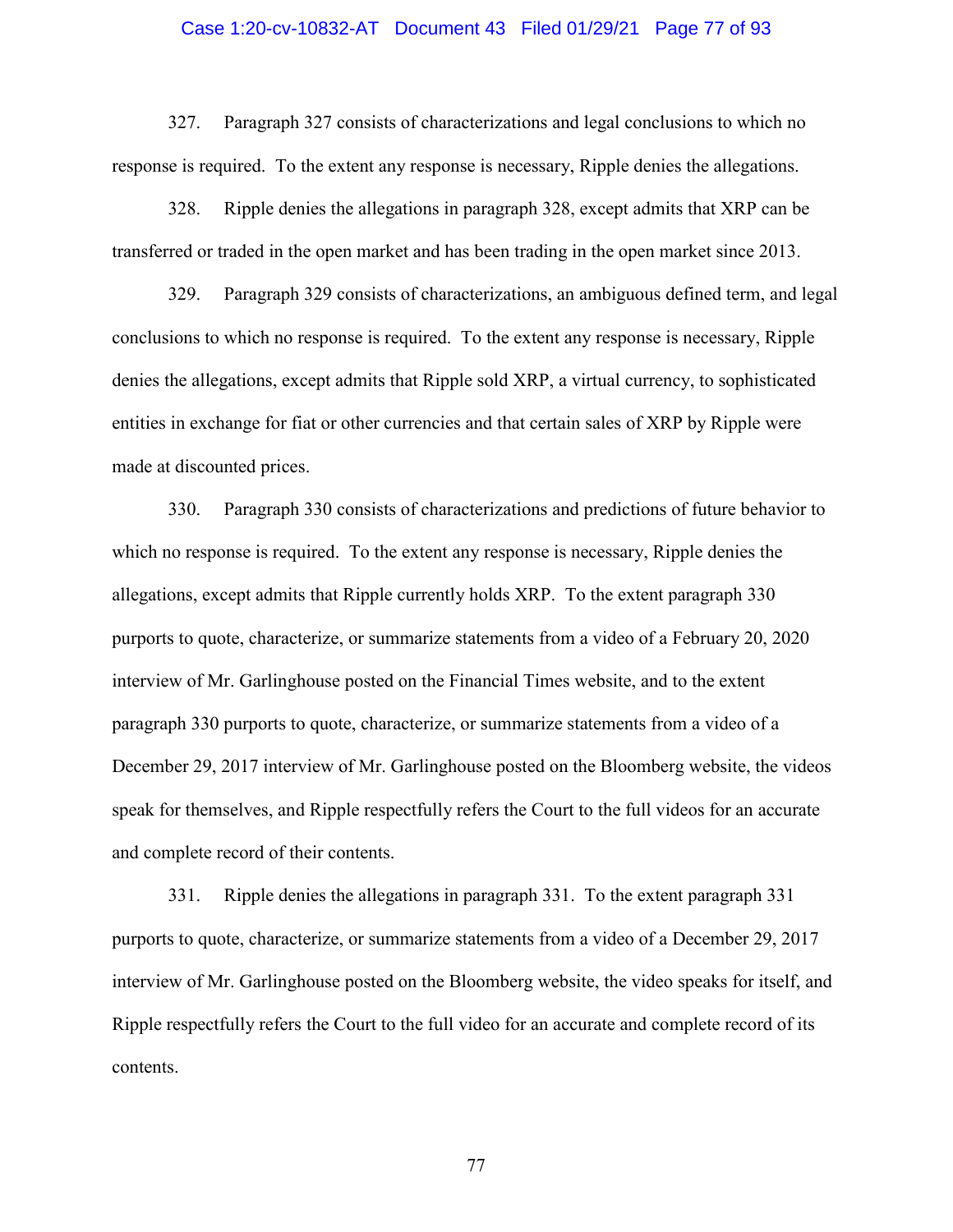### Case 1:20-cv-10832-AT Document 43 Filed 01/29/21 Page 78 of 93

332. Ripple denies the allegations in paragraph 332.

333. Ripple denies the allegations in paragraph 333, except admits that ODL uses XRP.

334. Ripple denies the allegations in the first sentence of paragraph 334, except admits that ODL effects cross-border payments by converting fiat currency in the sender jurisdiction into XRP, transferring XRP to the destination jurisdiction, and then converting XRP to fiat currency in the destination jurisdiction. Ripple denies the allegations in the second sentence of paragraph 334, except admits that ODL transactions can take ninety seconds or less.

335. Ripple denies the allegations in paragraph 335, except admits that Ripple currently partners with certain financial institutions in connection with ODL.

336. Ripple denies the allegations in paragraph 336. To the extent paragraph 336 purports to quote, characterize, or summarize statements from a video of a June 21, 2018 interview of Mr. Garlinghouse at a CB Insights Conference, the video speaks for itself, and Ripple respectfully refers the Court to the full video for an accurate and complete record of its contents.

337. Ripple denies the allegations in paragraph 337, and avers that Ripple launched xRapid, an earlier version of ODL, on October 1, 2018.

338. Paragraph 338 consists of characterizations to which no response is required. To the extent any response is necessary, Ripple denies the allegations.

339. Paragraph 339 consists of characterizations to which no response is required. To the extent any response is necessary, Ripple denies the allegations in the first and second sentences of paragraph 339. Ripple lacks sufficient information to either admit or deny the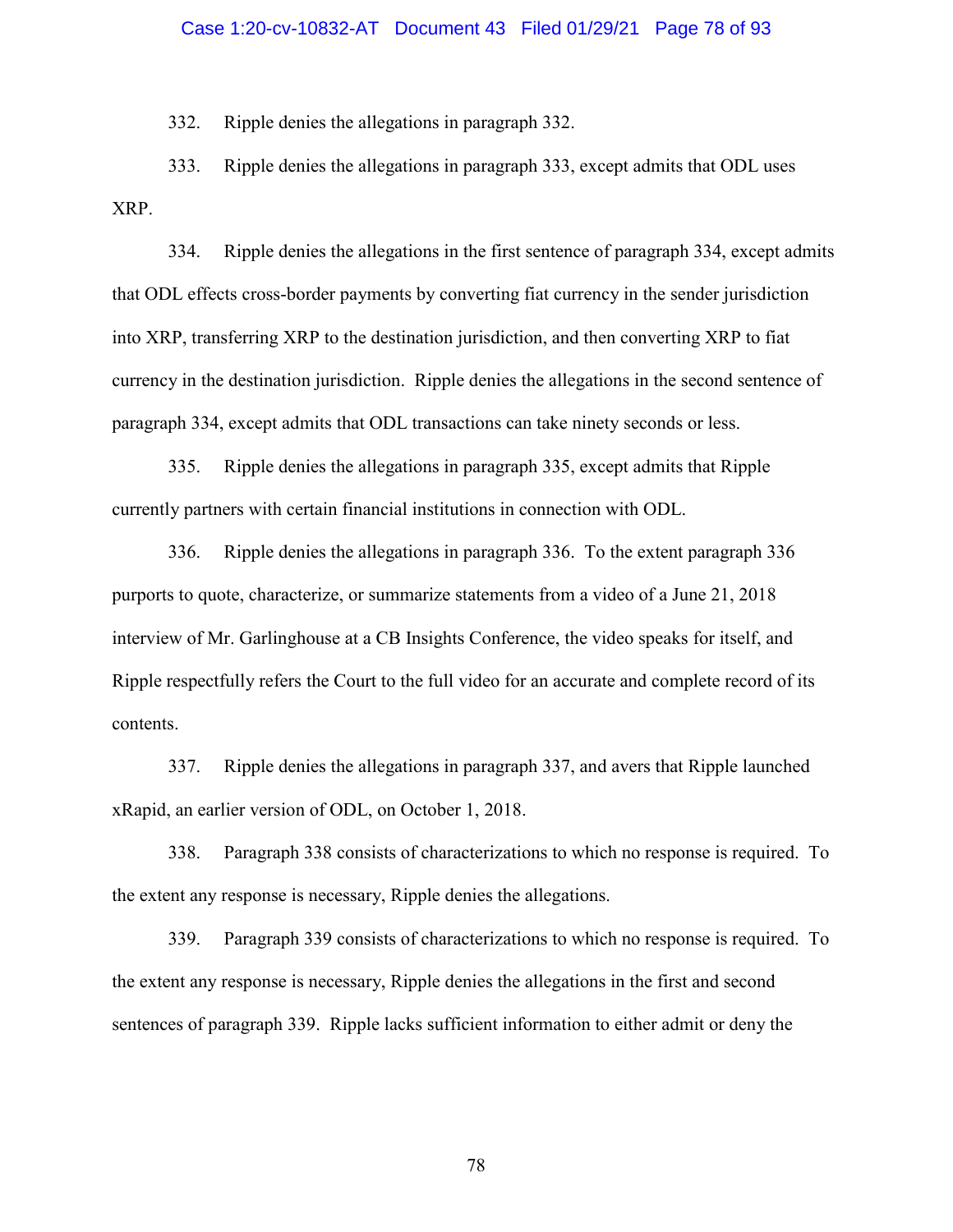### Case 1:20-cv-10832-AT Document 43 Filed 01/29/21 Page 79 of 93

allegations in the third sentence of paragraph 339 as to the Money Transmitter, and they are therefore denied.

340. Ripple denies the allegations in paragraph 340, except admits that Ripple has publicly entered into a strategic partnership with the Money Transmitter in connection with ODL and that Ripple owns some portion of the Money Transmitter's publicly-traded stock.

341. Ripple lacks sufficient knowledge to admit or deny the allegations in paragraph 341 that contain insufficient citation or attribution, and the allegations are otherwise denied, except Ripple admits that Ripple distributed XRP to the Money Transmitter.

342. Paragraph 342 consists of characterizations and legal conclusions to which no response is required. To the extent any response is necessary, Ripple denies the allegations.

343. Paragraph 343 consists of characterizations to which no response is required. To the extent any response is necessary, Ripple denies the allegations.

344. Ripple denies the allegations in paragraph 344. To the extent paragraph 344 purports to quote, characterize, or summarize statements from a video aired by CNN of a September 12, 2019 interview of Mr. Garlinghouse, the video speaks for itself, and Ripple respectfully refers the Court to the full video for an accurate and complete record of its contents.

345. Ripple incorporates by reference its response to paragraph 211. Ripple denies the allegations in paragraph 345.

346. Ripple denies the allegations in paragraph 346. To the extent paragraph 346 purports to quote, characterize, or summarize a report titled "Q2 2020 XRP Markets Report" dated August 3, 2020 that was posted on Ripple's website, which stated that Ripple had "continued the pause of programmatic sales, focusing solely on its over-the-counter (OTC) sales as part of providing increased XRP liquidity to RippleNet's On-Demand Liquidity (ODL)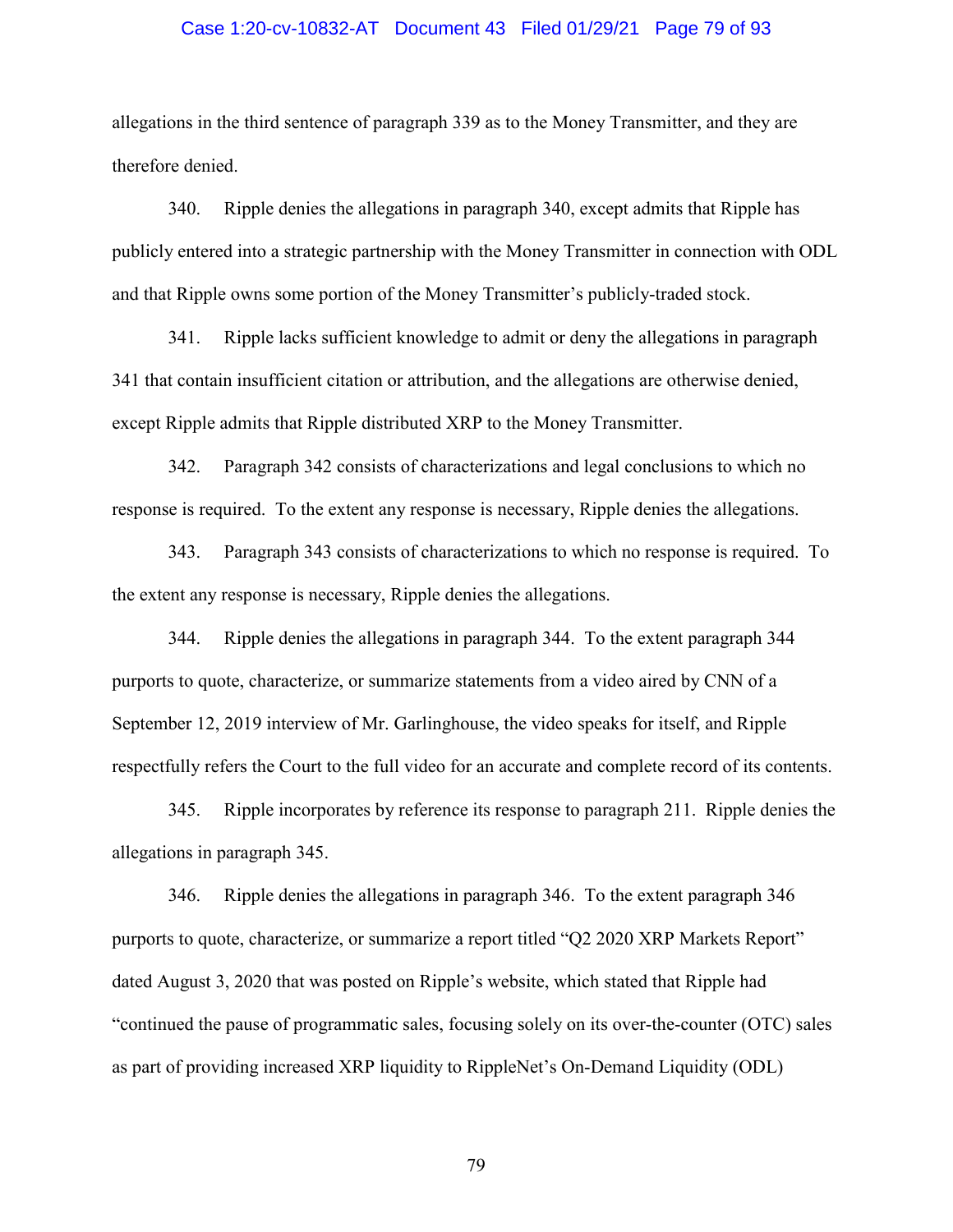### Case 1:20-cv-10832-AT Document 43 Filed 01/29/21 Page 80 of 93

customers," the document speaks for itself, and Ripple respectfully refers the Court to the full text of the document for an accurate and complete record of its contents.

347. Ripple denies the allegations in paragraph 347, except admits that, between May and August 2020, Ripple sold XRP to ODL customers, who then used the XRP as the bridge asset in the ODL transactions they were effecting.

348. Ripple denies the allegations in paragraph 348, except admits that Mr. Garlinghouse has made statements concerning the value creation of ODL.

349. Paragraph 349 consists of characterizations and legal conclusions to which no response is required. To the extent any response is necessary, Ripple denies the allegations. Ripple further denies that the defined term "Offering" accurately describes Ripple's numerous different types of distributions of XRP over many years.

350. Paragraph 350 consists of characterizations to which no response is required. To the extent any response is necessary, Ripple denies the allegations, except admits that Ripple sold XRP in exchange for fiat or other currencies. Ripple further denies that the defined term "Offering" accurately describes Ripple's numerous different types of distributions of XRP over many years.

351. Paragraph 351 consists of characterizations to which no response is required. To the extent any response is necessary, Ripple denies the allegations and further denies that the defined term "Offering" accurately describes Ripple's numerous different types of distributions of XRP over many years.

352. Paragraph 352 consists of characterizations to which no response is required. To the extent any response is necessary, Ripple denies the allegations, except admits that Ripple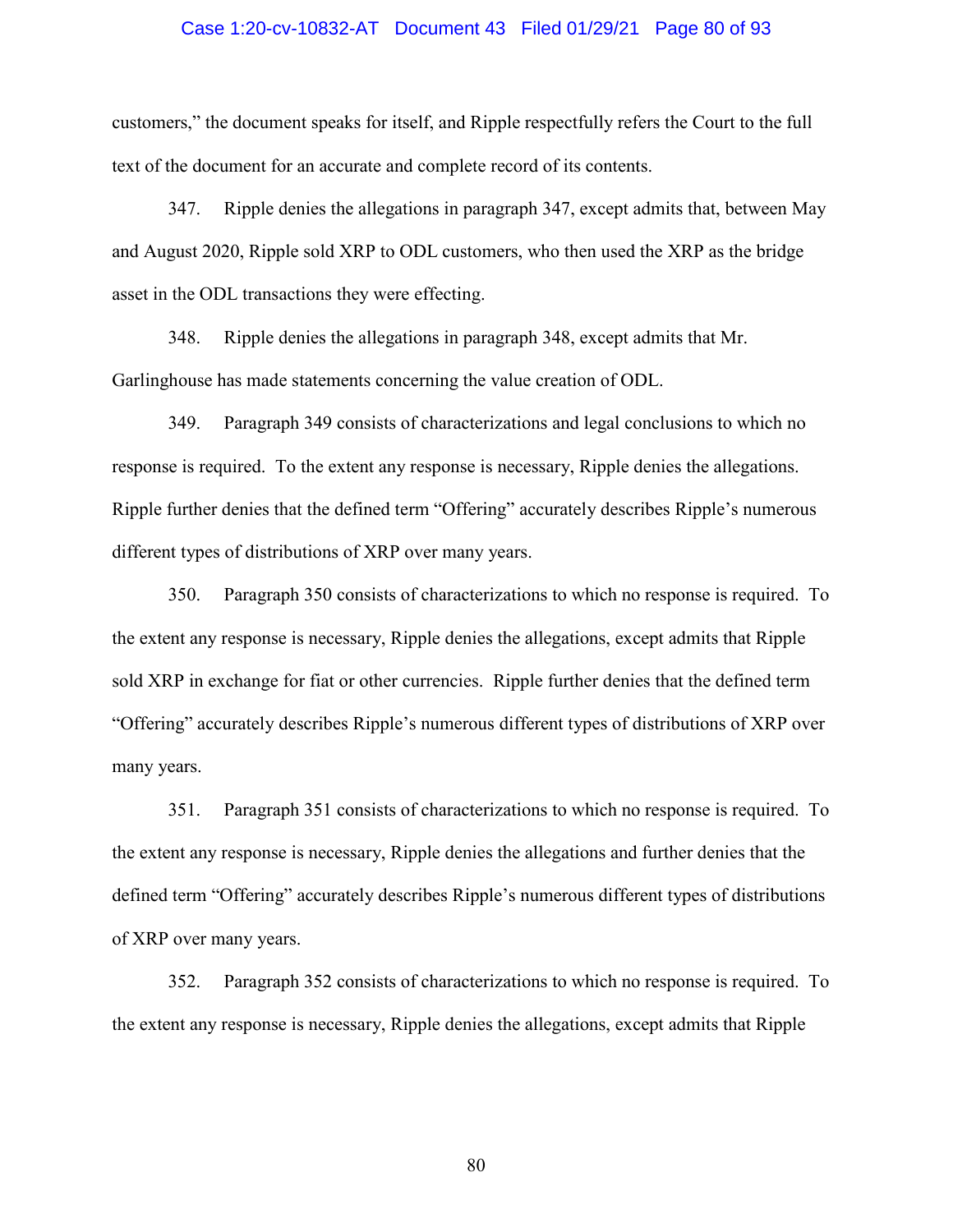#### Case 1:20-cv-10832-AT Document 43 Filed 01/29/21 Page 81 of 93

sold XRP to ODL customers in exchange for fiat or other currencies and that such XRP was used by the ODL customers as the bridge asset in the ODL transactions being effected.

353. Ripple denies the allegations in paragraph 353, except admits that, in May 2015, Ripple and XRP II entered into a settlement with the DOJ and FinCEN in which the DOJ and FinCEN referred to XRP as a "convertible virtual currency."

354. Ripple denies the allegations in paragraph 354, except admits that XRP is a currency, not an investment contract, and is therefore exempt from the Securities Act, and further admits that Ripple has stated this fact publicly.

355. The allegations in paragraph 355 are legal conclusions to which no response is required. To the extent any response is necessary, Ripple denies the allegations, as XRP is a virtual currency. Ripple denies the allegation in footnote 5 of paragraph 355. To the extent footnote 5 purports to quote, characterize, or summarize FinCEN Guidance titled "Application of FinCEN's Regulations to Certain Business Models Involving Convertible Virtual Currencies," dated May 9, 2019, the document speaks for itself, and Ripple respectfully refers the Court to the full text of the document for an accurate and complete record of its contents.

356. The allegations in paragraph 356 are legal conclusions to which no response is required. To the extent any response is necessary, Ripple denies the allegations.

357. The allegations in paragraph 357 are legal conclusions to which no response is required. To the extent any response is necessary, Ripple denies the allegations. Ripple further denies that the defined term "Offering" accurately describes Ripple's numerous different types of distributions of XRP over many years.

358. The allegations in paragraph 358 are legal conclusions to which no response is required. To the extent any response is necessary, Ripple lacks sufficient knowledge to admit or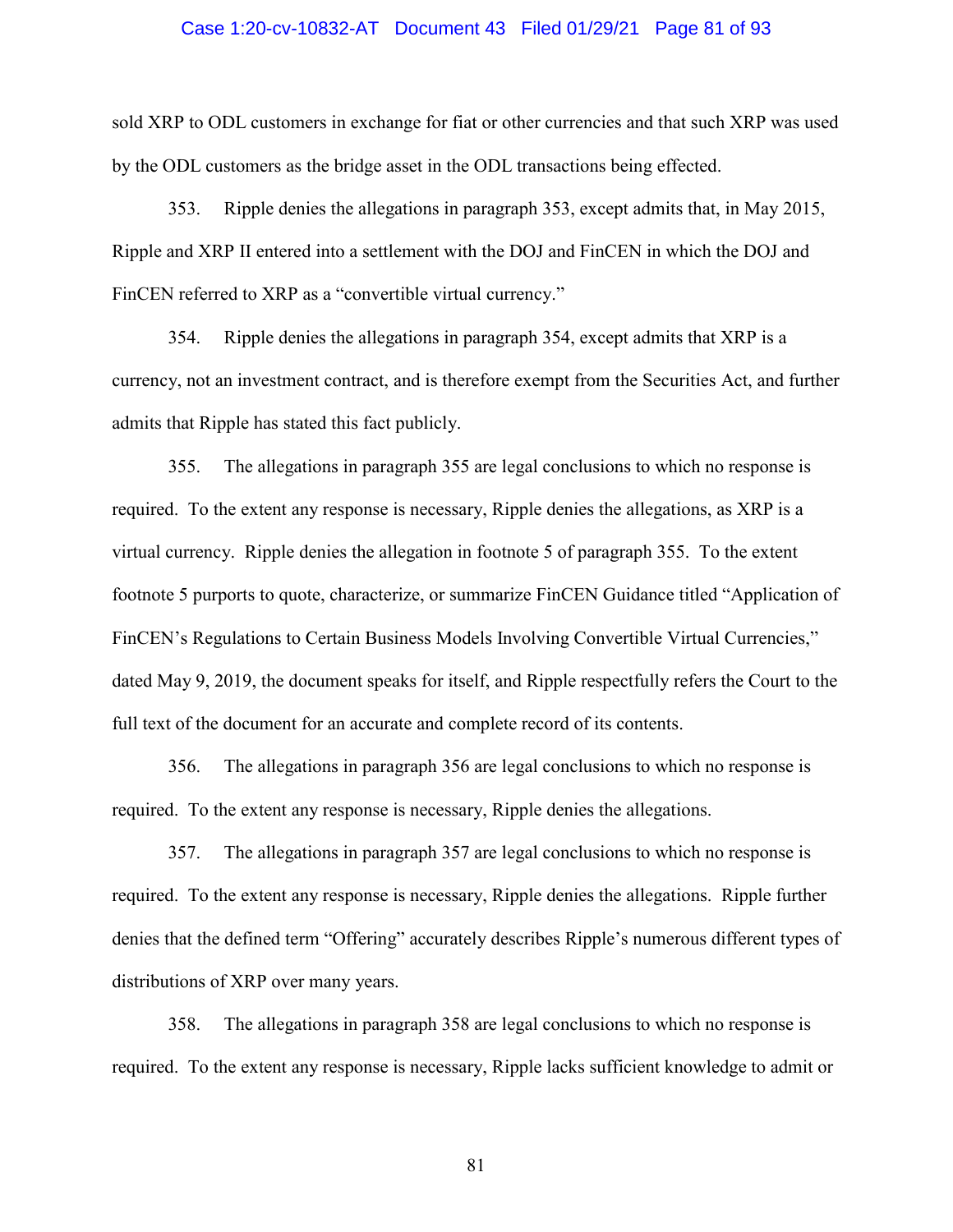### Case 1:20-cv-10832-AT Document 43 Filed 01/29/21 Page 82 of 93

deny the allegations in paragraph 358 that contain insufficient citation or attribution, and the allegations are otherwise denied.

359. Ripple denies the allegations in paragraph 359. To the extent paragraph 359 purports to quote, characterize, or summarize a forum post dated June 3, 2016, made by the account paragraph 359 attributes to Cryptographer-1 on the "General Discussion" forum of the website xrpchat.com, the document speaks for itself, and Ripple respectfully refers the Court to the full text of the document for an accurate and complete record of its contents.

360. Ripple denies the allegations in paragraph 360. To the extent paragraph 360 purports to quote, characterize, or summarize statements from a video of a March 14, 2018 press conference given by Mr. Garlinghouse, the video speaks for itself, and Ripple respectfully refers the Court to the full video for an accurate and complete record of its contents.

361. Ripple denies the allegations in paragraph 361. To the extent paragraph 361 purports to quote, characterize, or summarize a transcript of an October 8, 2019 speech given by Mr. Garlinghouse at the Economic Club of New York in Manhattan, the document speaks for itself, and Ripple respectfully refers the Court to the full text of the document for an accurate and complete record of its contents.

362. Ripple denies the allegations in paragraph 362.

363. Paragraph 363 consists of characterizations and legal conclusions to which no response is required. To the extent any response is necessary, Ripple denies the allegations. To the extent paragraph 363 purports to quote, characterize, or summarize a document titled "Ripple Code of Conduct" dated December 8, 2015, the document speaks for itself, and Ripple respectfully refers the Court to the full text of the document for an accurate and complete record of its contents.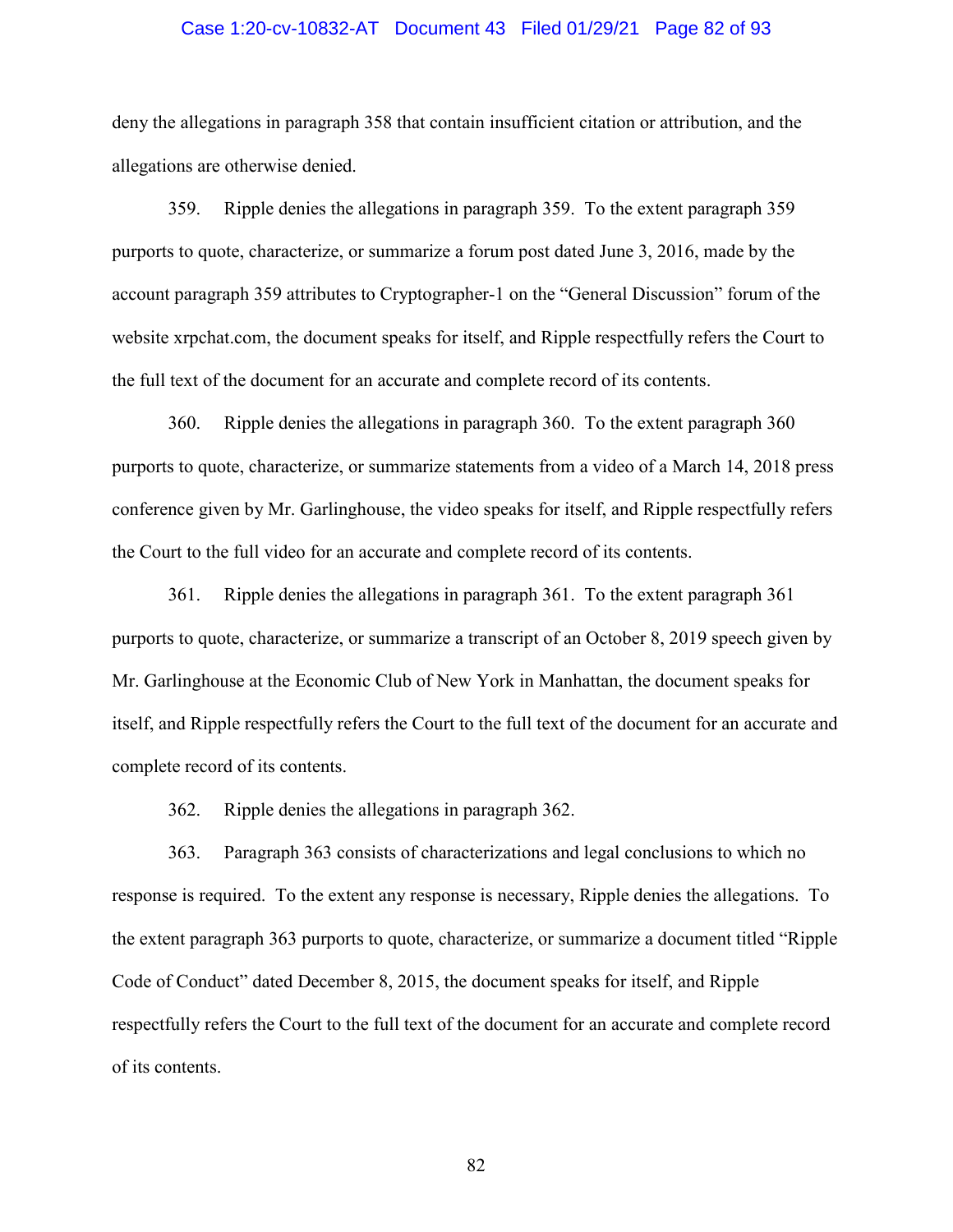### Case 1:20-cv-10832-AT Document 43 Filed 01/29/21 Page 83 of 93

364. Paragraph 364 consists of characterizations and legal conclusions to which no response is required. To the extent any response is necessary, Ripple denies the allegations. To the extent paragraph 364 purports to quote, characterize, or summarize a document titled "Ripple Labs Inc. ('Ripple') Employee and Board Member XRP Trading Plan Instructions" dated July 1, 2019, the document speaks for itself, and Ripple respectfully refers the Court to the full text of the document for an accurate and complete record of its contents.

365. Paragraph 365 consists of characterizations, legal conclusions, and predictions about future behavior to which no response is required. To the extent any response is necessary, Ripple denies the allegations.

366. Ripple lacks sufficient knowledge to admit or deny the allegations in paragraph 366 that contain insufficient citation or attribution, and the allegations are otherwise denied, except Ripple admits that Ripple is engaged in interstate commerce. Ripple further denies that the defined term "Offering" accurately describes Ripple's numerous different types of distributions of XRP over many years.

367. Paragraph 367 consists of characterizations and legal conclusions to which no response is required. To the extent any response is necessary, Ripple denies the allegations, except admits that Ripple did not file a registration statement for XRP with the SEC because none was required.

368. Paragraph 368 consists of characterizations and legal conclusions to which no response is required. To the extent any response is necessary, Ripple lacks sufficient information to either admit or deny the allegations in paragraph 368 as to unnamed and unspecified "investors," "users," "purchasers," or "the market," and the allegations are otherwise denied.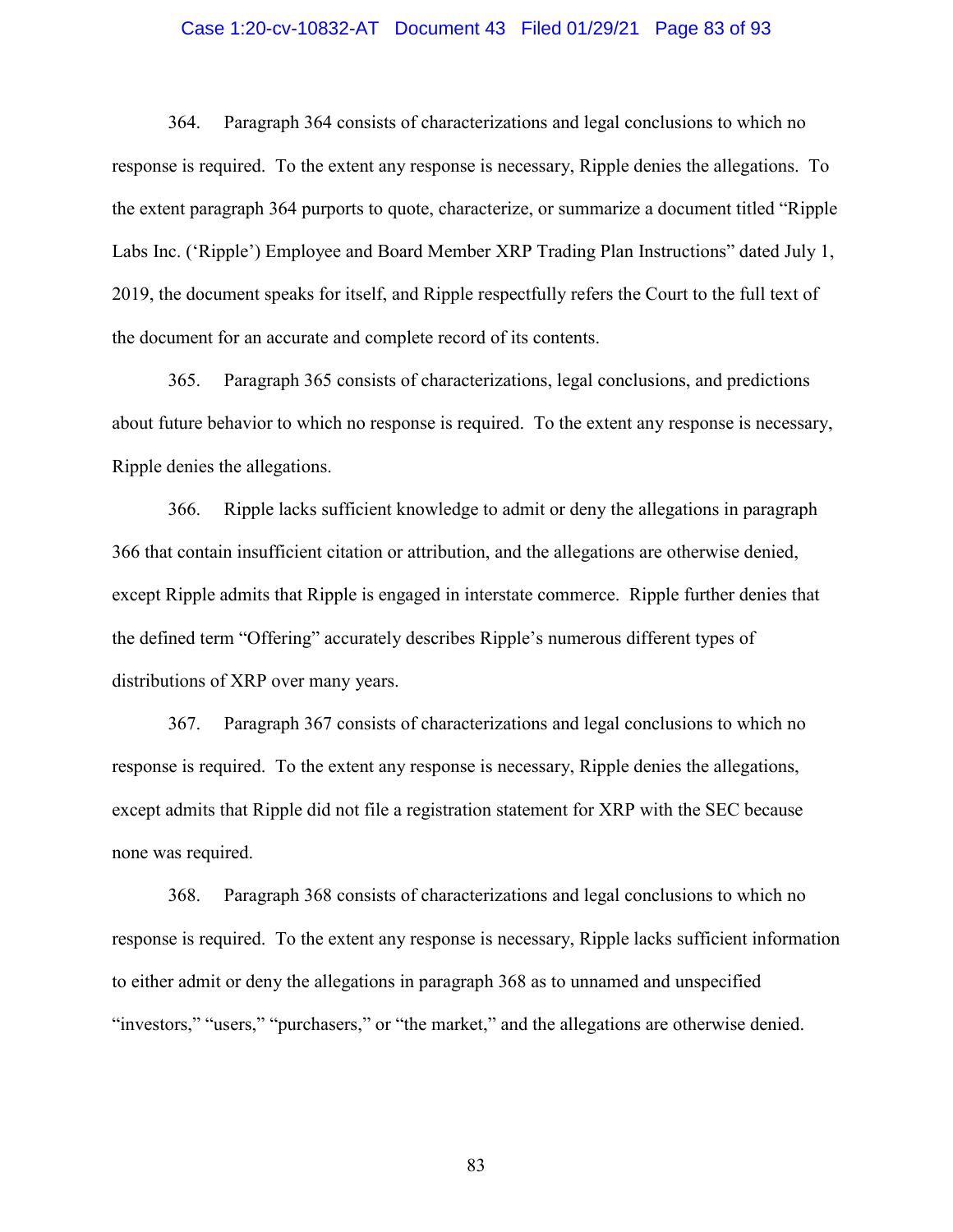#### Case 1:20-cv-10832-AT Document 43 Filed 01/29/21 Page 84 of 93

Ripple further denies that the defined term "Offering" accurately describes Ripple's numerous different types of distributions of XRP over many years.

369. Paragraph 369 consists of characterizations, accusations, and legal conclusions to which no response is required. To the extent any response is necessary, Ripple denies the allegations and incorporates by reference its responses to Section I.B. Ripple further denies that the defined term "Offering" accurately describes Ripple's numerous different types of distributions of XRP over many years.

370. Paragraph 370 consists of characterizations and legal conclusions to which no response is required. To the extent any response is necessary, Ripple denies the allegations, and incorporates by reference its responses to Section I.B.

371. Paragraph 371 consists of characterizations and legal conclusions to which no response is required. To the extent any response is necessary, Ripple denies the allegations, and incorporates by reference its responses to Section I.B, except that Ripple lacks sufficient information to either admit or deny the allegations in paragraph 371 as to Mr. Larsen's "understanding" at an unspecified point in time.

372. Paragraph 372 consists of characterizations to which no response is required. To the extent any response is necessary, Ripple denies the allegations, and incorporates by reference its responses to Section I.B, except that Ripple lacks sufficient information to either admit or deny the allegations in paragraph 372 as to Mr. Larsen's state of mind. To the extent paragraph 372 purports to quote, characterize, or summarize a series of emails dated February 6, 2017, the documents speak for themselves, and Ripple respectfully refers the Court to the full text of the documents for an accurate and complete record of their contents.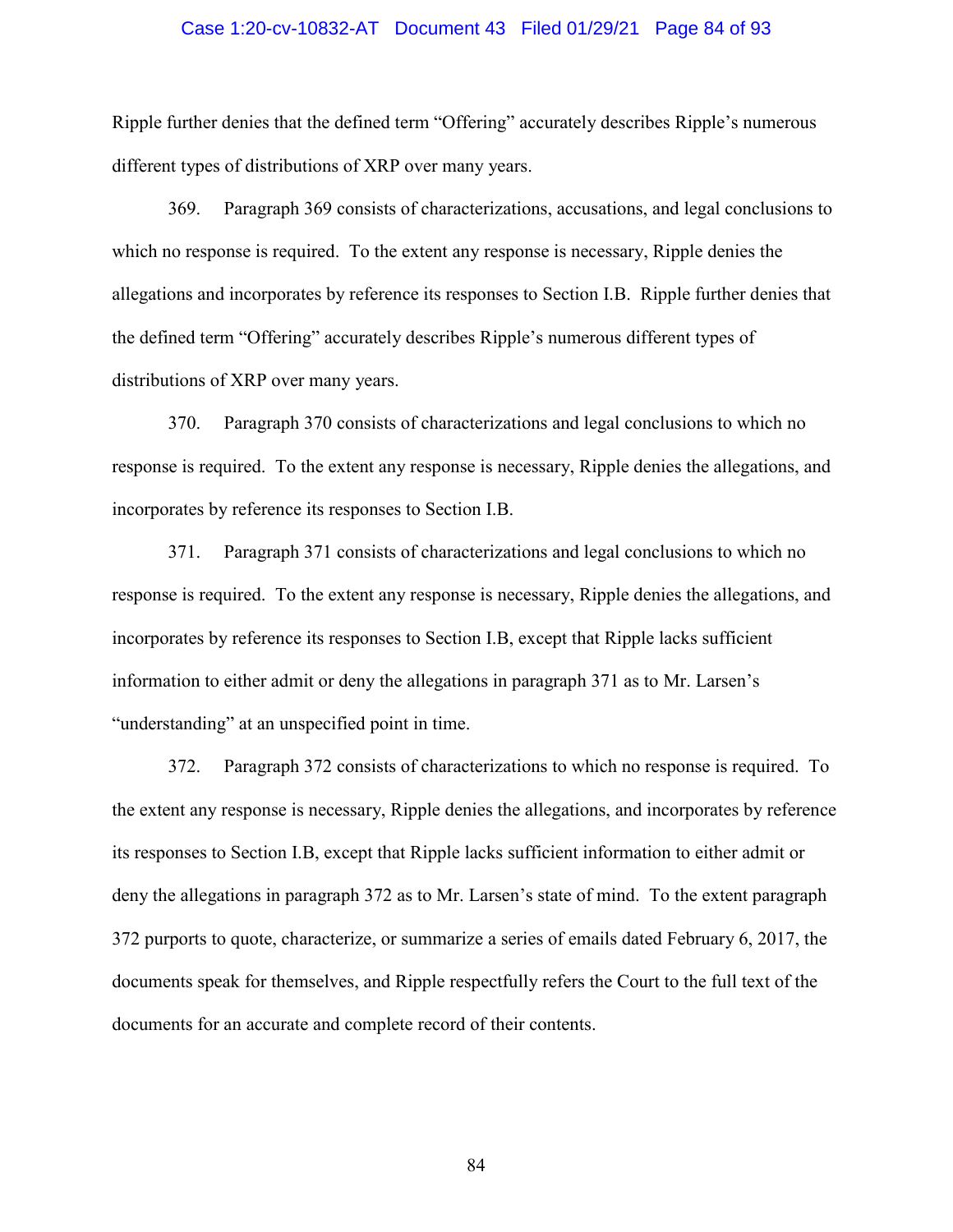### Case 1:20-cv-10832-AT Document 43 Filed 01/29/21 Page 85 of 93

373. Paragraph 373 consists of characterizations to which no response is required. To the extent any response is necessary, Ripple denies the allegations. To the extent paragraph 373 purports to quote, characterize, or summarize a series of emails dated January 5, 2015, the documents speak for themselves, and Ripple respectfully refers the Court to the full text of the documents for an accurate and complete record of their contents. Ripple avers that the full quote referenced in paragraph 373 is: "We don't know of the SEC taking any position on the issue of whether a virtual currency is itself a security. However, one certainly can create a security by packaging virtual currency."

374. Paragraph 374 consists of characterizations and legal conclusions to which no response is required. To the extent any response is necessary, Ripple denies the allegations. Ripple further denies that the defined term "Offering" accurately describes Ripple's numerous different types of distributions of XRP over many years.

375. Paragraph 375 consists of characterizations and legal conclusions to which no response is required. To the extent any response is necessary, Ripple denies the allegations.

376. Ripple denies the allegations in paragraph 376. To the extent paragraph 376 purports to quote, characterize, or summarize a series of emails dated June 11, 2015, the documents speak for themselves, and Ripple respectfully refers the Court to the full text of the documents for an accurate and complete record of their contents.

377. Ripple denies the allegations in paragraph 377, which selectively quote, mischaracterize, and take out of context a March 11, 2017 email sent to Mr. Garlinghouse. The document speaks for itself, and Ripple respectfully refers the Court to the full text of the document for an accurate and complete record of its contents. Ripple avers that, before the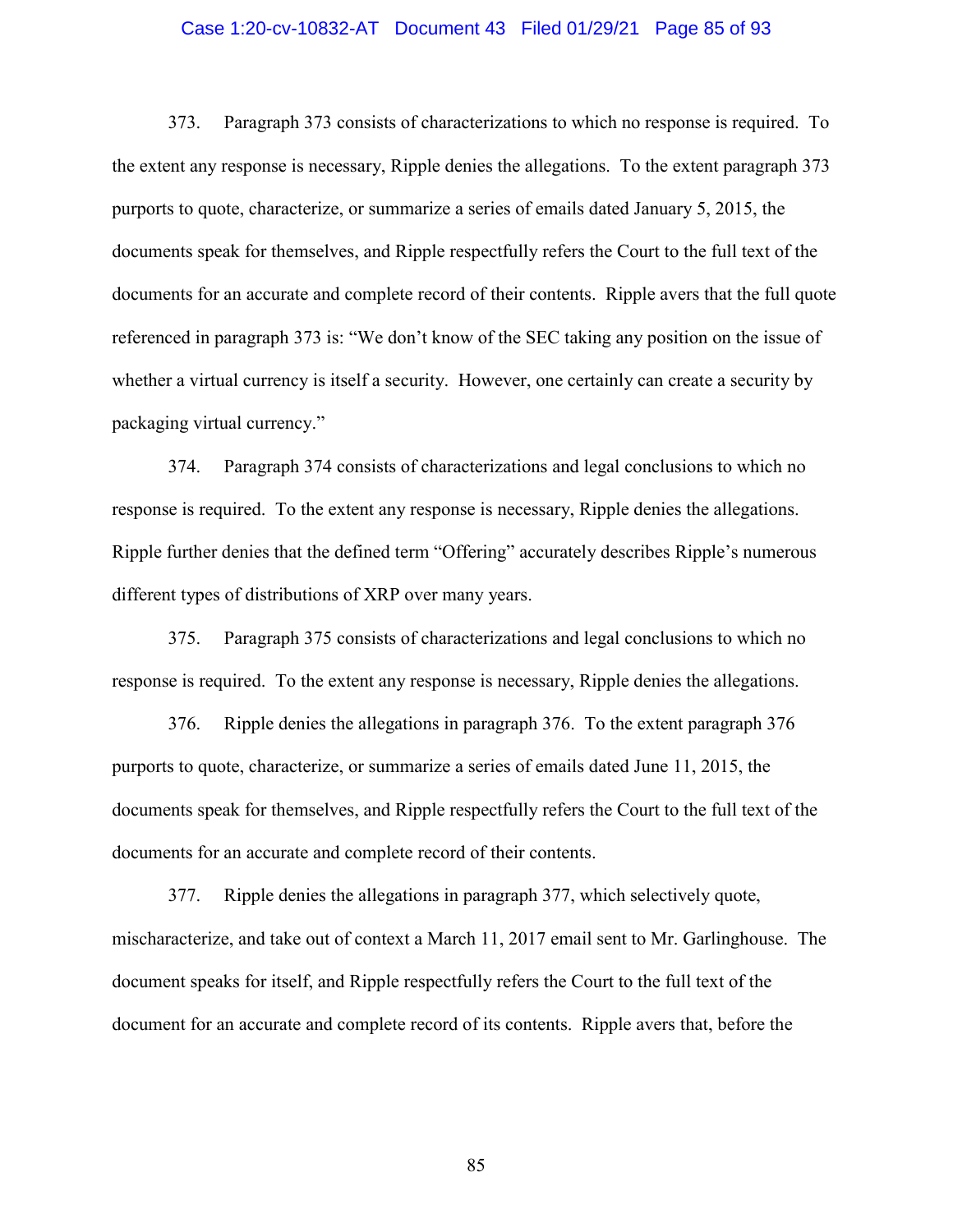#### Case 1:20-cv-10832-AT Document 43 Filed 01/29/21 Page 86 of 93

quoted language in paragraph 377, the email states, "Ripple's position [is] that XRP is not a security."

378. Ripple denies the allegations in paragraph 378. To the extent paragraph 378 purports to quote, characterize, or summarize an April 16, 2017 email sent to Mr. Garlinghouse, the document speaks for itself, and Ripple respectfully refers the Court to the full text of the document for an accurate and complete record of its contents.

379. Paragraph 379 consists of characterizations to which no response is required. To the extent any response is necessary, Ripple denies the allegations. To the extent paragraph 379 purports to quote, characterize, or summarize a webpage dated July 28, 2017 titled "ICO=IPO: Why the SEC Is Right to Regulate Initial Coin Offerings" that was posted on Ripple's website, the document speaks for itself, and Ripple respectfully refers the Court to the full text of the document an accurate and complete record of its contents.

380. Ripple denies the allegations in paragraph 380. To the extent paragraph 380 purports to quote, characterize, or summarize statements from a video of a December 14, 2017 interview of Mr. Garlinghouse posted on the BNN Bloomberg Canada website, the video speaks for itself, and Ripple respectfully refers the Court to the full video for an accurate and complete record of its contents.

381. Ripple lacks sufficient information to either admit or deny the allegations in paragraph 381 as to Mr. Garlinghouse's "understanding" on unspecified dates in January 2018, and the allegations are otherwise denied. To the extent paragraph 381 purports to quote, characterize, or summarize statements from a video of a December 14, 2017 interview of Mr. Garlinghouse posted on the BNN Bloomberg Canada website and an email regarding comments on a shared Google Document dated January 22, 2018, the video and document speak for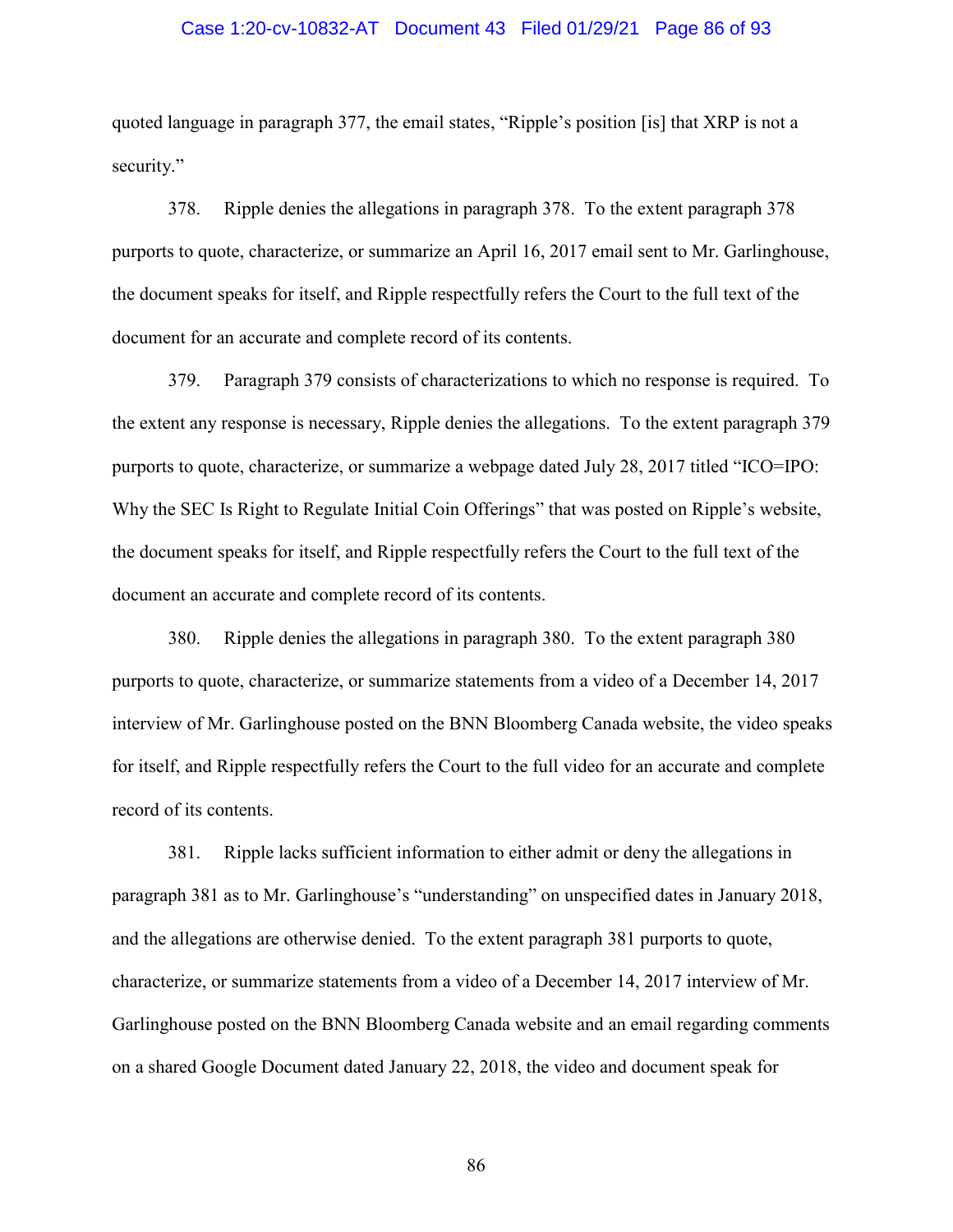### Case 1:20-cv-10832-AT Document 43 Filed 01/29/21 Page 87 of 93

themselves, and Ripple respectfully refers the Court to the full video and the full text of the document for an accurate and complete record of their contents.

382. Ripple denies the allegations in paragraph 382.

383. Ripple lacks sufficient information to either admit or deny the allegations in paragraph 383 as to an email allegedly authored by to Equity Investor A, and they are therefore denied.

384. Ripple denies the allegations in paragraph 384. To the extent paragraph 384 purports to quote, characterize, or summarize a transcript of an October 8, 2019 speech given by Mr. Garlinghouse at the Economic Club of New York in Manhattan, the document speaks for itself, and Ripple respectfully refers the Court to the full text of the document for an accurate and complete record of its contents.

385. Paragraph 385 consists of characterizations and legal conclusions to which no response is required. To the extent any response is necessary, Ripple denies the allegations, except admits that Ripple made certain payments in XRP as a virtual currency substituting for fiat currency as part of executive compensation. To the extent paragraph 385 purports to quote, characterize, or summarize a "Notice of XRP Unit Bonus Award" given to Mr. Garlinghouse, the document speaks for itself, and Ripple respectfully refers the Court to the full text of the document for an accurate and complete record of its contents.

386. Ripple denies the allegations in paragraph 386. Ripple further lacks sufficient information to either admit or deny the allegations in paragraph 386 as to Mr. Garlinghouse's "understanding" at an unspecified point in time and that contain insufficient citation or attribution.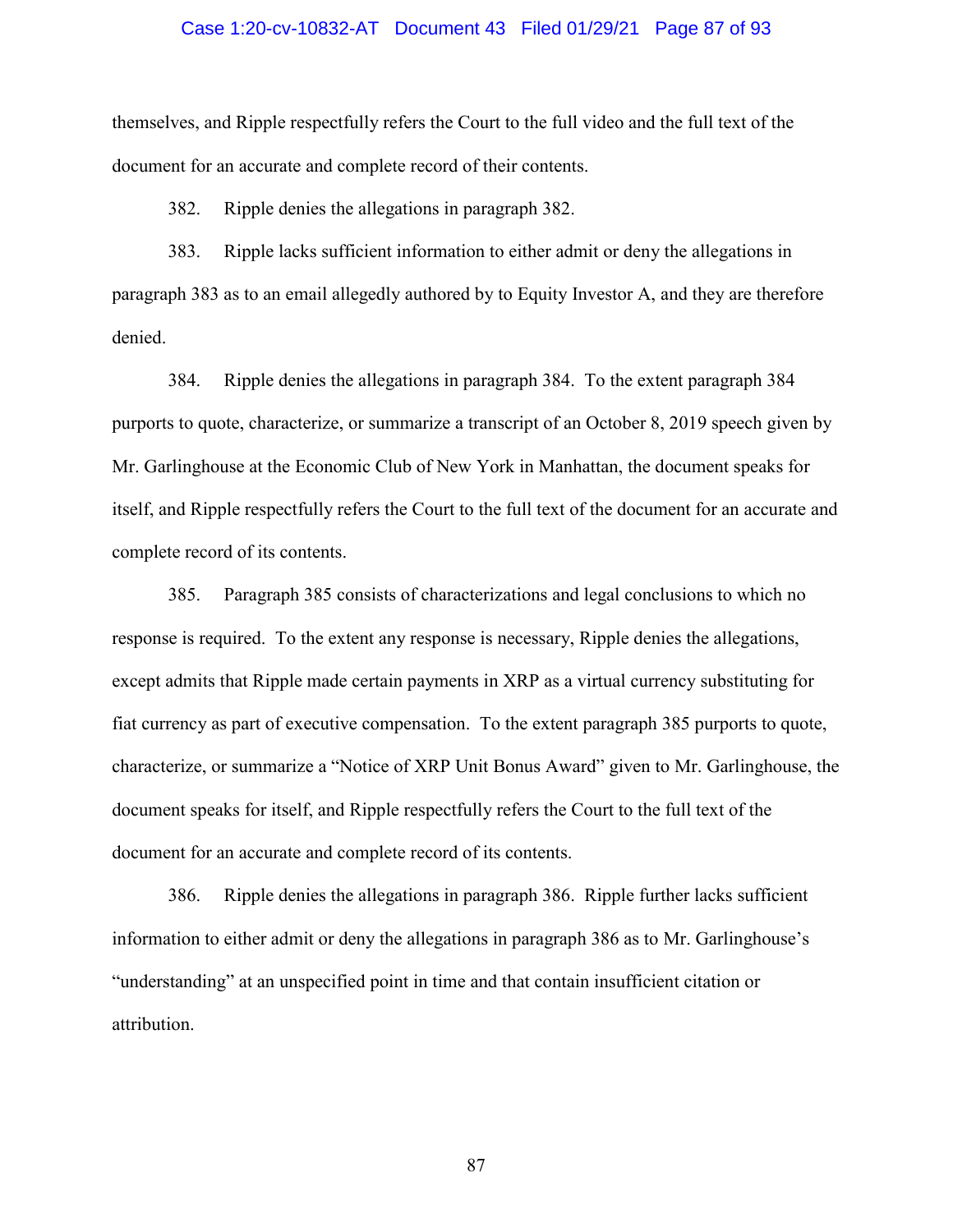### Case 1:20-cv-10832-AT Document 43 Filed 01/29/21 Page 88 of 93

387. The allegations in paragraph 387 are legal conclusions to which no response is required. To the extent any response is necessary, Ripple denies the allegations. Ripple further denies that the defined term "Offering" accurately describes Ripple's numerous different types of distributions of XRP over many years.

388. Paragraph 388 consists of characterizations to which no response is required. To the extent any response is necessary, Ripple denies the allegations, except admits that at a certain point in time, Mr. Garlinghouse participated in regular meetings called "XRP Markets Meeting" during which participants at times discussed Ripple's sales of XRP.

389. Paragraph 389 consists of characterizations to which no response is required. To the extent any response is necessary, Ripple denies the allegations, except admits that Mr. Garlinghouse was involved in discussions about Ripple's sales of XRP.

390. Ripple denies the allegations in paragraph 390, except admits that, as CEO, Mr. Garlinghouse was involved in and had authority regarding certain of Ripple's business decisions.

391. The allegations in paragraph 391 are legal conclusions to which no response is required. To the extent any response is necessary, Ripple denies the allegations.

392. Ripple admits the allegations in paragraph 392.

393. Ripple denies the allegations in paragraph 393, except admits that Ripple is aware that the SEC entered into a tolling agreement with Mr. Larsen. The document speaks for itself, and Ripple respectfully refers the Court to the full text of the document for an accurate and complete record of its contents.

394. Ripple incorporates by reference its responses to paragraphs 1 through 393.

395. The allegations in paragraph 395 are legal conclusions to which no response is required. To the extent any response is necessary, Ripple denies the allegations.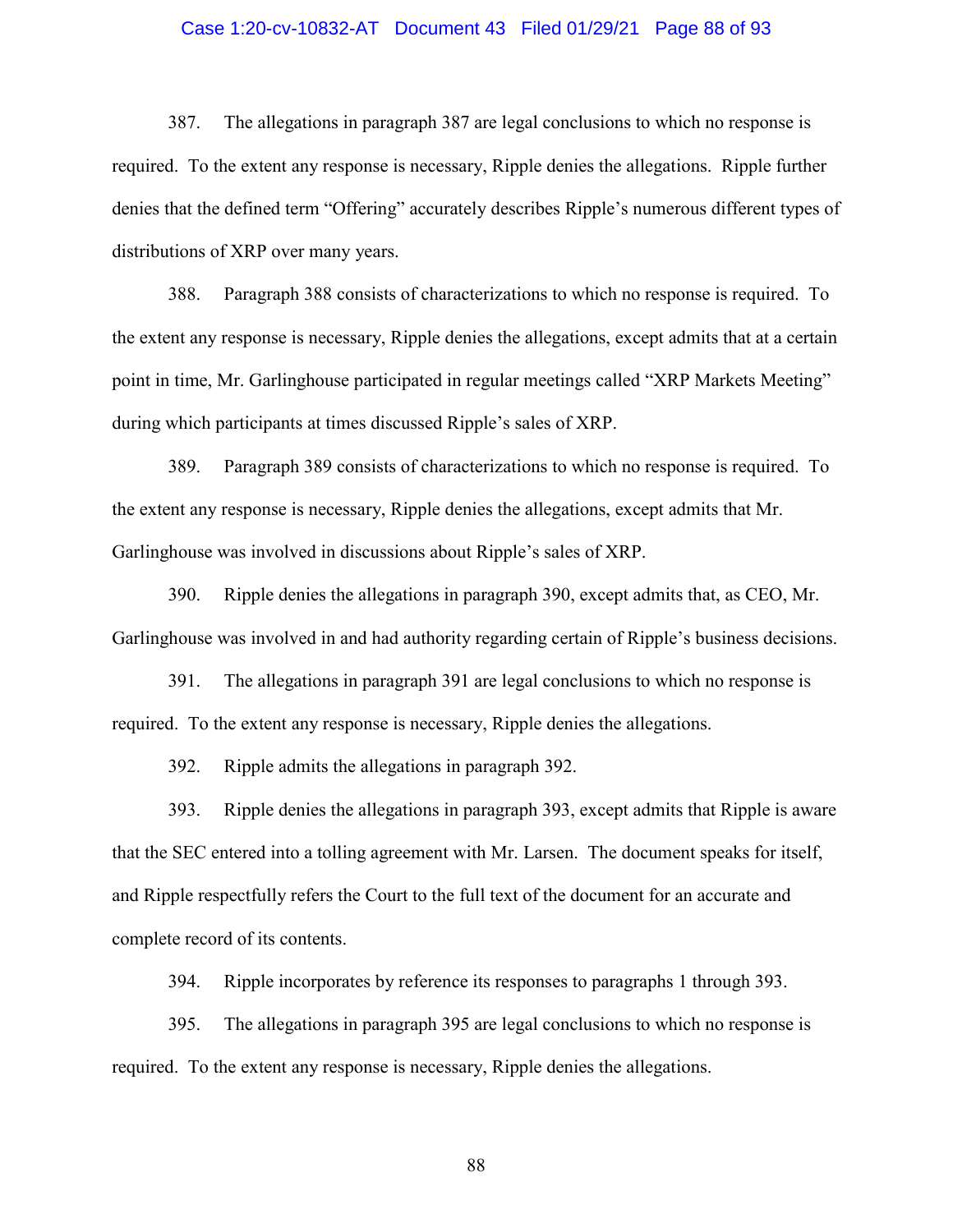### Case 1:20-cv-10832-AT Document 43 Filed 01/29/21 Page 89 of 93

396. The allegations in paragraph 396 are legal conclusions to which no response is required. To the extent any response is necessary, Ripple denies the allegations. Ripple further denies that the defined term "Offering" accurately describes Ripple's numerous different types of distributions of XRP over many years.

397. The allegations in paragraph 397 are legal conclusions to which no response is required. To the extent any response is necessary, Ripple denies the allegations.

398. The allegations in paragraph 398 are legal conclusions to which no response is required. To the extent any response is necessary, Ripple denies the allegations.

399. The allegations in paragraph 399 are legal conclusions and predictions about future behavior to which no response is required. To the extent any response is necessary, Ripple denies the allegations.

400. Ripple incorporates by reference its responses to paragraphs 1 through 393.

401. The allegations in paragraph 401 are legal conclusions to which no response is required and which are not alleged against Ripple as a defendant. To the extent any response is necessary, Ripple denies the allegations.

402. The allegations in paragraph 402 are legal conclusions to which no response is required and which are not alleged against Ripple as a defendant. To the extent any response is necessary, Ripple denies the allegations.

403. The allegations in paragraph 403 are legal conclusions to which no response is required and which are not alleged against Ripple as a defendant. To the extent any response is necessary, Ripple denies the allegations.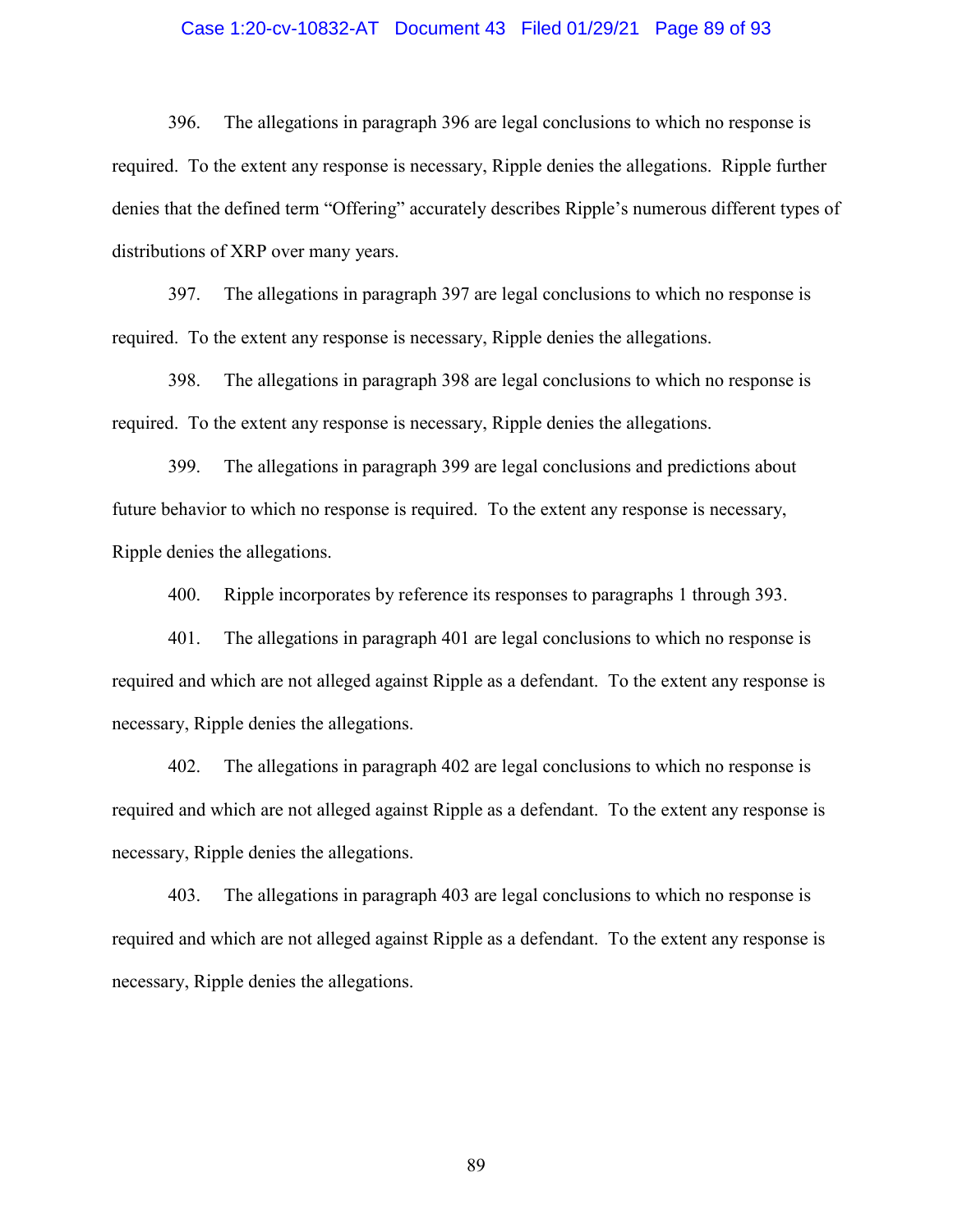### Case 1:20-cv-10832-AT Document 43 Filed 01/29/21 Page 90 of 93

404. The allegations in paragraph 404 are legal conclusions to which no response is required and which are not alleged against Ripple as a defendant. To the extent any response is necessary, Ripple denies the allegations.

405. Plaintiff's prayer for relief and judgment (including sections I through V) does not require a response, but to the extent any response is necessary, Ripple denies that Plaintiff is entitled to the requested relief and judgment or to any relief whatsoever.

406. Ripple admits that Plaintiff demands a trial by jury.

#### **AFFIRMATIVE DEFENSES**

Ripple alleges, asserts, and states the following defenses as separate and distinct defenses to the Complaint. By virtue of alleging these further defenses, Ripple does not assume any burden of proof, persuasion, or production not otherwise legally assigned to it.

## **FIRST DEFENSE: FAILURE TO STATE A CLAIM**

The Complaint fails to state a claim upon which relief may be granted.

#### **SECOND DEFENSE: XRP IS NOT A SECURITY**

Ripple did not violate Section 5 of the Securities Act because XRP is not a security or "investment contract," and Ripple's distributions or sales of XRP are not "investment contracts." No registration was required in connection with any distribution or sale of XRP by Ripple.

## **THIRD DEFENSE: NO LIKELIHOOD OF FUTURE VIOLATIONS**

The relief requested in the Complaint is inappropriate, in whole or in part, because the Complaint fails to allege a reasonable likelihood of future violations by Ripple.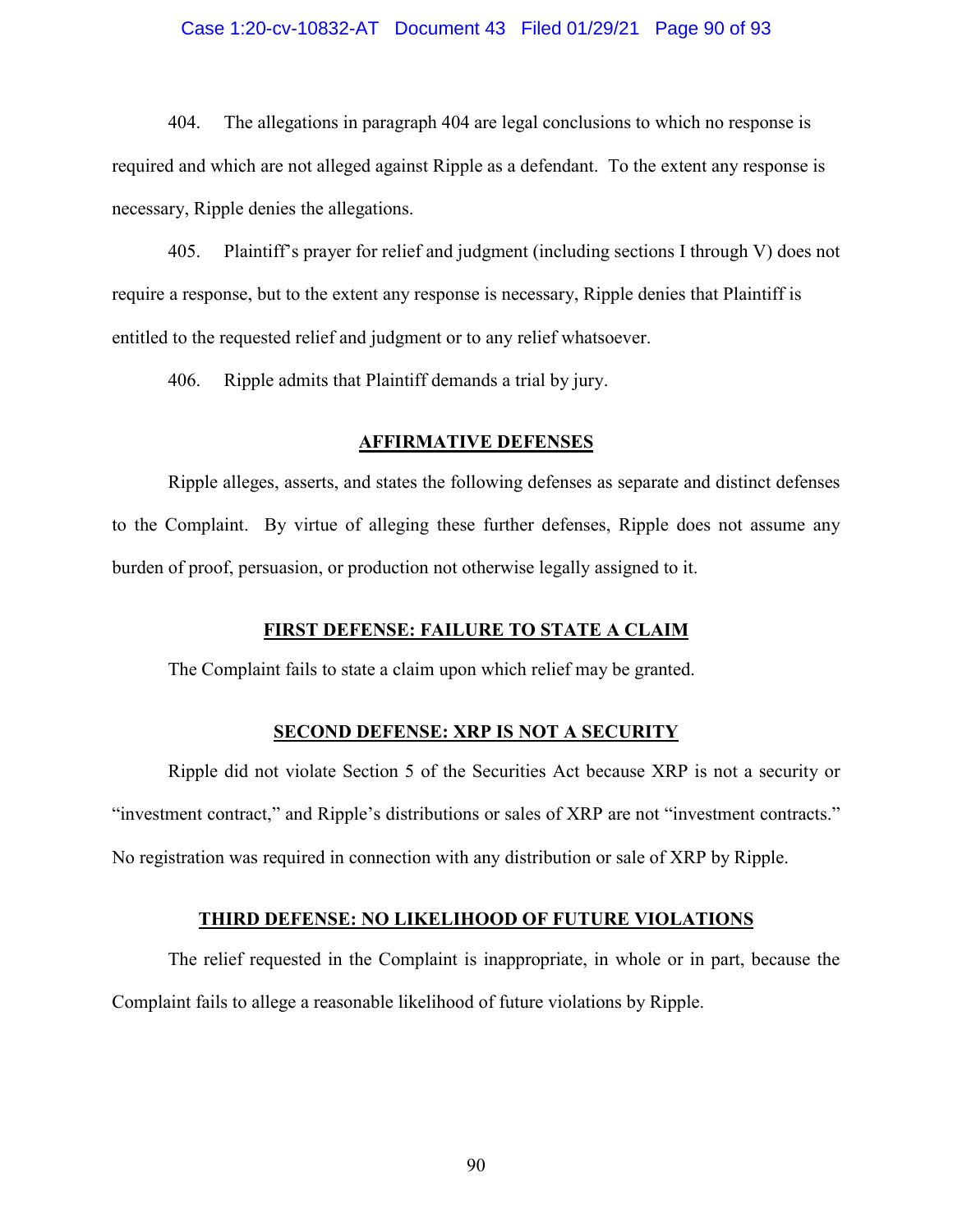# **FOURTH DEFENSE: LACK OF DUE PROCESS AND FAIR NOTICE**

Ripple did not have, and Plaintiff failed to provide, fair notice that its conduct was in violation of law, in contravention of Ripple's due process rights. Due process requires that laws give a person of ordinary intelligence a reasonable opportunity to know what is prohibited. Here, due to the lack of clarity and fair notice regarding Defendants' obligations under the law, in addition to the lack of clarity and fair notice regarding Plaintiffs' interpretation of the law, Ripple lacked fair notice that its conduct was prohibited.

The lack of fair notice to Ripple was exacerbated when, in May 2015, Ripple entered into a settlement with the U.S. Department of Justice and FinCEN that described XRP as a "convertible virtual currency," and that expressly permitted future sales and distributions of XRP, including in secondary markets, provided they were conducted by a money services business registered with FinCEN and in compliance with federal laws and regulations applicable to money services businesses. Upon information and belief, Plaintiff knew of that 2015 settlement and yet, for years after, Plaintiff provided Defendants with no clear notice that, in Plaintiff's view, Defendants' prospective XRP sales as permitted by the agreement would nevertheless constitute a violation of another federal law.

The lack of fair notice to Ripple was further exacerbated when, in June 2018, Plaintiff's then-Director of Corporation Finance told virtual currency purchasers that the agency did not consider the virtual currencies bitcoin or ether to be securities and would "put[] aside the fundraising that accompanied the creation of [e]ther" and look instead at the "present state of [e]ther."<sup>5</sup> Ripple and other reasonable observers further reasonably understood those remarks to

<sup>5</sup> Director William Hinman, Division of Corporation Finance, Remarks at the Yahoo Finance All Markets Summit: Crypto, *Digital Asset Transactions: When Howey Met Gary (Plastic)*, (June 14, 2018), https://www.sec.gov/news/ speech/speech-hinman-061418.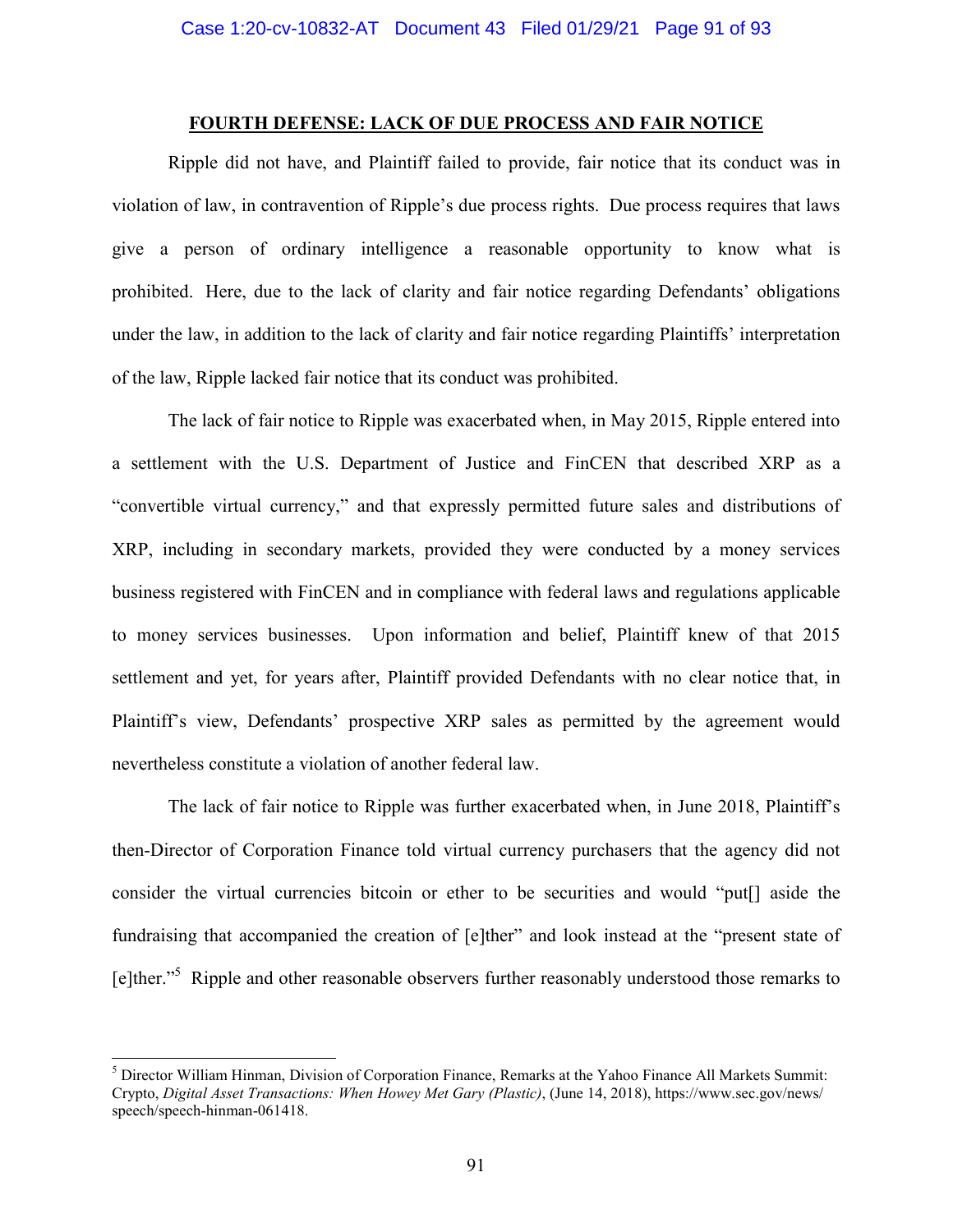# Case 1:20-cv-10832-AT Document 43 Filed 01/29/21 Page 92 of 93

indicate that Plaintiff would permit present-day sales of virtual currencies given the current market conditions for XRP.

# **FIFTH DEFENSE: EXEMPTION FROM REGISTRATION**

Even were the Court to find that XRP constitutes a security or investment contract within Section 5 of the Securities Act, Plaintiff's claim against Ripple is barred in whole or in part because Ripple's distributions or sales of XRP were exempt from the registration requirements of the Securities Act and/or the regulations promulgated thereunder.

# **SIXTH DEFENSE: LACK OF EXTRATERRITORIAL AUTHORITY**

Plaintiff lacks extraterritorial authority over all or some of the transactions alleged in the Complaint that took place outside the United States and/or were made on foreign exchanges.

# **SEVENTH DEFENSE: STATUTE OF LIMITATIONS**

Plaintiff's claim and Plaintiff's request for civil monetary penalties are barred in whole or part by an applicable statute of limitations.

*(Continued on next page)*